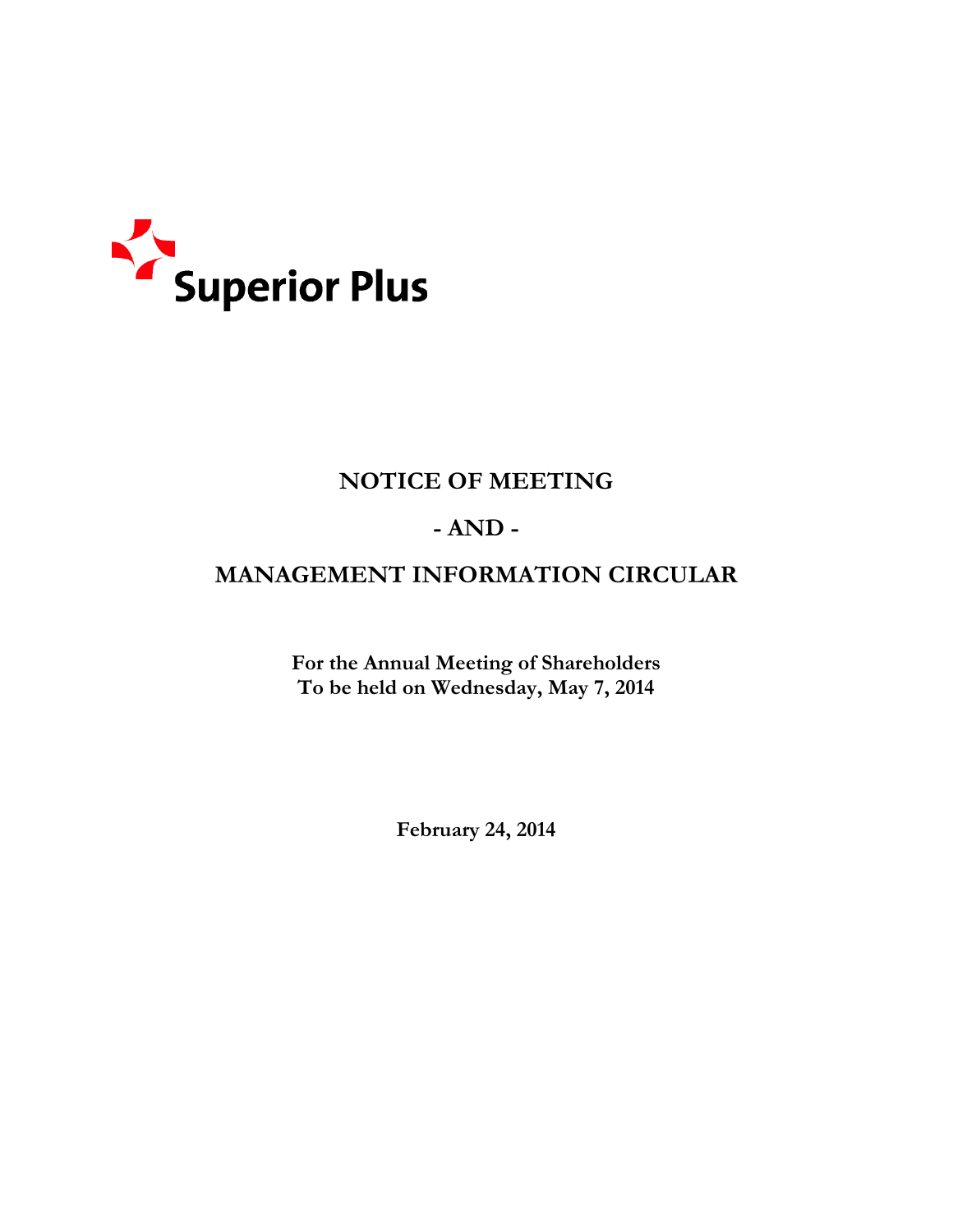

# **NOTICE OF ANNUAL MEETING**

NOTICE IS HEREBY GIVEN that an annual general meeting of Shareholders of Superior Plus Corp. (the "**Corporation**") will be held in the Twins Theater Room of the Hôtel Le Germain Calgary, 899 Centre Street S.W., Calgary, Alberta, Canada on Wednesday, May 7, 2014, at 2:00 p.m. (Calgary time) for the following purposes:

- 1. to receive the audited consolidated financial statements of the Corporation for the year ended December 31, 2013, and the auditor's report thereon;
- 2. to elect ten (10) directors of the Corporation;
- 3. to appoint the auditor of the Corporation and to authorize the Board of Directors of the Corporation to fix their remuneration;
- 4. to hold a non-binding advisory vote on the Corporation's approach to executive compensation described in the accompanying information circular; and
- 5. to transact such other business as may properly come before the meeting or any adjournment thereof.

DATED at Calgary, Alberta, this 24<sup>th</sup> day of February, 2014.

 By order of the Board of Directors of Superior Plus Corp.

### **"Luc Desjardins"**

Luc Desjardins, President and Chief Executive Officer

### **Important Notice regarding Proxy Materials and Notice and Access Procedures**

The Corporation has elected to use the notice-and-access provisions under National Instrument 54-101 and National Instrument 51-102 ("**Notice-and-access**") for distribution of the meeting material to Shareholders. Notice and Access allows the Corporation to post electronic versions of its proxy-related materials on SEDAR and on its website, rather than mailing paper copies to Shareholders.

The meeting materials will be available on the Corporation's website at www.superiorplus.com as of February 28, 2014. The meeting materials will also be available under the Corporation's profile on SEDAR at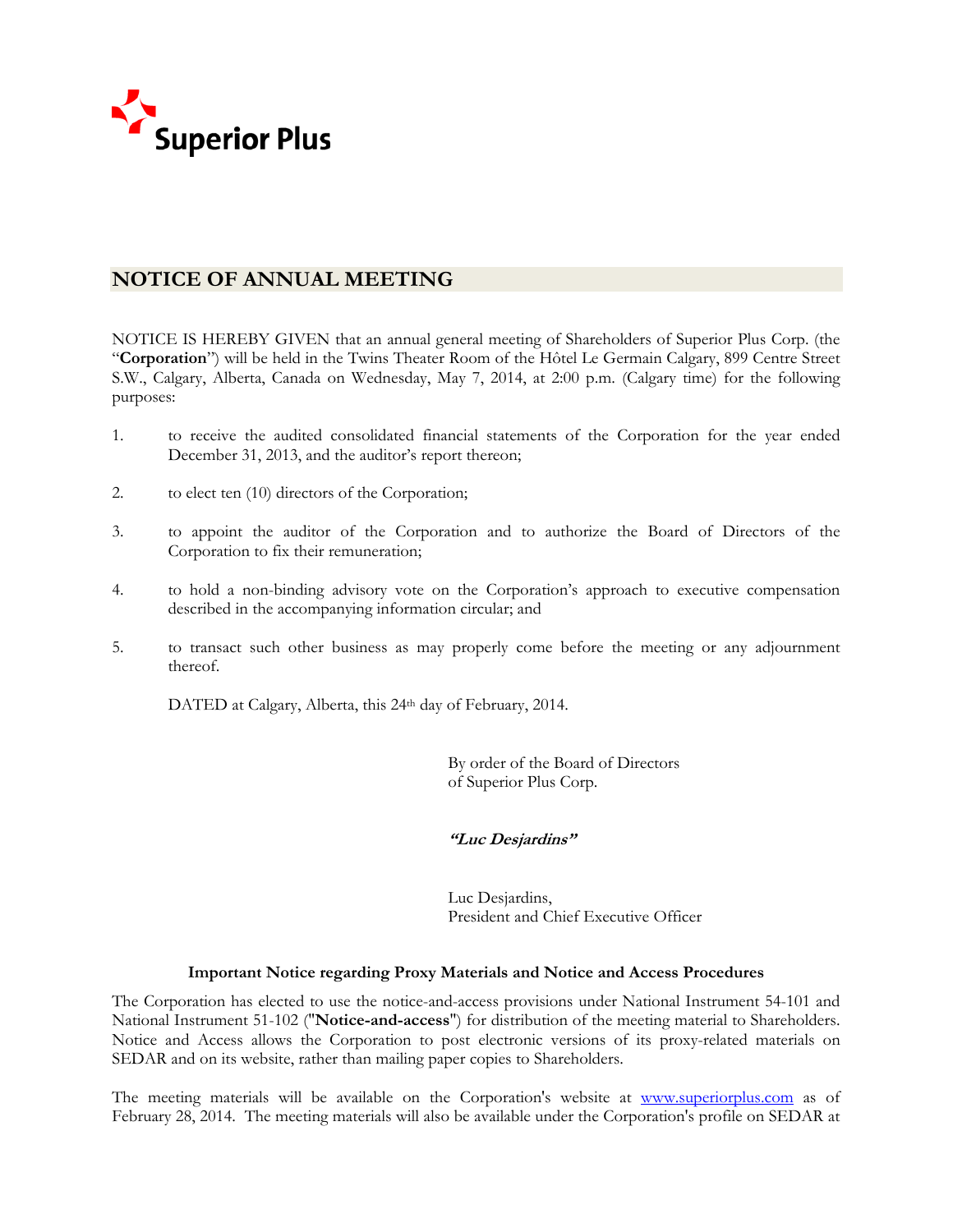www.sedar.com as of February 28, 2014. The use of this alternative means of delivery is more environmentally friendly as it will help reduce paper use and it will also reduce the Corporation's printing and mailing costs. Shareholders are reminded to review the meeting materials prior to voting.

Any Shareholder who wishes to receive a paper copy of the meeting materials, at no cost to them, may request copies from the Corporation at 1400, 840 – 7 Avenue S.W., Calgary, Alberta T2P 3G2, Fax: (403) 218-2973, Toll Free: (866) 490-7587, or by email at  $\frac{info(\partial_{\text{superiorplus.com}})}{info(\partial_{\text{superiorplus.com}})}$ .

A Shareholder may also use this toll-free number to obtain additional information about how Notice and Access works. Requests for paper copies should be made as soon as possible, but must be received no later than Monday, April 21, 2014 in order to allow sufficient time for Shareholders to receive and review the meeting materials and return the proxy form or voting instruction form prior to the following proxy deadline.

Shareholders who are unable to attend the meeting in person are requested to complete, date and sign the enclosed form of proxy and return it, in the envelope provided, to Computershare Trust Company of Canada, Proxy Department, 9th Floor, 100 University Avenue, Toronto, Ontario M5J 2Y1, so that it is received no later than 2:00 p.m. (MST) on Monday, May 5, 2014.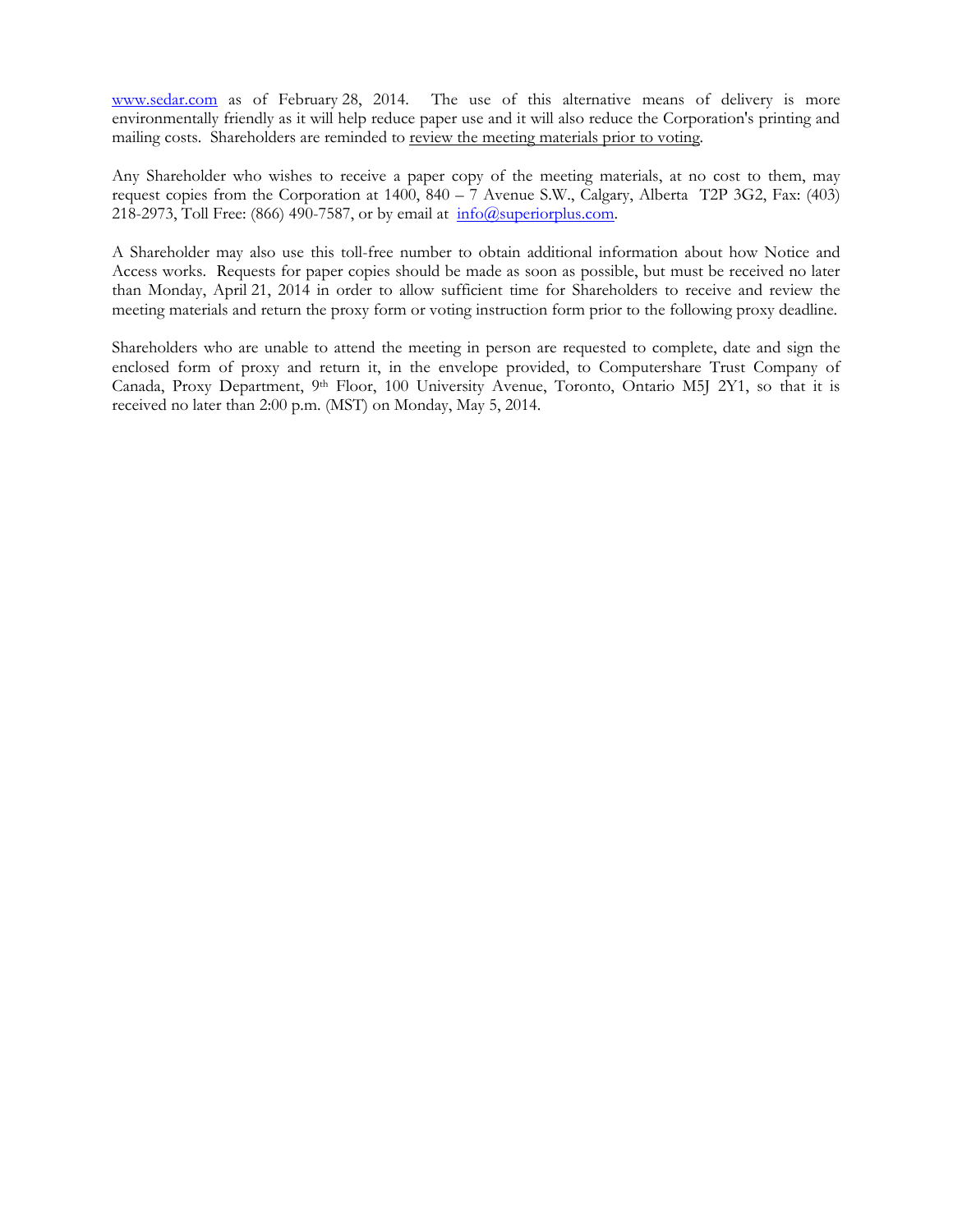# **INFORMATION CIRCULAR**

#### TABLE OF CONTENTS

All dollar amounts expressed in this Information Circular are in Canadian dollars, unless otherwise specified.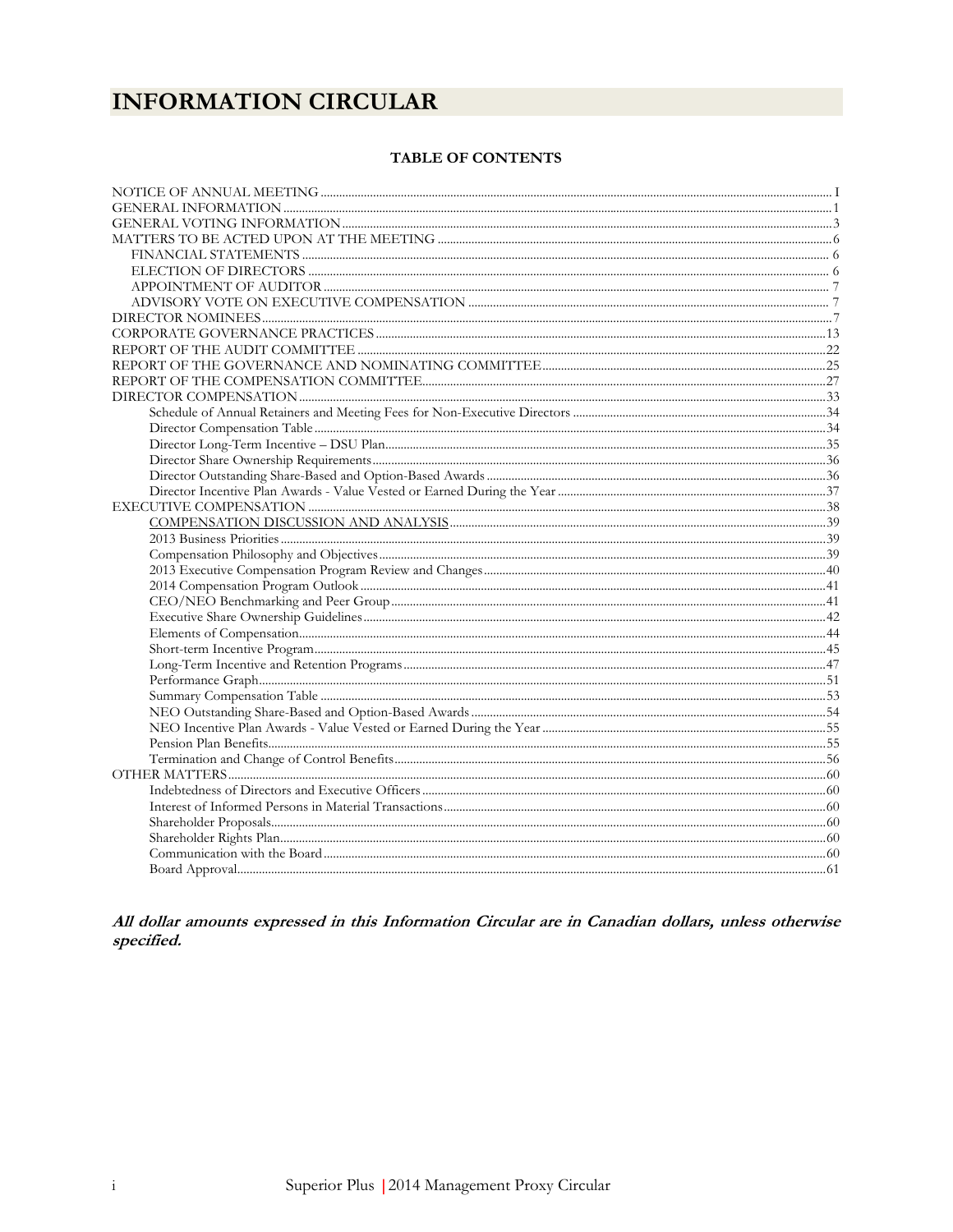### **GENERAL INFORMATION**

#### **ANNUAL MEETING DATE**

**This Information Circular is furnished in connection with the solicitation of voting proxies by management of Superior Plus Corp. (the "Corporation" or "Superior"), for use at the annual general meeting (the "Meeting") of holders of common shares ("Common Shares") of the Corporation ("Shareholders") called for May 7, 2014**, and to be held in the Twins Theater Room of the Hôtel Le Germain Calgary, 899 Centre Street S.W., Calgary, Alberta, Canada.

### **DATE OF INFORMATION**

Information contained in this Information Circular is given as of February 24, 2014, unless otherwise specifically stated.

### **VOTING SHARES, PRINCIPAL HOLDERS AND QUORUM**

On February 24, 2014, the Corporation had 126,180,030 Common Shares issued and outstanding. The outstanding Common Shares are listed and posted for trading on the Toronto Stock Exchange (the "**TSX**") under the symbol "SPB". A quorum for the transaction of business at the Meeting is at least two individuals present in person at the commencement of the Meeting holding, or representing by proxy, Common Shares carrying in the aggregate not less than 5% of the votes eligible to be cast at the Meeting.

To the knowledge of the directors and officers of the Corporation as at February 24, 2014, no person beneficially owns, controls or directs, directly or indirectly, Common Shares carrying more than 10% of all voting rights attached to the outstanding Common Shares of the Corporation.

#### **NOTICE-AND-ACCESS**

This year, Superior is using the new "notice-and-access" system adopted by the Canadian Securities Administrators ("**CSA**") for the delivery of the Information Circular and the Corporation's annual report in respect of fiscal 2013, which includes management's discussion and analysis and the Corporation's audited consolidated financial statements for the fiscal year ended December 31, 2013 (collectively, the "**Meeting Materials**").

Under the notice-and access system, the notice ("**Notice**") and form of proxy (or voting instruction form, as applicable) will be mailed on or before March 24, 2014 to all Shareholders of record on March 11, 2014 (the "**Record Date**"). The Notice provides instructions regarding the website availability of the Meeting Materials. Shareholders have the ability to immediately access the Meeting Materials on Superior's website and to request a paper copy of the Meeting Materials by telephone. Instructions on how to request a paper copy can be found in the Notice. The principal benefit of the notice-and-access system is that it reduces the environmental impact of producing and distributing paper copies of documents in large quantities.

Superior has obtained an exemption order from Corporations Canada allowing it to use notice-and-access. Superior is not using 'stratification'. Stratification involves an issuer using notice-and-access for delivery of documents to certain shareholders, while delivering paper copies in the usual manner to other shareholders. Superior is employing notice-and-access for the Meeting in respect of all its Shareholders. No Shareholder will receive a paper copy of the Information Circular unless one is specifically requested.

Management of the Corporation does not intend to pay for intermediaries to forward the Notice and form of proxy (or voting instruction form) to beneficial Shareholders who object to their name being made known to Superior ("**OBOs**") under NI 54-101, and therefore the OBOs will not receive the Notice and voting instructions unless the OBOs' intermediary assumes the cost of delivery.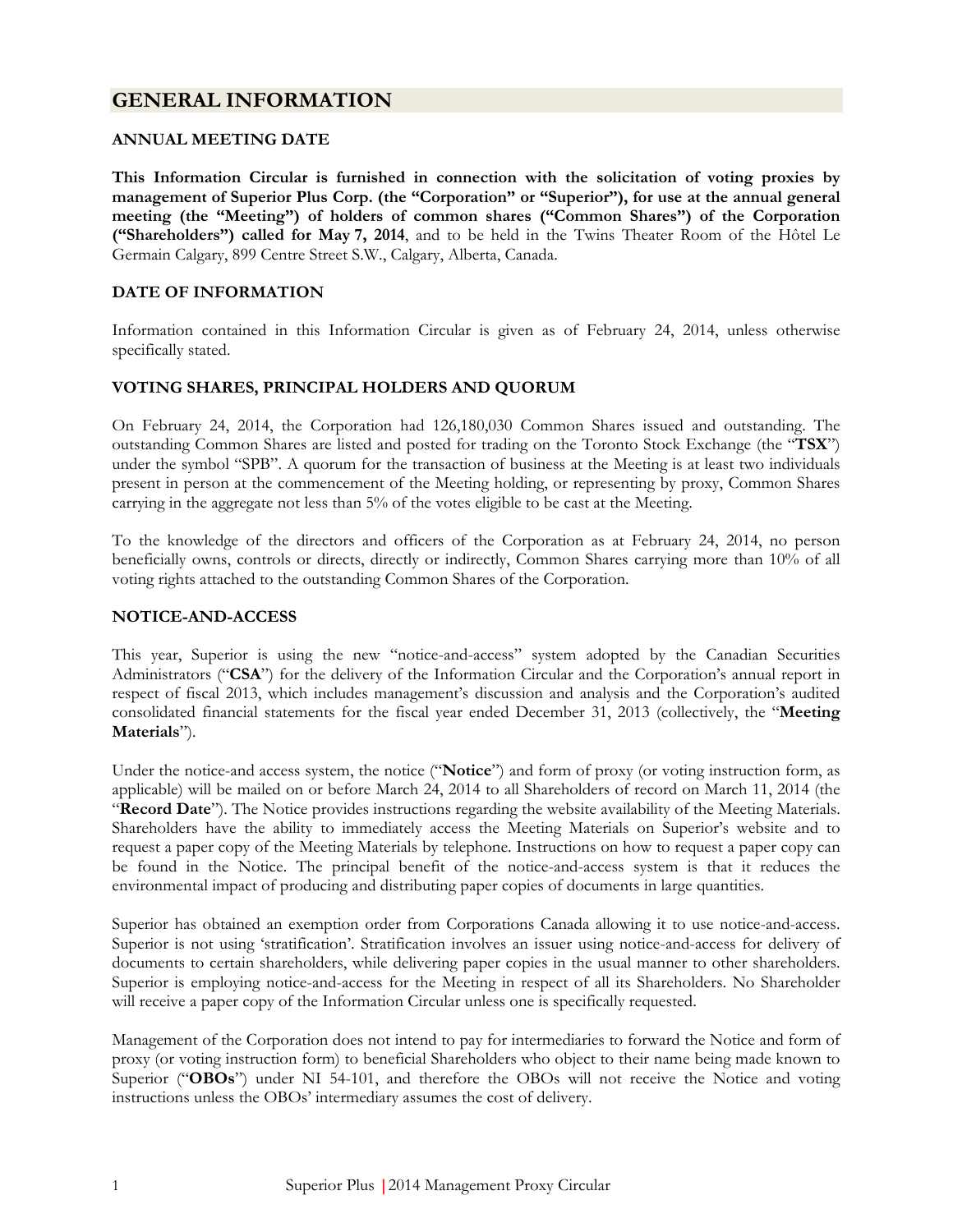#### **ADDITIONAL INFORMATION**

Financial information is provided in the Corporation's comparative annual financial statements and MD&A for its most recently completed financial year. Copies of the Meeting Materials, any interim financial statements of the Corporation subsequent to those statements contained in the 2013 Annual Report, and the Corporation's Annual Information Form for the fiscal year ended December 31, 2013, as filed with the applicable Canadian regulatory authorities, are available on SEDAR at www.sedar.com and on Superior's website at www.superiorplus.com and may also be obtained without charge by writing to the Vice President, Investor Relations and Treasurer at the address below:

### **Contact Information**

| Head Office: | 1400, $840 - 7$ <sup>th</sup> Avenue SW |
|--------------|-----------------------------------------|
|              | Calgary, Alberta, Canada                |
|              | T <sub>2</sub> P <sub>3G2</sub>         |
|              |                                         |
| Telephone:   | 403-218-2970                            |
| Toll-free:   | 866-490-PLUS                            |
| Facsimile:   | 403-218-2973                            |

Website: www.superiorplus.com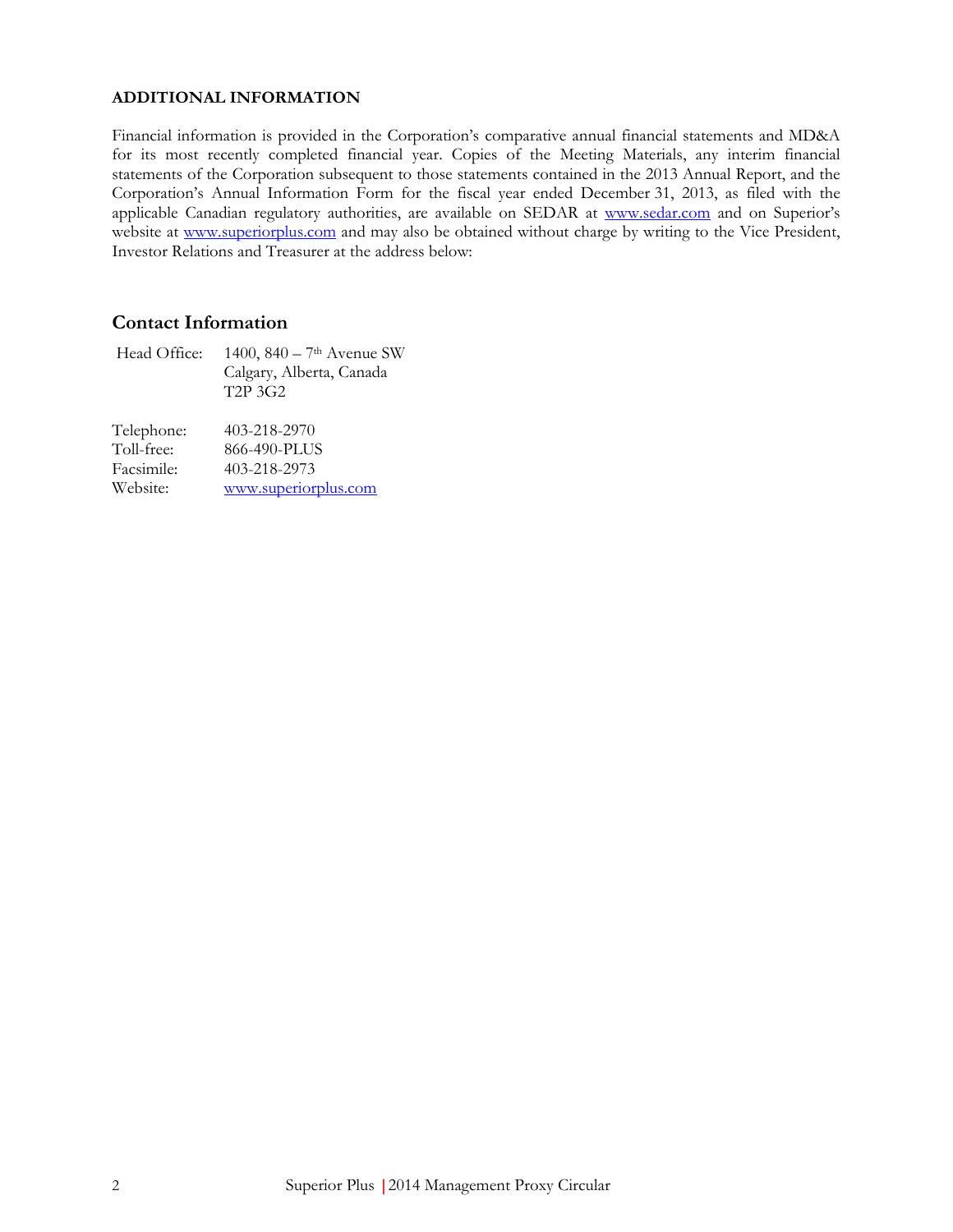# **GENERAL VOTING INFORMATION**

### **Questions and Answers on Voting**

### **Q: Am I entitled to vote?**

**A:** You are entitled to vote if you are a Shareholder at the close of business on the Record Date. Each Common Share is entitled to one vote at the Meeting, or any adjournment of the Meeting.

### **Q: Am I a registered or beneficial Shareholder?**

**A:** You are a *registered Shareholder* if your Common Shares are held directly in your own name through the direct registration system or a Common Share certificate.

You are a *beneficial Shareholder* if your Common Shares are registered in the name of a nominee (a bank, trust company, securities broker or other). These Common Shares are not typically represented by a Common Share certificate, but rather, are recorded on an electronic system.

### **Q: What items of business am I voting on?**

**A:** The following items of business will be voted upon at the Meeting:

- 1. the election of directors of the Corporation;
- 2. the appointment of auditors of the Corporation;
- 3. the non-binding advisory vote on the Corporation's approach to executive compensation; and
- 4. any other business that may be properly brought before the Meeting or any adjournment of the Meeting.

### **Q: How will these items of business be decided at the Meeting?**

**A:** A simple majority of votes cast (50% plus one vote) by the Shareholders present, in person or represented by proxy at the Meeting is required to approve the election of directors and the appointment of auditors.

### **Q: How do I vote?**

**A:** If you are a registered Shareholder, you may vote either in person at the Meeting or by completing and returning the form of proxy enclosed with the Notice in accordance with the directions provided on it.

- 1. *To vote in person* Do not complete and return the form of proxy but simply attend the Meeting where your vote will be taken and counted. Be sure to register with Computershare Trust Company of Canada ("**Computershare**"), the Corporation's transfer agent and registrar, when you arrive at the Meeting.
- 2. *To vote by proxy*  You can convey your voting instructions by mail, internet, telephone or facsimile and by doing so your Common Shares will be voted at the Meeting. Instructions as to how to convey your voting instructions by any of these means are provided on the back of the form of proxy and should be carefully followed.

### **Your Proxy voting instructions must be received by 2:00 p.m. (MST) on Monday, May 5, 2014.**

Superior has distributed copies of this Notice and form of proxy (or voting instruction form) to intermediaries/brokers for distribution to beneficial Shareholders. Intermediaries/brokers are required to deliver these materials to beneficial Shareholders who have not waived their rights to receive these materials, and to seek instructions as to how to vote their Common Shares.

If you are a beneficial Shareholder, your Common Shares will likely be registered in the name of a nominee. That is, your certificate was deposited with a bank, trust company, securities broker, trustee or other intermediary. In Canada, the vast majority of such Common Shares are registered under the name of "CDS & Co." (the registration name for CDS Clearing and Depository Services Inc.), which acts as nominee for many Canadian brokerage firms. Common Shares held by brokers or their nominees can only be voted (for or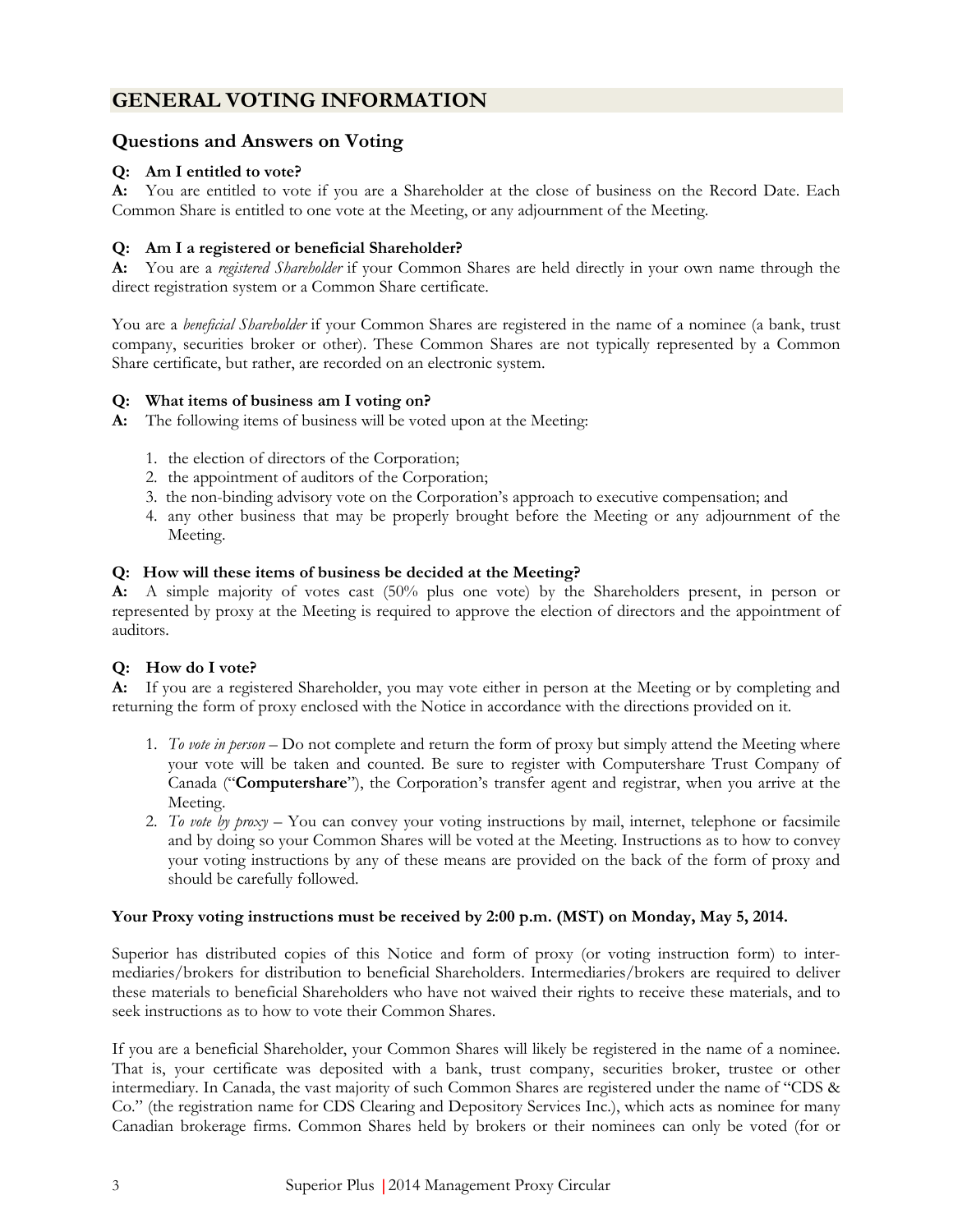against resolutions) upon the instructions of the beneficial Shareholder. Without specific instructions, the broker/nominees are prohibited from voting Common Shares for their clients. The Corporation does not know for whose benefit the Common Shares registered in the name of CDS & Co. are held.

Applicable regulatory policy requires intermediaries/brokers to seek voting instructions from beneficial Shareholders in advance of shareholders' meetings. Every intermediary/broker has its own mailing procedures and provides its own return instructions, which should be carefully followed by beneficial Shareholders in order to ensure that their Common Shares are voted at the Meeting. Often, the form of proxy supplied to a beneficial Shareholder by its broker is identical to the form of proxy provided to registered Shareholders; however, its purpose is limited to instructing the registered Shareholder (the nominee) on how to vote on behalf of the beneficial Shareholder. The majority of brokers now delegate responsibility for obtaining instructions from clients to Broadridge Financial Solutions, Inc. ("**Broadridge**"). Broadridge typically mails a Voting Instruction Form in lieu of the form of proxy. The beneficial Shareholder is requested to complete and return the Voting Instruction Form to Broadridge by mail or facsimile. Alternatively, the beneficial Shareholder can follow specific telephone or other voting procedures to vote the Common Shares held by the beneficial Shareholder. Broadridge then tabulates the results of all instructions received and provides appropriate instructions respecting the voting of Common Shares to be represented at the Meeting. A beneficial Shareholder receiving a Voting Instruction Form from Broadridge cannot use that Voting Instruction Form to vote Common Shares directly at the Meeting as the Voting Instruction Form must be returned as directed by Broadridge, or the alternate voting procedures must be completed, well in advance of the Meeting in order to have the Common Shares voted.

### **Q: As a beneficial Shareholder can I vote in person at the Meeting?**

**A:** Yes, however, the Corporation does not have the names of the beneficial Shareholders. As such, if you attend the Meeting, you must ensure that your nominee has appointed you as proxyholder. To be appointed, you should insert your own name in the space provided on the Voting Instruction Form provided to you by your nominee and carefully follow the instructions provided. Do not otherwise complete the form. This will allow you to attend the Meeting and vote your Common Shares in person. Be sure to register with Computershare when you arrive at the Meeting.

#### **Q: Can I appoint someone other than the management nominees, Luc Desjardins and Ross Wonnick to act as my proxyholder at the Meeting?**

**A:** Each of the persons named in the enclosed form of proxy to represent Shareholders at the Meeting is a director or officer of the Corporation. **Whether or not you attend the Meeting, each Shareholder has the right to appoint some other person to represent him/her at the Meeting and may exercise this right by inserting such other person's name in the blank space provided in the enclosed form of proxy or by completing another form of proxy.** A person so appointed to represent a Shareholder at the Meeting does not need to be a Shareholder. Your votes will be counted if the person you appoint as proxy attends the Meeting and votes on your behalf.

### **Q: Who is soliciting my proxy?**

**A:** The Corporation is soliciting your proxy and the cost of this solicitation will be borne by the Corporation. It is expected that the solicitation of proxies from the Shareholders for use at the Meeting will be primarily by mail, but proxies may also be solicited personally by the directors and officers of the Corporation.

#### **Q: How will my Common Shares be voted?**

**A:** On any ballot that may be called for at the Meeting, all Common Shares in respect of which the persons named in the enclosed form of proxy have been appointed to act will be voted or withheld from voting in accordance with the specifications made in the proxy, or you can let your proxyholder decide for you. **If a specification is not made with respect to any matter, the Common Shares will be voted FOR each of the resolutions to be voted on at the Meeting.**

#### **Q: What if there are amendments or variations to the items of business set forth in the Notice of Meeting or other matters are brought before the Meeting?**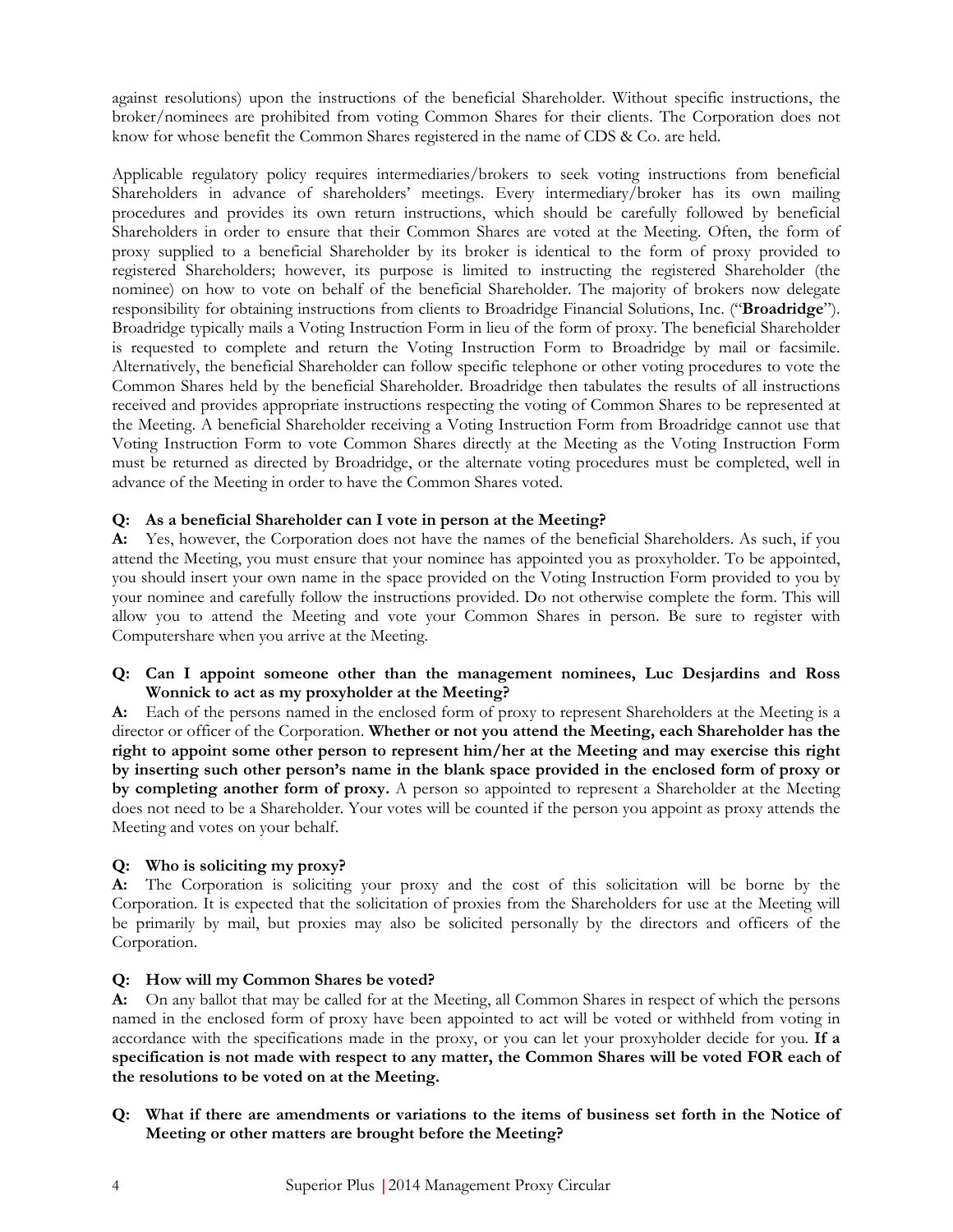**A:** The form of proxy confers discretionary authority upon the persons appointed with respect to amendments to the matters identified in the Notice of Meeting and with respect to any other matters which may properly come before the Meeting. As of the date of this Information Circular, management of the Corporation knows of no matters to come before the Meeting other than the matters identified in the Notice of Meeting. If any matters which are not known should properly come before the Meeting, the persons named in the enclosed form of proxy will vote on such matters in their discretion.

### **Q: Can I change my mind once I have submitted my proxy?**

**A:** Yes, you may revoke your proxy at any time before it is acted upon. As a registered Shareholder, if your proxy was submitted by facsimile or mail, you may revoke it by instrument in writing executed by you, or by your attorney authorized in writing, or if the Shareholder is a corporation, under corporate seal or by an officer or attorney duly authorized, and deposit such instrument in writing at the registered office of the Corporation. If you conveyed your voting instructions by telephone or internet, then conveying new instructions will revoke prior instructions.

Instructions may be revoked at any time up to and including 2:00 p.m. (MST) on Monday, May 5, 2014, or by depositing the revoking instrument with the Chair of the Meeting on the day of the Meeting, or any adjournment of that Meeting; or in any other manner permitted by law, including personal attendance at the Meeting, or any adjournment of that Meeting.

If an instrument of revocation is deposited with the Chair of the Meeting, it will not be effective with respect to any item of business that has been voted upon prior to the deposit.

If you are a beneficial Shareholder, you should contact your nominee for instructions on how to revoke your proxy.

#### **Q: Who counts the votes?**

**A:** Votes are counted by Computershare in its capacity as transfer agent and registrar of the Corporation, and who will act as scrutineer at the Meeting.

#### **Q: How are my Common Shares voted if a ballot is called at the Meeting on any of the items of business?**

**A:** Your Common Shares will be voted as you specified in your proxy. If no such specification is made, then your Common Shares will be voted FOR the election of directors and the appointment of auditors.

#### **Q: Who can I contact if I have any further questions on voting at the Meeting?**

**A:** You may contact Computershare, Superior's transfer agent and registrar by telephone at (800) 564-6253.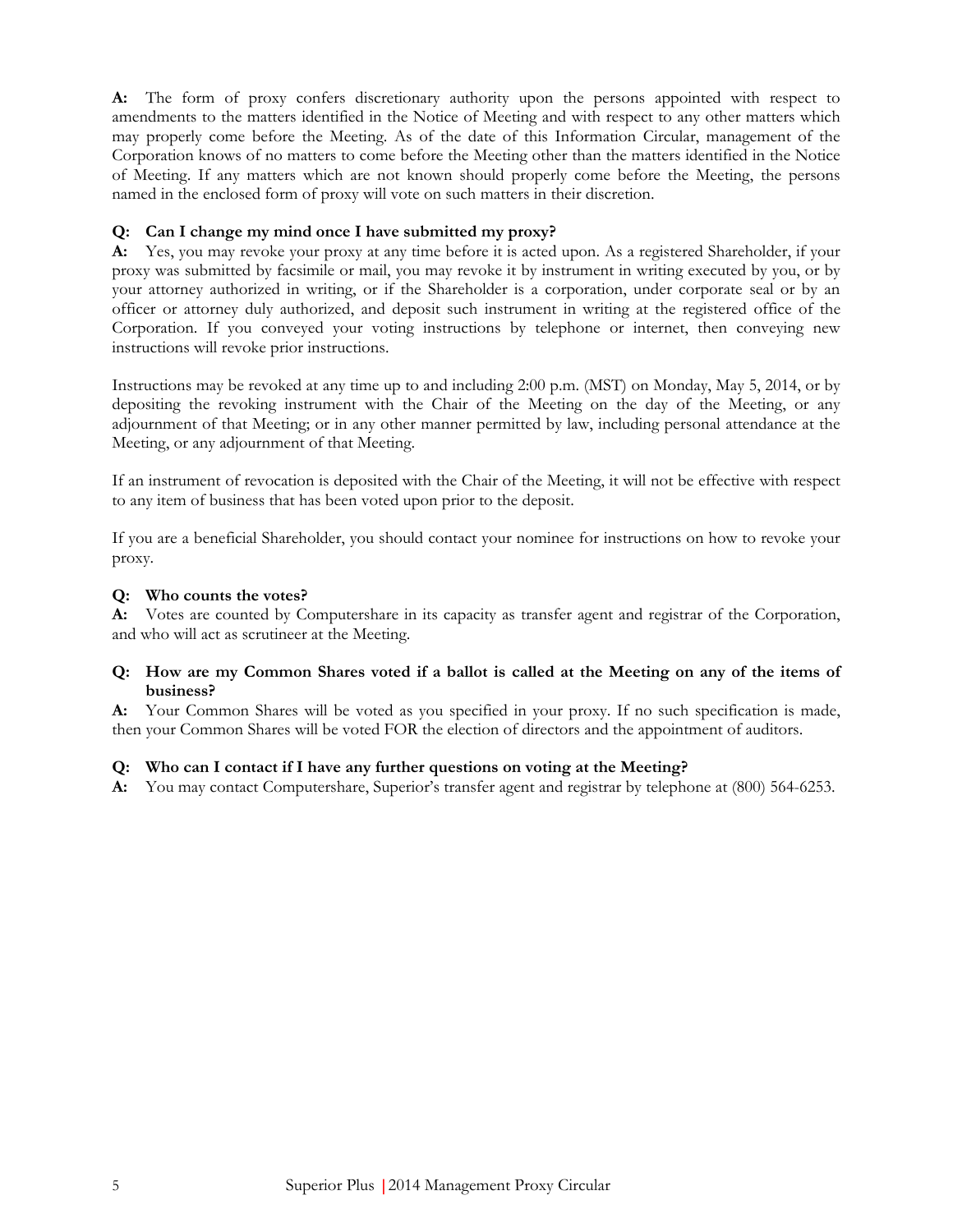### **MATTERS TO BE ACTED UPON AT THE MEETING**

#### **FINANCIAL STATEMENTS**

The audited consolidated financial statements of the Corporation for the year ended December 31, 2013 will be placed before the Shareholders at the Meeting. These financial statements were audited by Deloitte LLP Chartered Accountants, of Calgary, Alberta ("**Deloitte**").

#### **ELECTION OF DIRECTORS**

The Board of directors of the Corporation (the "**Board**") is responsible for overseeing the management of the business and affairs of the Corporation and Shareholders are entitled to elect the directors of the Corporation at each annual meeting of the Corporation.

Currently, the Board consists of 10 members and the number of directors of the Corporation to be elected at the Meeting has been set at 10. Two of the incumbent directors will not be standing for re-election at the Meeting. Mr. Norman R. Gish has been a member of the Board since 2003. He served as trustee of Superior from 2000 to 2003 and as Chairman of a predecessor company from 1998 to 2000. Mr. Peter A.W. Green has been a member of the Board since 1996. Mr. Gish and Mr. Green are both retiring from the Board upon election of successor directors at the Meeting. The Board and Management thank Messrs. Gish and Green for their valuable contributions and insights over their many years of service.

At the Meeting, Shareholders will be asked to elect the persons listed below as directors of the Corporation. To be approved, such resolution must be passed by the affirmative votes cast by holders of more than 50% of the Common Shares represented in person or by proxy at the Meeting that vote on such resolution. Each of the proposed nominees has consented to be named in this Information Circular and to serve as a director of the Corporation, if elected. In the election of directors, votes are cast in favour or withheld from voting for each director individually. The Corporation has no reason to believe that any proposed nominee will be unable to serve as a director, but should any such nominee become unable to do so for any reason prior to the Meeting, the persons named in the enclosed form of proxy, unless directed to withhold from voting, reserve the right to vote for other nominees in their discretion.

The 10 nominees for election as directors of Superior by Shareholders are as follows:

| Catherine M. Best   | Randall J. Findlay    |
|---------------------|-----------------------|
| Grant D. Billing    | Mary Jordan           |
| Eugene V.N. Bissell | James S.A. MacDonald  |
| Luc Desjardins      | Walentin (Val) Mirosh |
| Robert J. Engbloom  | David P. Smith        |
|                     |                       |

Each director elected will serve until the next annual meeting of Shareholders or until his or her successor is elected or appointed.

### **Majority Voting for Directors**

The Board has adopted a policy which provides that if a director nominee has more votes withheld than are voted in favour of him or her, the nominee will submit his or her resignation promptly after the Meeting for the Corporate Governance and Nominating Committee's consideration. The Committee will make a recommendation to the Board after reviewing the matter, and the Board's decision to accept or reject the resignation will be disclosed to the public. The nominee will not participate in any Committee or Board deliberations considering their resignation. The policy does not apply in circumstances involving contested director elections.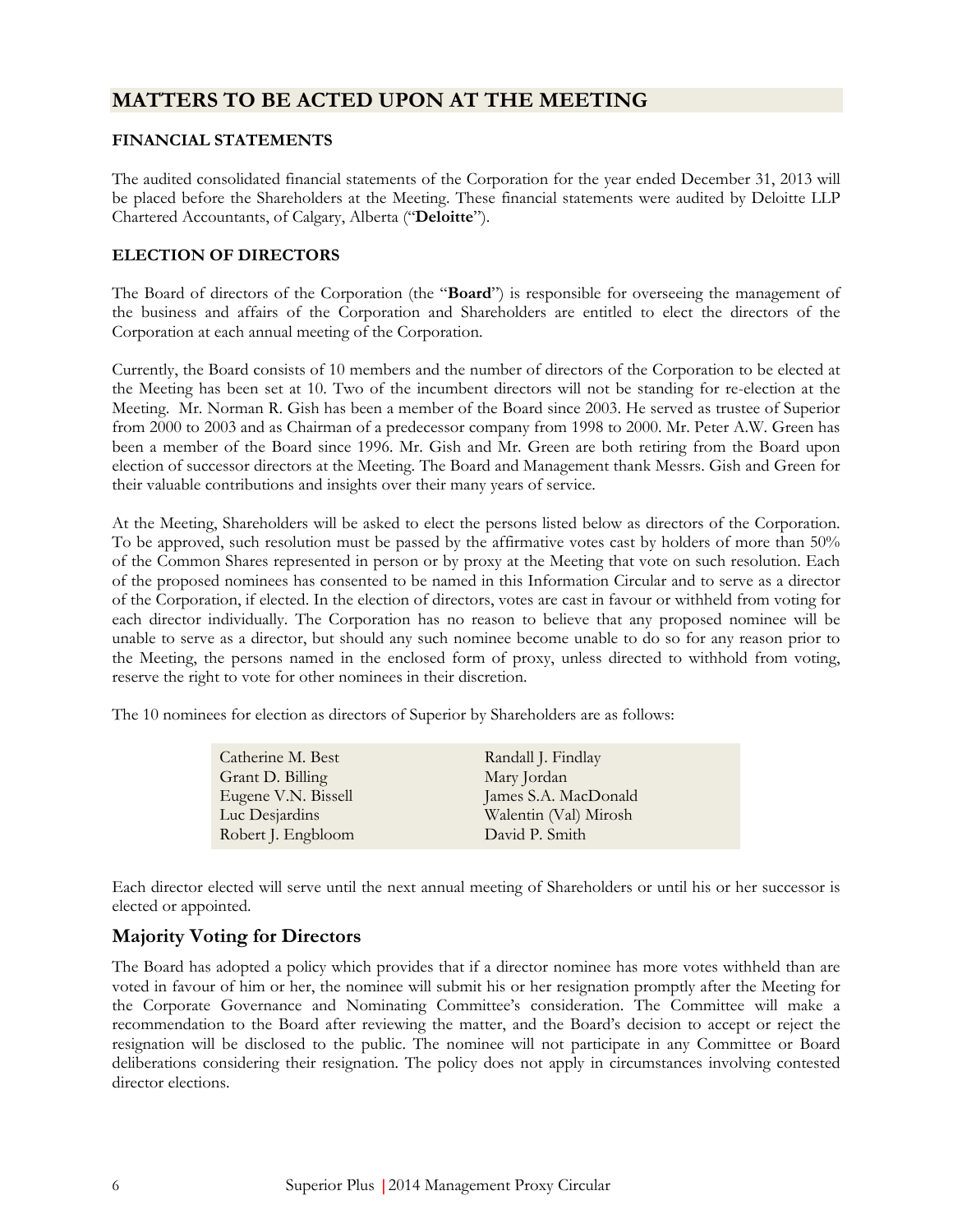#### **APPOINTMENT OF AUDITOR**

At the Meeting, Shareholders will be asked to vote for the appointment of Deloitte as the auditor of the Corporation until the close of the next annual general meeting, at such remuneration as may be approved by the Board. Deloitte was first appointed auditor of Superior Plus Income Fund effective August 2, 1996. To be approved, such resolution must be passed by the affirmative votes cast by holders of more than 50% of the Common Shares represented in person or by proxy at the Meeting that vote on such resolution.

For certain information regarding the Audit Committee, including fees billed by Deloitte for the past two years, see "Report of the Audit Committee" beginning on page 22.

#### **ADVISORY VOTE ON EXECUTIVE COMPENSATION**

A key underlying principle for compensation throughout the Corporation is 'pay for performance'. Management and the Board believe that this philosophy helps the Corporation to attract and retain excellent employees and top performing executive officers while motivating and rewarding demonstrated behaviours that underpin Superior's success towards achieving its goals, objectives and longer term strategies. The Corporation's approach to executive compensation is described in detail under the headings "Compensation Committee Report*"* and "Statement of Executive Compensation" beginning on page 27 of this Information Circular. As part of Superior's commitment to good corporate governance, at the Meeting, the Shareholders will be asked to participate in a non-binding advisory vote to accept the Corporation's 'pay for performance' approach on executive compensation.

This non-binding advisory vote on executive compensation will provide you as a Shareholder with the opportunity to vote "**For**" or "**Against**" the Corporation's approach to executive compensation through the following resolution:

"RESOLVED THAT, on an advisory basis and not to diminish the role and responsibilities of the Board, the Shareholders accept the approach to executive compensation disclosed in the Information Circular and delivered in connection with the 2014 Annual Meeting of Shareholders of the Corporation."

The Board recommends that you vote **for** this resolution. **Unless instructed otherwise, the persons designated in the form of proxy intend to vote for the advisory resolution on executive compensation.**

As this is an advisory vote that is not required to be submitted to a vote of Shareholders under applicable securities and corporate laws, the results will not be binding on the Board. However, the Board will consider the outcome of the vote as part of its ongoing review of executive compensation.

### **DIRECTOR NOMINEES**

The following pages set out information for each of the persons proposed to be nominated for election as a director, including the number and value of Common Shares, deferred share units ("**DSUs**"), restricted share units ("**RSUs**") and, in the case of the President and Chief Executive Officer, the performance share units ("**PSUs**") held as at December 31, 2013 and for the prior year. The principal occupations for the five preceding years, career experience and qualifications of the directors of the Corporation (supplemented by qualifications particularly relevant to acting as a director of Superior), Board and committee membership, meeting attendance, voting results of the 2013 Annual General Meeting, and information as to the other reporting issuers for which Superior director nominees currently serve as directors are also shown.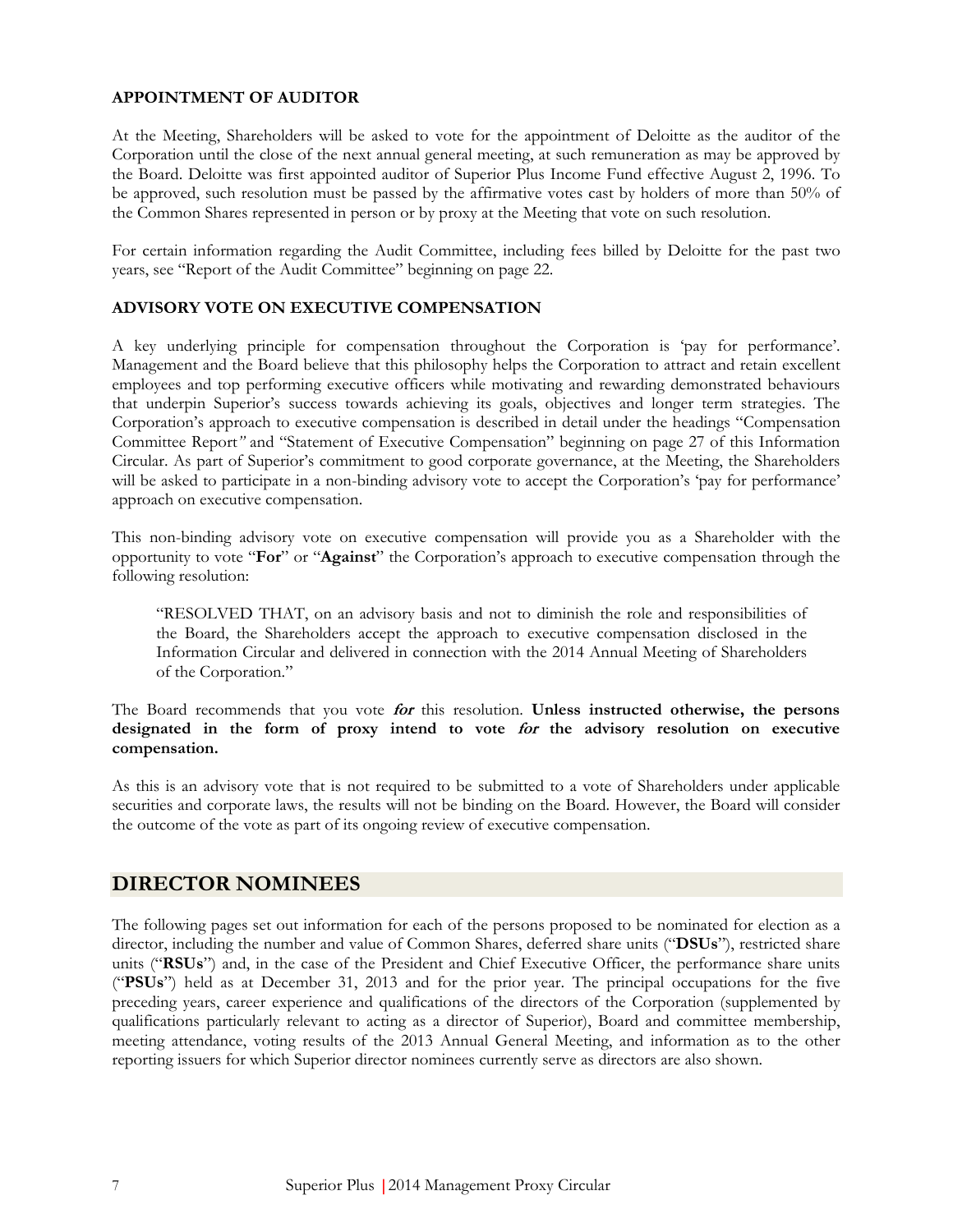|                                   |                                                 | Age: $60$ | Catherine (Kay) M. Best<br>B.I.D., FCA, ICD.D<br>Calgary, Alberta, Canada<br>Director since: 2007<br>Independent | Ms. Best is a corporate director and consultant. She was Executive Vice-<br>President, Risk Management and Chief Financial Officer of the Calgary<br>Health Region from 2000 to 2008, and Executive Vice-President and Chief<br>Financial Officer of Alberta Health Services until March, 2009. Prior to<br>that, Ms. Best was a partner with Ernst & Young, an accounting firm, in<br>Calgary.<br>In addition to her extensive experience in the areas of finance, audit,<br>strategic planning, and human resources/compensation, Ms. Best has oil &<br>gas production and development, as well as chemical business experience. |           |                       |  |                             |  |  |
|-----------------------------------|-------------------------------------------------|-----------|------------------------------------------------------------------------------------------------------------------|------------------------------------------------------------------------------------------------------------------------------------------------------------------------------------------------------------------------------------------------------------------------------------------------------------------------------------------------------------------------------------------------------------------------------------------------------------------------------------------------------------------------------------------------------------------------------------------------------------------------------------|-----------|-----------------------|--|-----------------------------|--|--|
| <b>Board/Committee Membership</b> |                                                 |           |                                                                                                                  | Attendance <sup>(3)</sup>                                                                                                                                                                                                                                                                                                                                                                                                                                                                                                                                                                                                          |           |                       |  |                             |  |  |
| Board of Directors                |                                                 |           |                                                                                                                  | $10$ of $10$                                                                                                                                                                                                                                                                                                                                                                                                                                                                                                                                                                                                                       |           | $100\%$               |  |                             |  |  |
| Audit Committee                   |                                                 |           |                                                                                                                  | 7 of 8                                                                                                                                                                                                                                                                                                                                                                                                                                                                                                                                                                                                                             |           | 88%                   |  |                             |  |  |
|                                   | Other Public Board Directorships <sup>(1)</sup> |           |                                                                                                                  | <b>Other Public Board Committee Memberships</b>                                                                                                                                                                                                                                                                                                                                                                                                                                                                                                                                                                                    |           |                       |  |                             |  |  |
| AltaGas Ltd. (TSX)                |                                                 |           |                                                                                                                  | Member of the Audit Committee                                                                                                                                                                                                                                                                                                                                                                                                                                                                                                                                                                                                      |           |                       |  |                             |  |  |
|                                   |                                                 |           | Canadian Natural Resources Limited (TSX, NYSE)                                                                   | Chair of Audit Committee                                                                                                                                                                                                                                                                                                                                                                                                                                                                                                                                                                                                           |           |                       |  |                             |  |  |
|                                   |                                                 |           |                                                                                                                  | Member of Compensation Committee                                                                                                                                                                                                                                                                                                                                                                                                                                                                                                                                                                                                   |           |                       |  |                             |  |  |
|                                   | Aston Hill Financial Inc. (TSX)                 |           |                                                                                                                  | Chair of Audit Committee                                                                                                                                                                                                                                                                                                                                                                                                                                                                                                                                                                                                           |           |                       |  |                             |  |  |
|                                   |                                                 |           |                                                                                                                  | Member of Governance Committee                                                                                                                                                                                                                                                                                                                                                                                                                                                                                                                                                                                                     |           |                       |  |                             |  |  |
|                                   |                                                 |           | Voting Results of 2013 Annual General Meeting                                                                    | <b>Votes For</b>                                                                                                                                                                                                                                                                                                                                                                                                                                                                                                                                                                                                                   |           | <b>Votes Withheld</b> |  | <b>Total Votes Cast</b>     |  |  |
| Number of Votes                   |                                                 |           |                                                                                                                  | 42,977,812                                                                                                                                                                                                                                                                                                                                                                                                                                                                                                                                                                                                                         |           | 7,097,648             |  | 50,075,460                  |  |  |
|                                   | Percentage of Votes                             |           |                                                                                                                  | 85.8                                                                                                                                                                                                                                                                                                                                                                                                                                                                                                                                                                                                                               |           | 14.2                  |  | 100                         |  |  |
|                                   | Securities Held as at December 31 at a Market   |           |                                                                                                                  | \$10.24 per Common Share for 2012                                                                                                                                                                                                                                                                                                                                                                                                                                                                                                                                                                                                  |           |                       |  |                             |  |  |
|                                   | Value (as at December 31) of:                   |           |                                                                                                                  | \$12.35 per Common Share for 2013                                                                                                                                                                                                                                                                                                                                                                                                                                                                                                                                                                                                  |           |                       |  |                             |  |  |
|                                   |                                                 |           |                                                                                                                  | <b>Total Market Value of Common</b>                                                                                                                                                                                                                                                                                                                                                                                                                                                                                                                                                                                                |           |                       |  | <b>Meets Ownership</b>      |  |  |
| Year                              | Common Shares <sup>(6)</sup>                    |           | DSUs/RSUs <sup>(7)</sup>                                                                                         | Shares, DSUs and RSUs(8)                                                                                                                                                                                                                                                                                                                                                                                                                                                                                                                                                                                                           |           |                       |  | Requirements <sup>(9)</sup> |  |  |
| 2012                              | 7,000                                           |           | 14,091                                                                                                           |                                                                                                                                                                                                                                                                                                                                                                                                                                                                                                                                                                                                                                    | \$215,972 |                       |  | Yes                         |  |  |
| 2013                              | 7,000                                           |           | 17,355                                                                                                           |                                                                                                                                                                                                                                                                                                                                                                                                                                                                                                                                                                                                                                    | \$300,784 |                       |  | Yes                         |  |  |

|                                               |                                         | BSc., CA<br>Age: 62                   | Grant D. Billing<br>Calgary, Alberta, Canada<br>Director since: 1994<br>Not Independent | Mr. Billing serves as non-executive Chairman of the Board since November<br>14, 2011. He served as Chairman and Chief Executive Officer of Superior<br>from July 2006 to November 14, 2011, when he retired as Chief Executive<br>Officer. Prior to that, Mr. Billing was the Executive Chairman of Superior,<br>since 1998.<br>Mr. Billing has extensive strategic and business experience gained over a<br>period of more than 30 years in various CEO/senior management<br>capacities, including as president and CEO of Norcen Energy Resources<br>Ltd. He has served as chairman and director of a number of public<br>companies and as director and chairman of the Canadian Association of<br>Petroleum Producers.<br>Attendance <sup>(3)</sup> |                              |                       |  |                             |
|-----------------------------------------------|-----------------------------------------|---------------------------------------|-----------------------------------------------------------------------------------------|--------------------------------------------------------------------------------------------------------------------------------------------------------------------------------------------------------------------------------------------------------------------------------------------------------------------------------------------------------------------------------------------------------------------------------------------------------------------------------------------------------------------------------------------------------------------------------------------------------------------------------------------------------------------------------------------------------------------------------------------------------|------------------------------|-----------------------|--|-----------------------------|
| <b>Board/Committee Membership</b>             |                                         |                                       |                                                                                         |                                                                                                                                                                                                                                                                                                                                                                                                                                                                                                                                                                                                                                                                                                                                                        |                              |                       |  |                             |
|                                               | Board of Directors (Chairman)           |                                       |                                                                                         | $10$ of $10$                                                                                                                                                                                                                                                                                                                                                                                                                                                                                                                                                                                                                                                                                                                                           |                              | 100%                  |  |                             |
|                                               | <b>Other Public Board Directorships</b> |                                       |                                                                                         | <b>Other Public Board Committee Memberships</b>                                                                                                                                                                                                                                                                                                                                                                                                                                                                                                                                                                                                                                                                                                        |                              |                       |  |                             |
|                                               | Pembina Pipeline Corporation (TSX)      |                                       |                                                                                         | Member of Audit Committee<br>Member of Human Resources and Compensation Committee                                                                                                                                                                                                                                                                                                                                                                                                                                                                                                                                                                                                                                                                      |                              |                       |  |                             |
|                                               |                                         | Cortex Business Solutions Inc. (TSXV) |                                                                                         |                                                                                                                                                                                                                                                                                                                                                                                                                                                                                                                                                                                                                                                                                                                                                        | Member of Audit Committee    |                       |  |                             |
| Voting Results of 2013 Annual General Meeting |                                         |                                       |                                                                                         |                                                                                                                                                                                                                                                                                                                                                                                                                                                                                                                                                                                                                                                                                                                                                        |                              |                       |  |                             |
|                                               |                                         |                                       |                                                                                         | <b>Votes For</b>                                                                                                                                                                                                                                                                                                                                                                                                                                                                                                                                                                                                                                                                                                                                       |                              | <b>Votes Withheld</b> |  | <b>Total Votes Cast</b>     |
| Number of Votes                               | Percentage of Votes                     |                                       |                                                                                         | 47,340,853<br>94.5                                                                                                                                                                                                                                                                                                                                                                                                                                                                                                                                                                                                                                                                                                                                     |                              | 2,734,607<br>5.5      |  | 50,075,460<br>100           |
|                                               | Value (as at December 31) of:           |                                       | Securities Held as at December 31 <sup>(5)</sup> at a Market                            | \$10.24 per Common Share for 2012<br>\$12.35 per Common Share for 2013                                                                                                                                                                                                                                                                                                                                                                                                                                                                                                                                                                                                                                                                                 |                              |                       |  |                             |
|                                               |                                         |                                       |                                                                                         | <b>Total Market Value of Common</b>                                                                                                                                                                                                                                                                                                                                                                                                                                                                                                                                                                                                                                                                                                                    |                              |                       |  | <b>Meets Ownership</b>      |
| Year                                          | Common Shares <sup>(6)</sup>            |                                       | $DSUs$ <sup>(7)</sup>                                                                   | Shares and DSU <sub>s(8)</sub>                                                                                                                                                                                                                                                                                                                                                                                                                                                                                                                                                                                                                                                                                                                         |                              |                       |  | Requirements <sup>(9)</sup> |
| 2012<br>2013                                  | 2,115,217<br>1,500,000                  |                                       | 165,052<br>187,640                                                                      |                                                                                                                                                                                                                                                                                                                                                                                                                                                                                                                                                                                                                                                                                                                                                        | \$23,349,955<br>\$20,842,354 |                       |  | Yes<br>Yes                  |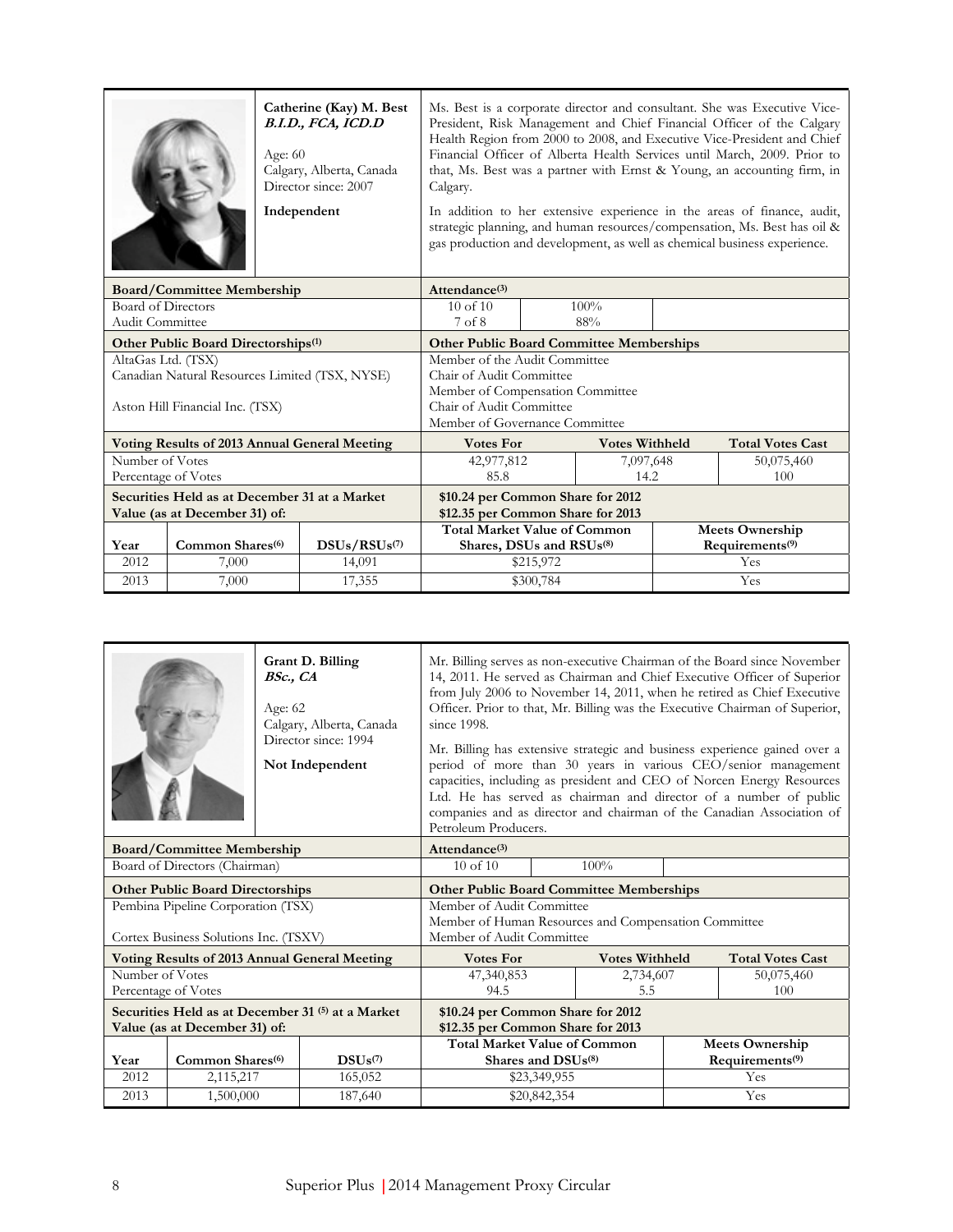|                                                                                |                                               | <b>BA, MBA</b><br>Age: 60<br><b>United States</b><br>Independent | Eugene V.N. Bissell<br>Gladwyne, Pennsylvania<br>New Nominee Director | Mr. Bissell served as President, Chief Executive Officer and director of<br>AmeriGas, Propane LP, a Master Limited Partnership traded on the New<br>York Stock Exchange and a subsidiary of UGI Corp, a distributor and<br>marketer of energy products and services, including natural gas, propane,<br>butane and electricity from July 2000 to his retirement in March 2012.<br>Mr. Bissell has over 12 years of public company board experience and a<br>broad career experience gained over a period of more than 30 years in<br>CEO and various other senior management positions in the propane and<br>industrial gas sectors, including in areas of strategic planning, sales and<br>operational management, corporate development, as well as large scale<br>acquisition negotiation and integration. He has also served on several non-<br>profit boards. He is a past Chair of and continues to serve as a member of<br>the board of the National Propane Gas Association and the Propane<br>Education and Research Council. |     |                       |  |                                                       |  |
|--------------------------------------------------------------------------------|-----------------------------------------------|------------------------------------------------------------------|-----------------------------------------------------------------------|----------------------------------------------------------------------------------------------------------------------------------------------------------------------------------------------------------------------------------------------------------------------------------------------------------------------------------------------------------------------------------------------------------------------------------------------------------------------------------------------------------------------------------------------------------------------------------------------------------------------------------------------------------------------------------------------------------------------------------------------------------------------------------------------------------------------------------------------------------------------------------------------------------------------------------------------------------------------------------------------------------------------------------------|-----|-----------------------|--|-------------------------------------------------------|--|
|                                                                                | <b>Board/Committee Membership</b>             |                                                                  |                                                                       | Attendance <sup>(3)</sup>                                                                                                                                                                                                                                                                                                                                                                                                                                                                                                                                                                                                                                                                                                                                                                                                                                                                                                                                                                                                              |     |                       |  |                                                       |  |
| <b>Board of Directors</b>                                                      |                                               |                                                                  |                                                                       | N/A                                                                                                                                                                                                                                                                                                                                                                                                                                                                                                                                                                                                                                                                                                                                                                                                                                                                                                                                                                                                                                    |     | N/A                   |  |                                                       |  |
|                                                                                | <b>Other Public Board Directorships</b>       |                                                                  |                                                                       | <b>Other Public Board Committee Memberships</b>                                                                                                                                                                                                                                                                                                                                                                                                                                                                                                                                                                                                                                                                                                                                                                                                                                                                                                                                                                                        |     |                       |  |                                                       |  |
| None                                                                           |                                               |                                                                  |                                                                       | N/A                                                                                                                                                                                                                                                                                                                                                                                                                                                                                                                                                                                                                                                                                                                                                                                                                                                                                                                                                                                                                                    |     |                       |  |                                                       |  |
|                                                                                | Voting Results of 2013 Annual General Meeting |                                                                  |                                                                       | <b>Votes For</b>                                                                                                                                                                                                                                                                                                                                                                                                                                                                                                                                                                                                                                                                                                                                                                                                                                                                                                                                                                                                                       |     | <b>Votes Withheld</b> |  | <b>Total Votes Cast</b>                               |  |
| Number of Votes                                                                | Percentage of Votes                           |                                                                  |                                                                       | N/A                                                                                                                                                                                                                                                                                                                                                                                                                                                                                                                                                                                                                                                                                                                                                                                                                                                                                                                                                                                                                                    |     | N/A                   |  | N/A                                                   |  |
| Securities Held as at December 31 at a Market<br>Value (as at December 31) of: |                                               |                                                                  | \$12.35 per Common Share for 2013                                     |                                                                                                                                                                                                                                                                                                                                                                                                                                                                                                                                                                                                                                                                                                                                                                                                                                                                                                                                                                                                                                        |     |                       |  |                                                       |  |
| Year                                                                           | Common Shares <sup>(7)</sup>                  |                                                                  | $DSUs$ <sup>(7)</sup>                                                 | <b>Total Market Value of Common</b><br>Shares, DSUs and RSUs(8)                                                                                                                                                                                                                                                                                                                                                                                                                                                                                                                                                                                                                                                                                                                                                                                                                                                                                                                                                                        |     |                       |  | <b>Meets Ownership</b><br>Requirements <sup>(9)</sup> |  |
| 2013                                                                           | None                                          |                                                                  | N/A                                                                   |                                                                                                                                                                                                                                                                                                                                                                                                                                                                                                                                                                                                                                                                                                                                                                                                                                                                                                                                                                                                                                        | N/A |                       |  | N/A                                                   |  |

| Luc Desjardins<br>Mr. Desjardins joined Superior as President and Chief Executive Officer on<br>November 14, 2011. Prior to his current position, Mr. Desjardins was an<br><b>MBA</b><br>operating partner of The Sterling Group LP, a private equity firm. He also<br>served as President and Chief Executive Officer of Transcontinental Inc., a<br>Age: 61<br>leading publisher of consumer magazines, from 2004 to 2008 and as its<br>Calgary, Alberta, Canada<br>President and Chief Operating Officer from 2000 to 2004.<br>Director since: 2011<br>Not Independent<br>Mr. Desjardins has extensive strategic, finance, U.S. and Canadian business<br>experience, including in the areas of strategic planning, risk management,<br>human resources, and operational management. During his partnership<br>with The Sterling Group LP, he was Executive Chairman of three<br>enterprises involved in the distribution industry, as well as the energy<br>products and services industry.<br>Attendance <sup>(3)</sup><br><b>Board/Committee Membership</b> |                                         |                                                      |                                                                        |             |                       |  |                             |
|------------------------------------------------------------------------------------------------------------------------------------------------------------------------------------------------------------------------------------------------------------------------------------------------------------------------------------------------------------------------------------------------------------------------------------------------------------------------------------------------------------------------------------------------------------------------------------------------------------------------------------------------------------------------------------------------------------------------------------------------------------------------------------------------------------------------------------------------------------------------------------------------------------------------------------------------------------------------------------------------------------------------------------------------------------------|-----------------------------------------|------------------------------------------------------|------------------------------------------------------------------------|-------------|-----------------------|--|-----------------------------|
|                                                                                                                                                                                                                                                                                                                                                                                                                                                                                                                                                                                                                                                                                                                                                                                                                                                                                                                                                                                                                                                                  |                                         |                                                      |                                                                        |             |                       |  |                             |
| <b>Board of Directors</b>                                                                                                                                                                                                                                                                                                                                                                                                                                                                                                                                                                                                                                                                                                                                                                                                                                                                                                                                                                                                                                        |                                         |                                                      | $10$ of $10$                                                           |             | $100\%$               |  |                             |
|                                                                                                                                                                                                                                                                                                                                                                                                                                                                                                                                                                                                                                                                                                                                                                                                                                                                                                                                                                                                                                                                  | <b>Other Public Board Directorships</b> |                                                      | <b>Other Public Board Committee Memberships</b>                        |             |                       |  |                             |
|                                                                                                                                                                                                                                                                                                                                                                                                                                                                                                                                                                                                                                                                                                                                                                                                                                                                                                                                                                                                                                                                  | CIBC, a Canadian Chartered Bank         |                                                      | Member of Management Resources and Compensation Committee              |             |                       |  |                             |
|                                                                                                                                                                                                                                                                                                                                                                                                                                                                                                                                                                                                                                                                                                                                                                                                                                                                                                                                                                                                                                                                  |                                         | <b>Voting Results of 2013 Annual General Meeting</b> | <b>Votes For</b>                                                       |             | <b>Votes Withheld</b> |  | <b>Total Votes Cast</b>     |
| Number of Votes                                                                                                                                                                                                                                                                                                                                                                                                                                                                                                                                                                                                                                                                                                                                                                                                                                                                                                                                                                                                                                                  |                                         |                                                      | 49,573,464                                                             |             | 501,996               |  | 50,075,460                  |
| Percentage of Votes                                                                                                                                                                                                                                                                                                                                                                                                                                                                                                                                                                                                                                                                                                                                                                                                                                                                                                                                                                                                                                              |                                         |                                                      | 99.0                                                                   |             | 1.0                   |  | 100                         |
|                                                                                                                                                                                                                                                                                                                                                                                                                                                                                                                                                                                                                                                                                                                                                                                                                                                                                                                                                                                                                                                                  | Value (as at December 31) of:           | Securities Held as at December 31 at a Market        | \$10.24 per Common Share for 2012<br>\$12.35 per Common Share for 2013 |             |                       |  |                             |
|                                                                                                                                                                                                                                                                                                                                                                                                                                                                                                                                                                                                                                                                                                                                                                                                                                                                                                                                                                                                                                                                  |                                         |                                                      | <b>Total Market Value of Common</b>                                    |             |                       |  | <b>Meets Ownership</b>      |
| Year                                                                                                                                                                                                                                                                                                                                                                                                                                                                                                                                                                                                                                                                                                                                                                                                                                                                                                                                                                                                                                                             | Common Shares <sup>(6)</sup>            | $RSUs/PSUs$ <sup>(7)</sup>                           | Shares, RSUs and PSUs(8)                                               |             |                       |  | Requirements <sup>(9)</sup> |
| 2012                                                                                                                                                                                                                                                                                                                                                                                                                                                                                                                                                                                                                                                                                                                                                                                                                                                                                                                                                                                                                                                             | 222,910                                 | 495,240                                              |                                                                        | \$7,353,856 |                       |  | Yes                         |
| 2013                                                                                                                                                                                                                                                                                                                                                                                                                                                                                                                                                                                                                                                                                                                                                                                                                                                                                                                                                                                                                                                             | 264,910                                 | 482,737                                              |                                                                        | \$9,233,440 |                       |  | Yes                         |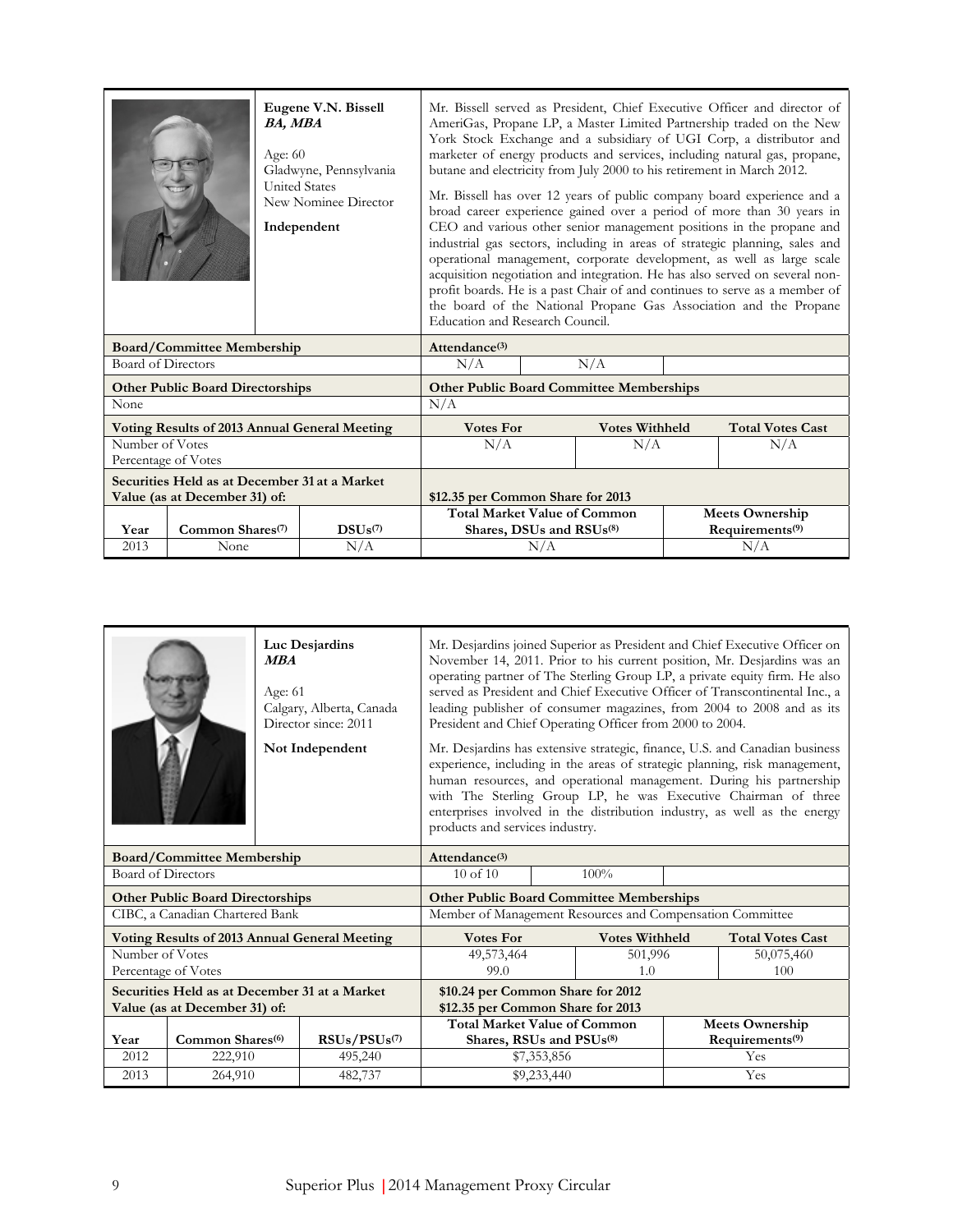|                                   |                                                                                |                        | Robert J. Engbloom<br>BA., LLB, Q.C.             | Mr. Engbloom is Deputy Chair of Norton Rose Fulbright Canada LLP,<br>(formerly Macleod Dixon LLP) and has been a partner since 1999.                                                                                                                                                                                                                                                                                                                                                                                                                                                                                                                                                                                                                        |           |                       |     |                             |  |
|-----------------------------------|--------------------------------------------------------------------------------|------------------------|--------------------------------------------------|-------------------------------------------------------------------------------------------------------------------------------------------------------------------------------------------------------------------------------------------------------------------------------------------------------------------------------------------------------------------------------------------------------------------------------------------------------------------------------------------------------------------------------------------------------------------------------------------------------------------------------------------------------------------------------------------------------------------------------------------------------------|-----------|-----------------------|-----|-----------------------------|--|
|                                   |                                                                                | Age: 63<br>Independent | Calgary, Alberta, Canada<br>Director since: 1996 | Mr. Engbloom practices primarily corporate, mergers and acquisitions and<br>securities law for a board range of businesses operating in Canada and<br>internationally in the natural resource industry, including the oil sands<br>sector, as well as a number of other industries. Mr. Engbloom acts as a lead<br>counsel on a wide variety of significant transactions and has extensive<br>experience in providing advice on mergers and acquisitions, reorganizations<br>and related party transactions. Mr. Engbloom's practice includes advising<br>boards of directors and special committees on both governance matters<br>and substantive transactions. He is a corporate secretary or director of a<br>number of public and private corporations. |           |                       |     |                             |  |
| <b>Board/Committee Membership</b> |                                                                                |                        | Attendance <sup>(3)</sup>                        |                                                                                                                                                                                                                                                                                                                                                                                                                                                                                                                                                                                                                                                                                                                                                             |           |                       |     |                             |  |
| <b>Board of Directors</b>         |                                                                                |                        |                                                  | 9 of 10                                                                                                                                                                                                                                                                                                                                                                                                                                                                                                                                                                                                                                                                                                                                                     |           | 90%                   |     |                             |  |
|                                   | Governance and Nominating Committee                                            |                        |                                                  | 100%<br>6 of 6                                                                                                                                                                                                                                                                                                                                                                                                                                                                                                                                                                                                                                                                                                                                              |           |                       |     |                             |  |
|                                   | Other Public Board Directorships (4)                                           |                        |                                                  | <b>Other Public Board Committee Memberships</b>                                                                                                                                                                                                                                                                                                                                                                                                                                                                                                                                                                                                                                                                                                             |           |                       |     |                             |  |
|                                   | Parex Resources Inc. (TSX)                                                     |                        |                                                  | Member of the Operations and Reserves Committee<br>Member of Corporate Governance and Human Resources Committee                                                                                                                                                                                                                                                                                                                                                                                                                                                                                                                                                                                                                                             |           |                       |     |                             |  |
|                                   | Voting Results of 2013 Annual General Meeting                                  |                        |                                                  | <b>Votes For</b>                                                                                                                                                                                                                                                                                                                                                                                                                                                                                                                                                                                                                                                                                                                                            |           | <b>Votes Withheld</b> |     | <b>Total Votes Cast</b>     |  |
| Number of Votes                   |                                                                                |                        |                                                  | 41,520,476                                                                                                                                                                                                                                                                                                                                                                                                                                                                                                                                                                                                                                                                                                                                                  |           | 8,554,984             |     | 50,075,460                  |  |
| Percentage of Votes               |                                                                                |                        |                                                  | 82.9                                                                                                                                                                                                                                                                                                                                                                                                                                                                                                                                                                                                                                                                                                                                                        |           | 17.1                  |     | 100                         |  |
|                                   | Securities Held as at December 31 at a Market<br>Value (as at December 31) of: |                        |                                                  | \$10.24 per Common Share for 2012<br>\$12.35 per Common Share for 2013                                                                                                                                                                                                                                                                                                                                                                                                                                                                                                                                                                                                                                                                                      |           |                       |     |                             |  |
|                                   |                                                                                |                        |                                                  | <b>Total Market Value of Common</b>                                                                                                                                                                                                                                                                                                                                                                                                                                                                                                                                                                                                                                                                                                                         |           |                       |     | <b>Meets Ownership</b>      |  |
| Year                              | Common Shares <sup>(6)</sup>                                                   |                        | DSUs/RSUs <sup>(7)</sup>                         | Shares, DSUs and RSUs(8)                                                                                                                                                                                                                                                                                                                                                                                                                                                                                                                                                                                                                                                                                                                                    |           |                       |     | Requirements <sup>(9)</sup> |  |
| 2012                              | 17,353                                                                         |                        | 16,785                                           | \$349,573                                                                                                                                                                                                                                                                                                                                                                                                                                                                                                                                                                                                                                                                                                                                                   |           |                       | Yes |                             |  |
| 2013                              | 17,353                                                                         |                        | 22,860                                           |                                                                                                                                                                                                                                                                                                                                                                                                                                                                                                                                                                                                                                                                                                                                                             | \$496,631 |                       |     | Yes                         |  |

|                                                                                               | Age: 63 | Randall J. Findlay<br>BASc., P.Eng., ICD.D<br>Calgary, Alberta, Canada<br>Director since: 2007<br>Independent | Mr. Findlay is a corporate director. He was the President of Provident<br>Energy Ltd. from 2001 until his retirement in 2006. <sup>(2)</sup><br>Mr. Findlay has extensive strategic and business experience, including oil<br>and natural gas experience with focus in the exploration and production,<br>transportation, midstream and marketing sectors. He was a senior vice<br>president and member of the executive leadership team at TransCanada<br>Pipelines and president of TransCanada's North American mid-stream<br>business.<br>Attendance <sup>(3)</sup> |  |                                            |  |                                              |  |
|-----------------------------------------------------------------------------------------------|---------|---------------------------------------------------------------------------------------------------------------|-------------------------------------------------------------------------------------------------------------------------------------------------------------------------------------------------------------------------------------------------------------------------------------------------------------------------------------------------------------------------------------------------------------------------------------------------------------------------------------------------------------------------------------------------------------------------|--|--------------------------------------------|--|----------------------------------------------|--|
| <b>Board/Committee Membership</b>                                                             |         |                                                                                                               |                                                                                                                                                                                                                                                                                                                                                                                                                                                                                                                                                                         |  |                                            |  |                                              |  |
| <b>Board of Directors</b>                                                                     |         |                                                                                                               | $10$ of $10$                                                                                                                                                                                                                                                                                                                                                                                                                                                                                                                                                            |  | 100%                                       |  |                                              |  |
| Governance and Nominating Committee                                                           | 6 of 6  |                                                                                                               | 100%                                                                                                                                                                                                                                                                                                                                                                                                                                                                                                                                                                    |  |                                            |  |                                              |  |
| <b>Other Public Board Directorships</b>                                                       |         |                                                                                                               | <b>Other Public Board Committee Memberships</b>                                                                                                                                                                                                                                                                                                                                                                                                                                                                                                                         |  |                                            |  |                                              |  |
| HNZ Group Inc. (TSX)<br>Spyglass Resources Inc. (TSX-V)<br>Pembina Pipeline Corporation (TSX) |         |                                                                                                               | Member of Audit Committee<br>Member of Governance and Nominating Committee<br>Chairman of the Board<br>Chair of Governance, Human Resources and Compensation Committee<br>Chair of Human Resources and Compensation Committee<br>Member of Audit Committee                                                                                                                                                                                                                                                                                                              |  |                                            |  |                                              |  |
| Whitemud Resources Inc. (TSX-V)                                                               |         |                                                                                                               | Chair of Audit Committee                                                                                                                                                                                                                                                                                                                                                                                                                                                                                                                                                |  |                                            |  |                                              |  |
| Voting Results of 2013 Annual General Meeting<br>Number of Votes<br>Percentage of Votes       |         |                                                                                                               | <b>Votes For</b><br>42,603,336<br>85.1                                                                                                                                                                                                                                                                                                                                                                                                                                                                                                                                  |  | <b>Votes Withheld</b><br>7,472,124<br>14.9 |  | <b>Total Votes Cast</b><br>50,075,460<br>100 |  |
| Securities Held as at December 31 <sup>(5)</sup> at a Market<br>Value (as at December 31) of: |         |                                                                                                               | \$10.24 per Common Share for 2012<br>\$12.35 per Common Share for 2013                                                                                                                                                                                                                                                                                                                                                                                                                                                                                                  |  |                                            |  |                                              |  |
| Common Shares <sup>(6)</sup><br>Year                                                          |         | DSUs/RSUs <sup>(7)</sup>                                                                                      | <b>Total Market Value of Common</b>                                                                                                                                                                                                                                                                                                                                                                                                                                                                                                                                     |  |                                            |  | <b>Meets Ownership</b>                       |  |
| 2012<br>20,000                                                                                |         |                                                                                                               | Requirements <sup>(9)</sup><br>Shares, DSUs and RSUs(8)                                                                                                                                                                                                                                                                                                                                                                                                                                                                                                                 |  |                                            |  |                                              |  |
|                                                                                               |         | 15,438                                                                                                        | \$362,885<br>Yes<br>Yes<br>\$495,322                                                                                                                                                                                                                                                                                                                                                                                                                                                                                                                                    |  |                                            |  |                                              |  |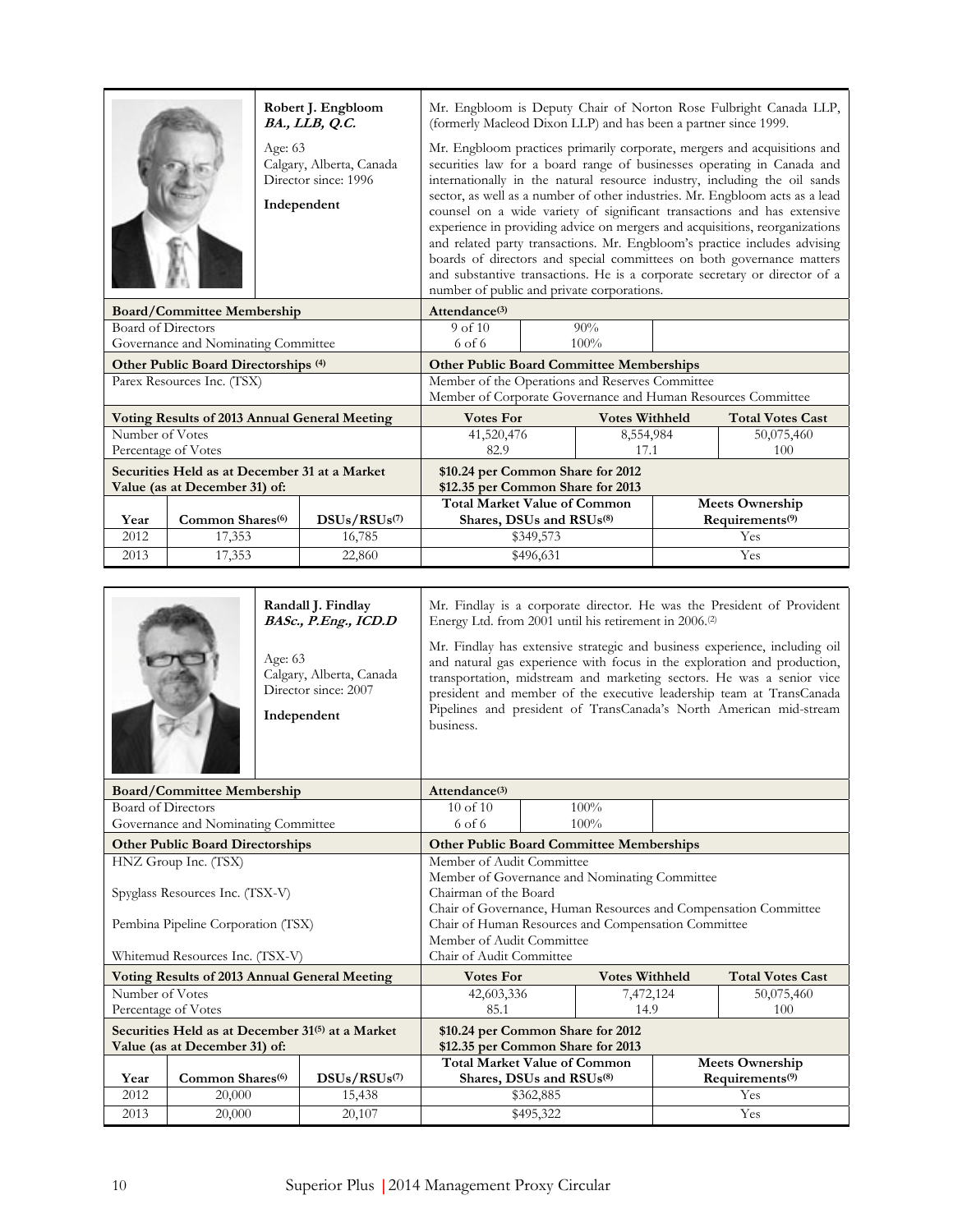|                                                                                                                                                                                                                                                                                                                                                                                                                                            |                                                                                | <b>BA, MBA</b><br>Age: 54<br>Vancouver, | Mary Jordan<br>British Columbia, Canada<br>New Nominee Director<br>Independent | Ms. Jordan is a corporate director. She serves as Chair of the Board of the<br>Vancouver International Airport Authority and as a director of Coast<br>Capital Savings Credit Union (a provider of financial products and services)<br>and as a director of Timberwest Forest Corp., Western Canada's largest<br>private managed forest land owner. From 2006 to 2008, Ms. Jordan was<br>Executive Vice-President, Human Resources & Internal Communications<br>at Laidlaw International, Inc. (a provider of school, intercity bus and other<br>transportation services). From 2003 to 2006, she held the position of<br>Provincial Executive Director for the BC Centre for Disease Control. In<br>addition, Ms. Jordan has spent more than 20 years in the airline industry,<br>holding senior executive positions with Air Canada, Canadian Airlines and<br>American Airline, including terms as the President of several wholly owned<br>regional carriers.<br>Ms. Jordan has broad experience in developing comprehensive business |     |                       |                                                       |                         |  |
|--------------------------------------------------------------------------------------------------------------------------------------------------------------------------------------------------------------------------------------------------------------------------------------------------------------------------------------------------------------------------------------------------------------------------------------------|--------------------------------------------------------------------------------|-----------------------------------------|--------------------------------------------------------------------------------|------------------------------------------------------------------------------------------------------------------------------------------------------------------------------------------------------------------------------------------------------------------------------------------------------------------------------------------------------------------------------------------------------------------------------------------------------------------------------------------------------------------------------------------------------------------------------------------------------------------------------------------------------------------------------------------------------------------------------------------------------------------------------------------------------------------------------------------------------------------------------------------------------------------------------------------------------------------------------------------------------------------------------------------|-----|-----------------------|-------------------------------------------------------|-------------------------|--|
| plans, process implementation and strategic oversight with focus on sales,<br>marketing, customer service, trade, transportation and distribution. She also<br>has extensive experience in the areas of financial planning, human<br>resources/compensation, risk management/insurance and IT strategies.<br>Ms. Jordan is a member of the Insurance Council of British Columbia and<br>a former director of The Vancouver Board of Trade. |                                                                                |                                         |                                                                                |                                                                                                                                                                                                                                                                                                                                                                                                                                                                                                                                                                                                                                                                                                                                                                                                                                                                                                                                                                                                                                          |     |                       |                                                       |                         |  |
|                                                                                                                                                                                                                                                                                                                                                                                                                                            | <b>Board/Committee Membership</b>                                              |                                         |                                                                                | Attendance <sup>(3)</sup>                                                                                                                                                                                                                                                                                                                                                                                                                                                                                                                                                                                                                                                                                                                                                                                                                                                                                                                                                                                                                |     |                       |                                                       |                         |  |
| <b>Board of Directors</b>                                                                                                                                                                                                                                                                                                                                                                                                                  |                                                                                |                                         |                                                                                | N/A                                                                                                                                                                                                                                                                                                                                                                                                                                                                                                                                                                                                                                                                                                                                                                                                                                                                                                                                                                                                                                      |     | N/A                   |                                                       |                         |  |
|                                                                                                                                                                                                                                                                                                                                                                                                                                            | <b>Other Public Board Directorships</b>                                        |                                         |                                                                                | <b>Other Public Board Committee Memberships</b>                                                                                                                                                                                                                                                                                                                                                                                                                                                                                                                                                                                                                                                                                                                                                                                                                                                                                                                                                                                          |     |                       |                                                       |                         |  |
| None                                                                                                                                                                                                                                                                                                                                                                                                                                       |                                                                                |                                         |                                                                                | N/A                                                                                                                                                                                                                                                                                                                                                                                                                                                                                                                                                                                                                                                                                                                                                                                                                                                                                                                                                                                                                                      |     |                       |                                                       |                         |  |
|                                                                                                                                                                                                                                                                                                                                                                                                                                            |                                                                                |                                         | Voting Results of 2013 Annual General Meeting                                  | <b>Votes For</b>                                                                                                                                                                                                                                                                                                                                                                                                                                                                                                                                                                                                                                                                                                                                                                                                                                                                                                                                                                                                                         |     | <b>Votes Withheld</b> |                                                       | <b>Total Votes Cast</b> |  |
| Number of Votes<br>Percentage of Votes                                                                                                                                                                                                                                                                                                                                                                                                     |                                                                                |                                         |                                                                                | N/A                                                                                                                                                                                                                                                                                                                                                                                                                                                                                                                                                                                                                                                                                                                                                                                                                                                                                                                                                                                                                                      |     | N/A                   |                                                       | N/A                     |  |
|                                                                                                                                                                                                                                                                                                                                                                                                                                            | Securities Held as at December 31 at a Market<br>Value (as at December 31) of: |                                         | \$12.35 per Common Share for 2013                                              |                                                                                                                                                                                                                                                                                                                                                                                                                                                                                                                                                                                                                                                                                                                                                                                                                                                                                                                                                                                                                                          |     |                       |                                                       |                         |  |
| Year                                                                                                                                                                                                                                                                                                                                                                                                                                       | Common Shares <sup>(6)</sup>                                                   |                                         | DSUs(7)                                                                        | <b>Total Market Value of Common</b><br>Shares, DSUs and RSUs(8)                                                                                                                                                                                                                                                                                                                                                                                                                                                                                                                                                                                                                                                                                                                                                                                                                                                                                                                                                                          |     |                       | <b>Meets Ownership</b><br>Requirements <sup>(9)</sup> |                         |  |
| 2013                                                                                                                                                                                                                                                                                                                                                                                                                                       | None                                                                           |                                         | N/A                                                                            |                                                                                                                                                                                                                                                                                                                                                                                                                                                                                                                                                                                                                                                                                                                                                                                                                                                                                                                                                                                                                                          | N/A |                       |                                                       | N/A                     |  |

|                                   |                                                                                | Age: 68          | James S.A. MacDonald<br><b>BA(Hons), MBA</b><br>Toronto, Ontario, Canada<br>Director since: 2000<br>Independent | Mr. MacDonald is non-executive Chairman of Cormark Securities Inc. and<br>a corporate director. Prior thereto, he was Managing Partner of Enterprise<br>Capital Management Inc., (an investment management company).<br>From May 1998 to September 2000, he served as a director of ICG.<br>Mr. MacDonald has extensive investment banking and management<br>experience and has served on the board of a number of public and private<br>companies throughout his career. He also served as Deputy Chairman of<br>Scotia McLeod Inc. with responsibilities for merger and acquisition<br>advisory activities. |             |                       |     |                             |  |
|-----------------------------------|--------------------------------------------------------------------------------|------------------|-----------------------------------------------------------------------------------------------------------------|---------------------------------------------------------------------------------------------------------------------------------------------------------------------------------------------------------------------------------------------------------------------------------------------------------------------------------------------------------------------------------------------------------------------------------------------------------------------------------------------------------------------------------------------------------------------------------------------------------------|-------------|-----------------------|-----|-----------------------------|--|
| <b>Board/Committee Membership</b> |                                                                                | Attendance $(3)$ |                                                                                                                 |                                                                                                                                                                                                                                                                                                                                                                                                                                                                                                                                                                                                               |             |                       |     |                             |  |
| Board of Directors                |                                                                                |                  |                                                                                                                 | 9 <sub>of</sub> 10                                                                                                                                                                                                                                                                                                                                                                                                                                                                                                                                                                                            |             | 90%                   |     |                             |  |
|                                   | Compensation Committee                                                         |                  |                                                                                                                 | $10$ of $10$<br>$100\%$                                                                                                                                                                                                                                                                                                                                                                                                                                                                                                                                                                                       |             |                       |     |                             |  |
|                                   | <b>Other Public Board Directorships</b>                                        |                  |                                                                                                                 | <b>Other Public Board Committee Memberships</b>                                                                                                                                                                                                                                                                                                                                                                                                                                                                                                                                                               |             |                       |     |                             |  |
| Cymbria Inc.                      |                                                                                |                  |                                                                                                                 | N/A                                                                                                                                                                                                                                                                                                                                                                                                                                                                                                                                                                                                           |             |                       |     |                             |  |
|                                   |                                                                                |                  | Voting Results of 2013 Annual General Meeting                                                                   | <b>Votes For</b>                                                                                                                                                                                                                                                                                                                                                                                                                                                                                                                                                                                              |             | <b>Votes Withheld</b> |     | <b>Total Votes Cast</b>     |  |
| Number of Votes                   |                                                                                |                  |                                                                                                                 | 49,003,942                                                                                                                                                                                                                                                                                                                                                                                                                                                                                                                                                                                                    |             | 1,071,518             |     | 50,075,460                  |  |
|                                   | Percentage of Votes                                                            |                  |                                                                                                                 | 97.9                                                                                                                                                                                                                                                                                                                                                                                                                                                                                                                                                                                                          |             | 2.1                   |     | 100                         |  |
|                                   | Securities Held as at December 31 at a Market<br>Value (as at December 31) of: |                  |                                                                                                                 | \$10.24 per Common Share for 2012<br>\$12.35 per Common Share for 2013                                                                                                                                                                                                                                                                                                                                                                                                                                                                                                                                        |             |                       |     |                             |  |
|                                   |                                                                                |                  |                                                                                                                 | <b>Total Market Value of Common</b>                                                                                                                                                                                                                                                                                                                                                                                                                                                                                                                                                                           |             |                       |     | <b>Meets Ownership</b>      |  |
| Year                              | Common Shares <sup>(6)</sup>                                                   |                  | DSUs/RSUs <sup>(7)</sup>                                                                                        | Shares, DSUs and RSUs(8)                                                                                                                                                                                                                                                                                                                                                                                                                                                                                                                                                                                      |             |                       |     | Requirements <sup>(9)</sup> |  |
| 2012                              | 167,664                                                                        |                  | 14,091                                                                                                          | \$1,861,171                                                                                                                                                                                                                                                                                                                                                                                                                                                                                                                                                                                                   |             |                       | Yes |                             |  |
| 2013                              | 177,664                                                                        |                  | 17,355                                                                                                          |                                                                                                                                                                                                                                                                                                                                                                                                                                                                                                                                                                                                               | \$2,408,485 |                       |     | Yes                         |  |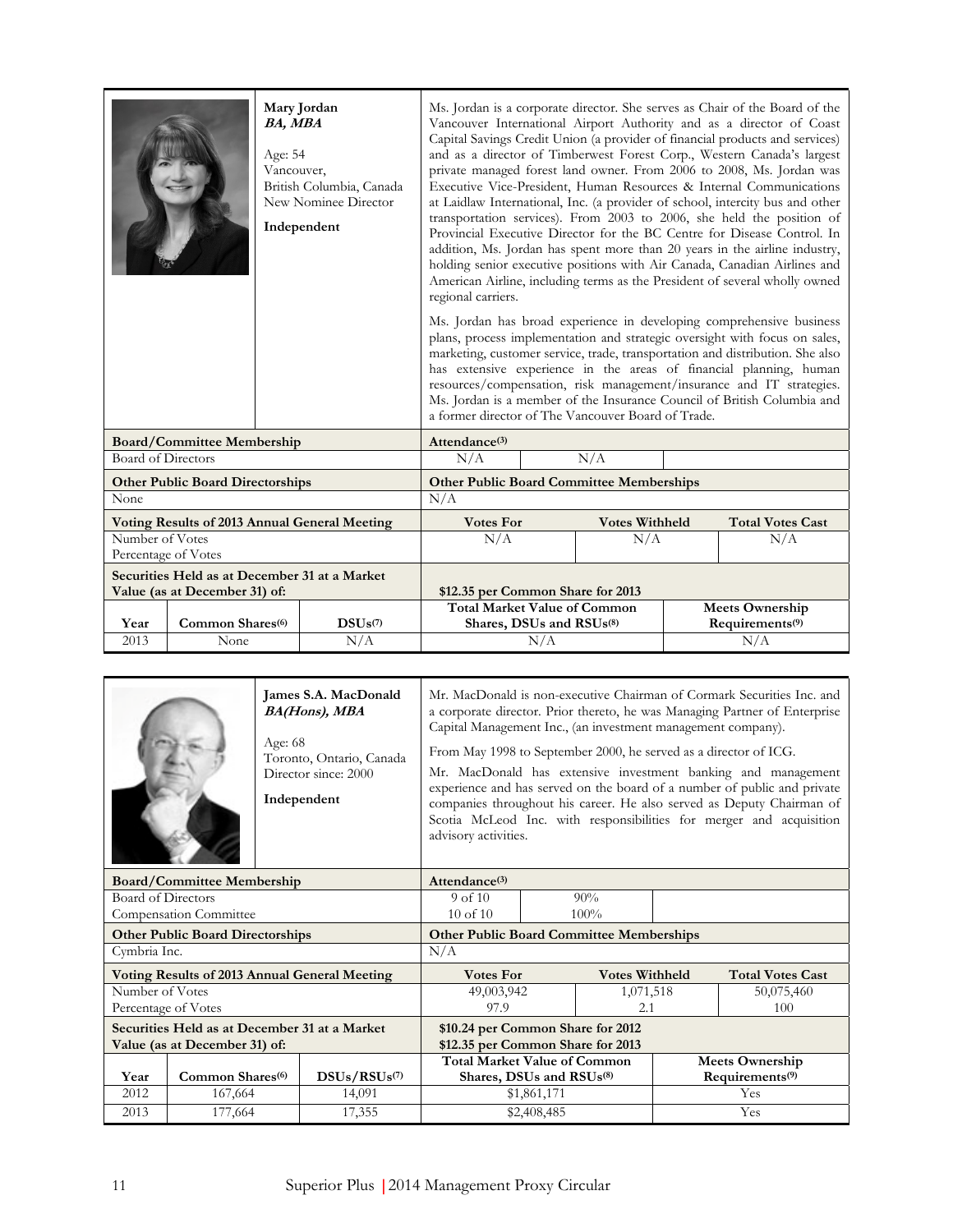|                                   |                                         | Age: 68 | Walentin (Val) Mirosh<br>BSc., MASc., LLB<br>Calgary, Alberta, Canada<br>Director since: 2007<br>Independent | Mr. Mirosh is a corporate director and President of Mircan Resources Ltd.<br>(a private investment and consulting company).<br>Mr. Mirosh has extensive experience in business development and<br>corporate strategy. From 2003 to 2009, he was Vice-President of NOVA<br>Chemicals Corp., a producer and marketer of ethylene, polyethylene and<br>styrenics. He also served as special advisor to the president and COO of<br>NOVA Chemicals. Previously, Mr. Mirosh was a partner at the law firm of<br>Macleod Dixon LLP where he practiced primarily in the areas of energy<br>and international law, with specialization in oil and gas marketing,<br>midstream, pipeline and regulatory matters and project development. |           |                       |  |                             |
|-----------------------------------|-----------------------------------------|---------|--------------------------------------------------------------------------------------------------------------|---------------------------------------------------------------------------------------------------------------------------------------------------------------------------------------------------------------------------------------------------------------------------------------------------------------------------------------------------------------------------------------------------------------------------------------------------------------------------------------------------------------------------------------------------------------------------------------------------------------------------------------------------------------------------------------------------------------------------------|-----------|-----------------------|--|-----------------------------|
| <b>Board/Committee Membership</b> |                                         |         | Attendance $(3)$                                                                                             |                                                                                                                                                                                                                                                                                                                                                                                                                                                                                                                                                                                                                                                                                                                                 |           |                       |  |                             |
| <b>Board of Directors</b>         |                                         |         | $10$ of $10$                                                                                                 |                                                                                                                                                                                                                                                                                                                                                                                                                                                                                                                                                                                                                                                                                                                                 | $100\%$   |                       |  |                             |
|                                   | <b>Compensation Committee</b>           |         |                                                                                                              | $10$ of $10$<br>100%                                                                                                                                                                                                                                                                                                                                                                                                                                                                                                                                                                                                                                                                                                            |           |                       |  |                             |
|                                   | <b>Other Public Board Directorships</b> |         |                                                                                                              | <b>Other Public Board Committee Memberships</b>                                                                                                                                                                                                                                                                                                                                                                                                                                                                                                                                                                                                                                                                                 |           |                       |  |                             |
|                                   | Murphy Oil Corporation (NYSE)           |         |                                                                                                              | Member of Compensation Committee                                                                                                                                                                                                                                                                                                                                                                                                                                                                                                                                                                                                                                                                                                |           |                       |  |                             |
|                                   |                                         |         |                                                                                                              | Member of Environment, Health & Safety Committee                                                                                                                                                                                                                                                                                                                                                                                                                                                                                                                                                                                                                                                                                |           |                       |  |                             |
|                                   | TC Pipelines, LP (NYSE)                 |         |                                                                                                              | Member of Audit Committee                                                                                                                                                                                                                                                                                                                                                                                                                                                                                                                                                                                                                                                                                                       |           |                       |  |                             |
|                                   |                                         |         | Voting Results of 2013 Annual General Meeting                                                                | <b>Votes For</b>                                                                                                                                                                                                                                                                                                                                                                                                                                                                                                                                                                                                                                                                                                                |           | <b>Votes Withheld</b> |  | <b>Total Votes Cast</b>     |
| Number of Votes                   |                                         |         |                                                                                                              | 49,047,018                                                                                                                                                                                                                                                                                                                                                                                                                                                                                                                                                                                                                                                                                                                      |           | 1,028,442             |  | 50,075,460                  |
| Percentage of Votes               |                                         |         |                                                                                                              | 97.9                                                                                                                                                                                                                                                                                                                                                                                                                                                                                                                                                                                                                                                                                                                            |           | 2.1                   |  | 100                         |
|                                   | Value (as at December 31) of:           |         | Securities Held as at December 31 <sup>(5)</sup> at a Market                                                 | \$10.24 per Common Share for 2012<br>\$12.35 per Common Share for 2013                                                                                                                                                                                                                                                                                                                                                                                                                                                                                                                                                                                                                                                          |           |                       |  |                             |
|                                   |                                         |         |                                                                                                              | <b>Total Market Value of Common</b>                                                                                                                                                                                                                                                                                                                                                                                                                                                                                                                                                                                                                                                                                             |           |                       |  | <b>Meets Ownership</b>      |
| Year                              | Common Shares <sup>(6)</sup>            |         | $DSUs/RSUs$ <sup>(7)</sup>                                                                                   | Shares, DSUs and RSUs(8)                                                                                                                                                                                                                                                                                                                                                                                                                                                                                                                                                                                                                                                                                                        |           |                       |  | Requirements <sup>(9)</sup> |
| 2012                              | 5,000                                   |         | 14,091                                                                                                       | \$195,492<br>Yes                                                                                                                                                                                                                                                                                                                                                                                                                                                                                                                                                                                                                                                                                                                |           |                       |  |                             |
| 2013                              | 8,000                                   |         | 17,355                                                                                                       |                                                                                                                                                                                                                                                                                                                                                                                                                                                                                                                                                                                                                                                                                                                                 | \$313,134 |                       |  | Yes                         |

|                                   | CFA<br>Age: 55                                       | David P. Smith<br>Toronto, Ontario, Canada<br>Director since: 1998<br>Independent | Mr. Smith is a corporate director. Prior thereto, he was Managing Partner<br>of Enterprise Capital Management Inc.<br>Mr. Smith has almost 30 years of experience in the investment banking,<br>investment research and management industry. His areas of expertise<br>include investment research, mergers & acquisitions, project finance,<br>privatization and corporate finance. |           |                       |                        |                             |
|-----------------------------------|------------------------------------------------------|-----------------------------------------------------------------------------------|--------------------------------------------------------------------------------------------------------------------------------------------------------------------------------------------------------------------------------------------------------------------------------------------------------------------------------------------------------------------------------------|-----------|-----------------------|------------------------|-----------------------------|
| <b>Board/Committee Membership</b> |                                                      |                                                                                   | Attendance <sup>(3)</sup>                                                                                                                                                                                                                                                                                                                                                            |           |                       |                        |                             |
| <b>Board of Directors</b>         |                                                      |                                                                                   | $10$ of $10$                                                                                                                                                                                                                                                                                                                                                                         |           | $100\%$               |                        |                             |
|                                   | Audit Committee (Chair)                              |                                                                                   | 8 of 8                                                                                                                                                                                                                                                                                                                                                                               |           | 100%                  |                        |                             |
|                                   | <b>Other Public Board Directorships</b>              |                                                                                   | <b>Other Public Board Committee Memberships</b>                                                                                                                                                                                                                                                                                                                                      |           |                       |                        |                             |
| None                              |                                                      |                                                                                   | N/A                                                                                                                                                                                                                                                                                                                                                                                  |           |                       |                        |                             |
|                                   | <b>Voting Results of 2013 Annual General Meeting</b> |                                                                                   | <b>Votes For</b>                                                                                                                                                                                                                                                                                                                                                                     |           | <b>Votes Withheld</b> |                        | <b>Total Votes Cast</b>     |
| Number of Votes                   |                                                      |                                                                                   | 49,527,808                                                                                                                                                                                                                                                                                                                                                                           |           | 547,652               |                        | 50,075,460                  |
|                                   | Percentage of Votes                                  |                                                                                   | 98.9                                                                                                                                                                                                                                                                                                                                                                                 |           | 1.1                   |                        | 100                         |
|                                   | Securities Held as at December 31 at a Market        |                                                                                   | \$10.24 per Common Share for 2012                                                                                                                                                                                                                                                                                                                                                    |           |                       |                        |                             |
| Value (as at December 31) of:     |                                                      |                                                                                   | \$12.35 per Common Share for 2013                                                                                                                                                                                                                                                                                                                                                    |           |                       |                        |                             |
|                                   |                                                      |                                                                                   | <b>Total Market Value of Common</b>                                                                                                                                                                                                                                                                                                                                                  |           |                       | <b>Meets Ownership</b> |                             |
| Year                              | Common Shares <sup>(6)</sup>                         | $DSUs/RSUs$ <sup>(7)</sup>                                                        | Shares, DSUs and RSUs(8)                                                                                                                                                                                                                                                                                                                                                             |           |                       |                        | Requirements <sup>(9)</sup> |
| 2012                              | 46,048                                               | 14,091                                                                            |                                                                                                                                                                                                                                                                                                                                                                                      | \$615,823 |                       |                        | Yes                         |
| 2013                              | 29,403                                               | 17,355                                                                            |                                                                                                                                                                                                                                                                                                                                                                                      | \$577,461 |                       |                        | Yes                         |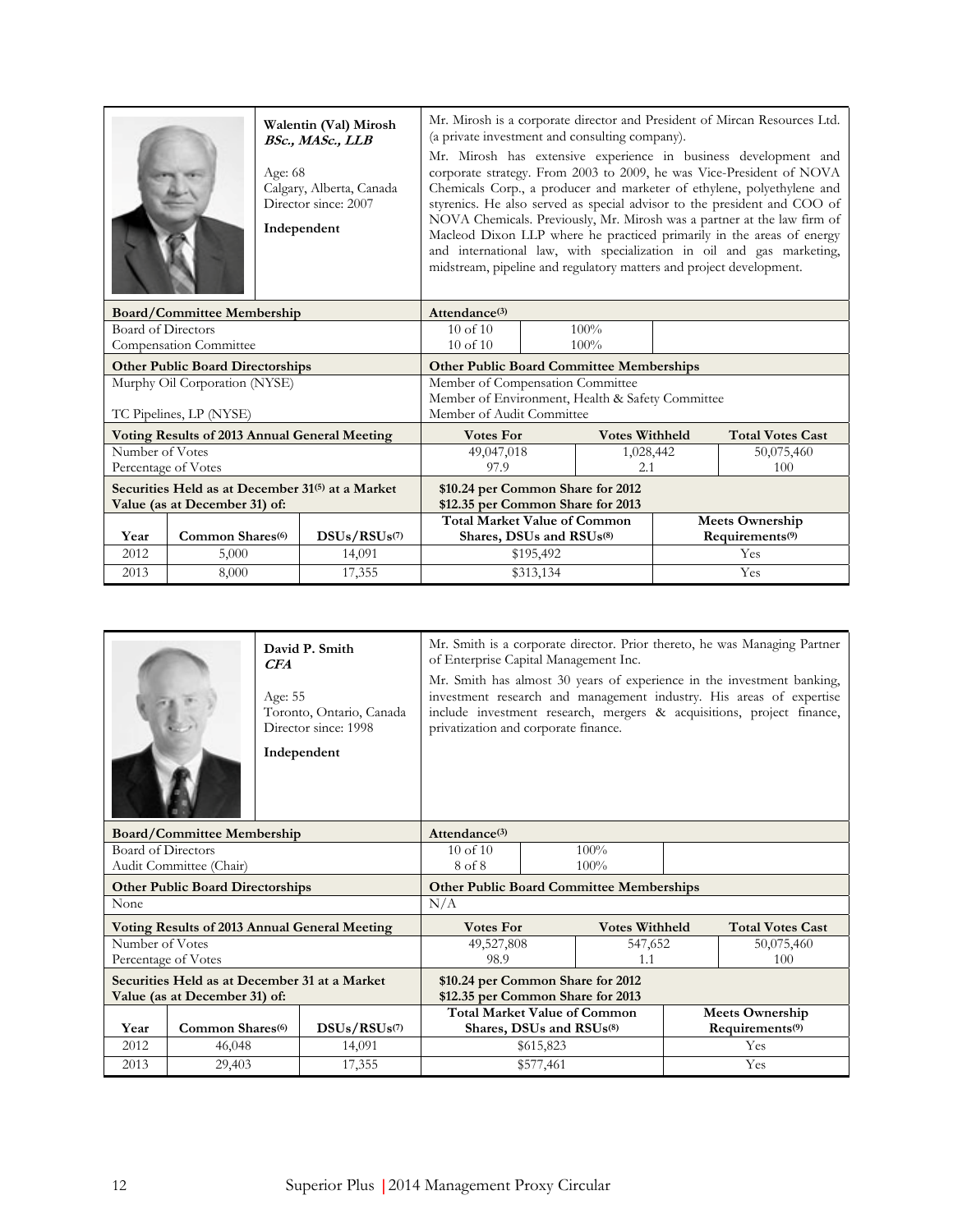#### **Notes:**

- 1. Ms. Best also serves as a director of Wawanesa Insurance and as a member of its Audit Committee and its Risk Committee. Wawanesa Insurance is regulated by the office of Superintendent of Financial Institutions and not a public issuer.
- 2. Mr. Findlay was a director of Wellpoint Systems Inc. ("**Wellpoint**") from June 2008 to January 31, 2011. Wellpoint was placed into receivership by two of its lenders on January 31, 2011. Wellpoint is a TSX Venture Exchange company, supplying software to the energy industry in Canada, the U.S. and internationally.
- 3. For details of Board and committee meetings held during 2013 and each director's attendance, see "Board and Committee Meetings Held in 2013" in this Information Circular.
- 4. Mr. Engbloom acts as Corporate Secretary to Vermilion Energy Inc.
- 5. As of February 24, 2014, in addition to the stated securities, the following directors also own:

| <b>Director</b>       | Convertible Debentures (\$) |
|-----------------------|-----------------------------|
| Grant D. Billing      | 8,040,000                   |
| Randall J. Findlav    | 150,000                     |
| Walentin (Val) Mirosh | 90.000                      |

- 6. The number of Common Shares beneficially owned, or controlled or directed by each director as at the date of this Information Circular is the same as shown in the respective table as at December 31, 2013. As of February 24, 2014, the directors as a group beneficially owned or controlled or directed, directly or indirectly, 2,086,336 Common Shares of the Corporation, representing approximately 1.7% of the outstanding Common Shares. The information as to the ownership or control or direction of Common Shares, not being within the knowledge of the Corporation, has been furnished by the directors and nominees individually.
- 7. For details, including the terms of DSUs, RSUs and PSUs see "Director Long-Term Incentive DSU Plan", "Director Compensation Table", "Director Outstanding Share-Based and Option-Based Awards" and "Director Incentive Plan Awards - Value Vested or Earned During the Year" and "Long-Term Incentive and Retention Programs" under the general heading "Director Compensation" beginning on page 33 of this Information Circular.
- 8. Includes RSUs and PSUs for 2013 approved by the Board on October 31, 2013 and granted on January 2, 2014 to Mr. Desjardins. Although such RSUs and PSUs were granted on January 2, 2014, they have been disclosed in the table as they were approved by the Board and the Compensation Committee in October 2013, as part of their annual review of executive compensation and considered as a component of the NEOs 2013 total compensation. See "Compensation Discussion and Analysis - Long-Term Incentive and Retention Programs – LTIP Grants awarded to NEOs for 2013" for additional information.

The value of DSUs and RSUs reflect the accounting for the notional reinvestment of dividends since the date of grant, multiplied by the closing market price of the Common Shares on the Toronto Stock Exchange ("**TSX**") at December 31, 2012 (\$10.24) and 2013 (\$12.35). The value of Mr. Desjardins' 2012 and 2013 PSUs, as disclosed in the above table, is the sum of the number of PSUs granted, adjusted to reflect notional reinvestment of dividends since the date of grant, multiplied by the closing market price of the Common Shares on the TSX at December 31, 2012 and 2013, as applicable, and assumes a performance multiplier of 1. The value of Superior PSUs upon actual vesting is dependent on both the market price of the Common Shares (as calculated under the terms of the LTIP) as at the vesting date, as well as a performance multiplier. For calculation of the performance multiplier see page 49 of this Information Circular. Therefore, the value of the PSUs as stated in this Information Circular may vary significantly over the respective vesting period.

9. For details on the ownership requirements, see "Director Share Ownership Requirements" on page 36 of this Information Circular.

### **CORPORATE GOVERNANCE PRACTICES**

Superior is committed to maintaining high standards of corporate governance and continually assesses its governance practices against evolving policies, practices and requirements.

This Statement of Corporate Governance Practices has been approved by the Governance and Nominating Committee of the Board. The Board has determined that Superior's corporate governance practices are aligned with the CSA disclosure standards. Set forth below is a description of certain corporate governance practices of the Corporation, as required by National Instrument 58-101 – "Disclosure of Corporate Governance Practices" (the "**Corporate Governance Rule**").

### **About the Board**

The Board is responsible for administrating the affairs of the Corporation in accordance with the requirements of the *Canada Business Corporations Act* (the "**CBCA**").

The Board is responsible for the stewardship of the Corporation. Its role is to provide effective leadership and oversight of Superior. Superior has officers and employees responsible for the day-to-day management and conduct of the businesses of Superior and the implementation of the strategic plan approved by the Board. Fundamentally, the Board seeks to ensure that the Corporation conducts its business with honesty and integrity, with a view to creating sustainable and long-term value and profitable growth. Supported by its committees, the Board's processes are designed to achieve an appropriate degree of independence from management; to oversee succession planning; to consider, approve and monitor the Corporation's strategic, operating, capital and financial plans; to monitor safety and the environment as it applies to Superior's businesses; and to monitor the risk management framework, including the integrity of internal financial and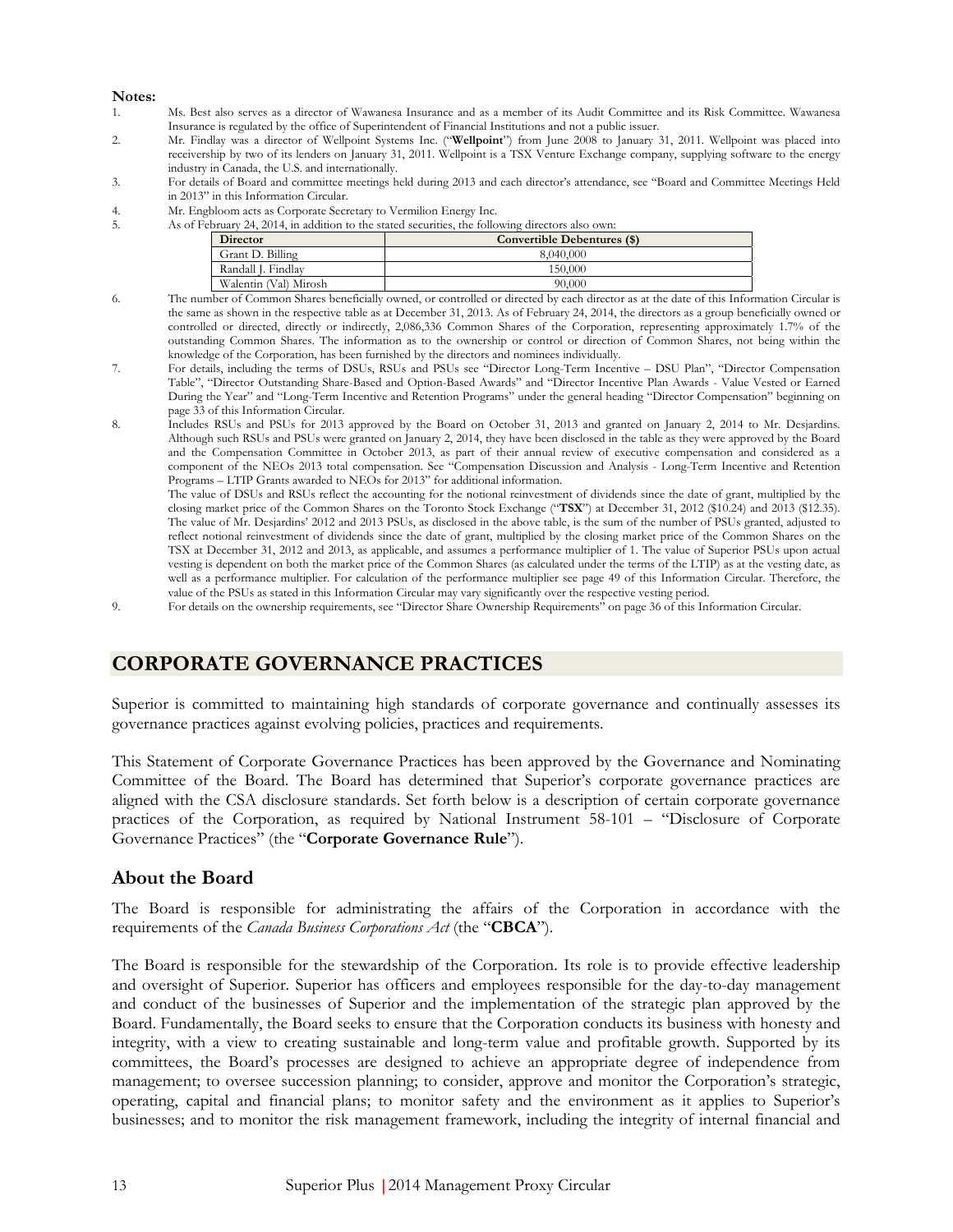management systems. The duties and responsibilities of the Board are set out in a written mandate of the Board which can be found on the Corporation's website at www.superiorplus.com and on SEDAR at www.sedar.com and, upon request, a copy will be provided promptly and free of charge to any Shareholder of the Corporation.

To assist the Board with its fiduciary responsibilities, the Board is currently supported by three standing committees.

- ■*Audit Committee*
- **■ Governance and Nominating Committee**
- **■ Compensation Committee**

With the discontinuance of the Advisory Committees (see "Advisory Committees" below) a **Health, Safety and Environment Committee** was established in October 2013, so that the Board will have four standing committees following the Meeting. The Health, Safety and Environment Committee is anticipated to be operational in the second quarter of 2014.

### **Advisory Committees**

In August 2006, Superior formed Advisory Committees for each of its businesses. The Advisory Committees were composed of two to three independent directors and senior corporate management. The Advisory Committees were formed with the intent of allowing for more detailed operational reviews at the different business levels which would result in a more focused strategic review at the Board level. Although not formal Board committees, the Advisory Committee structure provided the directors with additional time to address business opportunities, risks, strategies and challenges, and allowed the members of the Advisory Committee to provide advice where appropriate and act as the sounding board prior to bringing strategic matters and initiatives to the Board. Board members serving on the Advisory Committees were rotated from time to time to provide each Board member with maximum exposure to each of the businesses of Superior. In August 2013, the Board determined that the matters formerly dealt with at the Advisory Committees could be more effectively and efficiently dealt with by the Board; thus the Advisory Committees were discontinued and replaced by two expanded Board meetings per year to allow for a similar operational business focus. In addition, the formation of the Health, Safety and Environment Committee was approved to assist the Board in monitoring environment, health and safety matters as they apply to Superior's businesses.

### **Strategic Planning Oversight**

The Board has a heightened interest in and is actively involved in the oversight of Superior's strategy because of its importance and impact on Shareholder value. Management under the direction of the President and CEO is responsible for the development of a detailed 5-year strategic plan, the implementation and achievement of the annual corporate business plan, including the efficient acquisition and allocation of the financial, human and other resources required to achieve the annual and long-term strategic goals, while managing associated risks. The Board holds a two-day strategic planning session with management in June of each year, at which strategic issues, competitive developments, business opportunities and risks (for each business and on a consolidated and portfolio basis) are reviewed. Such review involves discussion with and without management present. The Board provides guidance, input and insight and ultimately approves the overall vision, objectives and long-term strategy of the Corporation, including any modifications to the strategic plan as appropriate in response to progress made and/or changing market conditions.

In addition, the Board oversees the implementation of, and monitors the performance against, the strategic plan. The President and CEO updates the Board at each quarterly meeting, including the two-day strategy meeting in June and the expanded Board meeting in October/November which allows for more in-depth analysis and discussion. In addition, new strategic opportunities and risks are discussed as they arise throughout the year.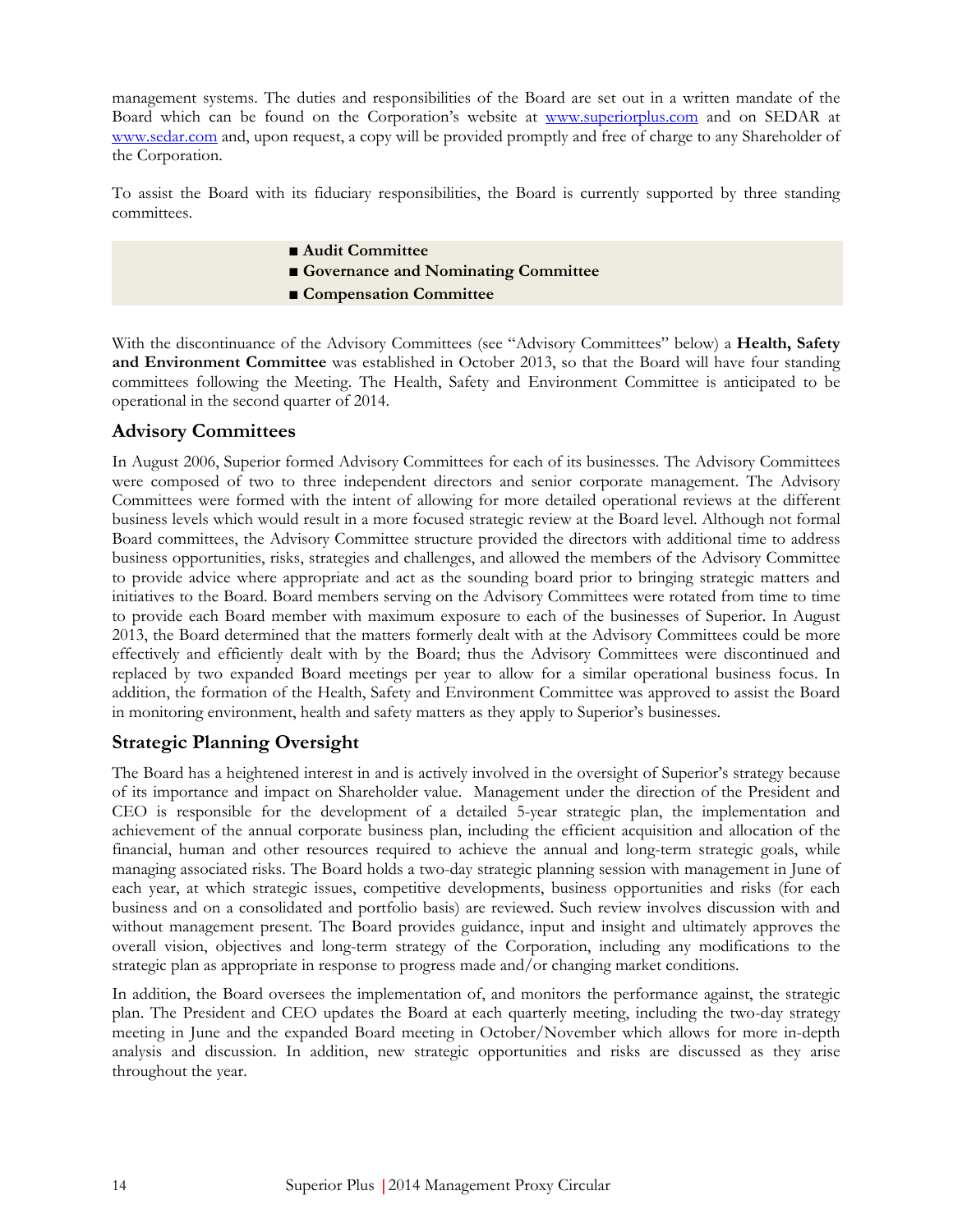### **Risk Assessment and Oversight**

Effective risk management is one of the key oversight responsibilities of the Board and critical to Superior's success and achievement of its business strategies. The Board considers Superior's overall risk profile and aims to achieve a proper balance between risks incurred and potential return to Shareholders. The committees of the Board assist in identifying, assessing and monitoring the Corporation's risks.

Current and evolving operational and other key risks are monitored at each of Superior's businesses. At the corporate level, management reviews, on a continual basis, strategic, financial, operational, compliance and reputation risks, taking an enterprise-wide approach and ensures that appropriate systems, policies and procedures are in place to mitigate these risks.

The Audit Committee reviews with management their assessment of significant financial, derivative and disclosure risks and assesses the steps that management has taken to mitigate such risks. The results are reported to, and reviewed by, the Board at each regularly scheduled meeting together with reports on other key current risks and evolving operational risks and other enterprise-wide risks, including risk mitigation policies, processes and strategies.

The Governance and Nominating Committee assists in overseeing governance related, including regulatory, reputational and other risks. Governance rating agencies and their assessments of the Corporation's risk and proxy advisory services policies are also monitored.

Human resources, labour relations and executive compensation matters are an integral part of this risk assessment process with oversight support provided by the Compensation Committee.

### **Independence of Board and Committee Members**

Director independence is determined by the Board with the assistance of the Governance and Nominating Committee, based on the definition of independence in the Corporation Governance Rule and National Policy 58-201 - "Corporate Governance Guidelines" which refers to sections of National Instrument 52-110 - "Audit Committees" (the "**Audit Committee Rule**"). Director independence for the Corporation's Audit Committee is determined in accordance with the Audit Committee Rule.

The Board, with the assistance of the Governance and Nominating Committee, has assessed the independence of each director. Of the current and proposed ten members of the Board, eight are independent. Mr. Desjardins, President and Chief Executive Officer, is a non-independent director. Mr. Billing is non-executive Chairman of the Board and, based on the terms of the Corporate Governance Rule, cannot be regarded as independent until three years following his November 14, 2011 retirement as Chief Executive Officer. Since 2003, Peter Green has served as lead director (the "**Lead Director**") of Superior to strengthen the independence of the Board from management. Currently, the Lead Director also serves as Chair of the Governance and Nominating Committee. It is anticipated that a new Lead Director will be appointed following the Meeting due to Mr. Green's retirement from the Board. Key duties of the Lead Director include enhancing the ability of the Board to act independently of management and nonindependent directors, reviewing conflict of interest issues that may arise, in conjunction with the Chairman and the relevant committees of the Board, reviewing and assessing director attendance, performance, compensation and the size and composition of the Board and its committees, and chairing Board meetings when the Chairman is unavailable or when there is any potential conflict. All current members of the Audit Committee, Governance and Nominating Committee and the Compensation Committee are independent and all independent members currently participate in at least one standing committee. All members of the Audit Committee are independent under the provisions of the Audit Committee Rule. All members of the Compensation Committee are independent under the Corporate Governance Rule and would also be considered independent under the Audit Committee Rule.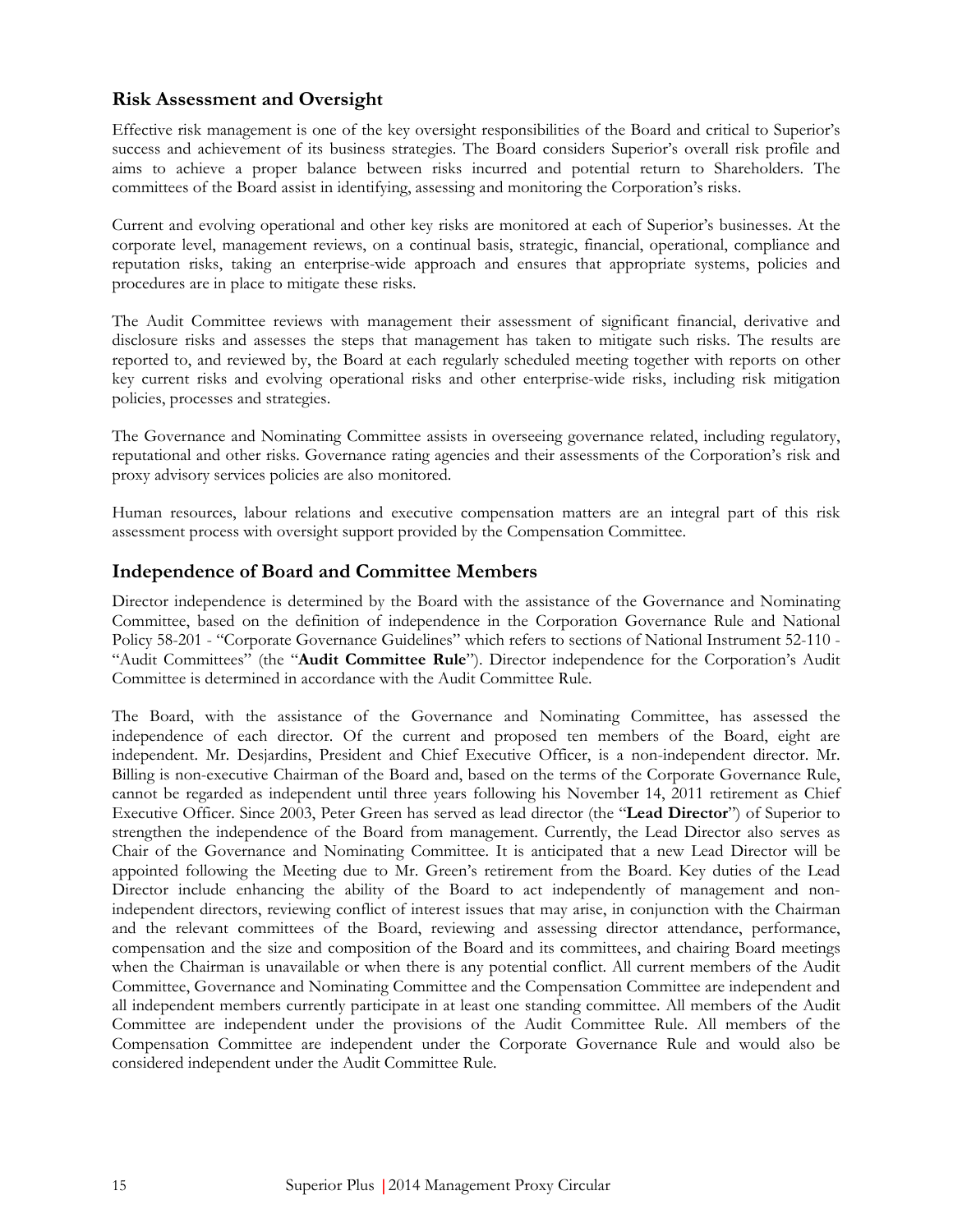The following table illustrates the independence of the current directors, including the composition of the committees of the Board. There were no membership changes during 2013.

|                                         | Independent |                |           | Governance and |              |
|-----------------------------------------|-------------|----------------|-----------|----------------|--------------|
|                                         |             |                | Audit     | Nominating     | Compensation |
| <b>Director</b>                         | <b>Yes</b>  | N <sub>o</sub> | Committee | Committee      | Committee    |
| Catherine (Kay) M. Best                 |             |                |           |                |              |
| Grant D. Billing, Chairman              |             | ✓              |           |                |              |
| Luc Desjardins                          |             | ✓              |           |                |              |
| Robert J. Engbloom, Q.C. <sup>(1)</sup> |             |                |           |                |              |
| Randall J. Findlay                      |             |                |           |                |              |
| Norman R. Gish                          |             |                |           |                | Chair        |
| Peter A.W. Green                        |             |                |           | Chair          |              |
| Lead Director                           |             |                |           |                |              |
| James S.A. MacDonald                    |             |                |           |                |              |
| Walentin (Val) Mirosh                   |             |                |           |                |              |
| David P. Smith                          |             |                | Chair     |                |              |

**Notes:** 

1. The Board has considered the circumstances of Mr. Engbloom, a partner in a law firm that provides legal services to the Corporation and has determined that he meets the independence requirements of the Corporate Governance Rule, other than for purposes of membership on the Audit Committee.

2. The Corporation does not have an Executive Committee.

### **Material Interest**

To ensure directors exercise independent judgment in considering transactions and agreements, at the beginning of each Board meeting, the directors are asked if there are any independence or conflict of interest issues that may compromise independent judgment. If at any meeting a director has a material interest in a matter being considered, such director would not be present for discussions relating to the matter and would not participate in a vote on the matter. At each and every meeting the Board and the committees conduct incamera sessions at which non-independent directors and management are not in attendance. For a summary of the Board and committee meetings held in 2013 and for the attendance record for each director, see "Board and Committee Meetings Held in 2013" on page 18 of this Information Circular.

### **Position Descriptions**

Position descriptions of the Chairman of the Board, the President and Chief Executive Officer and the Lead Director delineate their roles and responsibilities. The Board has also developed written position descriptions for the Chair of each of its standing committees. The complete text of these position descriptions can be found on the Corporation's website at www.superiorplus.com

### **Other Public Board Directorships**

Currently, certain directors of Superior serve on the board of directors of other public companies. For further information, see "Director Nominees" commencing on page 27 of this Information Circular.

### **Interlocking Directorships**

The following table shows directors that serve on the same boards and committees of another reporting issuer. The Board is of the view that these interlocking directorships do not adversely impact the effectiveness of these directors on Superior's Board.

| Company                      | <b>Director</b>    | <b>Committee Memberships</b>                         |
|------------------------------|--------------------|------------------------------------------------------|
| Pembina Pipeline Corporation | Grant D. Billing   | Member of Audit Committee                            |
|                              |                    | Member of Human Resources and Compensation Committee |
| Pembina Pipeline Corporation | Randall J. Findlay | Member of Audit Committee                            |
|                              |                    | Member of Human Resources and Compensation Committee |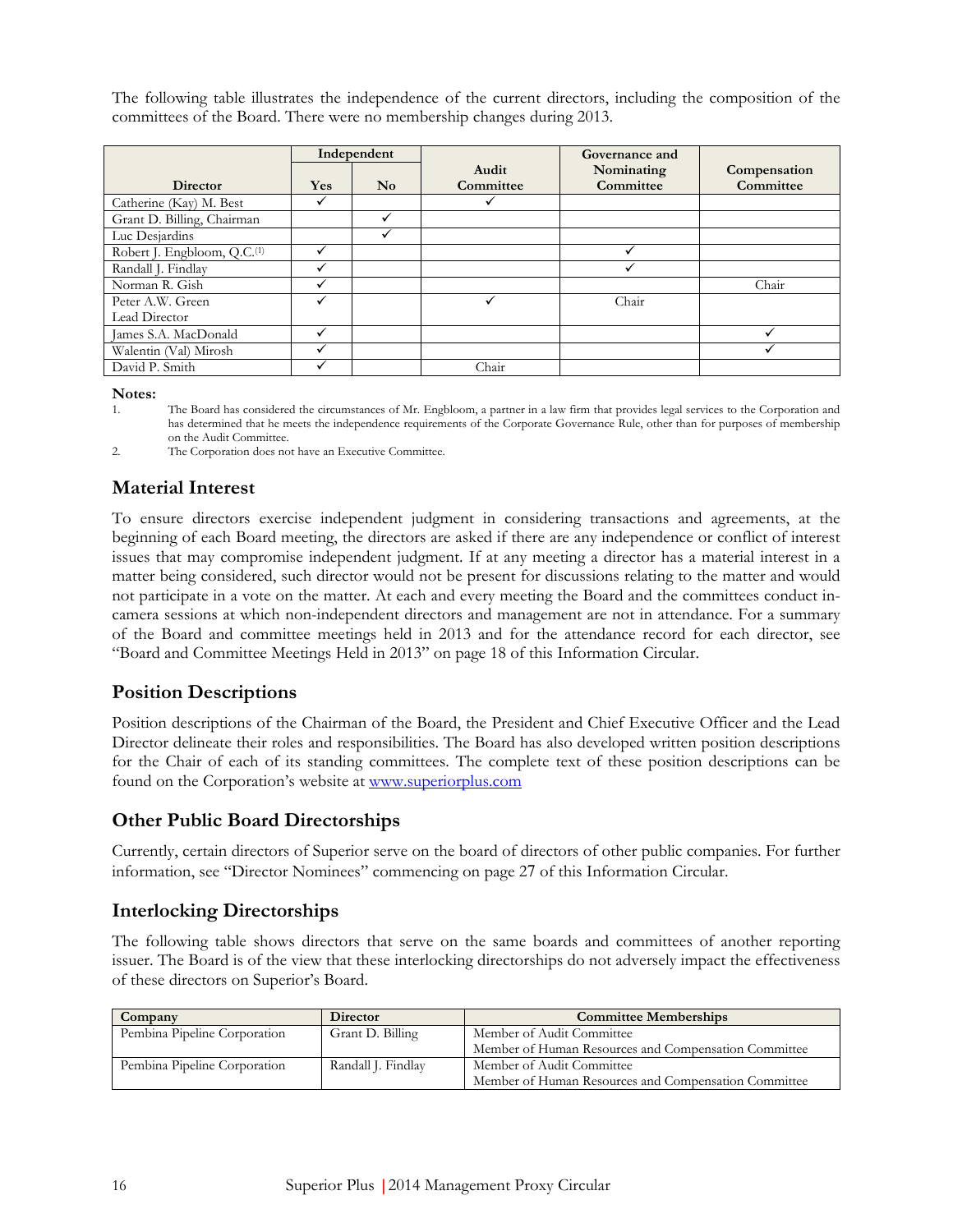### **Nomination of Directors**

The Governance and Nominating Committee is responsible for assisting the Board in identifying suitable director candidates and for maintaining plans for orderly succession of directors to keep the Board balanced in terms of skills and experience. The Committee annually reviews a skills matrix, outlining the various skills and areas of expertise which were determined to be essential to the Board, and updates it as necessary. This matrix is then used in developing a new director profile as a basis in recruiting new members to the Board. Besides the desired knowledge, skills and experience, as well as a focus on gender diversity, the Board considers qualities such as a high level of integrity and whether a new nominee can devote sufficient time, energy and resources to their duties as a director, and if he/she demonstrates excellent communication and persuasion skills to actively and constructively participate in Board discussions and debate. The Committee has the authority to hire outside consultants to assist in identifying and screening qualified candidates.

Accordingly, and in light of the upcoming retirement of Messrs. Gish and Green, Superior advanced its director succession and renewal plan during 2013 with the assistance of a professional search firm. Through the recruitment process, two qualified directors, Mr. Bissell and Ms. Jordan were identified as having qualities, competencies, skills and experience that complement those of the other members of the Board and were nominated for election as directors at the Meeting.

### **Skills Matrix**

The following table shows the areas where directors and nominee directors have assessed themselves as expert or as having strong working knowledge. The Governance and Nominating Committee has reviewed the skills matrix and is satisfied that the Board has the appropriate experience, skills and expertise to perform its duties and responsibilities.

| <b>Director</b>         | Distribution Business | <b>Chemical Business</b> | <b>Business</b><br>Energy | <b>Business</b><br>U.S. | International Business | Operational Management | Governance/Board | Planning<br>Strategic | Capital Markets<br>Financing/ | Environment and Safety | Marketing/Sales | Legal        | Resources/Compensation<br>Human | Accounting/Audit | Acquisitions<br>ಷ<br>Mergers | Risk Management | Technology     |
|-------------------------|-----------------------|--------------------------|---------------------------|-------------------------|------------------------|------------------------|------------------|-----------------------|-------------------------------|------------------------|-----------------|--------------|---------------------------------|------------------|------------------------------|-----------------|----------------|
| Catherine (Kay) M. Best |                       | $\checkmark$             | $\checkmark$              |                         |                        | ✓                      | ✓                | ✓                     | ✓                             | $\checkmark$           |                 | $\checkmark$ | ✓                               | ✓                |                              | $\checkmark$    |                |
| Grant D. Billing        | $\checkmark$          | $\checkmark$             | ✓                         | ✓                       | ✓                      | ✓                      | ✓                | ✓                     | ✓                             | $\checkmark$           | ✓               | ✓            | $\checkmark$                    | ✓                | ✓                            | ✓               | $\checkmark$   |
| Luc Desjardins          | $\checkmark$          | $\checkmark$             | ✓                         | ✓                       | ✓                      | ✓                      | ✓                | ✓                     | ✓                             |                        | $\checkmark$    | ✓            | ✓                               | ✓                | ✓                            | $\checkmark$    | $\checkmark$   |
| Robert J. Engbloom      |                       |                          | $\checkmark$              |                         | $\checkmark$           |                        | ✓                | ✓                     | ✓                             |                        |                 | $\checkmark$ | ✓                               |                  | $\checkmark$                 | $\checkmark$    |                |
| Randall J. Findlay      |                       | $\checkmark$             | ✓                         | ✓                       | ✓                      | ✓                      | ✓                | ✓                     | ✓                             | $\checkmark$           |                 |              | $\checkmark$                    | $\checkmark$     | $\checkmark$                 | $\checkmark$    |                |
| Eugene V.N. Bissell     | $\checkmark$          |                          | ✓                         | ✓                       |                        | ✓                      |                  | ✓                     |                               | $\checkmark$           | $\checkmark$    |              | $\checkmark$                    | $\checkmark$     | $\checkmark$                 | $\checkmark$    |                |
| Mary Jordan             |                       |                          |                           | ✓                       | ✓                      | ✓                      | $\checkmark$     | ✓                     |                               | $\checkmark$           | $\checkmark$    |              | $\checkmark$                    |                  | $\checkmark$                 | $\checkmark$    |                |
| James S.A. MacDonald    |                       |                          | $\checkmark$              | ✓                       |                        |                        | ✓                | ✓                     | ✓                             |                        |                 |              | ✓                               | $\checkmark$     | $\checkmark$                 | $\checkmark$    |                |
| Walentin (Val) Mirosh   |                       | $\checkmark$             | ✓                         | ✓                       | ✓                      | ✓                      | ✓                | ✓                     |                               | $\checkmark$           |                 | $\checkmark$ | ✓                               | ✓                | $\checkmark$                 | $\checkmark$    |                |
| David P. Smith          |                       | ✓                        | ✓                         |                         |                        |                        | $\checkmark$     | ✓                     | ✓                             | ✓                      |                 | ✓            |                                 | ✓                | ✓                            | ✓               | ✓              |
| Total                   | $\overline{3}$        | 6                        | 9                         | 7                       | 6                      | 7                      | 9                | 10                    | 7                             | 7                      | 4               | 6            | 9                               | 8                | 9                            | 10              | $\overline{3}$ |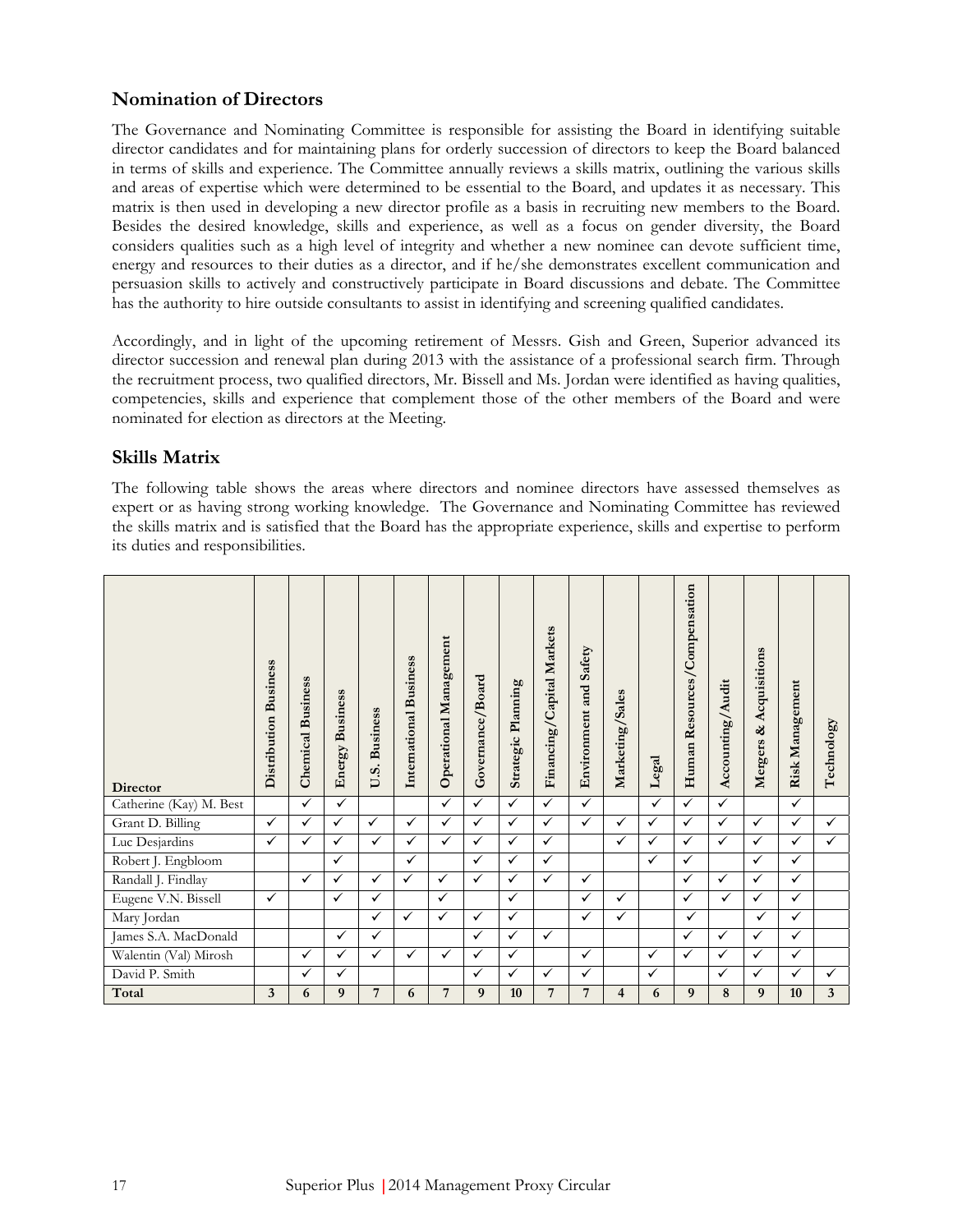# **Board Tenure and Retirement Age**

Although Superior does not have a term limit for directors, we believe that it is critical to have an appropriate balance between long-term directors with extensive knowledge that understand the risks and opportunities of our diversified business and the industries we operate in and new directors that add new experience and perspectives to the Board. Our focus is on maintaining the proper mix of skills, experience and diversity. Board member retirements are also considered as part of the Board renewal process. During 2011, the Board established a retirement age of 72 years, with existing directors being grandfathered and with the ability of a term extension after the age of 72 on a year-by-year basis.

With the retirement of Messrs. Gish and Green following the Meeting, the average tenure of the 10 Board members will be nine years with a tenure profile as follows:



For information as to the age of the directors and the year each was first appointed as a director, see "Director Nominees" beginning on page 7 of the Information Circular.

### **Compensation**

The Board is responsible for director compensation and has delegated the review and administration to the Compensation Committee. For information on the governance, as well as on the responsibilities, powers and operations of the Compensation Committee, see "Compensation Committee Report" beginning on page 7 and for information on the philosophy, approach and components of non-executive director compensation, as well as director share-ownership requirements see "Director Compensation" beginning on page 33 of this Information Circular.

### **Board and Committee Meetings Held in 2013**

The following tables provide a summary of Board and committee meetings and director attendance at such meetings during 2013. Although not committees of the Board, the attendance of the Advisory Committee meetings (to the date of discontinuance in August 2013) has been added for informational purposes. Incamera meetings without management present were held at every regular meeting of the Board and each committee meeting, when warranted, during 2013.

| Meeting                                                      | <b>Total Number of Meetings Held</b> |
|--------------------------------------------------------------|--------------------------------------|
| Board of Directors                                           | $10^{(1)}$                           |
| Audit Committee                                              |                                      |
| Governance and Nominating Committee                          |                                      |
| Compensation Committee                                       | 10                                   |
| <b>Energy Services Advisory Committee</b>                    |                                      |
| Specialty Chemicals Advisory Committee                       |                                      |
| <b>Construction Products Distribution Advisory Committee</b> |                                      |

| <b>Director</b>         | <b>Board</b><br>Mectings <sup>(1)</sup> | Audit<br>Committee<br>(Chair: Smith) | G&N<br>Committee<br>(Chair: Green) | Compensation<br>Committee<br>(Chair: Gish) | Advisory<br><b>Committees</b> |
|-------------------------|-----------------------------------------|--------------------------------------|------------------------------------|--------------------------------------------|-------------------------------|
| Catherine (Kay) M. Best | $10$ of $10$                            | 7 of 8                               |                                    |                                            | $2$ of $2$                    |
| Grant D. Billing        | $10$ of $10$                            | $\overline{\phantom{0}}$             |                                    |                                            |                               |
| Luc Desjardins          | $10$ of $10$                            |                                      |                                    |                                            | 6 of 6                        |
| Robert J. Engbloom      | $9$ of $10$                             |                                      | $6$ of $6$                         |                                            | $2$ of $2$                    |
| Randall J. Findlay      | $10$ of $10$                            | $\overline{\phantom{0}}$             | $6$ of $6$                         |                                            | $2$ of $2$                    |
| Norman R. Gish          | $9$ of $10$                             | $\overline{\phantom{0}}$             |                                    | $10$ of $10$                               | $2$ of $2$                    |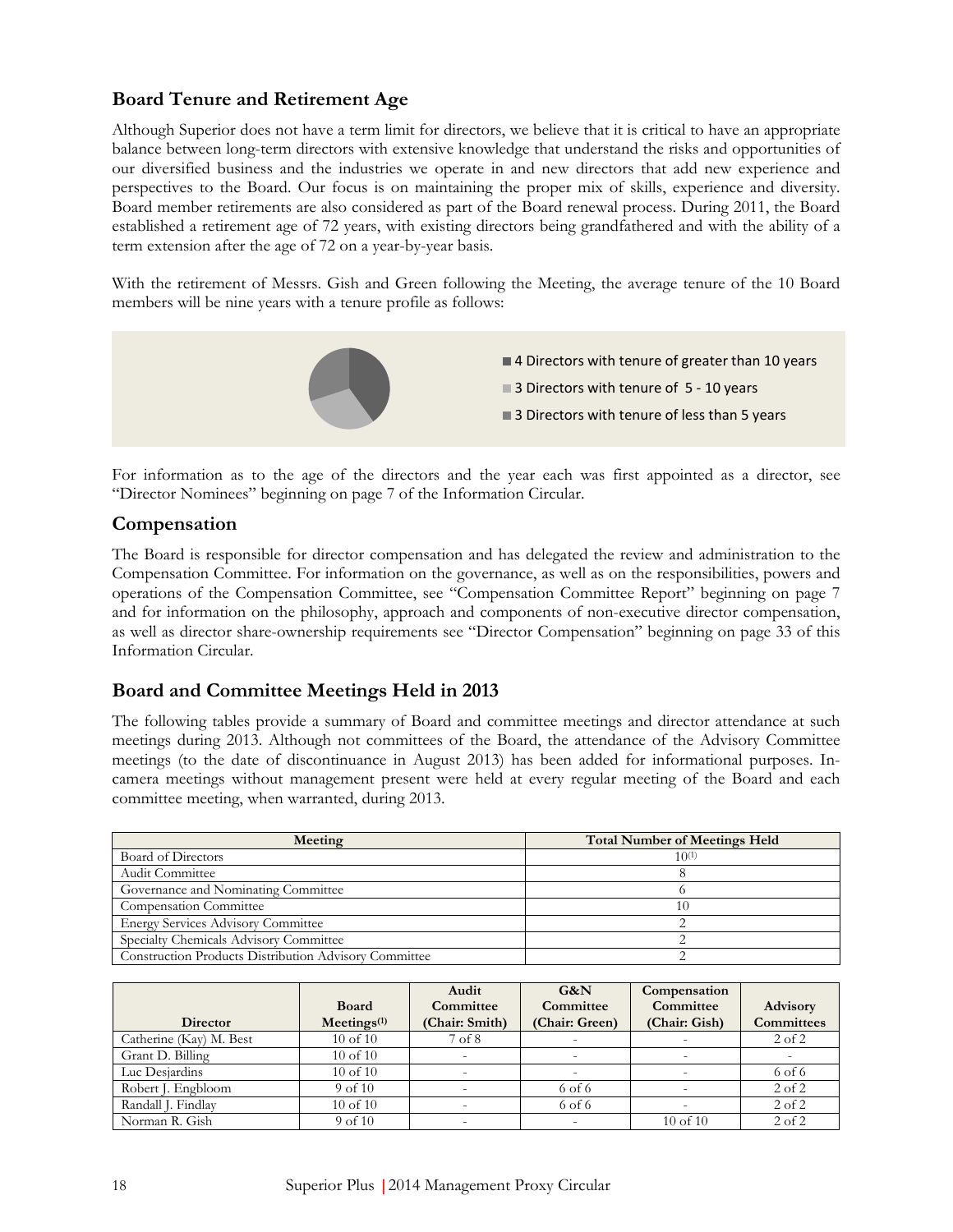|                                                    |                                         | Audit          | G&N                      | Compensation  |                   |
|----------------------------------------------------|-----------------------------------------|----------------|--------------------------|---------------|-------------------|
|                                                    | <b>Board</b>                            | Committee      | Committee                | Committee     | <b>Advisory</b>   |
| <b>Director</b>                                    | $M$ eetings <sup><math>(1)</math></sup> | (Chair: Smith) | (Chair: Green)           | (Chair: Gish) | <b>Committees</b> |
| Peter A.W. Green                                   | $9$ of $10$                             | 7 of 8         | 6 of 6                   |               | $2$ of $2$        |
| James S.A. MacDonald                               | $9$ of $10$                             | $\overline{a}$ |                          | $10$ of $10$  | $2$ of $2$        |
| Walentin (Val) Mirosh                              | $10$ of $10$                            |                |                          | $10$ of $10$  | $2$ of $2$        |
| David P. Smith                                     | $10$ of $10$                            | 8 of 8         | $\overline{\phantom{0}}$ |               | $2$ of $2$        |
| Total                                              | 96/100                                  | 22/24          | 18/18                    | 30/30         | 22/22             |
|                                                    | 96%                                     | $92\%$         | $100\%$                  | $100\%$       | $100\%$           |
| Overall Number and Percentage of Meetings Attended | 166/172                                 |                |                          |               |                   |
| (excluding Advisory Committee Meetings)            | 97%                                     |                |                          |               |                   |

**Note:** 

1. There were eight Board meetings (including an expanded Board meeting in October 2013) and a two-day strategy session of the Board.

### **Orientation and Continuing Education**

The Corporate Governance and Nominating Committee is responsible for overseeing the orientation processes and/or education programs for new directors. The continuous education of Board members ensures maintenance and enhancement of the skills and abilities of the directors, and improves their knowledge of the Corporation and its businesses.

#### *Orientation:*

- $\checkmark$  The Chairman of the Board and the Lead Director discuss with new directors the role of the Board, their committees, governance, integrity and corporate values and the contribution individual directors are expected to make.
- The President and Chief Executive Officer and other members of senior management provide orientation and education on operations, the strategic plan, the financial position, risks and risk management processes and current issues facing Superior's businesses.
- $\checkmark$  Trips to operating sites are arranged for directors.
- An information binder has been developed for new directors, containing the Corporation's constating documents, public disclosure documents and policies and guidelines, as well as Board information, including Board and committee mandates, meeting dates, remuneration and indemnification, and relevant business and operational information. The information binder is updated as required.

#### *Continuing Education:*

- $\checkmark$  Directors are surveyed annually, in conjunction with the performance evaluation, to determine areas that would assist them in maximizing effectiveness. This information serves as a basis for developing an annual continuing education program.
- $\checkmark$  Board meetings are conducted from different locations to allow directors to tour Superior's plants and facilities.
- $\checkmark$  Management presentations are made to the Board at all regularly scheduled board meetings to educate and keep them informed of changes within Superior and in regulatory and industry requirements and standards.
- $\checkmark$  Specific information on risks, commodity pricing, supply and demand and the current business commercial environment is regularly provided and discussed.
- $\checkmark$  Board dinner sessions are held as part of the regularly scheduled Board meetings and include sessions on relevant business or strategic topics.
- $\checkmark$  External parties are invited to present to the Board and committees on topics of specific interest.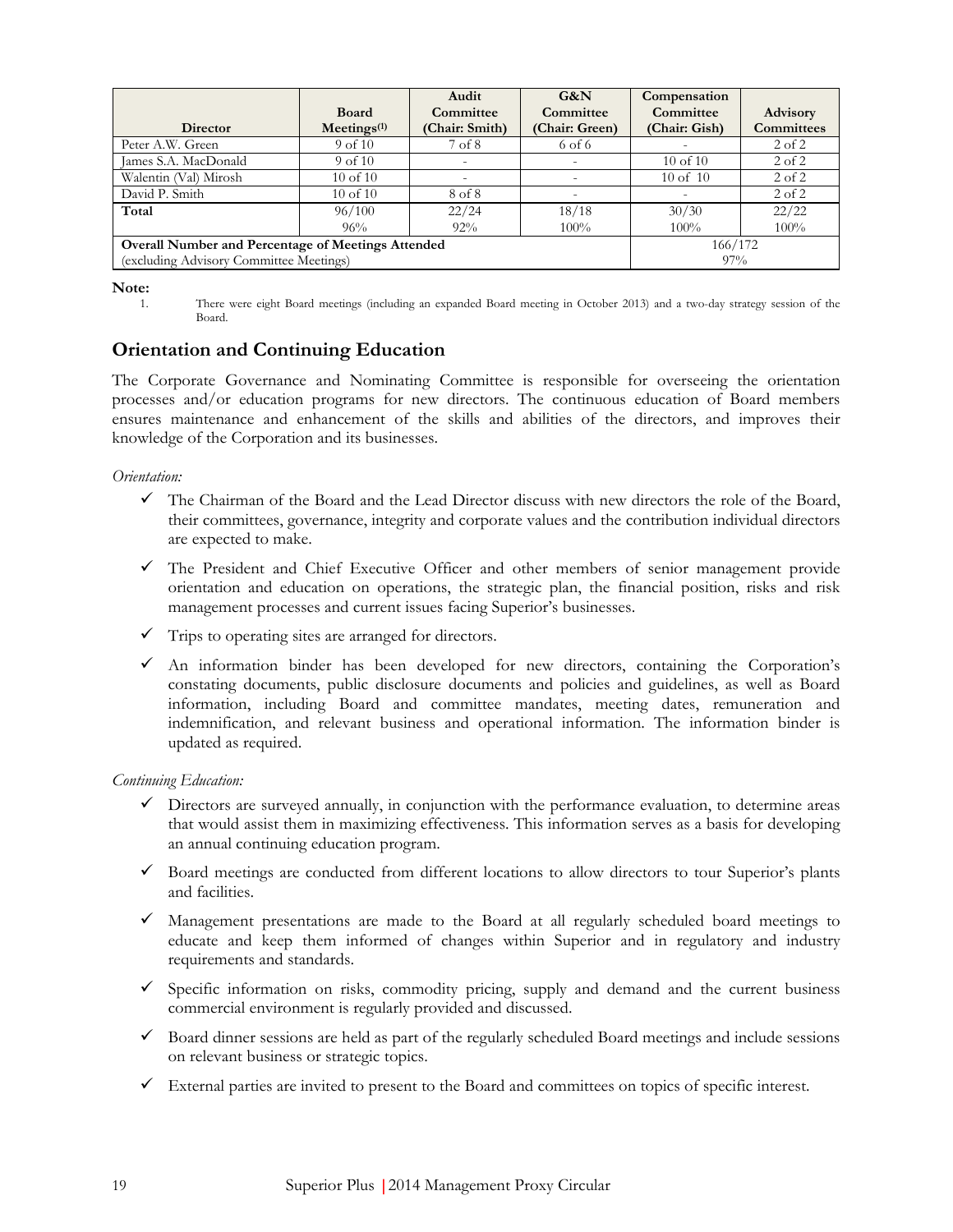- $\checkmark$  Twice a year expanded Board meetings are held to enable directors to effectively review and consider key business and operating initiatives, as well as strategic plans and communication strategies for each respective business.
- $\checkmark$  The Governance and Nominating Committee reviews information on available educational opportunities and ensures directors are aware of those opportunities.
- Superior offers membership in the Institute of Corporate Directors ("**ICD**") to all members of the Board.
- $\checkmark$  Superior pays for director education.

Ms. Best and Mr. Findlay have completed a Directors Education Program and hold the ICD.D designation.

### **Board Assessments**

The Governance and Nominating Committee leads a full annual evaluation of the effectiveness and performance of the Board, all Board Committee chairs, Board Committees and individual directors. The Committee has developed an annual board effectiveness survey which includes an individual director selfevaluation questionnaire and guide. The evaluation uses confidential director questionnaires which encourage candid and constructive commentary. The assessment mechanism is led by the Chair of the Committee, who is also the Lead Director. The results are tabulated, analyzed and reported to the Governance and Nominating Committee and the Board after the Committee Chair interviews each director. Confidentiality of individual director comments is maintained.

The results of the last evaluation, completed in October of 2013, indicated that the Board was the appropriate size and possessed the necessary competencies to efficiently discharge its duties and responsibilities.

### **Ethical Business Conduct**

The Corporation's ethics efforts have strong support and oversight from the Board. Supported by the Governance and Nominating Committee, the President and Chief Executive Officer is responsible for fostering a corporate culture that promotes ethical conduct and integrity of the Corporation as well as ensuring that appropriate processes, practices, policies and rules are in place and observed and audited so that ethical conduct and integrity is achieved in practice.

On August 9, 2005, the Corporation adopted a written Code of Business Conduct and Ethics (the "**Code**"). The Code was amended and restated on November 1, 2012. The Code reinforces the Corporation's principles and value statements that promote honesty and integrity across its operating businesses. The Code addresses the following issues: (a) conflicts of interest, including transactions and agreements in respect of which a director or executive officer has a material interest; (b) protection and proper use of corporate assets and opportunities; (c) confidentiality of corporate information; (d) fair dealing with the Corporation's Shareholders and Superior's customers, suppliers, competitors and employees; (e) compliance with laws, rules and regulations; and (f) reporting of any illegal or unethical behaviour. The Code applies to all directors, officers, employees and consultants of the Corporation. Superior has a process in place by which employees certify on an annual basis their familiarity with and adherence to the principles of the Code and to any other of the Corporation's policies, including the Communication and Disclosure Policy and Practices, Insider Trading, Anti-Corruption, Privacy and Whistleblower policies. Results of annual certifications and any incidents of non-compliance are reported through the respective committees to the Board. The Code encourages employees to seek advice or report concerns without fear of retribution through the Whistleblower Policy, the administration of which is outsourced to allow for anonymity and encourage openess. A waiver of the Code for directors, officers, employees and consultants may be granted only by the Board and must promptly be disclosed, as required by applicable rules and regulations. The Code is available on the SEDAR website at www.sedar.com and on the Corporation's website at www.superiorplus.com. The Communication and Disclosure Policy and Practices, Insider Trading, Anti-Corruption, Privacy and Whistleblower policies are also available on the Corporation's website.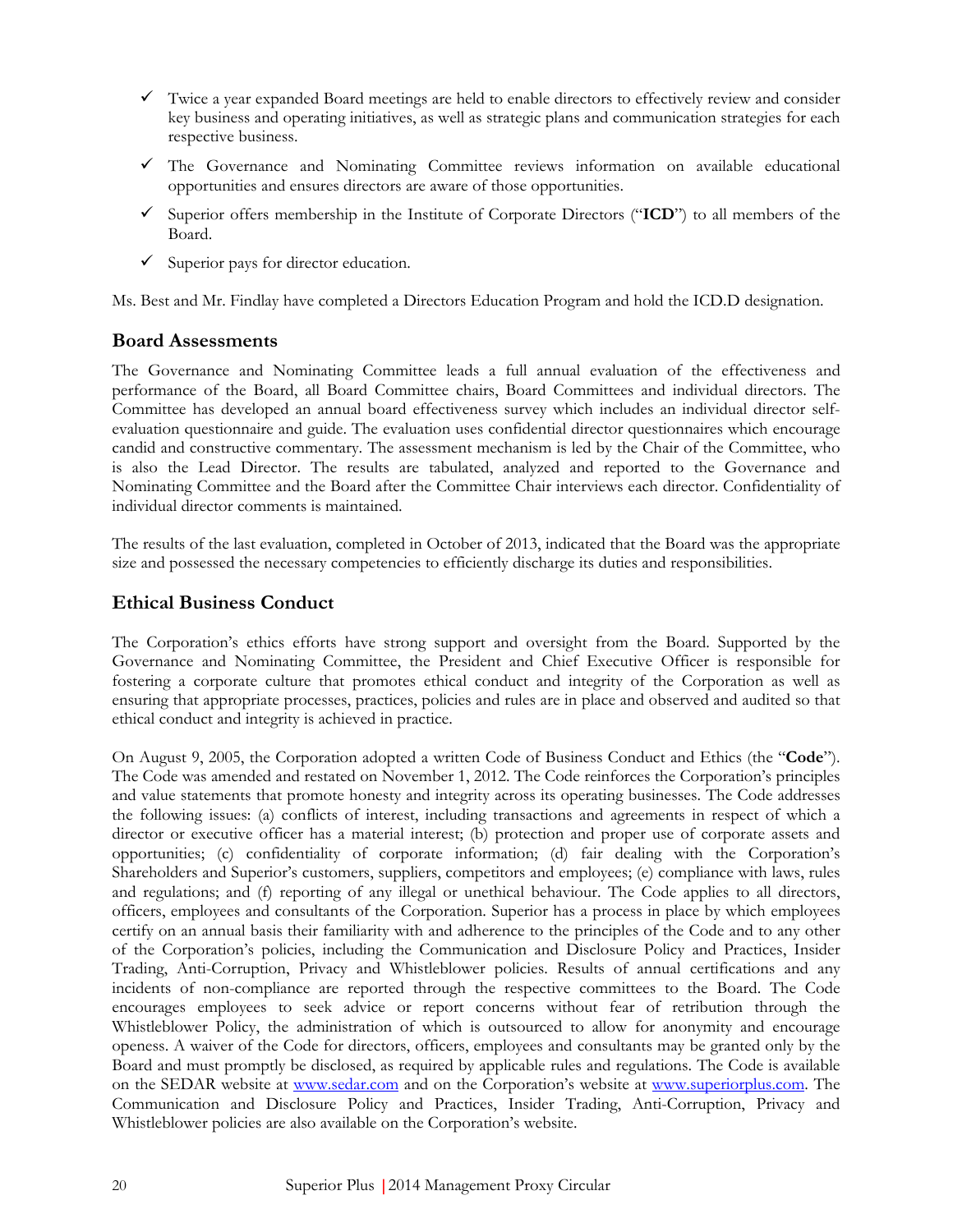The Board has not granted any waiver of the Code in favour of a director or executive officer during 2013. No material change report pertaining to conduct departing from the Code was required to be filed in 2013 or at any time prior thereto.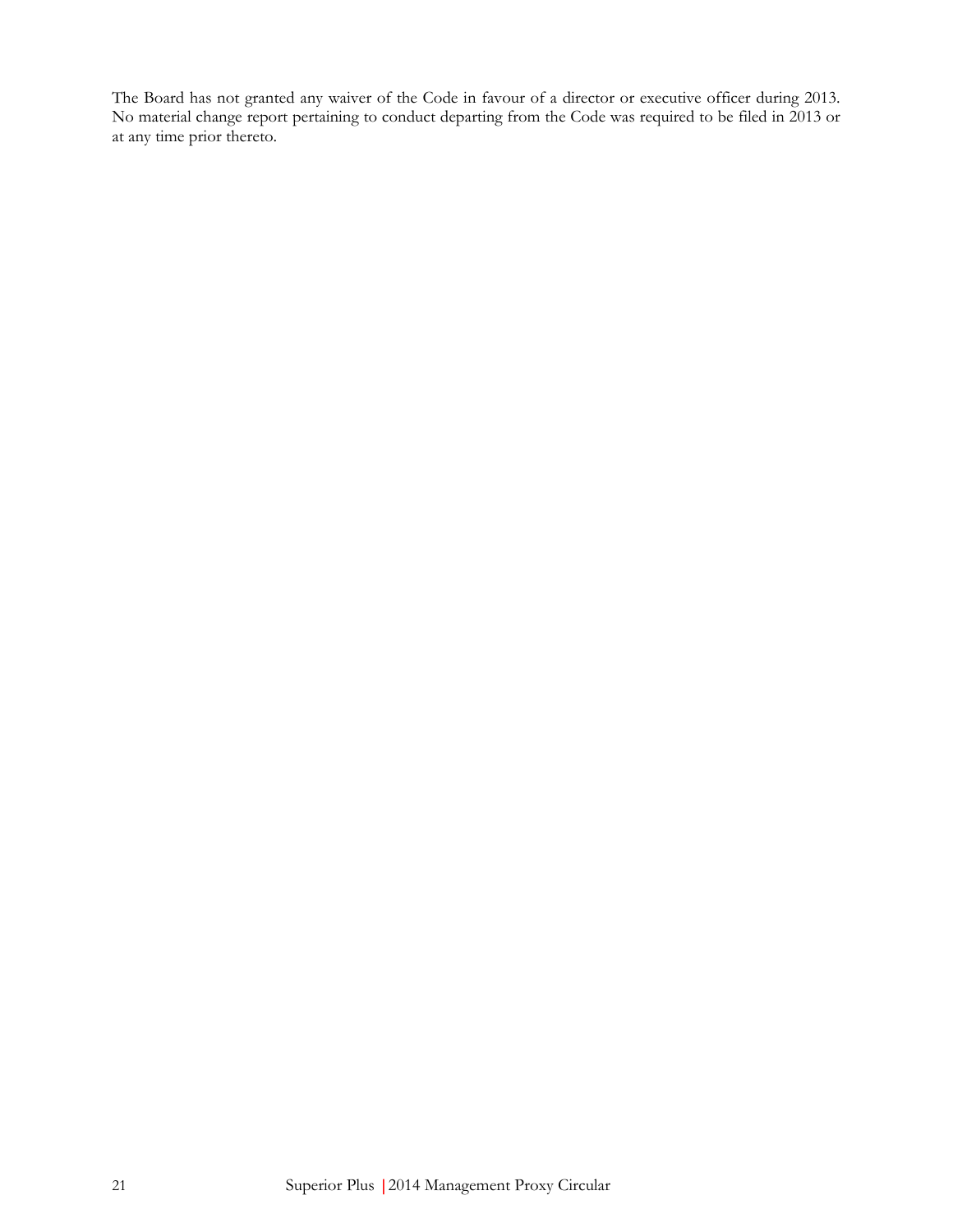### **REPORT OF THE AUDIT COMMITTEE**



- **■ All Members are "Independent" and "Financially Literate" within the meaning of the Audit Committee Rule.**
- **■ No membership changes during 2013.**

 *David P. Smith, Chair Catherine (Kay) M. Best Peter A.W. Green* 

## **Composition and Qualifications**

The Audit Committee consists of three directors, Mr. Smith (Chair), Ms. Best, and Mr. Green. Following the retirement of Mr. Green after the Meeting, it is expected that another member of the Board will be appointed to the Audit Committee to fill the vacancy. All of the members of the Audit Committee are "financially literate", and "independent" within the meaning of the Audit Committee Rule. In considering criteria for the determination of financial literacy, the Board looks at the ability to read and understand a balance sheet, an income statement and a statement of cash flow of a public entity. Mr. Smith is a chartered financial analyst with almost 30 years' experience in the investment banking, investment research and management industry. His experience includes investment research, mergers and acquisitions, project finance, privatization and corporate finance. Ms. Best is a chartered accountant with over 30 years' experience. Ms. Best is a corporate director and consultant. Previously, she served as Executive Vice-President, Risk Management and Chief Financial Officer for the Calgary and Alberta Health Region where she was responsible for all finance functions, including financial operations, budgeting, forecasting and planning, business support for operating and corporate portfolios, performance reporting, business planning and treasury management. Ms. Best was a chartered accountant at Ernst & Young, an accounting firm, for nineteen years, the last ten years as Corporate Audit Partner. Mr. Green is a chartered accountant and international business advisor with over 30 years of experience in senior executive roles, including 25 years as Chief Executive Officer or Chief Operating Officer of international companies.

### **Responsibilities and Terms of Reference**

The Audit Committee reviews with management and the external auditors, and recommends to the Board for approval, the annual and interim financial statements of the Corporation, the reports of the external auditors thereon and related financial reporting, including management's discussion and analysis and financial press releases. The Audit Committee assists the Board, in conjunction with the external auditors and management, with its review and oversight of audit plans and procedures and meets with the auditors independent of management at each quarterly meeting. The Audit Committee is responsible for reviewing and overseeing auditor independence, approving all non-audit services, reviewing and making recommendations to the Board on internal control procedures and management information systems. In addition, the committee is responsible for assessing and reporting to the Board on financial risk management positions and monitoring (a) the processes and compliance with respect to National Instrument 52-109 "Certification of Disclosure in Issuer's Annual and Interim Filings" requirements, (b) other accounting and finance based legal and regulatory compliance requirements, and (c) transactions or circumstances which could materially affect the financial profile of the Corporation. The mandate of the Audit Committee is incorporated by reference into the Corporation's annual information form and posted on the Corporation's website at www.superiorplus.com.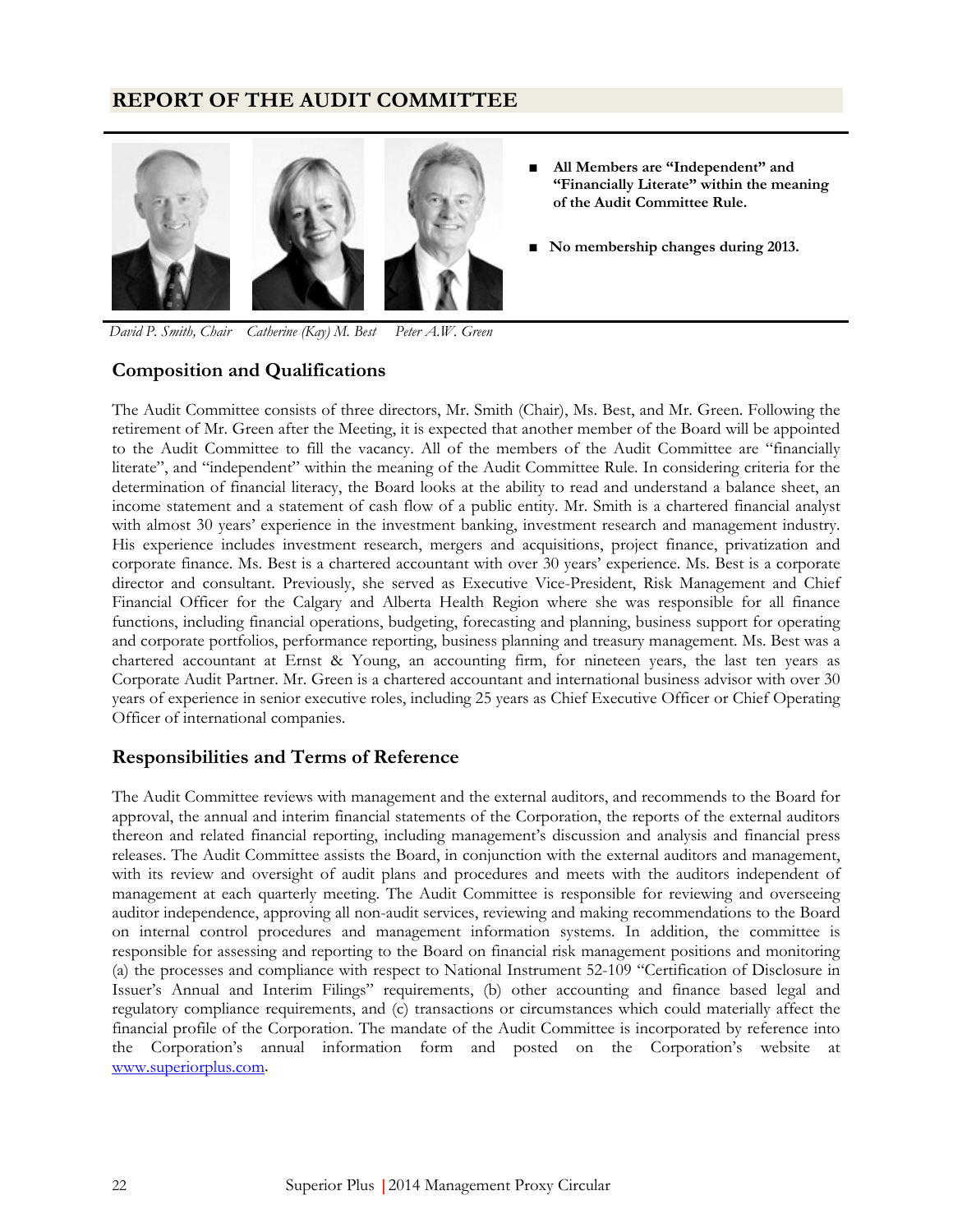# **Key 2013 Activities**

In fulfilling its mandate, the key activities undertaken by the Audit Committee in 2013 were as follows:

- $\checkmark$  Met separately with management and the external auditors and reviewed the annual and interim consolidated financial statements and MD&A (including the auditors' report on these financial statements) and recommended the annual and interim financial statements and MD&A to the Board for approval.
- Reviewed and recommended to the Board for approval, financial press releases and disclosure documents, including the Annual Information Form.
- $\checkmark$  Reviewed the Corporation's accounting and financial reporting practices and disclosure controls and procedures.
- Reviewed the compliance activities undertaken by management to report on the effectiveness of internal controls over the 2013 financial reporting period.
- $\checkmark$  Reviewed and reported to the Board on financial risks and exposures; reviewed risk management policies and recommended to the Board the approval of new, and amendments to certain existing, commodity risk policies.
- Reviewed business continuity and Information Technology ("**IT**") risks and monitored Superior Propane's ADDEnergy IT project and implementation.
- $\checkmark$  Reviewed legal matters, including litigation and tax assessments that could have a material effect on the Corporation's financial position.
- Monitored Canada Revenue Agency reassessment/litigation risk and assumed oversight on the selection of Litigation Counsel.
- Discussed, and was satisfied with, the external auditors' performance and independence; reviewed and recommended to the Board for approval, the 2013 audit plan and the appointment and compensation of the external auditors.
- $\blacklozenge$  Approved or pre-approved all services provided by the external auditors.
- Reviewed, and was satisfied with, the adequacy of the Corporation's insurance program.
- $\checkmark$  Carried out other regular governance, monitoring and disclosure matters, including:
	- $\rightarrow$  Reviewed accounting practices, policies and proposed changes;
	- $\rightarrow$  Reviewed accounting, tax and financial aspects of the operations;
	- $\rightarrow$  Reviewed whistleblower reports and procedures;
	- $\rightarrow$  Reviewed and amended the Audit Committee mandate; and
	- $\rightarrow$  Evaluated, and was satisfied with, the Audit Committee performance.

### **Deloitte Audit Fees**

Fees billed by Deloitte for the years ended December 31, 2013 and December 31, 2012 are detailed in the following table:

|                    | Year Ended December 31, 2013 (\$) | Year Ended December 31, 2012 (\$) |
|--------------------|-----------------------------------|-----------------------------------|
| Audit fees         | 1,734,891                         | 1,562,651                         |
| Audit-related fees | 172,825                           | 124.115                           |
| All other fees     | 121,358                           | 266,045                           |
| Total fees         | $2,029,073^{(1)}$                 | $1.952.811^{(1)}$                 |

**Note:** 

<sup>1.</sup> Reflects fees billed in fiscal year without taking into consideration the year to which these services relate.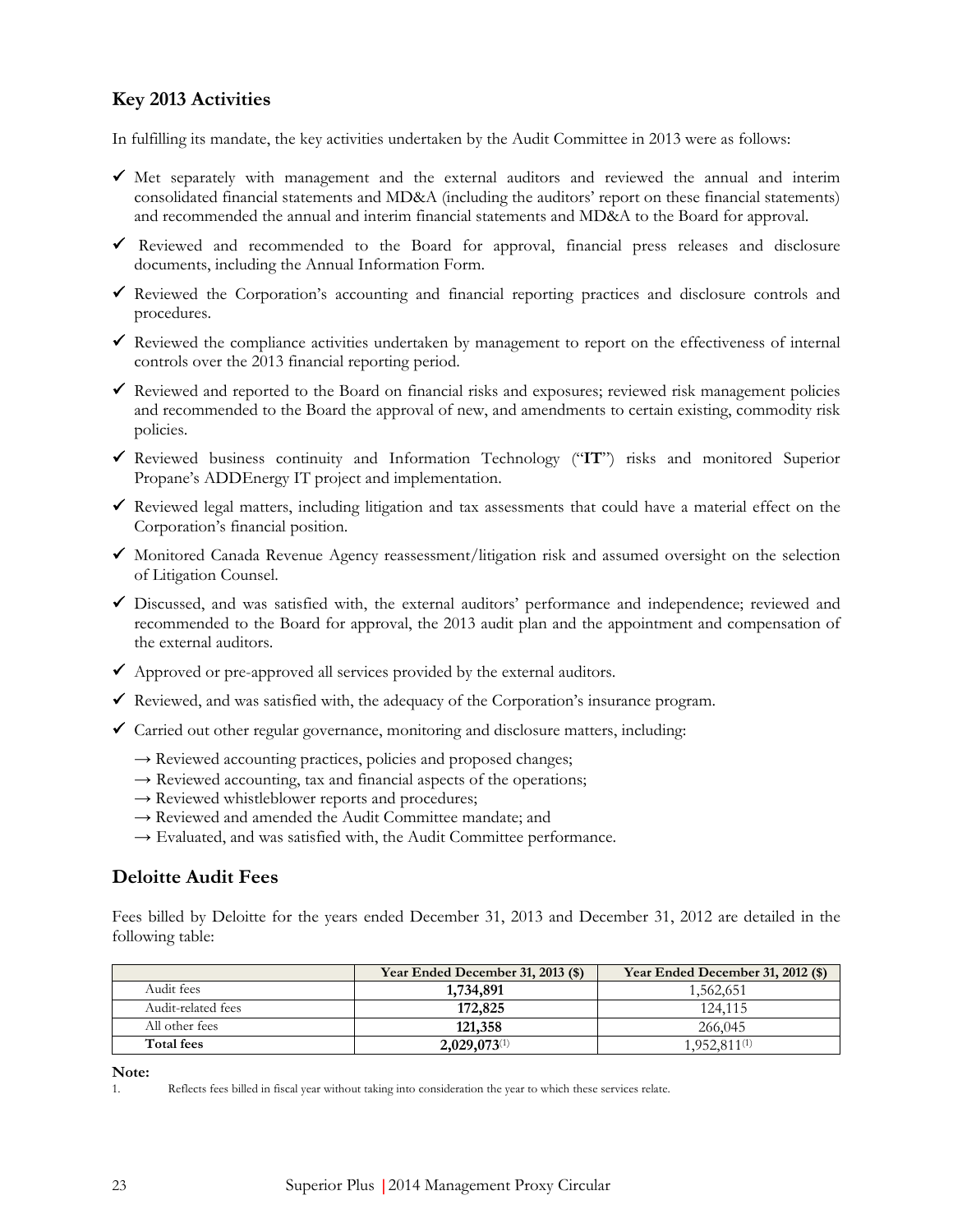**Audit fees** include fees for professional services rendered by the auditors for the audit and review of the Corporation's financial statements and Superior LP's annual financial statements or services provided in connection with statutory and regulatory filings. It also includes fees in connection with prospectus related services.

**Audit-related fees** include fees for services rendered in relation to performing the audit of, or reviewing financial statements, that were not part of audit fees such as attendance at quarterly audit meetings, pension plan audits and regulatory reviews.

All other fees: All permissible categories of non-audit services require approval from the Audit Committee. "All other fees" reported in the above table in respect 2013 consists of fees paid to Deloitte in connection with French translation services. "All other fees" reported in the above table in respect 2012 consists of fees paid to Deloitte in connection with the IFRS review and fraud risk matters.

The Audit Committee has reviewed and discussed the content of this report and has recommended to the Board that it be included in this Information Circular.

#### **Submitted on behalf of the Audit Committee:**

David P. Smith, Chairman Catherine (Kay) M. Best Peter A.W. Green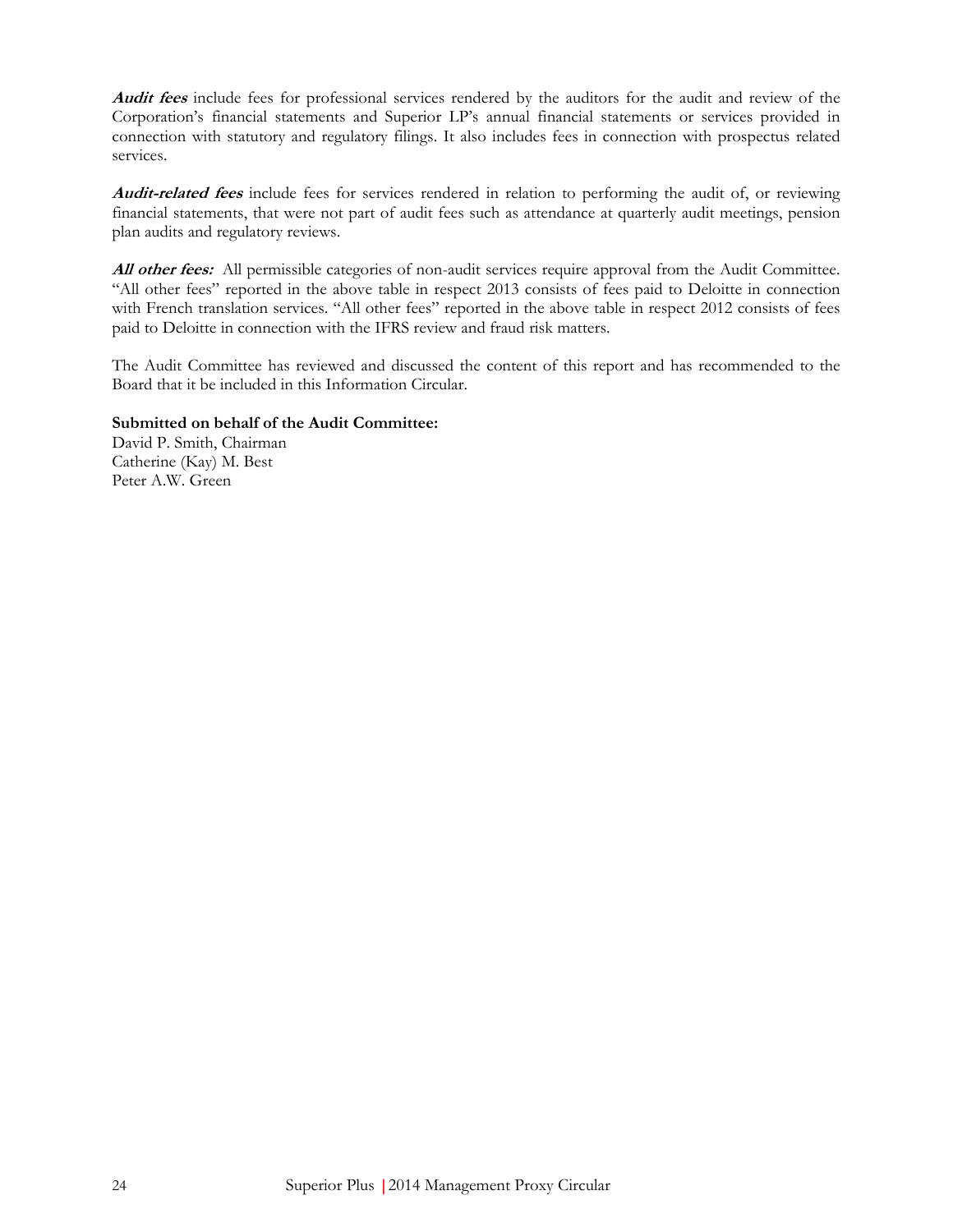# **REPORT OF THE GOVERNANCE AND NOMINATING COMMITTEE**



- **■ All Members are "Independent" within the meaning of the Corporate Governance Rule.**
- **■ No membership changes during 2013.**

 *Peter A.W. Green, Chair Robert J. Engbloom, Q.C. Randall J. Findlay* 

### **Composition and Qualifications**

The Governance and Nominating Committee currently consists of three independent directors: Messrs. Green (Chair), Engbloom, and Findlay. Following the retirement of Mr. Green after the Meeting, it is expected that another member of the Board will be appointed to the Governance and Nominating Committee to fill the vacancy. Each member of the committee has extensive experience in strategic, business, industry and governance matters with knowledge particularly relevant to governance and nominating responsibilities.

### **Responsibility and Terms of Reference**

The Governance and Nominating Committee assists the Board with its review and oversight of corporate governance practices and assessing the functioning, performance and effectiveness of the Board, its Chair, committee chairs, committees and individual members. It is also responsible for recommending suitable candidates to the Board and for maintaining plans for orderly succession of directors to keep the Board balanced in terms of skills and experience. In addition, the Governance and Nominating Committee oversees continuous education programs for Board members and effective orientation and education programs for new directors. In fulfilling its mandate, the Governance and Nominating Committee has developed and conducts an annual effectiveness survey designed to assess the effectiveness of the Board, its committees and individual directors. It also monitors developments in corporate governance issues and best practices among major Canadian companies and other business organizations to be satisfied that the Corporation continues to carry out high standards of corporate governance. The mandate of the Governance and Nominating Committee can be found on the Corporation's website at www.superiorplus.com.

### **Key 2013 Activities**

In fulfilling its mandate, the key activities undertaken by the Governance and Nominating Committee in 2013 were as follows:

- $\checkmark$  Conducted its annual review of the Corporation's corporate governance practices and processes and monitored regulatory developments and governance trends.
- Reviewed Board, committee mandates, as well as Board and committee chairs, Lead Director and CEO position descriptions; recommended to the Board for approval, updated mandates and position descriptions other than for the CEO and for the Lead Director.
- $\checkmark$  Conducted the annual evaluation of the effectiveness and performance of the Board and its committees and individual directors; considered the size and composition of the Board and its committees.
- Enhanced skills matrix, developed new director profile and, with assistance of a professional search firm, identified two individuals with complementary skills and experience and well qualified to become Board members to replace the two retiring directors.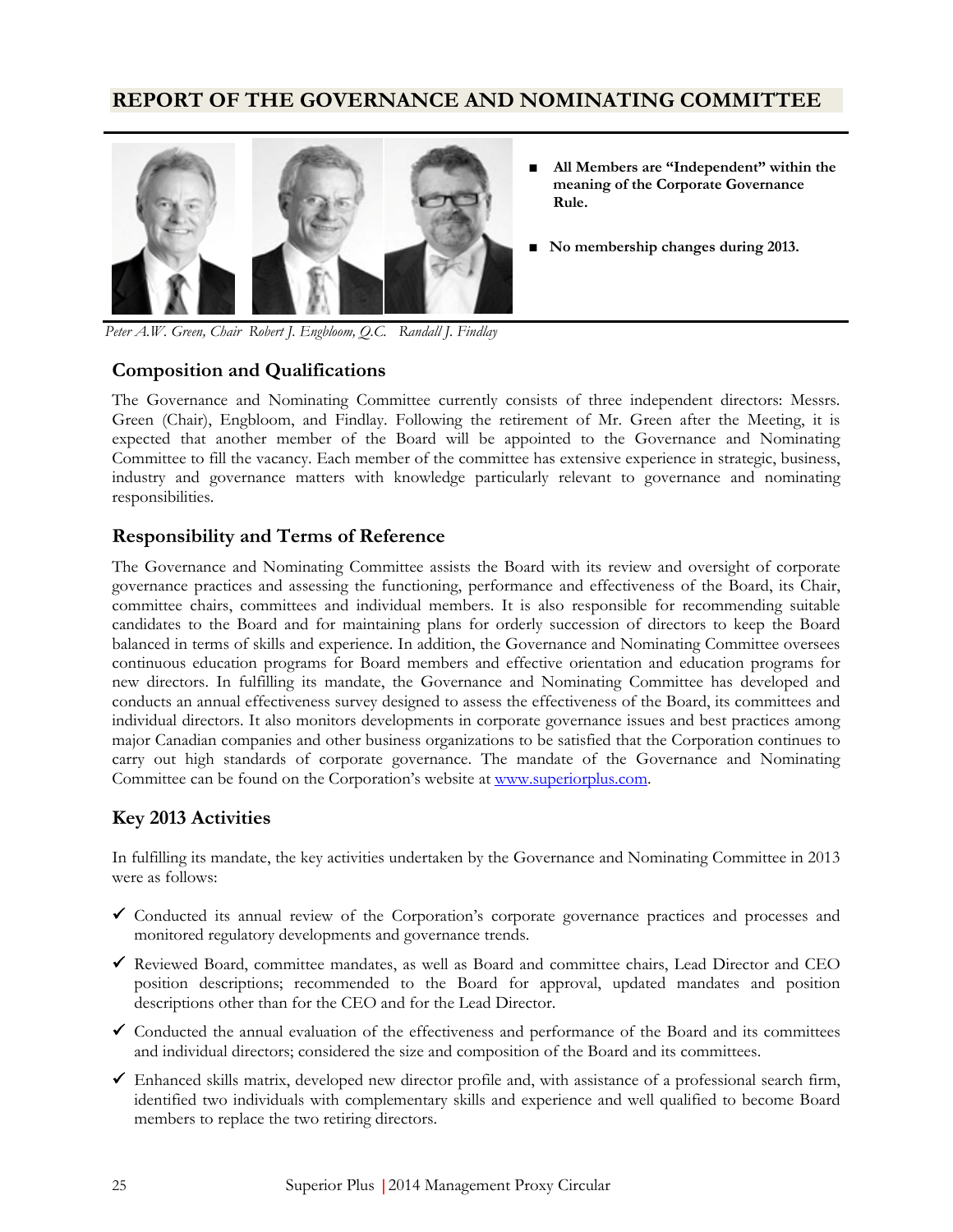- $\checkmark$  Implemented its orientation program for the new directors and discussed appropriate continuing education programs for Board members.
- $\checkmark$  Nominated directors for election at the Meeting and considered committee rotations.
- $\checkmark$  With assistance of Deloitte assessed the process, relevance and timeliness of information required by the Board.
- $\checkmark$  Assessed the structure, process and relevance of Superior's three Advisory committees and:  $\rightarrow$  disbanded Advisory committees;
	- $\rightarrow$  changed format of Board meetings by designating two expanded Board meetings per year as alternative measure to maintain the detailed operational focus at the business level; and
	- → established a Health, Safety and Environment Committee.
- Reviewed the Corporation's Code of Business Conduct and Ethics and procedures and monitored compliance.
- Conducted its annual review of corporate policies on anti-corruption and privacy, disclosure, confidentiality and trading in securities.
- $\checkmark$  Carried out other regular governance, monitoring and disclosure matters, including:
	- → Monitored director independence and conflict of interest matters; directorships in other public issuers and interlocking directorships; considered age and tenure and other governance, nominating and succession planning matters.

The Governance and Nominating Committee has reviewed the Corporation's governance disclosure in its various annual disclosure documents and has recommended approval to the Board prior to publication. The committee has also reviewed and discussed the content of this report and has recommended to the Board that it be included in this Information Circular.

#### **Submitted on behalf of the Governance and Nominating Committee:**

Peter A. W. Green, Chairman Robert J. Engbloom Randall J. Findlay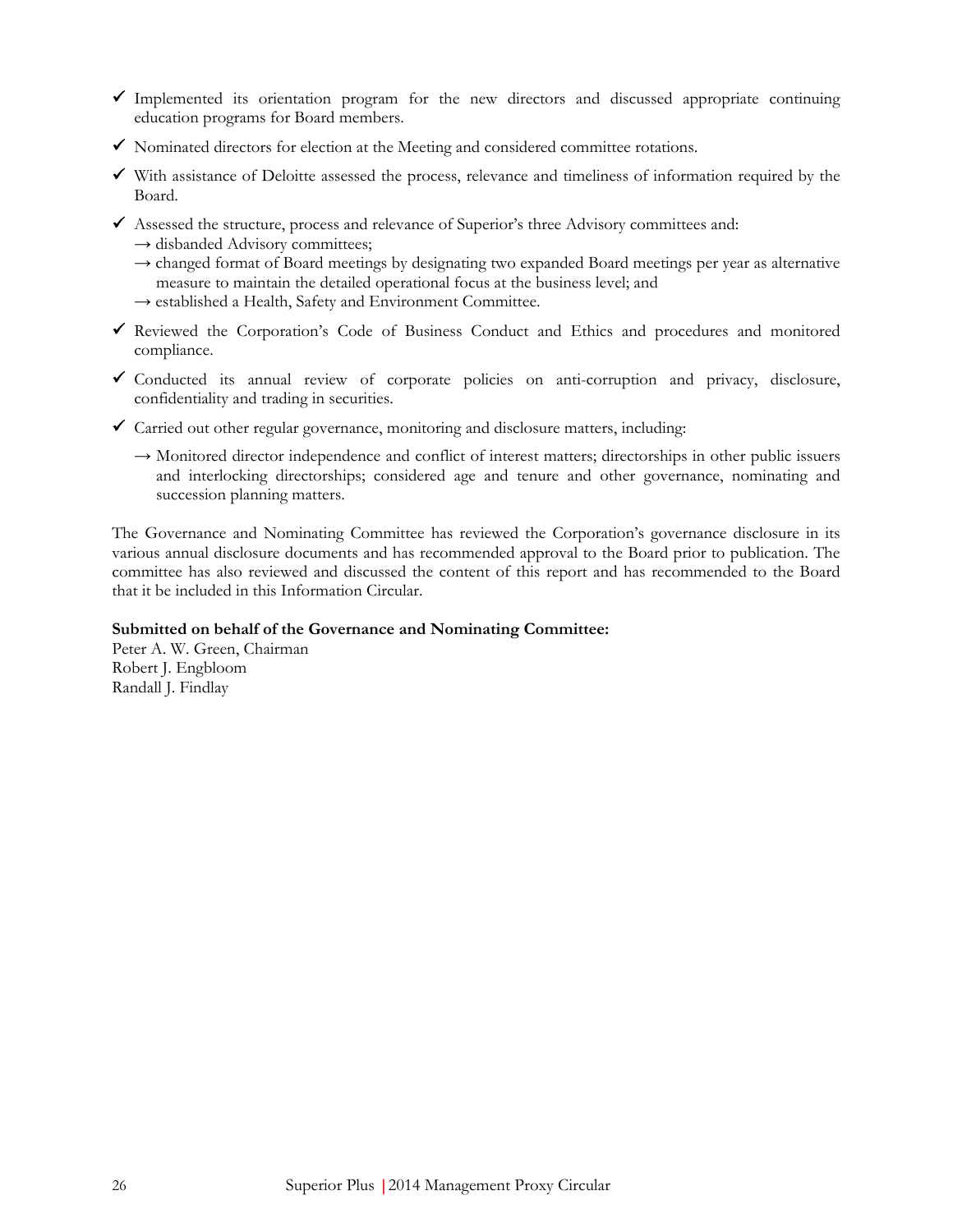# **REPORT OF THE COMPENSATION COMMITTEE**



- **■ All Members are "Independent" within the meaning of the Corporate Governance Rule and the Audit Committee Rule.**
- No membership changes during 2013.

 *Norman R. Gish, Chair James S.A. MacDonald Walentin (Val) Mirosh* 

### **Composition and Qualifications**

The Compensation Committee consists of three independent directors, namely Messrs. Gish (Chair), MacDonald and Mirosh. Following the retirement of Mr. Gish after the Meeting, it is expected that another member of the Board will be appointed to the Compensation Committee to fill the vacancy. All members of the Compensation Committee have extensive experience in executive compensation and risk management through experience as senior leaders of diverse organizations.

Mr. Gish is an independent businessman and corporate director. He holds a law degree and has extensive national and international business experience. As past president, CEO, chairman and director of a number of public companies, including the Alliance group of companies, North Canadian Oils, and Turbo Resources Limited, he has direct experience related to compensation program design and implementation, as well as risk management. Mr. Gish also held senior management positions with British Columbia Forest Products Limited and served as Canadian Government Trade Commissioner in Hong Kong and was a managing director of Fracmaster China. His human resources and labour related experience spans various industries and continents.

Mr. MacDonald is non-executive Chairman of Cormark Securities Inc. and a corporate director. He holds an MBA and has over 30 years' experience in the investment banking, investment research and management industry. Mr. MacDonald has extensive experience in corporate finance, risk management and compensation programs in public and private companies.

Mr. Mirosh is a corporate director and President of Mircan Resources Ltd, a private investment and consulting company. He holds a law degree and has extensive experience in business development, corporate strategy, and operations. Mr. Mirosh was chair of the compensation committee of Taylor NGL Limited Partnership and currently serves on the Compensation committee of Murphy Oil Corporation. As a former partner in the law firm of Macleod Dixon, LLP (a predecessor of Norton Rose Fulbright Canada LLP) and as past senior executive of NOVA Chemicals Corp. and special advisor to the President and Chief Operating Officer of NOVA Chemicals and as past Chief Operating Officer of Alberta Natural Gas Co. Ltd., Mr. Mirosh has extensive legal and business expertise, including in the areas of human resource practices, policies, risk management and regulatory matters.

Based on the Compensation Committee members demonstrated experience in, among other areas, human resources, law, business, risk management and finance, the Board believes that, collectively, it has the knowledge, experience and background required to fulfill its mandate.

### **Responsibilities, Powers and Operation**

The Compensation Committee assists the Board in fulfilling its review and oversight responsibilities in relation to human resources, compensation and pension matters. The Committee mandate includes making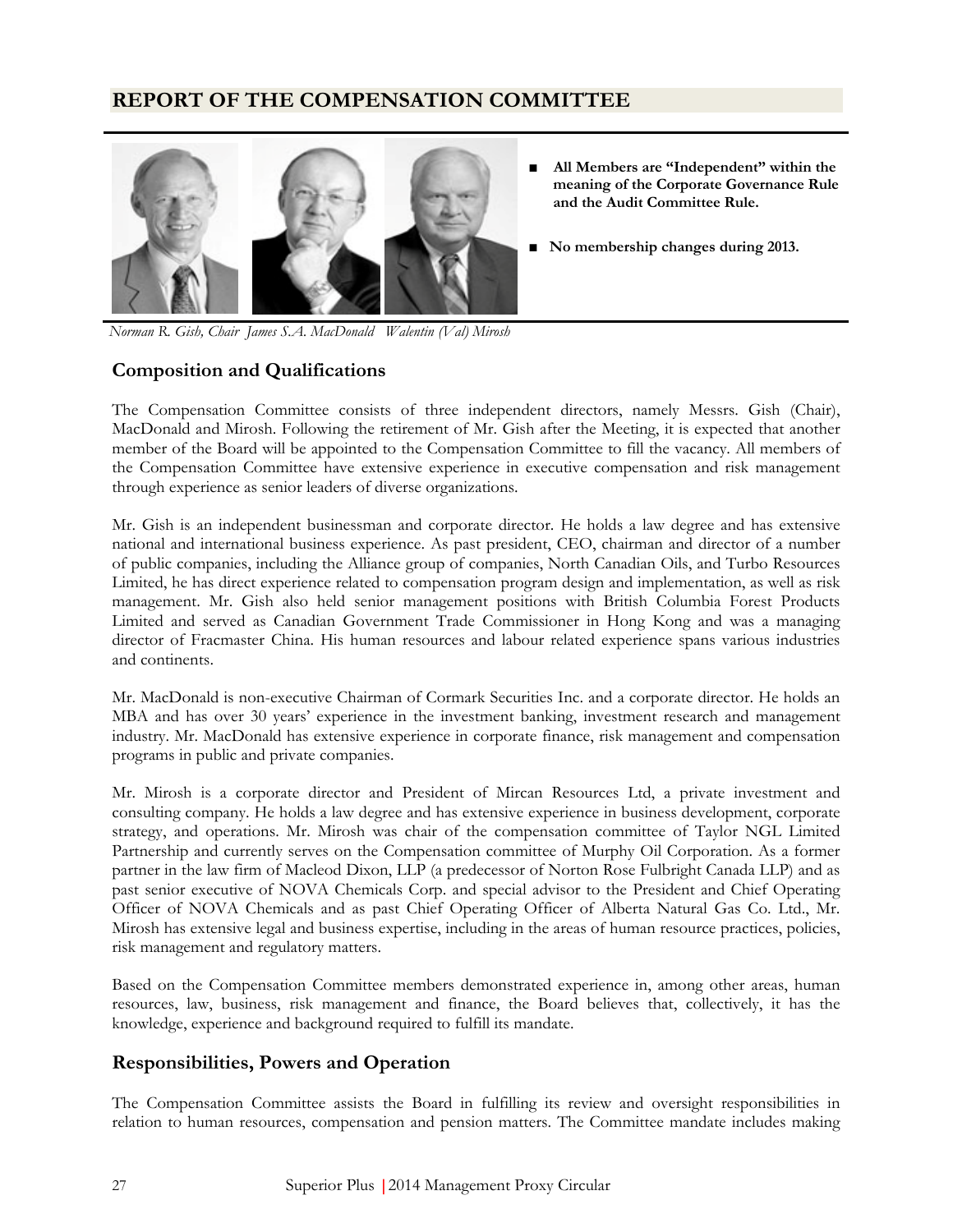recommendations to the Board with respect to director and executive compensation, human resources policies, as well as management succession and development. The Compensation Committee also evaluates the performance of the Chief Executive Officer and recommends his compensation for approval by the independent directors of the Board. In-camera sessions without management present and non-independent directors (if applicable), are held at every meeting. The Compensation Committee has the authority to engage its own outside consultants and advisors, including independent counsel. The Compensation Committee has a written mandate which is available on the Corporation's website and in print to any Shareholder who requests a copy from the Vice-President, Investor Relations.

# **Key 2013 Activities**

In fulfilling its mandate, the key activities undertaken by the Compensation Committee in 2013 were as follows:

- $\checkmark$  Reviewed human resources and compensation philosophies and policies for Superior and its businesses.
- Considered the recommendations from Mercer (Canada) Limited ("**Mercer**") on the Mercer review of the competitiveness and appropriateness of existing compensation arrangements for the Chief Executive Officer, senior executives and senior management and on short- and long-term incentive programs to ensure that such programs continue to support Superior's business strategy and its ability to attract and retain top executive talent.
- $\checkmark$  Adopted a peer group for director and executive compensation benchmarking purposes.
- Considered long-term incentive plan ("**LTIP**") alternatives and recommended to the Board one LTIP for corporate and its businesses, as well as certain amendments to the combined LTIP for 2013.
- $\checkmark$  Reviewed and recommended to the Board, changes to certain business LTIP provisions and valuation calculations for 2012 to mitigate volatility issues and risks of unintended payouts for 2013 and 2014.
- Reviewed the performance factors for the LTIP, including the relative total shareholder return ("**TSR**") performance over several years and set TSR performance targets and thresholds for 2013 PSUs.
- $\checkmark$  Reviewed senior management goals, assessed performance and made 2013 executive compensation (including Chief Executive Officer) recommendations to the Board.
- $\checkmark$  Reviewed and recommended to the Board, Superior's 2014 executive compensation and short-term incentive performance targets and thresholds based on the Corporation's 2014 budget.
- Reviewed executive management succession and talent management plans so that Superior can continue to build its organizational capacity and needed competencies to achieve its operational and strategic goals.  $\rightarrow$  Approved and recommended to the Board, approval of appointment of officers of the Corporation.
- $\checkmark$  With the assistance of Mercer, reviewed the adequacy and form of directors' compensation for 2013 and made recommendations to the Board.
- Reviewed and discussed compensation risks and was satisfied that Superior had put in place sufficient safeguards to mitigate its risks and that its compensation programs did not encourage a senior executive of Superior or any of its businesses to take inappropriate or excessive risks.
- With the assistance of Mercer reviewed director and executive share-ownership guidelines and made recommendations to the Corporate Governance and Nominating Committee.
- $\checkmark$  Considered the current state of voluntary Say-on-Pay advisory votes in Canada and recommended to the Board that such advisory vote be held at the Meeting as an effective means of soliciting direct feedback from Shareholders on our approach to executive compensation.
- Reviewed and monitored the financial position of Superior's pension plans and the activities of the Management Pension Review Committee.
- $\checkmark$  Carried out other regular administrative, monitoring and disclosure matters, including: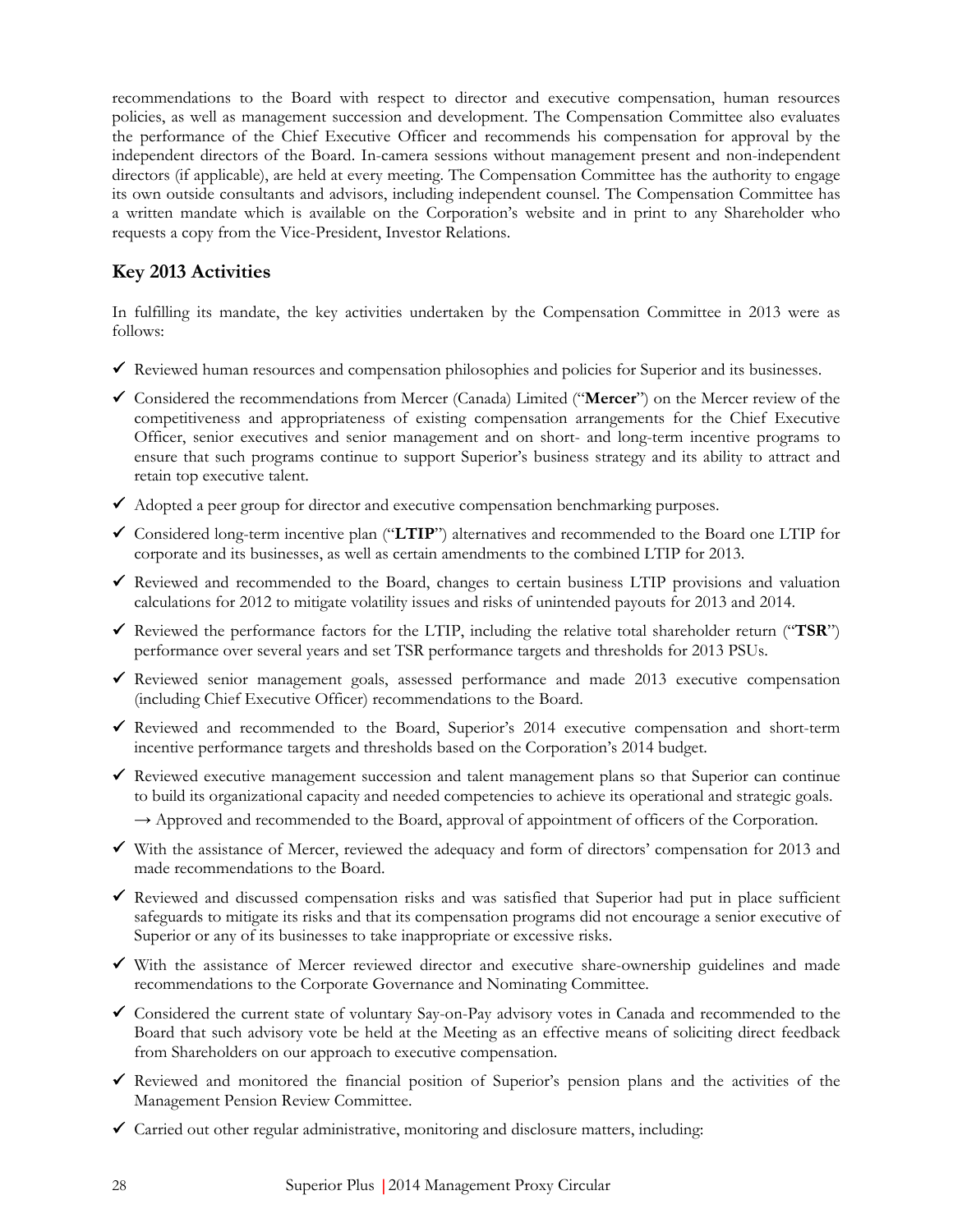- $\rightarrow$  Monitored labour, pension, compensation and governance trends;
- → Reviewed and amended the Compensation Committee mandate; and
- $\rightarrow$  Evaluated, and was satisfied with, the Compensation Committee performance.

### **Compensation Review and Approval Process**

#### **CEO Compensation Review**

The performance and compensation of the CEO is reviewed at least annually by the Compensation Committee. Upon evaluating the CEO's performance in light of goals and objectives that he and the Compensation Committee and the Board have agreed on, the Compensation Committee makes a recommendation to the Board with respect to the compensation of the CEO.

#### **Executive Compensation Review**

The CEO annually assesses the individual performance and development of each executive officer, including the Named Executive Officers or NEOs (as defined on page 38 of this Information Circular) and establishes target compensation levels based on (a) individual performance and contribution, (b) strategic value to the Corporation's future plans and compensation history; and (c) relative level of total compensation compared to marketplace, including average salary increase levels, which he then reviews and recommends for approval to the Compensation Committee. The Compensation Committee makes a recommendation to the Board with respect to the compensation of the NEOs and other direct reports to the CEO.

The following schematic delineates the responsibilities and approval process between management, the Compensation Committee and the Board.

h.

| <b>Management</b>                                                    |                                                                                                                                                   |                                                                                                         |  |
|----------------------------------------------------------------------|---------------------------------------------------------------------------------------------------------------------------------------------------|---------------------------------------------------------------------------------------------------------|--|
| Peer Group review and<br>compensation surveys<br>Position Review and | <b>Compensation Committee</b><br>Reviews analysis and                                                                                             | <b>Board</b>                                                                                            |  |
| Analysis<br>CEO recommends other<br>NEO Compensation                 | benchmarking; evaluates<br>business performance<br>Recommends CEO and<br>other NEO<br>compensation<br>Seeks Mercer input on an<br>as needed basis | Board considers business<br>performance and<br>objectives<br>Board approves CEO<br>and NEO compensation |  |

The following schedule illustrates the timing and process for determining executive compensation:

| Timing           | <b>Process</b>                                                                                                                                                                                                                                                                                                                                                                                                                                                                                                                                                                                                                                                                                                                                                                                                                                |
|------------------|-----------------------------------------------------------------------------------------------------------------------------------------------------------------------------------------------------------------------------------------------------------------------------------------------------------------------------------------------------------------------------------------------------------------------------------------------------------------------------------------------------------------------------------------------------------------------------------------------------------------------------------------------------------------------------------------------------------------------------------------------------------------------------------------------------------------------------------------------|
| February         | Compensation Committee reviews human resources and compensation philosophies and policies<br>$\blacksquare$<br>and considers need for engaging independent compensation consultant.<br>Taking into account the performance and year-end results of the Corporation and its businesses as<br>$\blacksquare$<br>well as individual performance, the Compensation Committee and the Board consider and approve<br>annual bonus payouts for performance achieved in the prior year based on performance measures<br>set in October/November of the year prior to the performance period.                                                                                                                                                                                                                                                          |
| October/November | Compensation Committee reviews human resources and compensation plan risks<br>Compensation Committee reviews and recommends to Board, changes to overall compensation<br>plan design, if appropriate.<br>Compensation Committee reviews executive performance, competitive position, external bench-<br>marking and compensation trends.<br>Compensation Committee and Board review and approve base salary and incentive compensation<br>target levels (total direct compensation) for following year.<br>Compensation Committee and Board approve annual LTIP grants for current year.<br>Taking into account the Corporation's budget for the following year and market reviews, the<br>Compensation Committee and the Board set the financial performance measures for short- and<br>long-term incentive programs for the following year. |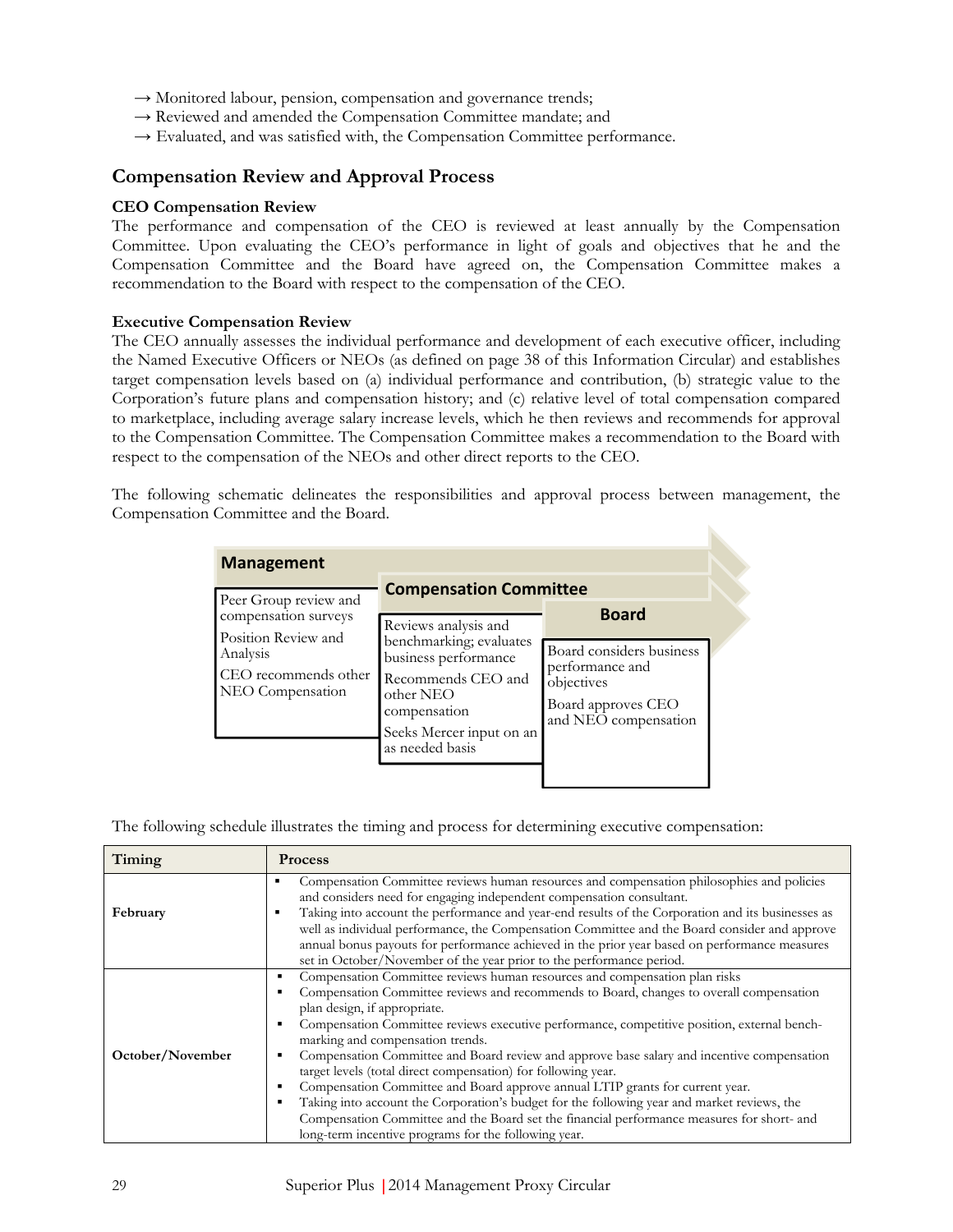|  | • Compensation Committee and Board review and approve executive goal documents, which include     |
|--|---------------------------------------------------------------------------------------------------|
|  | the qualitative performance measures for the short-term incentive program for the following year. |

### **Compensation Risk Review and Mitigation Measures**

The Compensation Committee has discussed the implications of the risks associated with Superior's compensation policies and practices and does not believe that its compensation programs encourage a senior executive of Superior or any of its businesses to take inappropriate or excessive risks. Reasons include the following:

- **•** The compensation policies and practices for each of Superior's business and at the corporate level have similar structures and fit within the Corporation's overall compensation strategy.
- Superior's overall compensation programs are market-based and aligned with its annual business and long-term strategic plans. Performance metrics used in determining compensation are consistent with and directly linked to Superior's business goals and strategy.
- **·** There are no compensation policies and practices that are structured significantly differently for any of Superior's senior executives.
- Compensation expense and incentive pools are linked to the financial risk management process and monitored on an ongoing basis.
- The compensation expense to Superior's executive officers is not a significant percentage of its revenue.
- The compensation package for officers and senior employees consists of fixed (base salary) and variable (Annual Bonus and LTIP) compensation, designed to balance the level of risk taking, while focusing on generating long-term and sustainable value for Shareholders.
- Bonus plan payouts and LTIP awards are awarded based on a percentage of salary and subject to overall maximum thresholds.
- On an annual basis, senior executive goals and objectives, as well as performance assessments are reviewed and discussed.
- Discretion is permitted under Superior's compensation policies and judgment is applied when necessary, particularly to performance measures, in cases where performance targets are not attainable due to circumstances that are not within the executive's control to avoid potential diversion of focus to reach short-term goals and compromise long-term sustainability and growth.
- RSUs and PSUs vest over a three-year period and represent approximately 40% of total NEO target compensation which further mitigates any short-term risk taking potential.
- An executive who resigns or is terminated for cause will forfeit all bonus and LTIP payouts.
- Senior executives and business presidents have share-ownership guidelines to further align executive and Shareholder interests. See "Executive Share Ownership Guidelines" on page 42 of this Information Circular.
- Superior's directors and officers are prohibited from hedging equity based compensation awards and securities held under share ownership requirements.
- Employment agreements and LTIP plan provisions are structured to provide fair treatment in the event of involuntary termination or change of control and provide a sense of security for Superior's senior executives.

The Compensation Committee intends to continue to monitor compensation governance and risk assessment practices, as these continue to evolve.

### **Directors' and Officers' Liability Insurance**

The Compensation Committee provides an annual review of the Corporation's director and officer liability insurance to the Board.

The Corporation and Superior General Partner Inc. (the "**General Partner**") maintain directors' and officers' liability insurance for their respective directors and officers, including directors and officers of their respective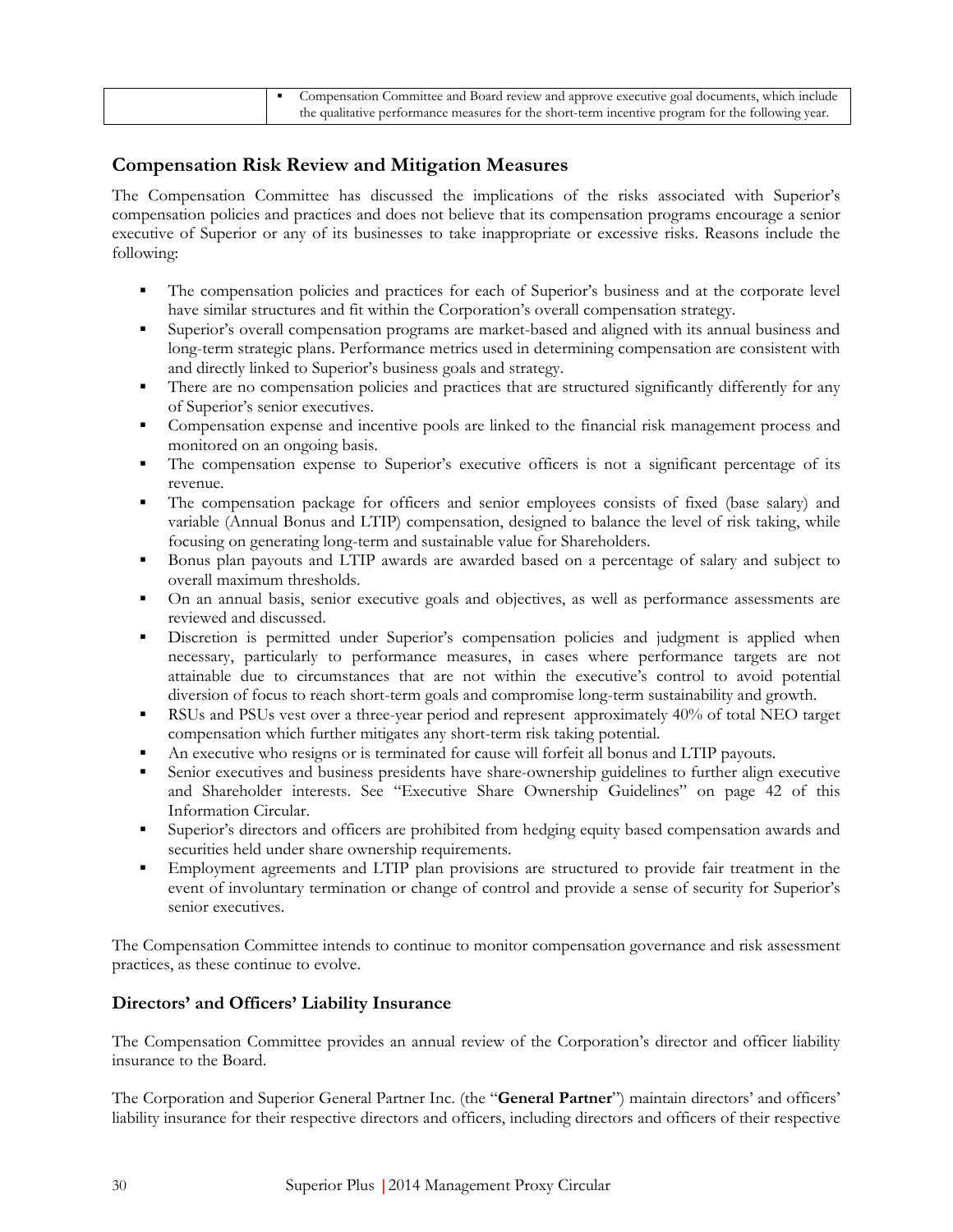subsidiaries. Under this insurance, the insurer pays, on behalf of the Corporation and the General Partner, for losses for which each of these entities indemnifies such directors and officers and, on behalf of such persons, for losses which are suffered during the performance of their duties, which are not indemnified by the Corporation or the General Partner.

The policy has an aggregate coverage limit of US\$35,000,000, subject to a corporate deductible of US\$100,000 for losses in which the Corporation or the General Partner indemnifies such directors and officers. There is no deductible for losses which are non-indemnifiable by the Corporation or the General Partner. In addition, the Corporation has excess Side A coverage of US\$10,000,000 which preserves an additional US\$10,000,000 limit of insurance for directors and officers when not indemnified by the Corporation or the General Partner.

The annual premium paid by Superior in 2013 in respect of such directors and officers was US\$135,801. This premium is for a 12-month term, November 1, 2013 to November 1, 2014, to coincide with the corporate insurance program.

### **Compensation Consultant**

On November 28, 2012, the Compensation Committee retained Mercer, a wholly-owned subsidiary of Marsh & McLennan Companies, Inc. ("**Marsh & McLennan Companies**") to provide compensation consulting services on the competiveness and appropriateness of compensation programs for Superior's Chief Executive Officer and other top executive officers, including executive and senior management compensation benchmarking, as well as short-term incentive target and long-term incentive plan design reviews. During 2013, the Mercer assignment was extended to include the competitiveness of Superior's director compensation program and the market and governance alignment of its share-ownership guidelines.

Over the past several years prior to that, the Compensation Committee had not engaged a compensation consultant to assist in determining compensation for any of Superior's directors or executive officers. Given the diversified nature of the Corporation's businesses, the Compensation Committee relied on data from various industry compensation surveys. Mercer was engaged by Superior and its businesses from time to time to provide compensation data as well as other miscellaneous consulting services, including consulting services pertaining to compensation and human resources matters.

Superior also retained Marsh Canada, a separate independent operating company owned by Marsh & McLennan Companies to provide other services unrelated to executive compensation during 2013 and 2012. Marsh Canada acts as the broker for Superior's corporate insurance program. Effective with the November 2012 engagement of Mercer, the Compensation Committee is required to pre-approve any engagement performed for the Corporation by Mercer; but is not required to pre-approve other services that Marsh Canada provides to Superior at the request of management.

Fees billed by Mercer and/or its Marsh & McLennan Companies affiliates for the years ended December 31, 2013 and December 31, 2012 are detailed in the following table:

|                                     | $2013($ \$) | $2012($ \$) |
|-------------------------------------|-------------|-------------|
| Executive compensation related fees | 163,673     | 11.480      |
| All other fees                      | 390,760     | 420.165     |
| Total fees                          | 554,433     | 431,645     |

**Note:** 

1. Reflects fees billed in fiscal year without taking into consideration the year to which these services relate.

**Executive compensation related fees** consist of fees billed by Mercer for executive compensation services to the Compensation Committee.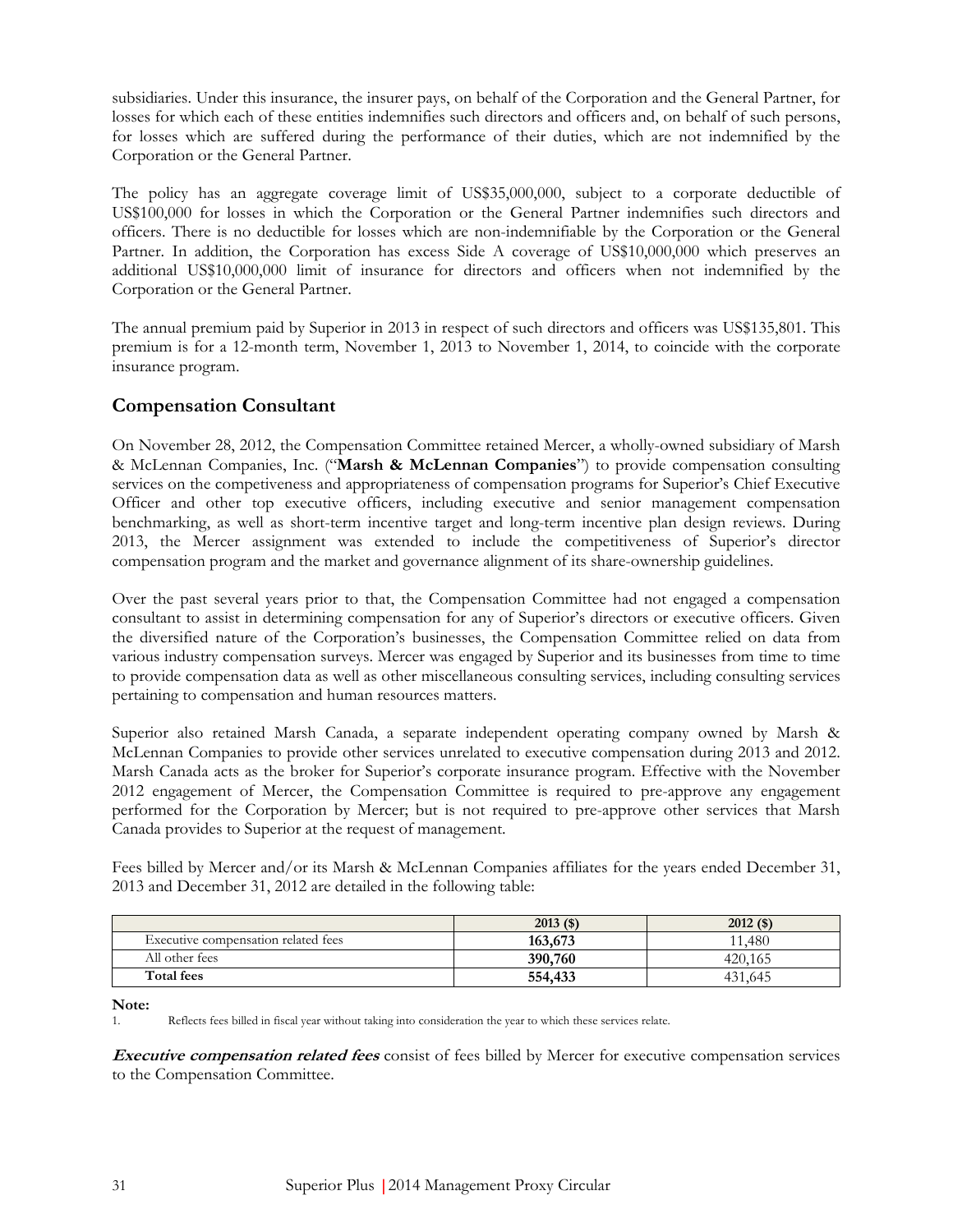**All other fees** consist of fees billed by Mercer and/or its Marsh & McLennan Companies affiliates for all other services. These fees predominantly consisted of corporate risk insurance and related risk consulting services.

Because of the policies and procedures that Mercer and the Compensation Committee have established, the Compensation Committee is confident that the advice it receives from the individual executive compensation consultant is objective and not influenced by Mercer's or its affiliates' relationships with Superior. These policies and procedures include:

- The consultant receives no incentive or other compensation based on the fees charged to Superior for other services provided by Mercer or any of its affiliates;
- The consultant is not responsible for selling other Mercer or affiliate services to Superior;
- Mercer's professional standards prohibit the individual consultant from considering any relationships Mercer or any of its affiliates may have with Superior in rendering his or her advice and recommendations;
- The Compensation Committee has the sole authority to retain and terminate the executive compensation consultant;
- **•** The consultant has direct access to the Compensation Committee without management intervention;
- **•** The Compensation Committee evaluates the quality and objectivity of the services provided by the consultant each year and determines whether to continue to retain the consultant; and
- **•** The protocols for the engagement (described below) limit how the consultant may interact with management. While it is necessary for the consultant to interact with management to gather information, the Compensation Committee has adopted protocols governing if and when the consultant's advice and recommendation can be shared with management. These protocols are included in the consultant's engagement letter.

The Compensation Committee also determines the appropriate form for receiving consultant recommendations. Where appropriate, management invitees are present to provide context for the recommendations. In other cases, the Compensation Committee receives the consultant's recommendations in an in camera session where management is not present. This approach protects the Compensation Committee's ability to receive objective advice from the consultant so that the Compensation Committee is able to make independent decisions about executive pay at Superior.

The Compensation Committee has reviewed and discussed the director and executive compensation disclosure and the content of this report and has recommended to the Board that it be included in the Information Circular.

### **Submitted on behalf of the Compensation Committee:**

Norman. R. Gish, Chairman James. S.A. MacDonald Walentin (Val) Mirosh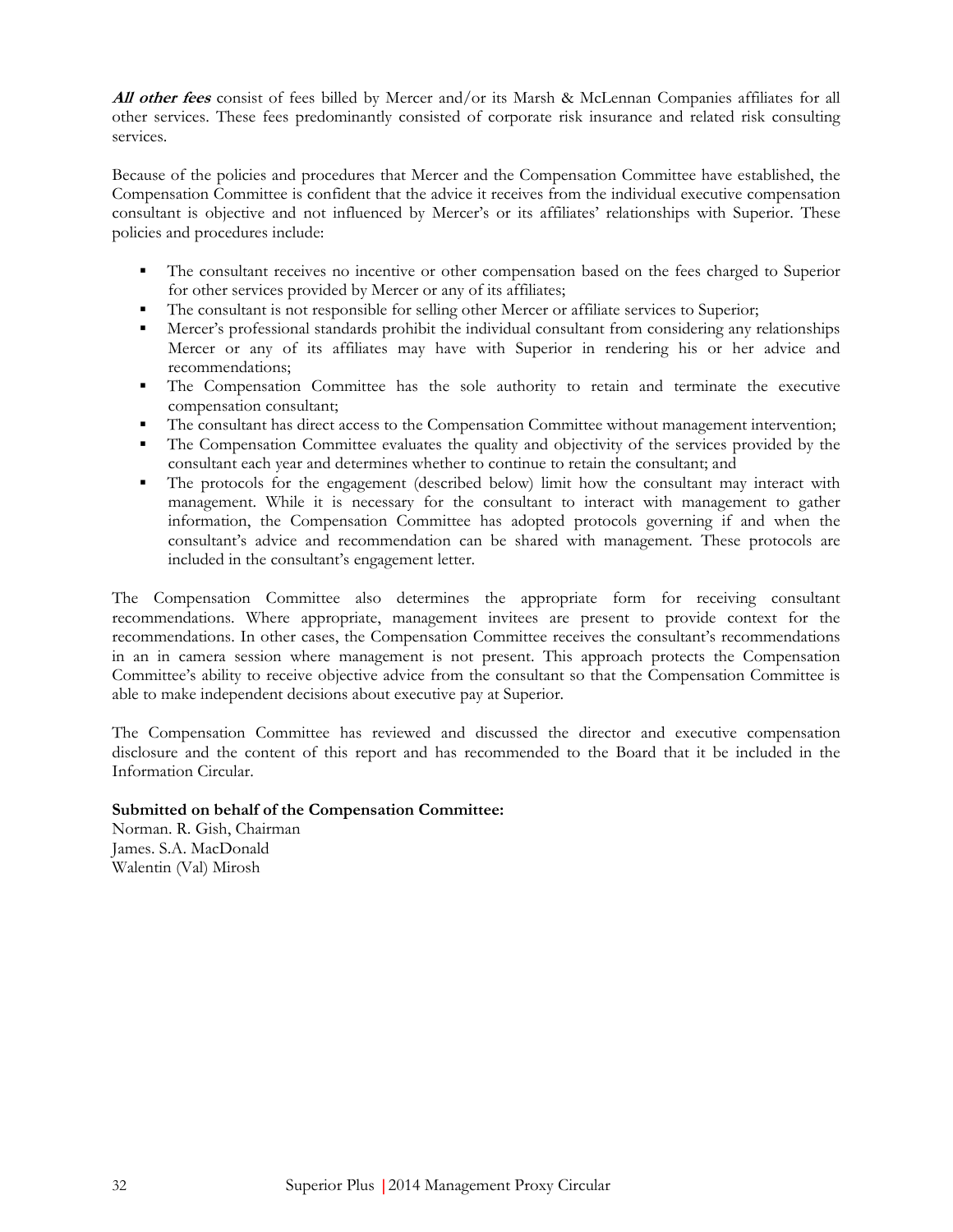## **DIRECTOR COMPENSATION**

The objectives of Superior's compensation program for non-executive directors are to:

- attract and retain highly qualified Board members by providing market competitive compensation which recognizes the increasing responsibilities, time commitment and accountability of Board members;
- appropriately reflect the risks, size and complexity of the businesses; and
- align the interests of the directors with the Shareholders.

The Compensation Committee performs an annual review of Superior's director compensation program to ensure that it continues to achieve the objectives listed above and that these objectives continue to be appropriate. The Compensation Committee formulates and makes recommendations to the Board regarding the form and amount of compensation for directors and the Board considers and approves such compensation for directors based on these recommendations.

Superior's non-executive director compensation consists of an annual cash and equity-based retainer in the form of DSUs, committee and meeting fees. To achieve its director compensation objectives, Superior targets total compensation at or near the 50<sup>th</sup> percentile compared to market.

Superior's DSU plan was established on November 2, 2011 to provide non-employee directors with the opportunity to acquire DSUs in order to allow them to participate in the long-term success of Superior and to promote greater alignment of interests of the non-executive directors with those of the Shareholders. Accordingly, commencing in 2011, the non-executive directors were no longer awarded RSUs under the terms of the Corporation's LTIP. The RSUs granted to independent directors in 2010 vested and were paid out in November of 2013 and, accordingly, there are no Director RSUs issued and outstanding as at December 31, 2013. For the amount of RSU value vested, see "Director Incentive Plan Awards – Value Vested or Earned During the Year" on page 37 of this Information Circular. For more information on the terms of the RSUs see "Long Term Incentive and Retention Programs" beginning on page 47 and for details regarding the DSU Plan, see "Director Long-Term Incentive - DSU Plan" on page 35 of this Information Circular.

In 2013, the Compensation Committee retained the services of Mercer to provide external market data and commentary on director compensation practices to ensure that compensation elements are appropriate and total compensation remains competitive. The Compensation Committee approved a Canadian comparator group which served as the Canadian peer group for the 2013 Executive Compensation benchmarking review. The same peer group was used by Mercer for the director compensation review. For more information on the peer group, see page 41 of this Information Circular.

The results of the review of director compensation undertaken in 2013 indicated that, with the exception of the Lead Director, total compensation for the non-executive Board members was in the range around the 25<sup>th</sup> percentile and that for the Board chair was below the 25<sup>th</sup> percentile compared to the peer group. Accordingly, adjustments were made effective July 1, 2013 to the equity-based Board member compensation component and to the cash and equity-based Board chair compensation, all as set forth below to bring Board members' and Board chair total direct compensation levels closer to market median and to better align the pay mix with peer practices.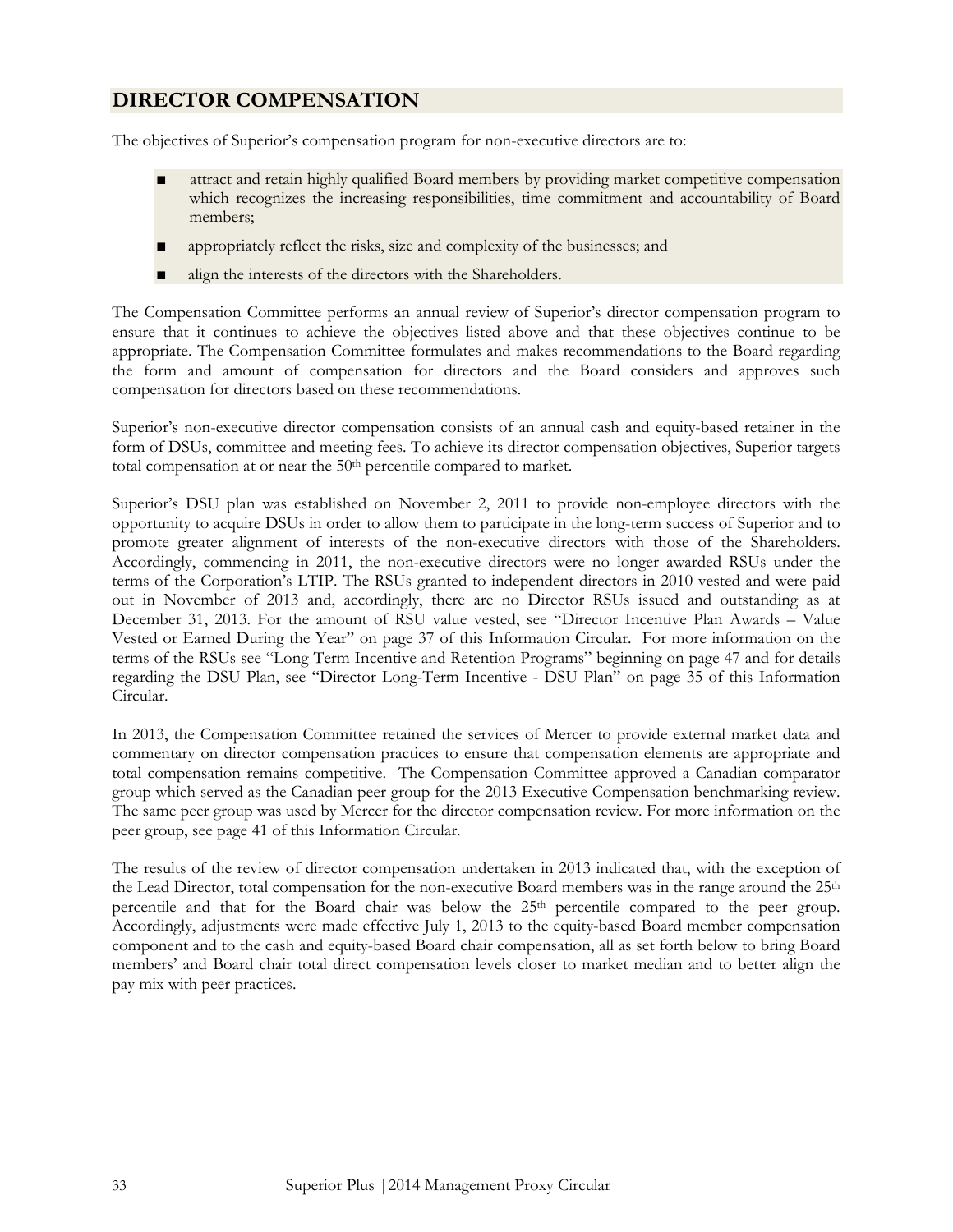## **Schedule of Annual Retainers and Meeting Fees for Non-Executive Directors**

Independent directors receive an annual retainer for membership on the Board, any Board committee and for the Advisory committees until they were discontinued in the third quarter of 2013, as well as a fee for each meeting attended. The Chairman of the Board receives an annual retainer on a flat fee basis and does not receive meeting fees. The Lead Director and the chair of the three Board committees receive an additional annual retainer. Superior reimburses the directors for out-of-pocket expenses incurred to attend meetings.

The annual compensation rates for non-executive directors of the Corporation are as follows:

|                                                                                    | Annual                               | Annual                 |
|------------------------------------------------------------------------------------|--------------------------------------|------------------------|
| Item                                                                               | Compensation                         | Compensation           |
|                                                                                    | Prior to July 1, 2013 <sup>(1)</sup> | Effective July 1, 2013 |
|                                                                                    | (5)                                  | $($ \$)                |
| Annual Board Retainer <sup>(1)</sup>                                               | 30,000                               | 30,000                 |
| Annual Board Chair Retainer (Flat Fee) <sup>(1)</sup>                              | 100,000                              | 125,000                |
| Lead Director Retainer                                                             | 35,000                               | 35,000                 |
| Attendance per Board Meeting and Committee Meeting (non-Chair) <sup>(2)</sup>      | 1,500                                | 1,500                  |
| Attendance per Board Meeting and Committee Meeting (teleconference) <sup>(2)</sup> | 1,500                                | 1,500                  |
| Annual Committee Retainer <sup>(2)</sup>                                           | 5,000                                | 5,000                  |
| Annual Committee Chair Retainer                                                    | 9,000                                | 9,000                  |
| Annual Audit Committee Chair Retainer                                              | 17,000                               | 17,000                 |
| Attendance per Committee Meeting (Chair)                                           | 2,000                                | 2,000                  |
| Director Long Term Incentive and Retention (annual value awarded)                  |                                      |                        |
| Board Chair                                                                        | 100,000                              | 125,000                |
| Board Member                                                                       | 40,000                               | 65,000                 |

#### **Notes:**

### **Director Compensation Table**

The following table sets forth the total amount of compensation paid to the non-executive directors of the Corporation in respect of services provided during the year ended December 31, 2013.

|                               | Retainer         |                     | <b>Attendance Fees (\$)</b> |            |                          |                       |              |              |
|-------------------------------|------------------|---------------------|-----------------------------|------------|--------------------------|-----------------------|--------------|--------------|
|                               |                  | Percentage          | Committee                   |            |                          |                       |              |              |
|                               | Annual           | of Annual           | Chair/                      | Board/     |                          | Share-                |              |              |
|                               | Cash             | Retainer            | Member                      | Committee  |                          | based                 | All Other    | Total        |
|                               | $Retainer^{(1)}$ | Received            | $Retainer^{(2)}$            | Attendance | Travel                   | Awards <sup>(5)</sup> | Compensation | Compensation |
| Name                          | $($)$            | in DSU <sub>s</sub> | $(\$)$                      | Fees $(3)$ | Fees $(4)$               | $(\$)$                | $(\$)$       | $(\$)$       |
| Catherine (Kay) M. Best       | 30,000           | $0\%$               | 8,750                       | 27,000     | $\overline{\phantom{a}}$ | 65,000                |              | 130,750      |
| Grant D. Billing              | 112,500          | $0\%$               | $\overline{\phantom{0}}$    |            | 4,847                    | 125,000               | (7)          | 242,347      |
| Luc Desjardins <sup>(7)</sup> |                  |                     | $\overline{\phantom{a}}$    |            |                          |                       |              |              |
| Robert J. Engbloom            | 30,000           | 100%                | 8,750                       | 25,500     | 3,534                    | 65,000                |              | 132,784      |
| Randall J. Findlay            | 30,000           | 50%                 | 8,750                       | 27,000     | $\overline{\phantom{a}}$ | 65,000                |              | 130,750      |
| Norman R. Gish                | 30,000           | $0\%$               | 12,750                      | 36,500     | 3,476                    | 65,000                |              | 147,726      |
| Peter A.W. Green              | 65,000           | $0\%$               | 17,750                      | 39,000     | 50,879                   | 65,000                |              | 237,629      |
| James S.A. MacDonald          | 30,000           | $0\%$               | 8,750                       | 31,500     | 23,620                   | 65,000                |              | 158,870      |
| Walentin (Val) Mirosh         | 30,000           | $0\%$               | 8,750                       | 33,000     |                          | 65,000                |              | 136,750      |
| David P. Smith                | 30,000           | $0\%$               | 20,750                      | 34,000     | 22,552                   | 65,000                |              | 172,302      |
| Total                         | 387,500          | N/A                 | 95,000                      | 253,500    | 108,908                  | 645,000               |              | 1,489,908    |

#### **Notes:**

1. Includes annual Board, Board Chair and Lead Director retainer.

2. Includes Advisory Committee retainer.<br>3. Includes Advisory Committee meeting

3. Includes Advisory Committee meeting attendance fees.<br>4. Directors are compensated for out-of-pocket expenses

<sup>1.</sup> There were no changes made to the annual non-executive director compensation rates for 2012.<br>2. With the adoption of the DSU Plan in November 2011. Board members may elect to receive all

<sup>2.</sup> With the adoption of the DSU Plan in November 2011, Board members may elect to receive all or a portion of their annual cash retainer in the form of DSUs.

<sup>3.</sup> Includes Advisory Committee retainers/meeting fees.

Directors are compensated for out-of-pocket expenses incurred incidental to attending Board/committee meetings.

<sup>5.</sup> On October 31, 2013 each of the non-executive directors received 5,843 DSUs with the exception of Mr. Billing, who received 11,237 DSUs as part of his director compensation. DSUs in this table are valued as at the date of grant. The grant date fair market value of the DSUs is based on the market price of the Common Shares (as calculated under the terms of the DSU Plan) on the grant date consistent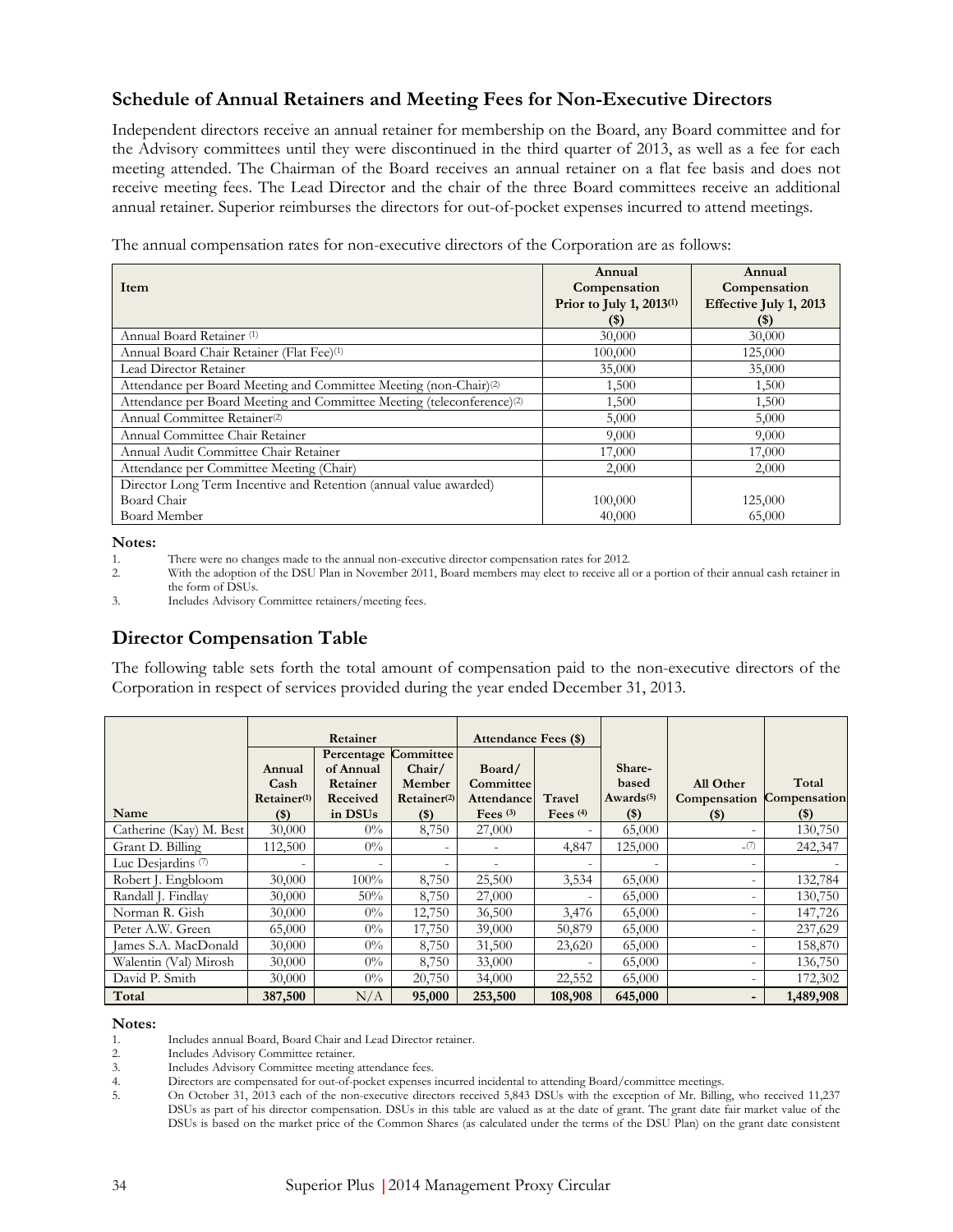with IFRS 2 – Share-based Payments ("**IFRS2**"). Using the fair market price of the Common Shares as the grant date fair market value is seen as an effective way to determine the fair market value of the DSUs as such information is constantly being updated. The market price on the TSX (as calculated under the terms of the DSU Plan) on October 31, 2013 was \$11.1234 . Please refer to Director Nominee Information in this Information Circular which indicates the value of the director RSU and DSU grants as at December 31, 2013, after accounting for the notional reinvestment of dividends since the date of grant.

- 6. Mr. Desjardins is President and Chief Executive Officer of Superior and does not receive any compensation for serving as a director of the Corporation. Information relating to the compensation received by Mr. Desjardins for acting as executive officer of the Corporation is included in the "Summary Compensation Table" found on page 53 of this Information Circular.
- 7. Mr. Billing is eligible to participate in the Corporation's benefit program provided by Superior to employees, excluding participation in the savings or pension portions of the plan.

## **Director Long-Term Incentive – DSU Plan**

In November 2011, the Board adopted a DSU Plan for non-employee directors to replace the annual grant of RSUs to directors as part of their total compensation package. On February 19, 2014, the DSU Plan was amended for United States taxpayers to comply with United States requirements of section 409A of the United States Internal Revenue Code 1896, as amended. The DSU Plan provides a mechanism to allow nonemployee directors to participate in the long-term success of Superior and promotes a greater alignment of interests between such directors and Shareholders. The DSU Plan provides for non-employee directors to elect each year to receive all or a portion of their annual Board member retainer in the form of DSUs. In addition, the Board has the ability under the terms of the DSU Plan to approve discretionary grants to eligible participants, which is used to provide directors with the equity-based component of their overall director compensation in the form of DSUs. The Board will consider, prior to approving such grants, the compensation levels and policies adopted by the Board.

All DSUs granted to directors will be credited to a notional account. DSUs granted in respect of a director's annual Board member retainer will be credited to such notional amount in quarterly instalments at the time such retainers are typically paid. The number of DSUs to be issued under the DSU Plan at any time is generally determined by dividing the amount awarded or to be paid to a director by the Market Value (as defined herein) of the Common Shares on the particular date. Market Value under the Plan on any particular date is equal to the volume weighted average trading price of the Common Shares on the TSX on the five trading days starting on the second day following such date (or, in the event such date is a date on which a blackout is in effect as defined under the Insider Trading Policy of Superior, for the five trading days starting on the second day following the date the blackout ends). A director's DSU account will also be credited with dividend equivalents in the form of additional DSUs on each dividend payment date in respect of which normal cash dividends are paid on the Common Shares.

Directors are entitled to payments from the Corporation in satisfaction of the DSUs only after they cease to be a director of the Corporation. Under the Plan, directors who are Canadian taxpayers may elect up to two payment dates for the Corporation to make payments in satisfaction of the DSUs (which date(s) cannot be earlier than 90 days following the date the director ceased to be a member of the Board) and, in any event, all of the director's DSUs must be paid out by the Corporation prior to the last business day of the calendar year following the calendar year in which the director ceases to be a member of the Board. For directors who are United States taxpayers, the Corporation will make payment in satisfaction of the DSUs on the first business day following the six-month anniversary of the date that the director ceased to be a member of the Board. The Corporation may, at its option, satisfy its obligations under the DSUs by paying directors the cash value of the DSUs which is equal to Market Value of the Common Shares on the payment date(s) elected by the director or by delivering Common Shares equal in number to the number of DSUs being satisfied that are purchased in the secondary market. The DSU Plan does not provide for the issuance of Common Shares from treasury. Upon the death of a director, a cash payment in respect of the DSUs will be made to the estate of such director on or about the 30th day after the Corporation is notified of the death. The cash payment for each DSU will be equal to the Market Value of the Common Shares on the date of the director's death.

The Corporation is authorized to deduct from any amount paid or credited under the DSU Plan, withholding taxes and other source deductions as it may be required by law to withhold.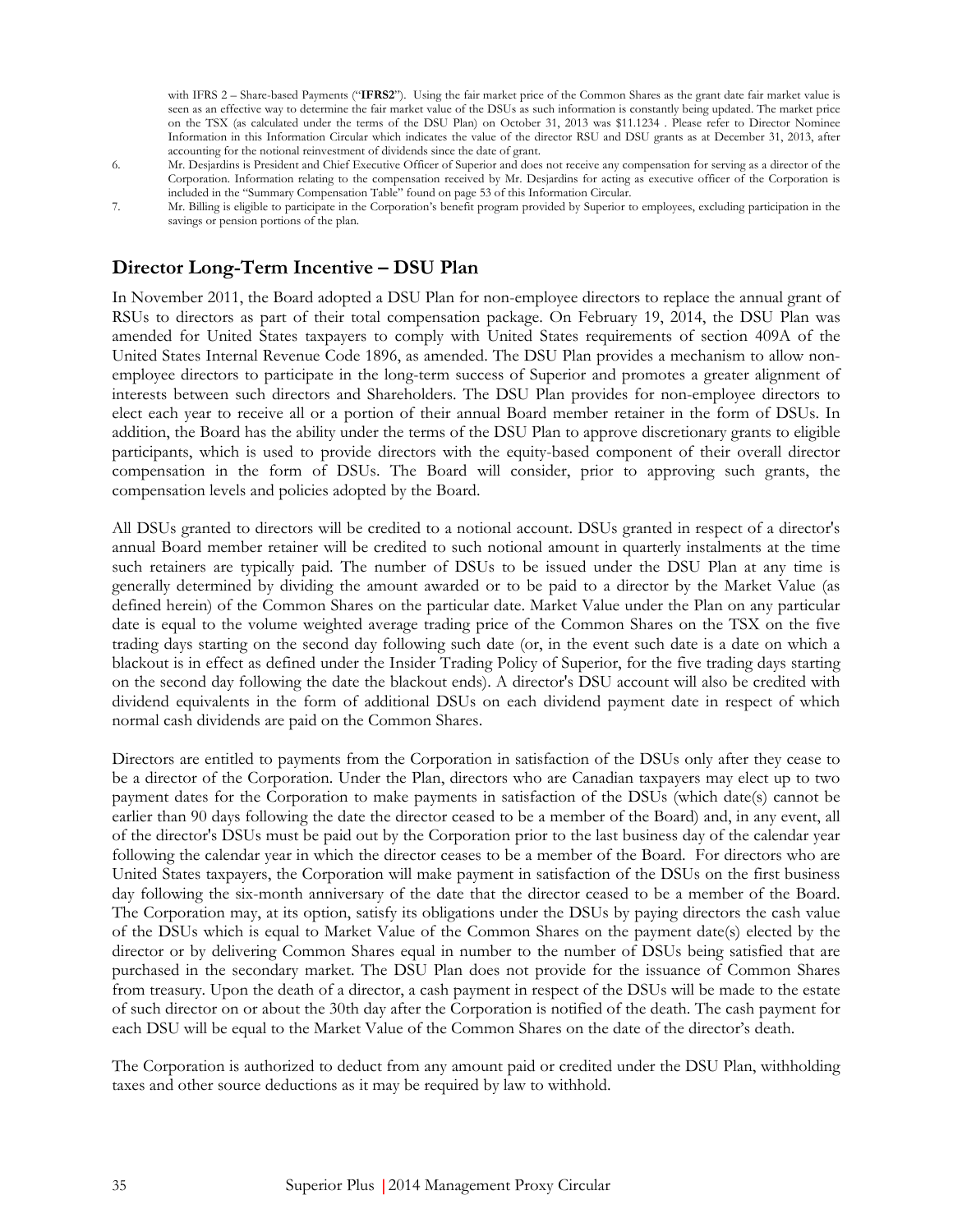### **Director Share Ownership Requirements**

The following table sets out the non-executive director share ownership requirements and the changes effective July 1, 2013.

|                         | <b>Ownership Requirement</b><br>Prior to July 1, 2013                                                                                                                             | <b>Ownership Requirement</b><br>Effective July 1, 2013                                                                           |
|-------------------------|-----------------------------------------------------------------------------------------------------------------------------------------------------------------------------------|----------------------------------------------------------------------------------------------------------------------------------|
| Chairman of the Board   | 3x annual Board cash retainer fees in Common<br>Shares, RSUs and DSUs<br>$($100,000 \times 3) = $300,000 \text{ with at least}$<br>1x annual Board retainer fees in Common Shares | 3x annual Board cash and equity retainer fees in<br>Common Shares and DSUs<br>$($125,000 + $125,000) \times 3 = $750,000$        |
| Non-Executive Directors | 3x annual Board cash retainer fees in Common<br>Shares, RSUs and DSUs<br>$(\$30,000 \times 3) = $90,000$ with at least<br>1x annual Board retainer fees in Common Shares          | 3x annual Board cash and equity retainer fees in<br>Common Shares, RSUs and DSUs<br>$(\$30,000 + \$65,000) \times 3 = \$285,000$ |

The required shareholdings must be attained within three years of July 1, 2013 (the effective date of a change in this requirement) or the effective date of the appointment of such director, whichever is later. The value of a director's equity holdings for the purpose of the director ownership requirement may be calculated based on the higher of the market value or the issuance price.

#### All of the Directors exceeded the Director Share Ownership Requirements as at December 31, 2013.

The information on the equity holdings for each director is included as part of their profile under "Director Nominees" beginning on page 7 of this Information Circular. The President and Chief Executive Officer (the only non-executive director) is also subject to share ownership requirements which are included under "Executive Share Ownership Guidelines" on page 42 of this Information Circular.

### **Director Outstanding Share-Based and Option-Based Awards**

The following table sets forth information with respect to the outstanding awards granted under the LTIP to the Corporation's directors as of December 31, 2013, which includes awards granted prior to January 1, 2013.

|                               | <b>Option-Based Awards</b>                                                                   |                                        |                              |                                                                      | <b>Share-Based Awards</b>                                                                        |                                                                                                                  |                                                                                                                                         |  |
|-------------------------------|----------------------------------------------------------------------------------------------|----------------------------------------|------------------------------|----------------------------------------------------------------------|--------------------------------------------------------------------------------------------------|------------------------------------------------------------------------------------------------------------------|-----------------------------------------------------------------------------------------------------------------------------------------|--|
| Name                          | Number of<br><b>Securities</b><br>Underlying<br>$Un-$<br>exercised<br><b>Options</b><br>(# ) | Option<br>Exercise<br>Price<br>$($ \$) | Option<br>Expiration<br>Date | Value of<br>Unexercised<br>In-the-Money<br><b>Options</b><br>$($ \$) | Number<br>of Shares<br>or Units<br>of Shares<br>that Have<br><b>Not</b><br><b>Vested</b><br>(# ) | Market or<br>Payout<br>Value of<br>Share-<br><b>Based</b><br>Awards<br>That Have<br><b>Not Vested</b><br>$($ \$) | Market or<br>Payout Value<br>of Vested<br><b>Share-Based</b><br><b>Awards Not</b><br>Paid Out or<br>Distributed <sup>(1)</sup><br>$($)$ |  |
| Catherine (Kay) Best          |                                                                                              |                                        | $\overline{a}$               |                                                                      | $\overline{a}$                                                                                   |                                                                                                                  | 214,334                                                                                                                                 |  |
| <b>Grant Billing</b>          |                                                                                              |                                        |                              |                                                                      | $\overline{\phantom{a}}$                                                                         |                                                                                                                  | 2,317,354(2)(3)                                                                                                                         |  |
| Luc Desjardins <sup>(4)</sup> |                                                                                              |                                        |                              |                                                                      |                                                                                                  |                                                                                                                  |                                                                                                                                         |  |
| Robert J. Engbloom            | $\overline{\phantom{0}}$                                                                     |                                        | $\qquad \qquad -$            |                                                                      | $\overline{\phantom{a}}$                                                                         |                                                                                                                  | 282,321(3)                                                                                                                              |  |
| Randall J. Findlay            | $\overline{a}$                                                                               | $\overline{a}$                         | $\overline{a}$               | $\overline{a}$                                                       | $\overline{a}$                                                                                   | $\overline{\phantom{a}}$                                                                                         | $248,322^{(3)}$                                                                                                                         |  |
| Norman R. Gish                |                                                                                              |                                        | $\overline{a}$               |                                                                      | $\overline{\phantom{a}}$                                                                         | $\overline{\phantom{a}}$                                                                                         | 214,334                                                                                                                                 |  |
| Peter A.W. Green              |                                                                                              |                                        | $\overline{a}$               |                                                                      |                                                                                                  |                                                                                                                  | 214,334                                                                                                                                 |  |
| James S.A. MacDonald          |                                                                                              |                                        | $\overline{a}$               |                                                                      |                                                                                                  |                                                                                                                  | 214,334                                                                                                                                 |  |
| Walentin (Val) Mirosh         |                                                                                              |                                        | $\qquad \qquad -$            |                                                                      |                                                                                                  |                                                                                                                  | 214,334                                                                                                                                 |  |
| David P. Smith                |                                                                                              |                                        |                              |                                                                      |                                                                                                  |                                                                                                                  | 214,334                                                                                                                                 |  |

#### **Notes:**

<sup>1.</sup> Market value of DSUs based on the closing market price of the Common Shares on the TSX on December 31, 2013 of \$12.35 per Common Share. The numbers of DSUs disclosed take into consideration the notional reinvestment of dividends from the date of grant to December 31, 2013. No payments are made pursuant to DSUs until the director ceases to be a director.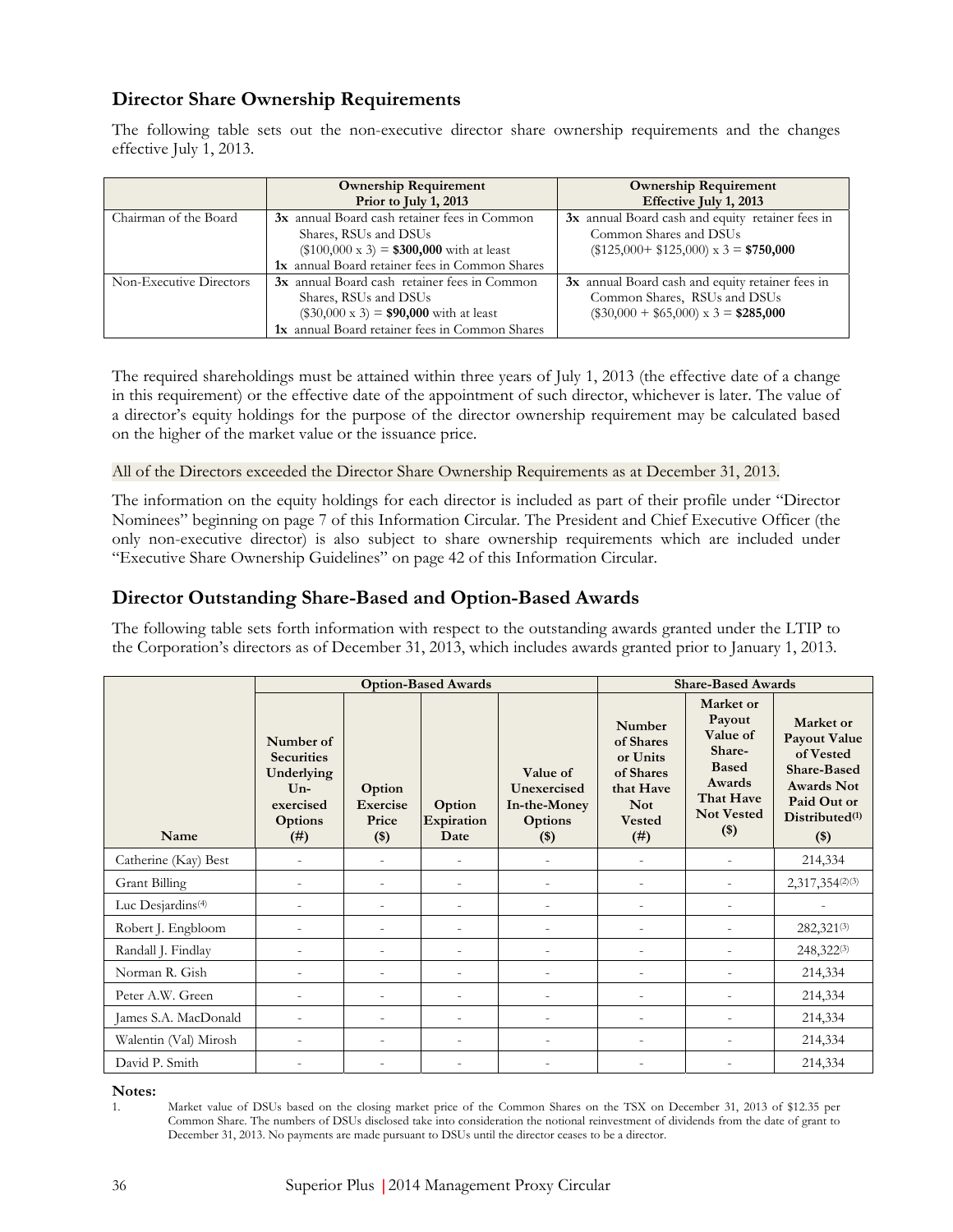- 2. Includes 116,315 DSUs awarded in November, 2011 at a grant date fair market value of \$6.448 per DSU (valued at \$750,000) on Mr. Billing's retirement as CEO, as more fully described in the Corporation's Information Circular dated May 2, 2012.
- 3. Includes DSUs received in lieu of cash payment for all or a portion of the annual Board member retainer. For further information see "Director Compensation Table" and "Director Long-Term Incentive – DSU Plan" in this Information Circular.
- 4. Mr. Desjardins is President and Chief Executive Officer of Superior and does not receive any compensation for serving as a director of the Corporation. Information relating to outstanding awards granted to Mr. Desjardins as an executive officer of the Corporation under the LTIP is included in the "NEO Outstanding Share-Based and Option-Based Awards Table" found on page 54 of this Information Circular.

### **Director Incentive Plan Awards - Value Vested or Earned During the Year**

The following table sets forth information with respect to the value of DSUs and RSUs granted to the Corporation's directors under the DSU Plan and LTIP respectively, which have vested during the year ended December 31, 2013.

| Name                          | <b>Option-Based Awards -</b><br><b>Value Vested During Year</b><br>$($ \$) | <b>Share-Based Awards -</b><br>Value Vested During Year <sup>(1)</sup><br>$(\$)$ | Non-Equity Incentive Plan<br>Compensation-<br><b>Value Earned During Year</b><br>$(\$)$ |
|-------------------------------|----------------------------------------------------------------------------|----------------------------------------------------------------------------------|-----------------------------------------------------------------------------------------|
| Catherine (Kay) M. Best       |                                                                            | $102,350^{(3)}$                                                                  |                                                                                         |
| Grant D. Billing              |                                                                            | $125,000^{(3)}$                                                                  |                                                                                         |
| Luc Desjardins <sup>(2)</sup> |                                                                            |                                                                                  |                                                                                         |
| Robert J. Engbloom            |                                                                            | $102,350^{(3)}$                                                                  |                                                                                         |
| Randall J. Findlay            |                                                                            | $102,350^{(3)}$                                                                  |                                                                                         |
| Norman R. Gish                | $\qquad \qquad -$                                                          | $102,350^{(3)}$                                                                  | $\overline{\phantom{0}}$                                                                |
| Peter A.W. Green              |                                                                            | $102,350^{(3)}$                                                                  |                                                                                         |
| James S.A. MacDonald          |                                                                            | $102,350^{(3)}$                                                                  |                                                                                         |
| Walentin (Val) Mirosh         |                                                                            | $102,350^{(3)}$                                                                  |                                                                                         |
| David P. Smith                | $\overline{\phantom{0}}$                                                   | $102,350^{(3)}$                                                                  | $\overline{\phantom{0}}$                                                                |

Notes:

- 1. Director RSUs are granted at the market price of the Common Shares (as calculated under the terms of the LTIP) on the day of grant and vest on the third anniversary of the date of grant. Their value upon vesting is dependent on the market price of the Common Shares, in addition to the notional reinvestment of dividends over the vesting period. DSUs are granted at the market price of the Common Shares (as calculated under the terms of the DSU Plan) and vest immediately but cannot be redeemed until a director ceases to be a director. The value of the director RSUs and DSUs is based on the number of RSUs and DSUs that have vested multiplied by the market price of the Common Shares (as calculated for RSUs under the terms of the LTIP and for DSUs under the terms of the DSU Plan) on the TSX on the date of vesting.
- 2. Mr. Desjardins is President and Chief Executive Officer of Superior and does not receive any compensation for serving as a director of the Corporation. Information relating to value vested or earned during 2013 with respect to incentive awards for Mr. Desjardins as officer of the Corporation is included in the "NEO Incentive Plan Awards – Value Vested or Earned During the Year Table" found on page 55 of this Information Circular.

3. Includes the value of RSUs granted to independent directors in 2010, as part of their director's compensation at the time, which vested in November 2013. Currently, directors are entitled to receive DSUs under Superior's compensation plan. See "Director Compensation".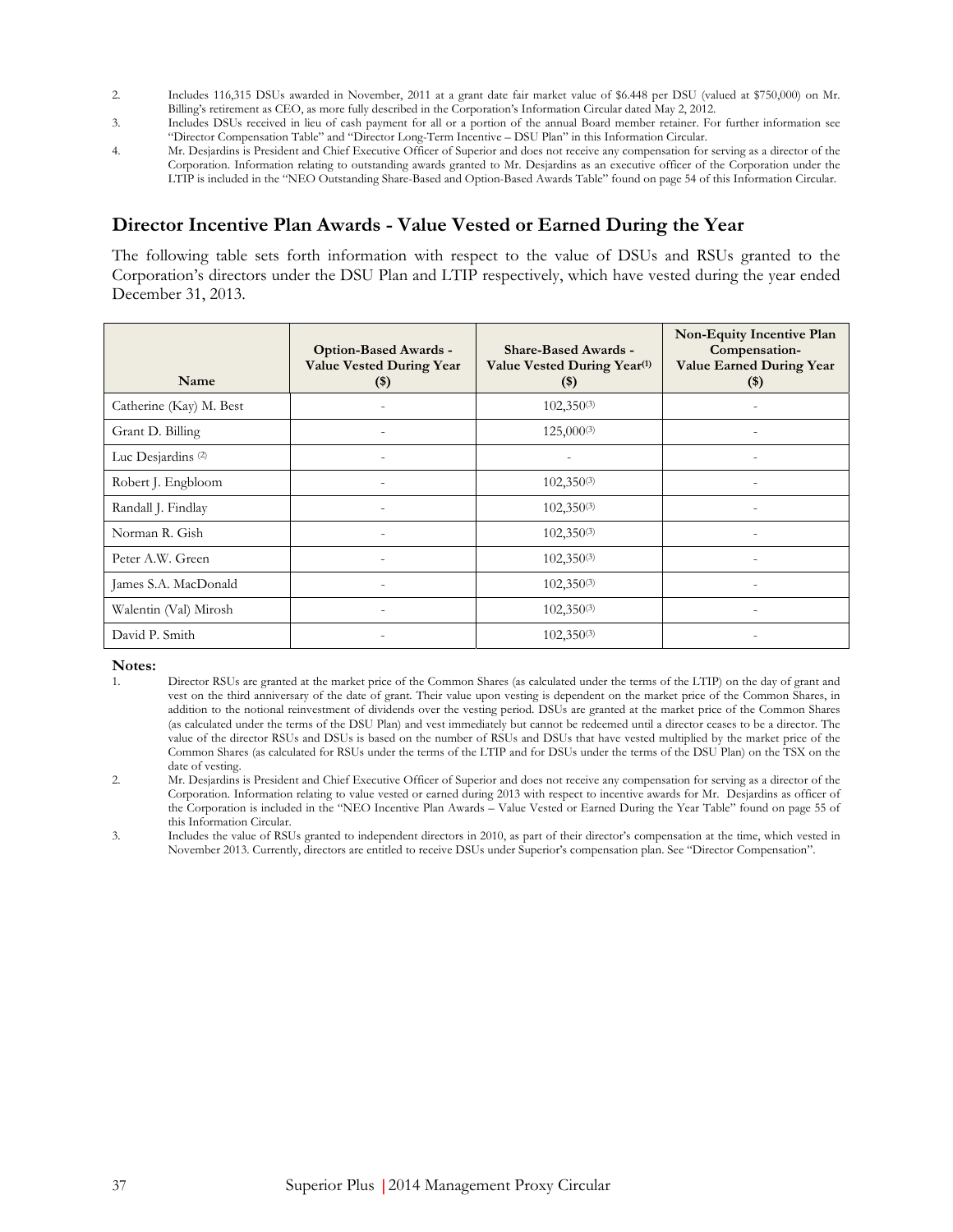### **EXECUTIVE COMPENSATION**

### **Named Executive Officers**

The following is a discussion of the compensation arrangements for the President and Chief Executive Officer, the Chief Financial Officer and the three other most highly-compensated executive officers of Superior and its businesses acting in such capacity as at the end of the most recently completed financial year (each a "**Named Executive Officer**" or a "**NEO**"). For the period ended December 31, 2013, the Corporation had the following five NEOs:



#### **Luc Desjardins, President and Chief Executive Officer**

Mr. Desjardins joined Superior in 2011. Prior to joining the Corporation, he was a partner of the Sterling Group LLP, a private equity firm. Mr. Desjardins also serviced as President and CEO at Transcontinental Inc. from 2004 to 2008 and as COO from 2000 to 2004.

Mr. Desjardins holds a Masters of Business Administration degree from the University of Quebec and has taken the Harvard Business School Management Development Program.



#### **Wayne M. Bingham, Executive Vice-President and Chief Financial Officer**

Mr. Bingham joined Superior in 2006. He previously was Chief Financial Officer at Finning International Inc. and Ontario Power Generation. He has extensive experience in financial, reporting, strategy, compliance, risk management, treasury and supply chain operations.

Mr. Bingham holds a B.Comm. (Honours) and is a Chartered Accountant.



### **Greg L. McCamus, President, Energy Services**

Mr. McCamus joined Superior Energy Management ("**SEM**") as President in 2005 before being appointed President, Energy Services and Superior Propane in 2012. He previously was President of Sprint Canada Business Solutions and held various executive positions within the deregulated telecom industry over a 20-year period.

Mr. McCamus holds a B.A. and M.B.A.



#### **Dave Tims, President Energy Supply and Oilfield**

Mr. Tims joined Superior in 2009 as Senior Vice-President Commodity Portfolio Management before being appointed President Energy Supply and Oilfield (also President of SEM and Superior Gas Liquids) in 2012. Prior to joining Superior, he was CEO of a natural gas storage development company. He has extensive experience as Management Director with BMO Nesbitt Burns and prior to that as Director of Supply Services with TransCanada.

Mr. Tims holds a B.A. from the University of Calgary and an M.B.A. in Finance from the Simon School of Business at the University of Rochester.



### **Paul J. Vanderberg, President, Construction Products Distribution ("CPD")**

Mr. Vanderberg has been President of the CPD Business or its predecessor organization, Winroc, since 2000. He previously held various executive positions in general management and business development at USG Corporation, a leading building products manufacturer. Mr. Vanderberg holds a B.A. and M.B.A.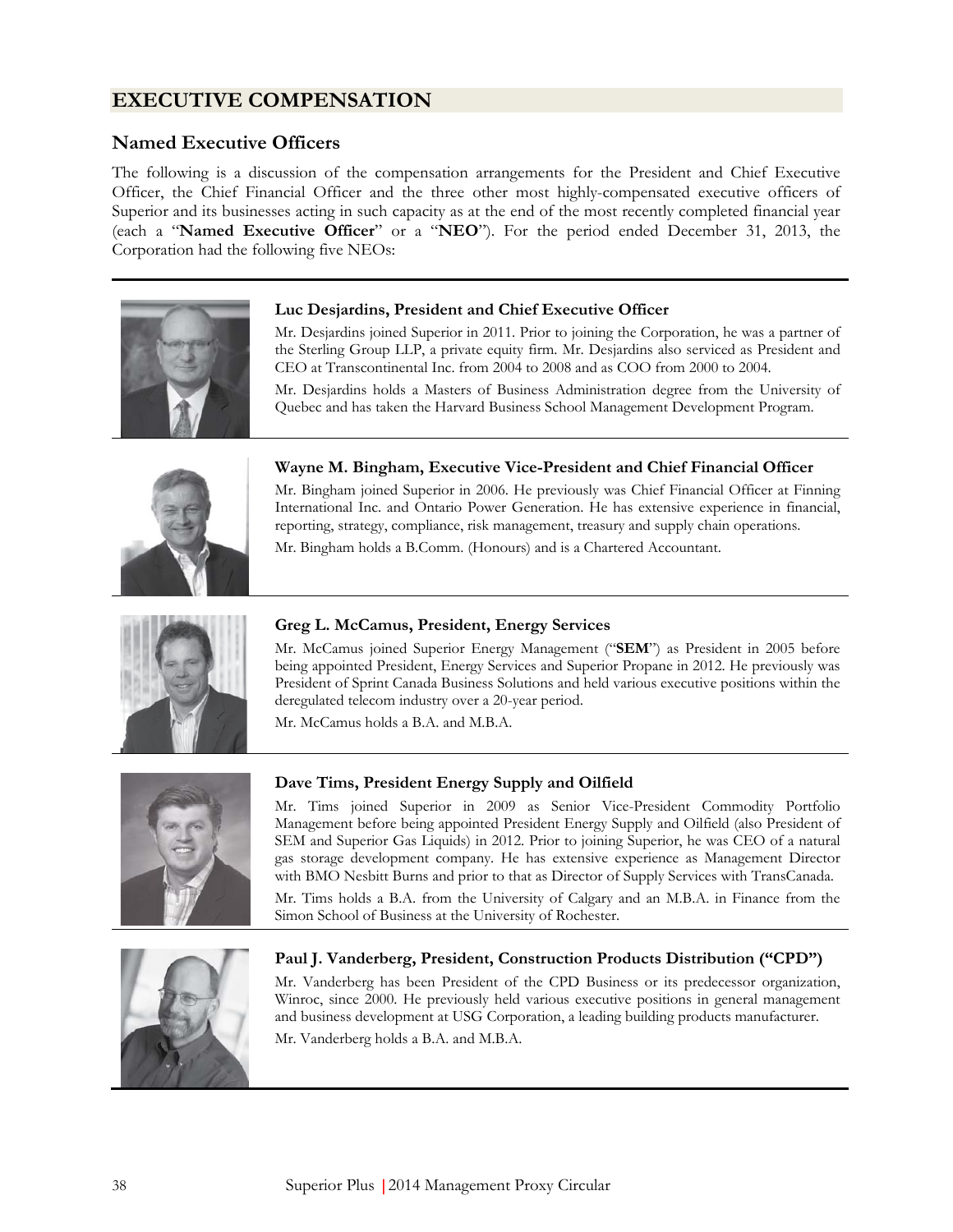# **COMPENSATION DISCUSSION AND ANALYSIS**

This Compensation Discussion and Analysis outlines and explains senior executive pay at Superior. It also describes the policies and processes that the Compensation Committee and the Board use to determine the compensation for Superior's executive officers. The information on the composition, mandate and activities of the Compensation Committee and certain other compensation governance disclosure is included in the "Report of the Compensation Committee" beginning on page 27 of the Information Circular.

### **2013 Business Priorities**

In 2013, Superior began to execute on the '*Destination 2015'* business transformation initiatives announced in 2012 that are designed to deliver ongoing improvements in operating and financial performance and to meet its goal of becoming a best-in-class operator in all of its business segments. The priorities for 2013 included the following:

- executing on the initiatives that underpin *Destination 2015;*
- reducing Superior's overall total debt;
- **•** improving asset productivity, inventory turnover and overall working capital management;
- streamlining processes and improving management information systems to facilitate improved day-to-day management decisions and cost reduction initiatives;
- building a customer-centric culture; and
- assessing talent to ensure the business has the right people in key positions to facilitate and lead the execution of Superior's short and long-term business plans.

To support our strategic objectives, we must continue to build talent bench strength, best in class functional expertise and the capability of the organization to attract, develop and retain key talent.

### **Compensation Philosophy and Objectives**

Superior's compensation philosophy is designed to support this vision, our strategic objectives and our "payfor-performance" approach to compensation by embracing the following core principles:

- Provide market competitive compensation designed to attract, motivate and retain highly qualified and top performing executives;
- Motivate executives by rewarding sustained strong performance through the achievement of a combination of specific corporate and individual performance-based short- and long-term incentive plans and by targeting total compensation at the  $50<sup>th</sup>$  to  $75<sup>th</sup>$  percentile compared to market;
- Reinforce Shareholder alignment by including a significant portion of variable (at risk) and equity-based compensation and by requiring executives to meet significant share-ownership guidelines; and
- Provide adequate retention programs and reasonable benefits within industry norms.

### **Total Compensation Approach**

The compensation package for officers and senior employees, including the NEOs consists of base salary and benefits, annual bonus and long-term incentive programs. The Corporation provides a significant proportion of "pay at risk" through the annual bonus and long-term incentive programs. As part of Superior's total compensation philosophy, we offer a significant proportion of long-term incentives in the form of PSUs and RSUs designed to attract and retain key executives, align compensation with our risk horizon and focus senior executives on generating long-term and sustainable value for Shareholders.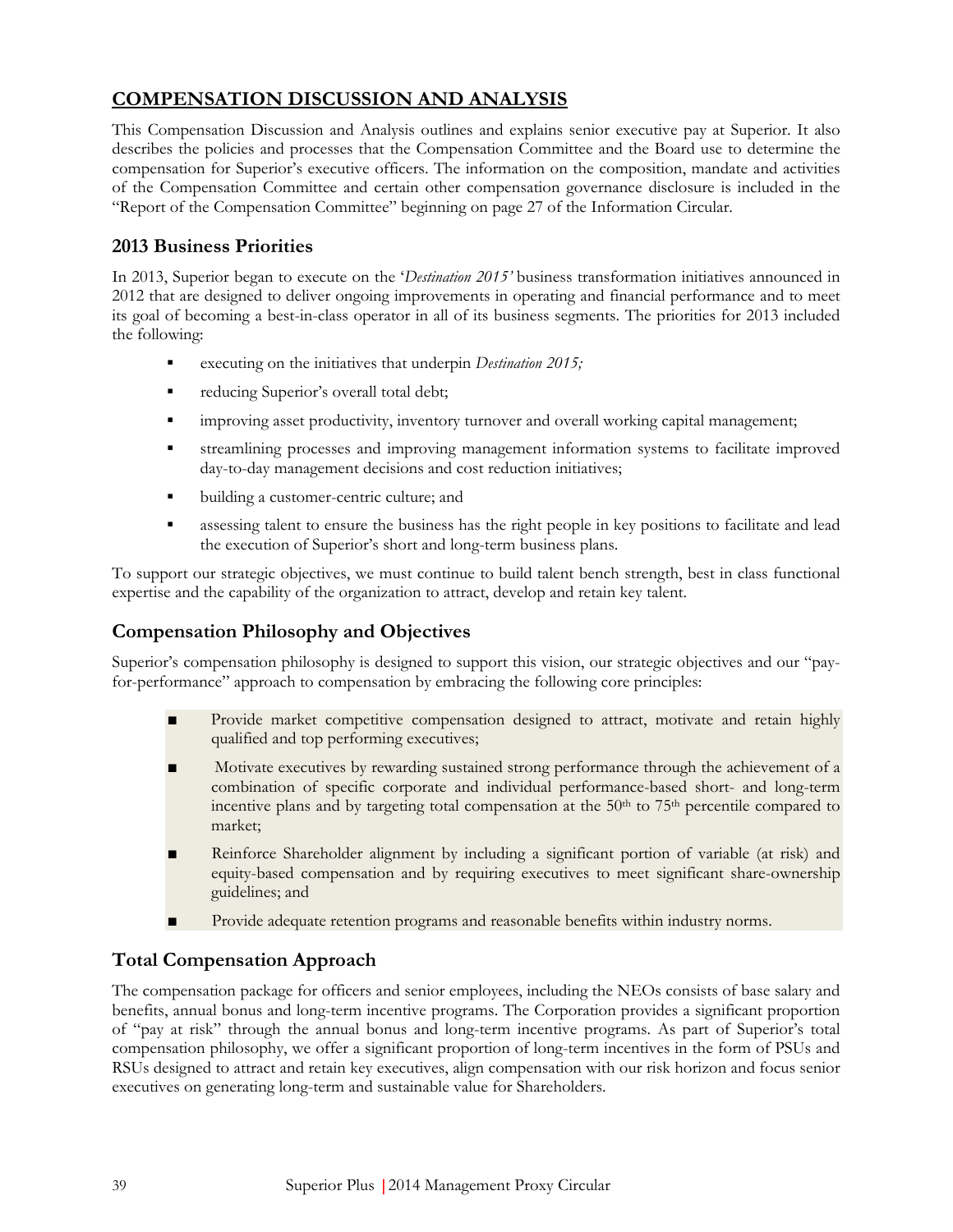### **2013 Target Compensation Components – "Pay at Risk"**

The actual compensation mix varies by executive level. Generally, the higher the level of responsibility, the greater the proportion of total target compensation that is variable or at risk.

For 2013, the CEO's target compensation was 69% variable and the other NEOs averaged 60% in variable or at risk target compensation.



### **Compensation Elements at a Glance**

The following table summarizes the elements of Superior's executive compensation.

| Compensation<br><b>Elements</b> | Components | Form                                                                                              | Performance<br>Period | <b>Objectives</b>                                                                                                                                                   |
|---------------------------------|------------|---------------------------------------------------------------------------------------------------|-----------------------|---------------------------------------------------------------------------------------------------------------------------------------------------------------------|
| <b>Base Salary</b>              | Fixed      | Cash                                                                                              | 1 year                | • Provide fixed level of income<br>• Attraction and retention                                                                                                       |
| <b>Short-term Incentive</b>     | Variable   | Annual cash<br>bonus                                                                              | 1 year                | Reward contribution to overall performance<br>· Motivate to meet annual corporate and<br>individual goals<br>• Attraction and retention                             |
| Long-term Incentives            | Variable   | RSUs/PSUs                                                                                         | 3 years               | Reward medium- and long-term performance<br>• Motivate focus on operating and financial<br>performance and long-term Shareholder return<br>Attraction and retention |
| <b>Benefits</b>                 | Other      | Health, dental,<br>savings, pension,<br>life insurance<br>and long-term<br>disability<br>programs | Ongoing               | • Provide degree of security<br>· Provide market competitive benefits<br>• Attraction and retention                                                                 |

For detailed information on each compensation element, see "Elements of Compensation" beginning on page 44 of this Information Circular.

### **2013 Executive Compensation Program Review and Changes**

In support of Superior's business transformation and associated change, as well as talent management initiatives undertaken during late 2012, the Compensation Committee engaged Mercer in November of 2012 to provide advice on the competitiveness and effectiveness of compensation programs for Superior's executive officers, including its NEOs. To continue to allow Superior to achieve its corporate strategies and goals, the Compensation Committee considered it to be prudent to obtain the advice of an independent compensation consultant and to conduct a comprehensive review of its compensation strategy, philosophy and programs to (a) assess their competitiveness, (b) be satisfied that they continue to meet the Corporation's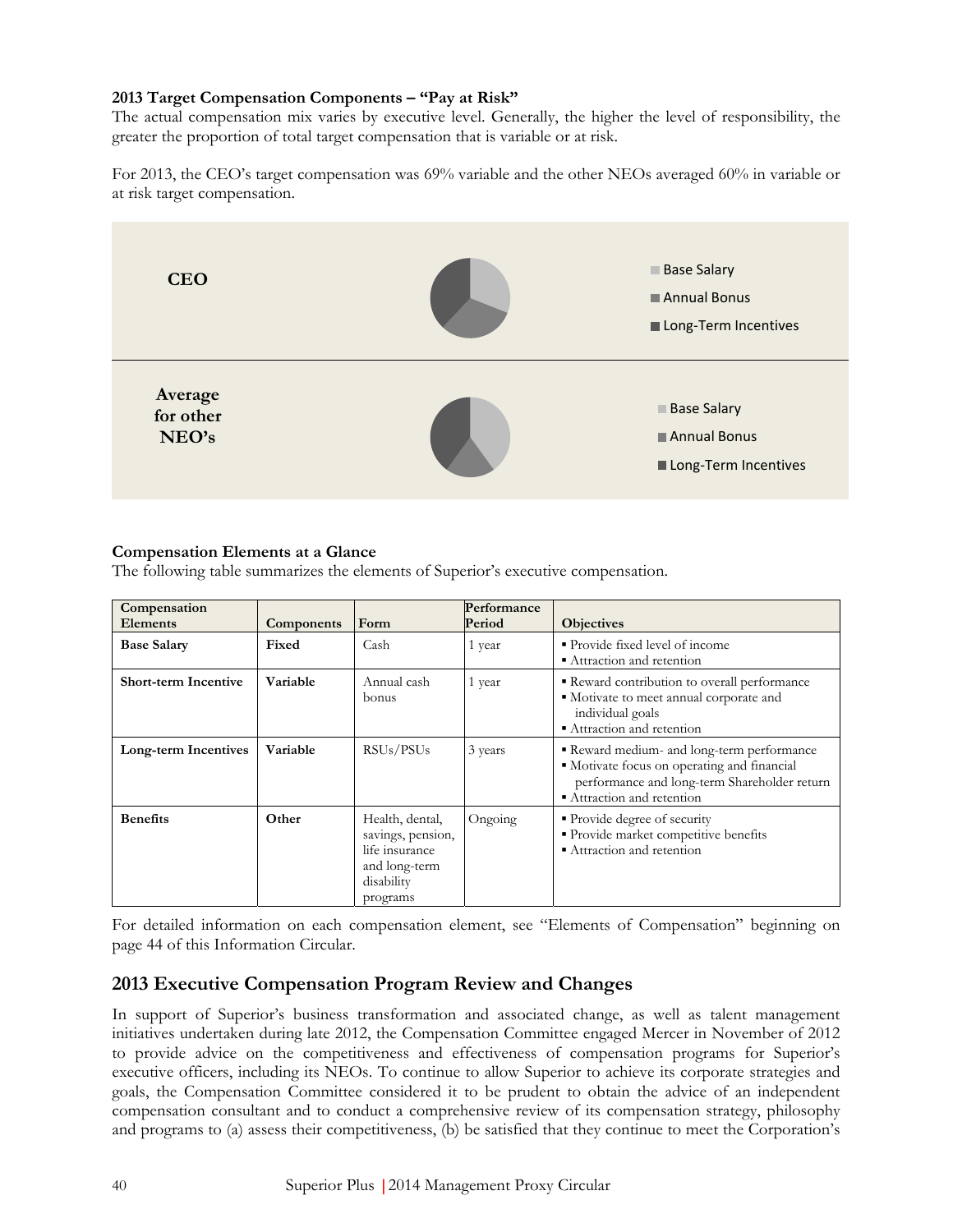compensation objectives, taking into account changing market conditions and Superior's risks and opportunities, and (c) improve its overall ability to attract experienced executives and to recruit, retain, and motivate high-performing employees. Mercer's mandate included compensation benchmarking, as well as the review of short-term incentive targets, long-term incentive plan design and executive share-ownership guidelines.

This review was completed in 2013 and the key findings and changes made to the 2013 executive compensation program are as a follows:

- $\checkmark$  Established a Canadian peer group for setting a benchmark for 2013 NEO compensation and used survey data from Mercer databases to gauge compensation for non-NEO senior executives and business executive positions. For more information see "CEO/NEO Benchmarking and Peer Group" below;
- $\checkmark$  Concluded that Superior delivers fixed compensation vs. variable compensation in similar proportions to the peer group. However, Superior offers a greater proportion of variable compensation in long-term incentives ("**LTI**"), which puts a greater emphasis on longer-term results and performance-based compensation;
- $\checkmark$  Advised that total direct compensation for its executives was competitive and generally positioned between the 50<sup>th</sup> percentile (P50) and the 75<sup>th</sup> percentile (P75) of the peer group and survey sources, in line with Superior's compensation program objectives;
- $\checkmark$  Suggested that total direct compensation for the President and CEO was competitive at P75 of the peer group, in line with Superior's compensation program objectives, but warranted a slight rebalancing between short-term incentives ("**STI**") and LTI without affecting total compensation levels. As a result, effective for 2013, Mr. Desjardins' annual target bonus entitlement has been increased from between 0% and 150% to between 0% and 200% of his annual salary, with a target bonus value of 100% and the annual LTIP eligibility has been decreased from 150% to 250% to between 125% and 225% with a target value of 125% of his annual salary to achieve a better balance between STI and LTI targets without changing total compensation targets;
- $\checkmark$  Target incentive levels and STI/LTI mix were adjusted for some non-NEO senior executives to be consistent with market practice, to reflect the desired balance between focus on short- and mid-term results and to take into account level and internal equity across all business units;
- $\checkmark$  After consideration of various LTI vehicles, a company-wide LTI program for Superior and its businesses was established (to replace business-specific LTI programs) that continued the use of RSUs and PSUs as LTI vehicles. The various business-specific LTI programs were closed for future grants. For further information, including the terms of the LTIP, see "Long-term Incentive and Retention Program" on page 47 of this Information Circular; and
- $\checkmark$  Superior's executive share ownership guidelines were found to be more demanding compared to the peer group and changes were made to reflect better alignment. The guidelines were also expanded to include certain corporate vice-president level positions. For more information, see "Executive Share Ownership Guidelines" on page 42 of this Information Circular.

### **2014 Compensation Program Outlook**

In light of the extensive compensation program review undertaken during 2013, to the knowledge of the Compensation Committee, no significant changes are proposed to be made to Superior's compensation policies and practices for 2014.

### **CEO/NEO Benchmarking and Peer Group**

NEO (including CEO) total direct compensation, pay mix and short and long-term target incentive levels for 2013 were benchmarked against a Canadian peer group developed with the assistance of Mercer and adopted by the Compensation Committee and the Board in December of 2012 (the "**2013 Peer Group**"). In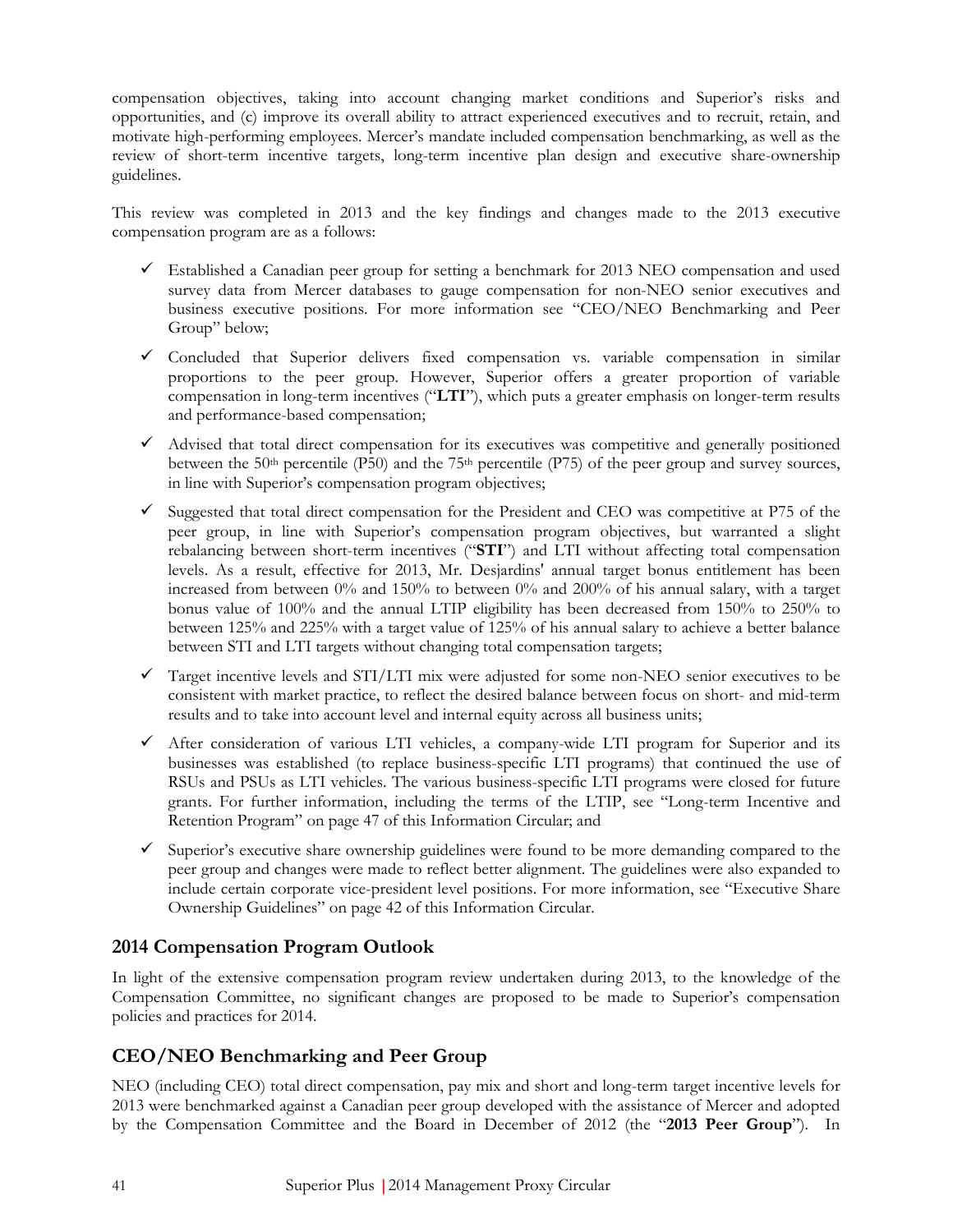determining the 2013 Peer Group and considering the wide industry range in which Superior operates its Energy Services, Specialty Chemicals and Construction Products distribution businesses, the following industry sectors were identified as most relevant:

- Energy, specifically Oil & Gas Storage & Transportation, Refining & Marketing and Equipment and Services
- Materials, specifically Commodity Chemicals (U.S. only)
- **Industrials**
- **Utilities**

Also, companies comparable to Superior in size, scope and complexity as measured by enterprise value, EBITDA, revenue and total assets were analyzed by Mercer. In addition to the 2013 Peer Group and to provide an additional perspective, U.S. peer data was provided by Mercer for informational purposes.

The 2013 Peer Group consists of the following 16 companies:

| Altagas Ltd.                | Trican Well Services Ltd.  |
|-----------------------------|----------------------------|
| Finning International Ltd.  | Mullen Group Ltd.          |
| Keyera Corp.                | Russel Metals Inc.         |
| CAE Inc.                    | Stantec Inc.               |
| Progressive Waste Solutions | Toromont Industries Ltd.   |
| Capital Power Corp.         | Transcontinental Inc.      |
| Gibson Energy Inc.          | Calfrac Well Services Ltd. |
| Transforce Inc.             | Parkland Fuel Corp.        |

Previously, no peer group had been identified due to the geographic and industry diversified nature of Superior's businesses. In determining the appropriate range of total compensation paid to the NEOs in respect of 2011 and 2012 performance, the Compensation Committee had reviewed broad Canadian industry surveys other than for the President and CEO who joined Superior on November 14, 2011. His initial and 2012 compensation as President and CEO was determined based on the recommendations of a search committee with input from Korn/Ferry International who had been engaged at the time to assist with the executive search and related matters.

### **Executive Share Ownership Guidelines**

Superior maintains share ownership guidelines for its NEOs and other senior executives to further align executive and Shareholder interests. Effective October 31, 2013, as part of the outcome of the Mercer review on executive compensation, Superior updated its executive share ownership guidelines and deepened their applicability to additional executive levels. The time period for achieving compliance was increased to five from three years.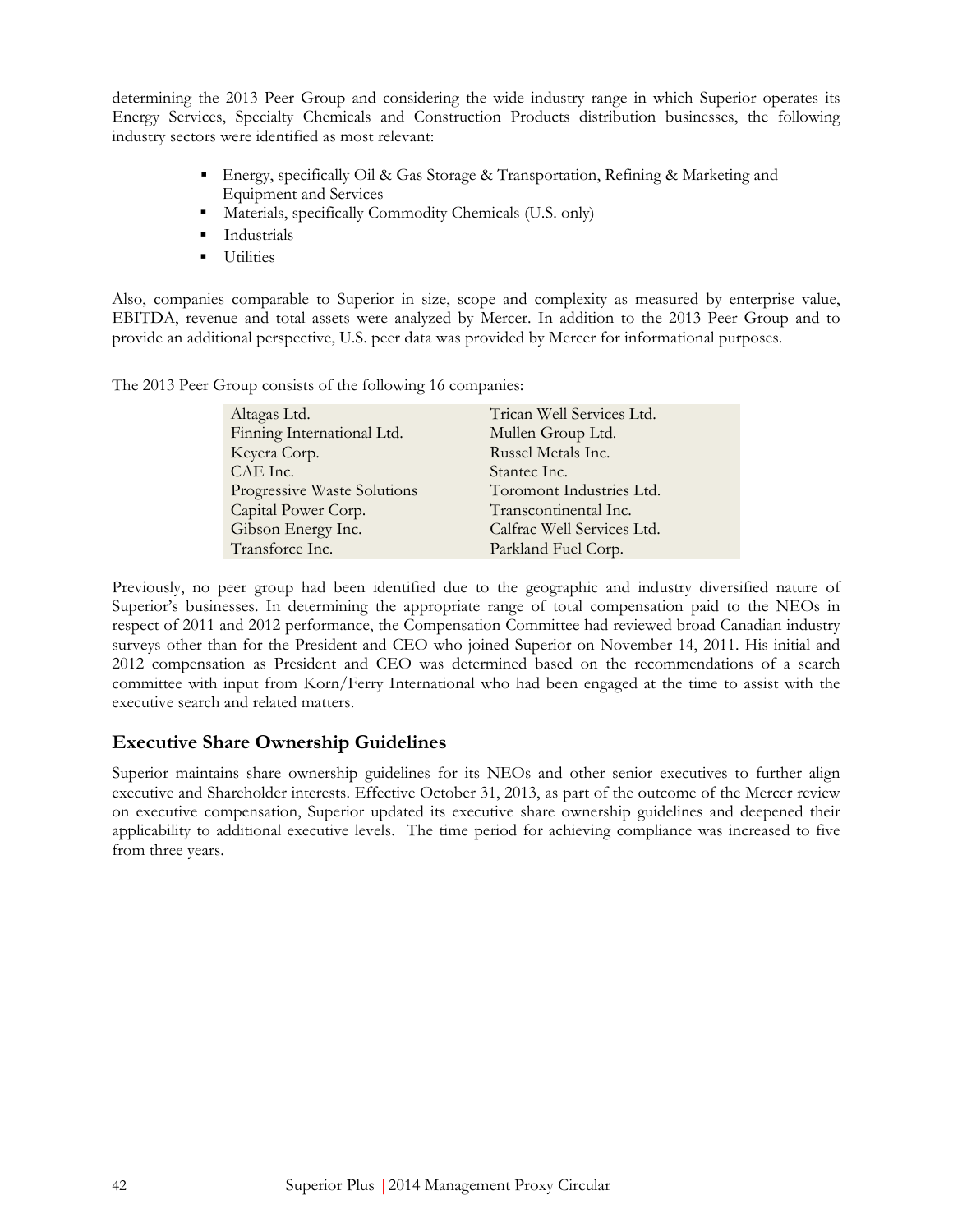The share ownership guidelines for the NEOs are as follows:

|                                             | <b>Ownership Requirement</b>                     | <b>Ownership Requirement</b>          |
|---------------------------------------------|--------------------------------------------------|---------------------------------------|
| <b>Executive Level</b>                      | Prior to October 31, 2013                        | <b>Effective October 31, 2013</b>     |
| President and CEO                           | 4x Annual Salary in Common Shares                | 4.5x Annual Salary in Common Shares   |
|                                             |                                                  | RSU <sub>s</sub> and PSU <sub>s</sub> |
|                                             |                                                  | 2x Annual Salary in Common Shares     |
| Corporate Executive Vice-Presidents and CFO | 3x Annual Salary in Common Shares                | 3x Annual Salary in Common Shares     |
|                                             | RSUs and PSUs with at least                      | RSUs and PSUs                         |
|                                             | 1x Annual Salary in Common Shares                | 1x Annual Salary in Common Shares     |
| <b>Business Presidents</b>                  | 3x Annual Salary in Common Shares                | 3x Annual Salary in Common Shares     |
|                                             | RSUs and PSUs with at least                      | RSU <sub>s</sub> and PSU <sub>s</sub> |
|                                             | 1x Annual Salary in Common Shares <sup>(1)</sup> | 1x Annual Salary in Common Shares     |
| Certain Corporate Vice-Presidents           | N/A                                              | 1.5x Annual Salary in Common Shares   |
|                                             |                                                  | RSU <sub>s</sub> and PSU <sub>s</sub> |
|                                             |                                                  | 0.5x Annual Salary in Common Shares   |

**Notes:** 

1. Business Presidents appointed prior to March 6, 2007 were encouraged but not required to meet the guideline to hold one times annual salary in Common Shares.

Executives have five years to achieve the ownership level requirement in Common Shares (or five years from the date of their appointment, whichever is the later); that is Common Share ownership requirements must be met by December 31, 2018. In addition, in the event that the annual salary or the annual ownership requirement increases, the executive will have three years from the time of the increase to acquire the additional Common Shares needed to meet the share ownership guidelines.

In calculating Common Share ownership, any options, warrants or convertible debentures are excluded from the calculation. Included in the Common Share ownership calculation are Common Share holdings over which the director and/or Senior Executive exercises control or direction (such as in relation to a trust or in relation to minor children or spouse) and securities that are indirectly owned (such as in RRSPs or through a wholly-owned corporation), as filed under Insider Reporting requirements. Evaluations are made at the higher of market or acquisition price. Each executive must meet the applicable ownership guideline throughout the year and must provide proof of compliance before the end of January each year. In the event that an executive fails to materially meet the applicable guideline, the Corporation may require that any payments made to the executive from STIP, LTIP (PSUs or RSUs) be applied to the purchase of Common Shares by the executive until the applicable guideline is achieved and the Corporation may withhold such payments if the executive does not agree.

All of the NEOs are on track, have met or exceeded the Executive Share Ownership Guidelines as at December 31, 2013, as detailed below:

| Name & Position            | Common<br><b>Shares</b><br>Held | <b>RSUs</b><br>and<br><b>PSUs</b><br>Held | <b>Estimated</b><br><b>Value of</b><br>Common<br>Shares $(1)$ | Ownership<br>Requirement<br>of Common<br><b>Shares</b> | <b>Estimated</b><br>Value of<br>Common<br>Shares, RSUs<br>and PSUs<br>(1)(2)(3) | Ownership<br>Requirement<br>of Common<br>Shares, RSUs<br>and PSUs | Ownership<br>Requirement<br>Met |
|----------------------------|---------------------------------|-------------------------------------------|---------------------------------------------------------------|--------------------------------------------------------|---------------------------------------------------------------------------------|-------------------------------------------------------------------|---------------------------------|
| Luc Desjardins             | 264,910                         | 482,737                                   | \$3,271,639                                                   | \$1,600,000                                            | \$9,233,440                                                                     | \$3,600,000                                                       | Yes                             |
| President and CEO          |                                 |                                           |                                                               |                                                        |                                                                                 |                                                                   |                                 |
| Wayne Bingham              | 217,739                         | 124,008                                   | \$2,689,077                                                   | \$415,000                                              | \$4,220,576                                                                     | \$1,245,000                                                       | Yes                             |
| Executive VP and CFO       |                                 |                                           |                                                               |                                                        |                                                                                 |                                                                   |                                 |
| Greg McCamus               | 43,604                          | 110,260                                   | \$538,509                                                     | \$415,000                                              | \$1,802,855                                                                     | \$1,245,000                                                       | Yes                             |
| President, Energy Services |                                 |                                           |                                                               |                                                        |                                                                                 |                                                                   |                                 |
| Dave Tims                  | 10,625                          | 89,432                                    | \$131,219                                                     | \$350,000                                              | \$1,312,111                                                                     | \$1,050,000                                                       | On Track <sup>(4)</sup>         |
| President, Energy Supply   |                                 |                                           |                                                               |                                                        |                                                                                 |                                                                   |                                 |
| and Oilfield               |                                 |                                           |                                                               |                                                        |                                                                                 |                                                                   |                                 |
| Paul Vanderberg            | 62,810                          | 95,081                                    | \$775,704                                                     | \$355,000                                              | \$1,983,598                                                                     | \$1,065,000                                                       | Yes                             |
| President, CPD             |                                 |                                           |                                                               |                                                        |                                                                                 |                                                                   |                                 |

**Notes:** 

1. The estimated value of the Common Shares is the sum of the total number of Common Shares held as at December 31, 2013 multiplied by the closing market price of the Common Shares on the TSX as at December 31, 2013 (\$12.35) and includes RSUs and PSUs for 2013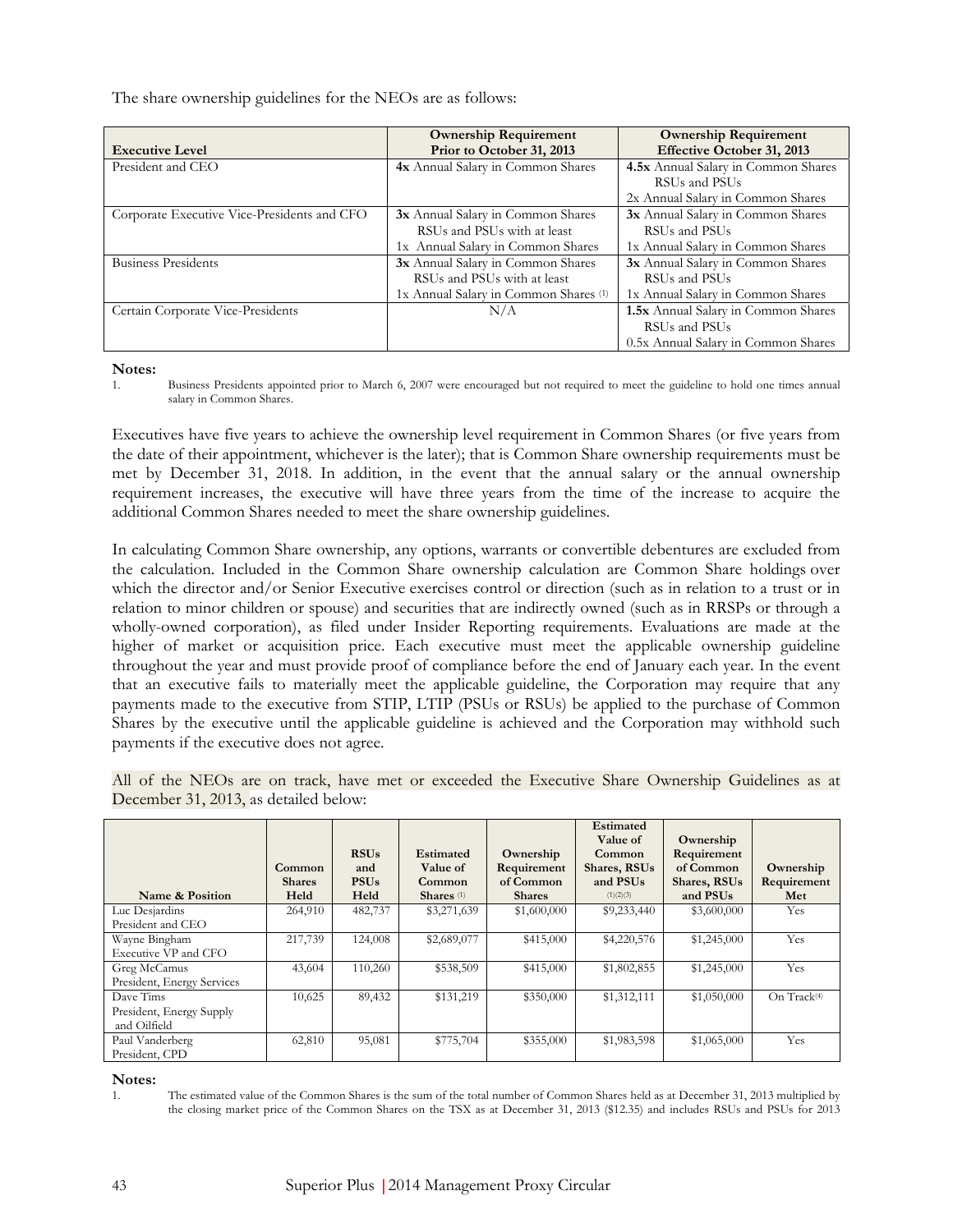approved by the Board on October 31, 2013 and granted on January 2, 2014. See "Compensation Discussion and Analysis – Long-Term Incentive and Retention Programs, Summary Compensation Table, and NEO Outstanding Share-Based and Option-Based Awards".

- 2. Messrs. Desjardins and Bingham hold Superior RSUs, while Messrs. McCamus, Tims and Vanderberg hold a combination of Superior and Business RSUs. The estimated value of the unvested Superior RSUs is the total number of RSUs held as at December 31, 2013 (including the notional reinvestment of dividends since the date of grant), multiplied by the closing market price of the Common Shares on the TSX as at December 31, 2013 (\$12.35). The estimated value of the unvested Business RSUs is the total number of Business RSUs held as at December 31, 2013 (including an adjustment to account for the value of the cash generated by the business notionally reinvested into notional shares of the business) multiplied by the notional per share valuation of the respective business as at December 31, 2013
- 3. Messrs. Desjardins and Bingham hold Superior PSUs, while Messrs. McCamus, Tims and Vanderberg hold a combination of Superior and Business PSUs granted prior to 2012. The value of the Superior PSUs is the number of PSUs granted (including the notional reinvestment of dividends since the date of grant) multiplied by the closing market price of the Common Shares on the TSX as at December 31, 2013 (\$12.35) and a performance multiplier. The estimated value of the Business PSUs is the number of Business PSUs granted (including an adjustment to account for the value of the cash generated by the business notionally invested into notional shares of the business) multiplied by the notional per share valuation of the respective business as at December 31, 2013 and in each case a performance multiplier of 1 is assumed. The value of PSUs is dependent on both the market price of the Common Shares or the business valuation, as the case may be, as at the vesting date, as well as a performance multiplier. For calculation of the performance multiplier see page 49 of this Information Circular. Therefore, the value of the PSUs as stated in this Information Circular may vary significantly over the respective vesting period.
- 4. Mr. Tims has until December 31, 2018 to meet the Common Share ownership requirement.

#### **Executive Hedging**

Under Superior's Insider Trading Policy a director, officer, or person employed or retained by Superior is prohibited from short-selling securities of Superior where such person does not own or has not fully paid for the securities being sold. Superior's Insider Trading Policy includes an explicit provision prohibiting Superior's directors and officers from hedging equity-based compensation awards and securities held under share ownership requirements.

### **Elements of Compensation**

#### **Base Salary and Benefits**

The Corporation pays base salary in order to provide a fixed level of income to its employees with the objective of attracting and retaining qualified individuals. In determining base salaries generally, Superior and its businesses review proxy peer group and competitive data obtained from Canadian and U.S. industry surveys in order to compare the Corporation's compensation programs with other companies whose operations, general business activities, number of employees and geographical location are similar. Job responsibilities and level of skill and experience required within the employee's role are also taken into account. The base pay for each employee is generally targeted at the P50 of the market place and is compared to other employees to ensure internal equity.

Benefit plans provided by Superior and its businesses are in the form of group life, health and medical, pension/savings plans and other benefits. The NEOs participate in the same benefit plans available to all salaried, and a majority of hourly employees of the Corporation. Benefits are evaluated for each of Superior's businesses and are set at competitive rates.

### **2013 CEO/NEO Base Salary**

2013 base salary levels for Superior's NEOs, including its CEO were established in October of 2012 based on general industry survey data and approved by the Board on November 1, 2012 in connection with the approval of the Corporation's 2013 budget with the understanding that 2013 base salaries may be adjusted based on the outcome of the 2013 Peer Group analysis then to be undertaken by Mercer. The Mercer findings and 2013 Peer Group analysis indicated that NEO base salaries were competitive and generally between P50 and P75 of the proxy peer group and survey sources, with CEO base salary at P75 of the 2013 Peer Group, in line with the Corporation's compensation philosophy and objectives. Accordingly, no further base salary adjustments were made after they were established in October 2012. For executives, the average national base salary increase for 2013 was 3.4%. The increases in 2013 base salaries compared to 2012 are generally consistent with average base salary increases, normal salary progression levels and increased responsibilities for most NEOs as the overall number of senior executives was reduced, resulting in substantial savings and a general decrease of the Corporation's overall 2013 senior executive base salary levels of 16% compared to 2012.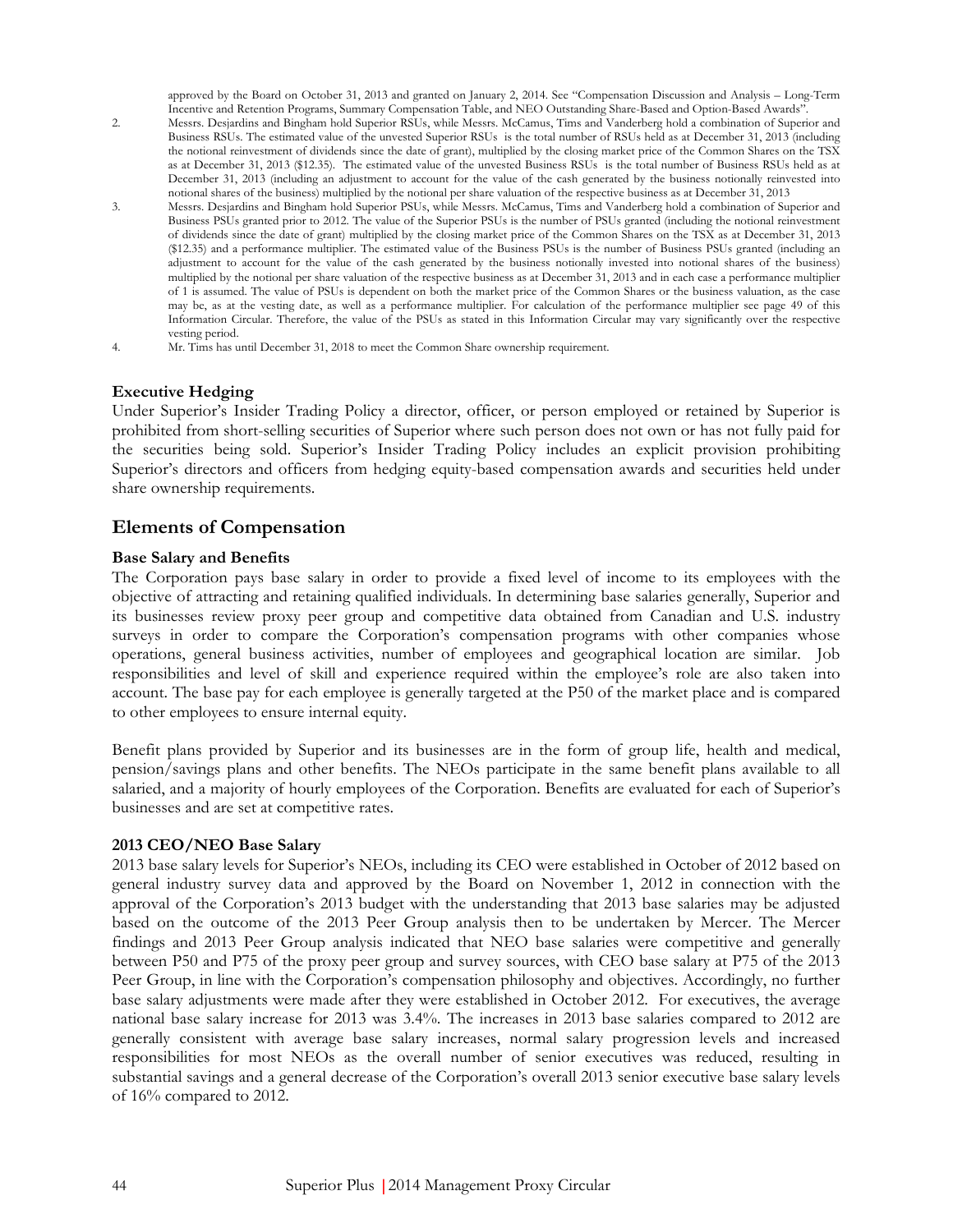The following table reflects base salaries for the NEOs for 2013 compared to 2012:

|                                       |                       |                       | % change from |
|---------------------------------------|-----------------------|-----------------------|---------------|
| Name                                  | 2013 Base Salary (\$) | 2012 Base Salary (\$) | 2012 to 2013  |
| Luc Desjardins                        | 800,000(1)            | 750,000               | $6.7\%$       |
| President and CEO                     |                       |                       |               |
| Wayne Bingham                         | $415,000^{(2)}$       | 385,000               | $7.8\%$       |
| Executive Vice-President and CFO      |                       |                       |               |
| Greg McCamus                          | $415,000^{(3)}$       | 370,000               | $12.2\%$      |
| President, Energy Services            |                       |                       |               |
| Dave Tims                             | 350,000(4)            | 320,000               | $9.4\%$       |
| President, Energy Supply and Oilfield |                       |                       |               |
| Paul Vanderberg                       | 355,000               | 345,000               | $2.9\%$       |
| President, CPD                        |                       |                       |               |

**Notes:** 

- 1. Mr. Desjardin's salary level as President and CEO was contractually set in November 2011 when he joined Superior and was not reviewable until January 2013 based on the terms of his employment agreement. The increase reflects his strong performance, skills and experience, as well as normal progression to keep his base salary at P75 levels.
- 2. Mr. Bingham assumed added corporate development responsibilities.
- 3. Mr. McCamus assumed merged responsibilities of Superior Propane and USRF.
- 4. Mr. Tims assumed merged responsibilities as President, Energy Supply and Oilfield (including SEM).

### **Short-term Incentive Program**

The annual bonus program rewards executives (including NEOs) and other employees for their contribution to the overall performance of Superior and in the case of the business employees, to the performance of their respective business. The principal performance measures are based on financial targets and other key objectives for the period for both corporate and business employees and if such set objectives are met, payout levels may range from 0% to 200% of base salary, depending on the employee's position. A payout band has been established to set minimum and maximum opportunities. The payout band is set on an annual basis and varies for different businesses but is generally between 90% and 110% of the financial targets. In late 2013, the Compensation Committee exercised discretion and adjusted the 2013 payout band for corporate financial results to be between 92.5% and 107.5% of target to yield a more reasonable payout band without changing the 2013 corporate financial bonus plan at target.

#### **2013 Short-term Incentive Program Targets and Performance Measures for NEOs**

Target awards, financial performance measures and other key objectives used to assess bonuses for 2013 were established in October of 2012 in connection with the 2013 budget of the Corporation and a 2013 goal document was prepared for each NEO and approved by the Board in December of 2012. In March of 2013, the corporate financial bonus plan targets were adjusted to account for the impact of the Corporation's common equity financing transaction, then completed.

NEO short-term incentives were awarded as a percentage of salary as follows:

- at target of 100% of base salary for the CEO (within range of  $0\%$  200%)<sup>(1)</sup>
- at target of 40% of base salary for the President, Energy Supply and Oilfield (within range of 0% 80%)
- at target of 50% of base salary for all other NEOs (within range of  $0\%$  100%)

#### **Note:**

1. Mr. Desjardins' STI target level for 2013 was adjusted from a target of 75% of base salary (within a range of 0% - 150%) to a target of 100% of base salary (within a range of 0% to 200%), to achieve a better balance between STI and LTI targets without changing total compensation targets. See "2013 Executive Compensation Program Review and Changes".

For 2013, all NEO (other than for Mr. Tims – see note below) short-term incentives were weighted as follows:

- $\blacksquare$  80% towards the achievement of financial goals<sup>(1)</sup>
- $\blacksquare$  20% towards the achievement of individual objectives<sup>(1)</sup>

#### **Note:**

<sup>1.</sup> Mr. Tims' weighting for 2013 was 75% towards the achievement of financial goals and 25% towards the achievement of individual objectives.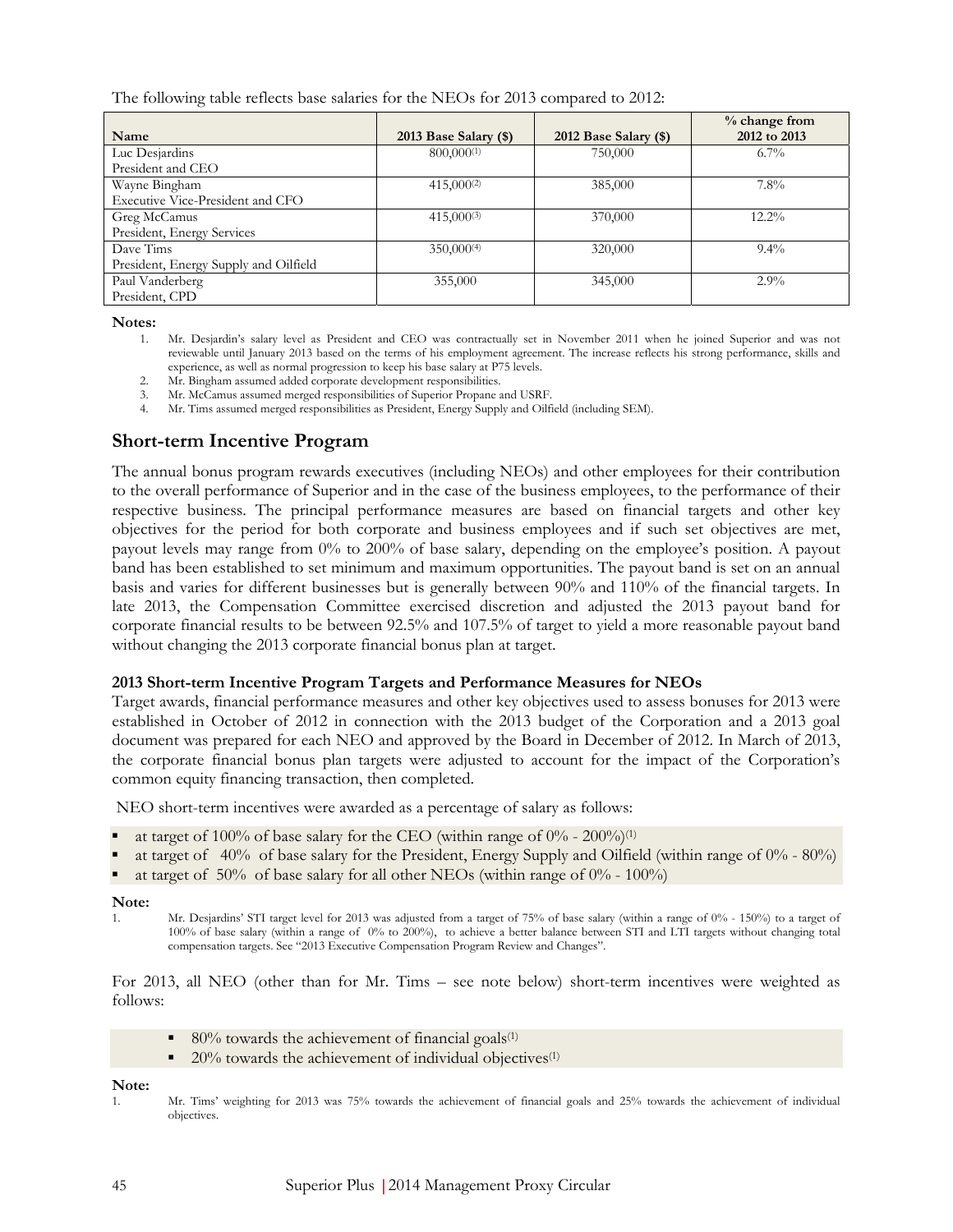Corporate financial bonus plan targets for 2013 were based on the Corporation's consolidated adjusted operating cash flow ("**AOCF**") per share. AOCF is the main performance measure used by management and investors to evaluate Superior's performance. For NEOs that are business presidents, a number of quantitative financial targets were established, which include business EBIDTA (and represents earnings before taxes, depreciation, amortization, finance expense and certain other non-cash expenses, and is used by Superior to assess its consolidated results and the results of its operating segments ("**EBITDA**"). Other quantitative targets include managing growth, working capital requirements and budgets at specific operating business levels.

The corporate financial bonus plan targets for 2013 are as follows:

| <b>Corporate Financial Target Weight</b> | Minimum AOCF/Share  | <b>Target AOCF/Share</b> | Maximum AOCF/Share |
|------------------------------------------|---------------------|--------------------------|--------------------|
|                                          | $0.0 \times$ Payout | 1.0 x Payout             | 2.0 x Payout       |
| 80%                                      | \$1.62              | \$1.75                   | \$1.88             |

**Key Individual Objectives Target Weight 20% (other than for Mr. Tims who's target weight is 25%)** Luc Desjardins President and CEO Monitoring implementation of business strategy and building core competency by business; monitoring and advancing strategic development projects; executing top business initiatives to achieve targeted EBITDA improvements; continuing to improve the effectiveness of talent management and executive leadership; and overseeing implementation of ADD Energy IT system at Superior Propane. Wayne Bingham Executive Vice President, and CFO Providing CFO support for all business units; ensuring capital is available to finance key growth projects; assisting Superior Gas Liquids to obtain better fuel supply credit terms; preparing for and executing strategic development projects; monitoring ADD Energy IT system implementation and risks; and maintaining overall authority over finance teams in all businesses and implementing executive development plans. Greg McCamus President, Energy Services Implementing new sales and marketing plans and programs and developing a new service strategy to improve profitability; reducing residential customer loss and attain margin and new commercial sales targets; increasing efficiencies in the U.S. and cost to service project; successfully implementing ADD Energy IT system; and improving employee engagement, communications, as well as management team talent and skills. Dave Tims President, Energy Supply and Oilfield Improving supply acquisition costs for propane and expanding oilfield sales volumes, continuing improvement in risk management execution and reporting, as well as managing sales role transition and developing new business growth strategies. Paul Vanderberg President, Construction Products Distribution Delivering on top five business initiatives, including growth and working capital improvements, reducing operating costs, increasing procurement efficiency and achieving effective price management initiatives; advancing strategic development projects, leadership structure and supply chain resourcing.

The key individual qualitative objectives for 2013 for each NEO are as follows:

The bonus assessments take place when the year-end results are available at the beginning of the year following the year for which the performance is being evaluated. The Board and the CEO, as the case may be, meet with the NEOs to assess whether the prescribed key objectives have been satisfied in a given year.

The Compensation Committee and the Board, at their discretion, may adjust the absolute and relative financial performance and the weight given to the achievement of financial targets and key objectives and the amount of the incentive bonus to the extent there were elements of (a) unusual business environment challenges in which the results were achieved, (b) extraordinary, unusual or non-recurring items, and (c) performance that was not contemplated in the goal document for the particular NEO. The adjustment to the incentive bonus can be positive or negative depending on the nature of the unforeseen factor(s).

### **2013 Results and Short-term Incentive Payouts**

For the year ended December 31, 2013, the Corporation generated AOCF of \$1.69 per Common Share (\$1.72 after normalization for certain expenses incurred in the Energy Services business) which was slightly below the midpoint of guidance of \$1.72. Superior's guidance was in the range of \$1.60 to \$1.85 per Common Share. All businesses met or exceeded their respective qualitative and quantitative financial and operational performance targets except for the U.S. Refined Fuels business in the Energy Services segment and for the Specialty Chemicals business. The U.S. Refined Fuels business did not meet its financial target, primarily due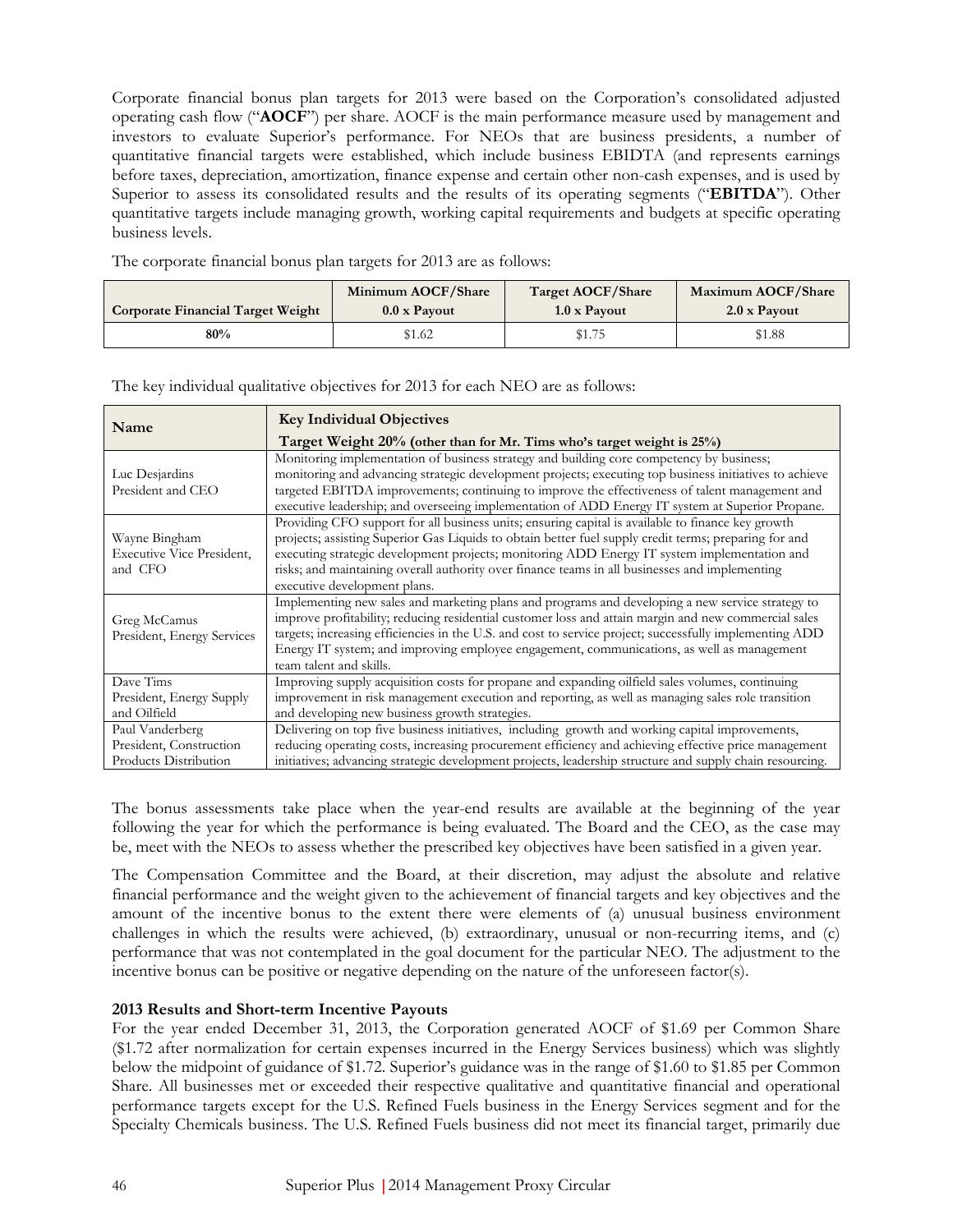to increased competition in its wholesale business and reduced heating oil demand. The Specialty Chemicals business achieved 92.4% of its financial target, primarily due to lower volumes and pricing in its chloralkali business. The Corporation achieved a debt ratio of 3.9 times before restructuring charges, which was slightly above the top range guidance of 3.7 times and an improvement of 0.4 times from the December 31, 2012 ratio of 4.3 times before restructuring charges.

The table below shows the bonus plan awards for 2013 (and 2012 for comparative purposes) for each NEO. Awards were based on the 2013 financial and personal achievements. Discretion was used for Messrs. Desjardins and Bingham's awards in recognition of the Corporation's corporate financial results, as well as improvement of the balance sheet and their key personal achievements, including the ongoing operational business transformation and restructuring initiatives designed to create a solid foundation for long-term sustainable growth.

|                                           | 2013             |                             |                                                | 2012              |                               |                                                |
|-------------------------------------------|------------------|-----------------------------|------------------------------------------------|-------------------|-------------------------------|------------------------------------------------|
| Name                                      | Salary<br>$($ \$ | <b>Bonus Award</b><br>$($)$ | <b>Bonus Award</b><br>$\frac{6}{6}$ of salary) | Salary<br>$($ \$) | <b>Bonus Award</b><br>$($ \$) | <b>Bonus Award</b><br>$\frac{0}{0}$ of salary) |
| Luc Desjardins                            |                  |                             |                                                |                   |                               |                                                |
| President and CEO                         | 800,000          | 1,100,000                   | 138                                            | 750,000           | 1,012,500                     | 135                                            |
| Wayne Bingham                             |                  |                             |                                                |                   |                               |                                                |
| Executive VP, and CFO                     | 415,000          | 275,000                     | 66                                             | 385,000(1)        | 346,500                       | 90                                             |
| Greg McCamus                              |                  |                             |                                                |                   |                               |                                                |
| President, Energy Services <sup>(2)</sup> | 415,000          | 332,000                     | 80                                             | 403,700(2)        | 242,200                       | 60                                             |
| Dave Tims                                 |                  |                             |                                                |                   |                               |                                                |
| President, Energy Supply                  |                  |                             |                                                |                   |                               |                                                |
| and Oilfield                              | 350,000          | 250,000                     | 71                                             | 320,000           | 200,000                       | 63                                             |
| Paul Vanderberg                           |                  |                             |                                                |                   |                               |                                                |
| President, CPD                            | 355,000          | 294,000                     | 83                                             | 345,000           | 310,500                       | 90                                             |

**Notes:** 

1. Actual amount paid to Mr. Bingham for 2012 was \$356,865 after adjustment for unpaid leave taken during 2012.<br>In lune of 2012, Mr. McCamus assumed the role of Interim President of Superior Propane in addition to his

2. In June of 2012, Mr. McCamus assumed the role of Interim President of Superior Propane in addition to his role of President of U.S. Refined Fuels and Superior Energy Management. In November of 2012, Mr. McCamus was appointed President, Energy Services (including Superior Propane). His 2012 salary rate was \$370,000 prior to adjustment for increased responsibilities.

# **Long-Term Incentive and Retention Programs**

Established in 2006, the purpose of the LTIP is to attract and provide proper incentives to retain key employees, as well as to focus management on the operating and financial performance of Superior and longterm Shareholder return. The LTIP is a share-based award program within the definition of NI 51-102 but does not provide for the issuance of Common Shares or any rights to acquire Common Shares. Award payouts are settled with cash payments.

The administration of the LTIP is the responsibility of the Compensation Committee. Any material amendments to the LTIP and any LTIP awards for the President and CEO and his direct reports are subject to review and approval by the Board. Previous LTIP grants are not taken into account when considering new LTIP grants.

The LTIP is available to employees and officers of Superior and its businesses at the vice-president level and above, including all of the NEOs, and to other employees as may be recommended by the CEO and approved by the Compensation Committee. Effective November 2, 2011, a DSU Plan was established for non-employee directors, replacing their participation in the LTIP. For further information on the DSU Plan, see "Director Long-Term Incentive – DSU Plan" on page 35 of this Information Circular.

### **2013 LTIP Plan Changes**

In November of 2012, Mercer was engaged to review the competitiveness and appropriateness of the compensation programs for Superior's executive officers, including its NEOs. Mercer's mandate was to review Superior's LTIP, identify alternative LTI plans, and assess the effectiveness of each in meeting Superior's compensation objectives and the degree of alignment to market and best practices. While a number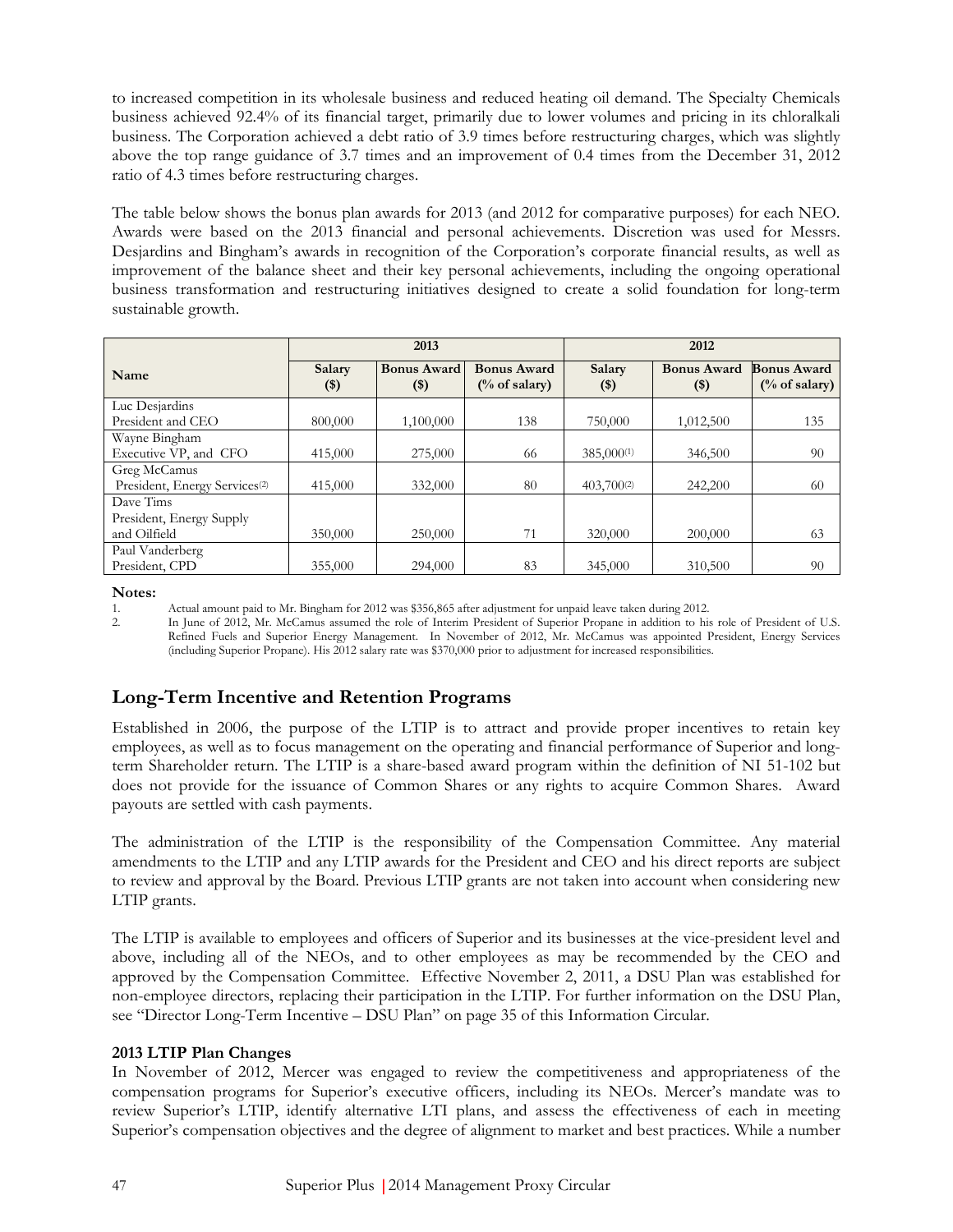of design alternatives were considered, including the use of stock options as an appropriate LTI, it was determined that the current program of RSUs and PSUs as LTI's was effective and met Superior's desire to (a) have one LTIP for corporate and business executives with a plan design that is simple to administer and communicate, (b) facilitate executive mobility within Superior, (c) create alignment with Shareholders by simulating Common Shares, (d) balance retention and performance incentives, and (e) provide dividend equivalents with no impact on dilution levels.

Subsequently, in late July 2013, the Compensation Committee reviewed Mercer's recommendations pertaining to eligibility, target LTI levels and mix, performance measures, degree of leverage, vesting requirements, termination and other provisions. Mercer also outlined the securities, tax and accounting implications of the proposed changes to the LTIP and stress-tested payouts under a variety of performance scenarios.

On October 31, 2013, the Board approved amendments to the LTIP arising from the July 2013 review. The following summary sets out the key terms of the LTIP, as amended and any prior key terms for outstanding LTI awards, if and where applicable. However, the Board retains discretion under the LTIP to vary certain terms of the Awards.

| Award                          | RSUs and PSUs cannot be assigned or transferred.                                                                                                                                       |
|--------------------------------|----------------------------------------------------------------------------------------------------------------------------------------------------------------------------------------|
|                                | Business LTIP consisting of Business RSUs and PSUs were closed in March of 2013 for                                                                                                    |
|                                | further grants. See "Termination of Business LTIP" below.                                                                                                                              |
| <b>Approval Date and Price</b> | RSUs and PSUs are generally approved at the third quarter Board/Compensation                                                                                                           |
|                                | Committee meetings (except for new hires which may be approved at the time of hiring).                                                                                                 |
|                                | The approval price, which determines the number of units to be awarded, is calculated on                                                                                               |
|                                | a 5-day VWAP <sup>(1)</sup> following the approval date based on the target amount.                                                                                                    |
| <b>Award/Grant Date</b>        | RSUs and PSUs are awarded/granted on the first business day of the subsequent year                                                                                                     |
|                                | based on the number of RSUs and PSUs approved on the approval date, subject to the                                                                                                     |
|                                | discretion of the Board.                                                                                                                                                               |
|                                | For RSUs and PSUs awarded prior to October 31, 2013:                                                                                                                                   |
|                                | The grant date price is calculated on a 5-day VWAP immediately following the approval                                                                                                  |
|                                | date based on the target amount.                                                                                                                                                       |
| <b>Dividends</b>               | RSUs and PSUs are adjusted to reflect the economic equivalent of receipt of dividends                                                                                                  |
|                                | paid by the Corporation.                                                                                                                                                               |
| <b>Vesting of RSUs</b>         | 1/3 vest on the first anniversary of the date granted                                                                                                                                  |
|                                | 1/3 vest on the second anniversary of the date granted                                                                                                                                 |
|                                | 1/3 vest on the third anniversary of the date granted                                                                                                                                  |
| <b>Vesting of PSUs</b>         | 100% vest on the third anniversary of the date of grant unless the holder elects to defer                                                                                              |
|                                | vesting. If deferred, vesting of 100% of the Award occurs immediately following the                                                                                                    |
|                                | blackout period for the Corporation's first, second or third quarter results following the                                                                                             |
|                                | third anniversary of the date of grant, as elected by the holder (the "deferred vesting                                                                                                |
|                                | date").                                                                                                                                                                                |
|                                | For PSUs awarded prior to October 31, 2013                                                                                                                                             |
|                                | 100% vest 30 months following the date of grant with an option for the holder to extend                                                                                                |
|                                | all of a portion of the Award to one or two vesting dates not later than the third                                                                                                     |
|                                | anniversary of the date of grant.                                                                                                                                                      |
|                                | For PSUs awarded prior to November 2011                                                                                                                                                |
|                                | 100% vest on the third anniversary of the date of grant.                                                                                                                               |
| Payout of RSUs                 | Paid out in cash on the earlier of                                                                                                                                                     |
|                                | (a) 30 days following the vesting date, and                                                                                                                                            |
|                                | (b) the last day in the calendar year in which vesting occurs.                                                                                                                         |
|                                | For RSUs awarded prior to October 31, 2013                                                                                                                                             |
| Payout of PSUs                 | Paid out in cash within 30 days following the vesting date.                                                                                                                            |
|                                | Paid out in cash when the performance conditions have been met within 30 days                                                                                                          |
| RSU and PSU payout             | following the vesting or deferred vesting date. See "PSU Performance Measure below".<br>The RSU payout value is calculated based on a 10-day VWAP <sup>(1)</sup> following the vesting |
| value                          | date. The PSU payout value is calculated based on a 10-day VWAP <sup>(1)</sup> following the                                                                                           |
|                                | vesting date or the deferred vesting date, multiplied by the performance multiplier.                                                                                                   |
|                                |                                                                                                                                                                                        |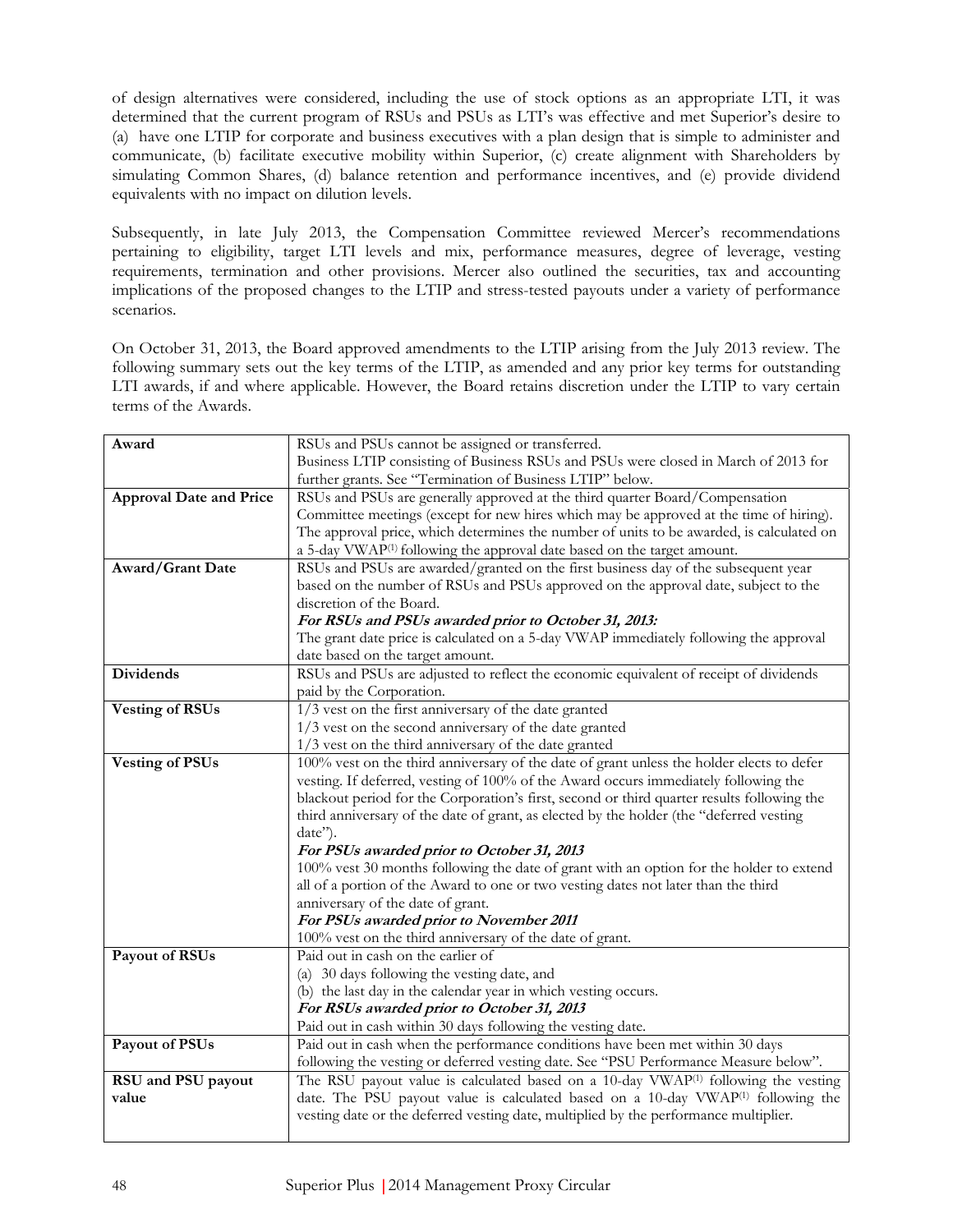|                          | For RSUs PSUs awarded prior to October 31, 2013<br>The RSU payout value is calculated based on a 5-day VWAP following the vesting date.<br>The PSU payout value is calculated based on a 5-day VWAP following the vesting date,<br>multiplied by the performance multiplier. See "PSU Performance Measure". |  |  |  |  |  |
|--------------------------|-------------------------------------------------------------------------------------------------------------------------------------------------------------------------------------------------------------------------------------------------------------------------------------------------------------|--|--|--|--|--|
| Forfeiture and Change of | Awards are affected by certain events of termination etc. as follows:                                                                                                                                                                                                                                       |  |  |  |  |  |
| Control                  | " Termination for cause and resignation - Awards are terminated.                                                                                                                                                                                                                                            |  |  |  |  |  |
|                          | " Termination not for cause, retirement and death - Awards are prorated for period of                                                                                                                                                                                                                       |  |  |  |  |  |
|                          | time person was employed.                                                                                                                                                                                                                                                                                   |  |  |  |  |  |
|                          | • Change of Control Transaction or Divisional Change of Control Transaction - Awards                                                                                                                                                                                                                        |  |  |  |  |  |
|                          | are accelerated.                                                                                                                                                                                                                                                                                            |  |  |  |  |  |
|                          | See also "Termination of Employment and Change of Control".                                                                                                                                                                                                                                                 |  |  |  |  |  |

Note:

1. **VWAP** is defined as the volume weighted average trading price of the Common Shares on the TSX on a specific date.

#### **Termination of Business LTIP**

On March 29, 2013, in order to implement a market competitive LTIP that ensures alignment among the senior management of the Corporation as well as alignment with Shareholders, the Board terminated any future grants of awards under the various business LTIPs. In addition, business LTIP awards for 2012 were replaced with LTIP awards under the corporate LTIP plan. Both business and corporate LTIPs then in place were amended to facilitate this change. As a result, there will not be any Awards outstanding under the business LTIPs after September 2014.

Business LTIPs are not considered share-based awards within the meaning of NI 51-102. However, RSUs and PSUs previously granted to NEOs that are presidents of a business ("**Business RSUs and/or PSUs**") have been disclosed as "share-based awards" in the executive compensation tables in this Information Circular to provide clearer disclosure, given the nature of the instruments and to maintain consistency with the disclosure in the Corporation's financial statements.

Business RSUs and PSUs had substantially the same features as those described for the RSUs and PSUs in the summary table above, except that the value of the Business RSUs is based on a notional valuation for each business, taking into account, among other factors, the previous twelve months of cash flow for the business, as well as for those issued prior to 2011, a relative valuation of Common Shares. In addition, adjustments were made to Business RSUs and PSUs to simulate the reinvestment of dividends based on the cash generated by the business after growth capital and investment in working capital. The payout value for the Business PSUs is calculated on the notional per share value of the respective business on vesting (based on the most recent approved quarterly business valuation), plus an adjustment to account for the value of the cash generated by the business notionally reinvested into notional shares of the business and multiplied by a performance multiplier.

### **PSU Performance Measure**

Performance measures and targets are reviewed by the Compensation Committee and set by the Board on an annual basis.

Superior completed an in depth review of several PSU performance measures with the assistance of Mercer during 2013. The measures reviewed and considered included: (a) relative and absolute TSR, (b) relative and absolute financial return, and (c) earnings-based measures. In addition, an analysis of the degree of correlation of a selection of performance measures with TSR amongst Superior and its peers over 1, 3 and 5 year periods was completed and reviewed. After such review, it was determined that absolute TSR, which has been used by Superior as a performance measure since 2008 would be retained as the PSU performance measure for 2013 with the same TSR target payout at 10% (the "**TSR Target**") and threshold and maximum payouts set at 5% and 15%, respectively.

The performance multiplier to be applied on vesting of the PSUs can vary from 0 to 2. If TSR is below 50% of the TSR Target, the contribution of the performance measure to the weighted performance multiplier is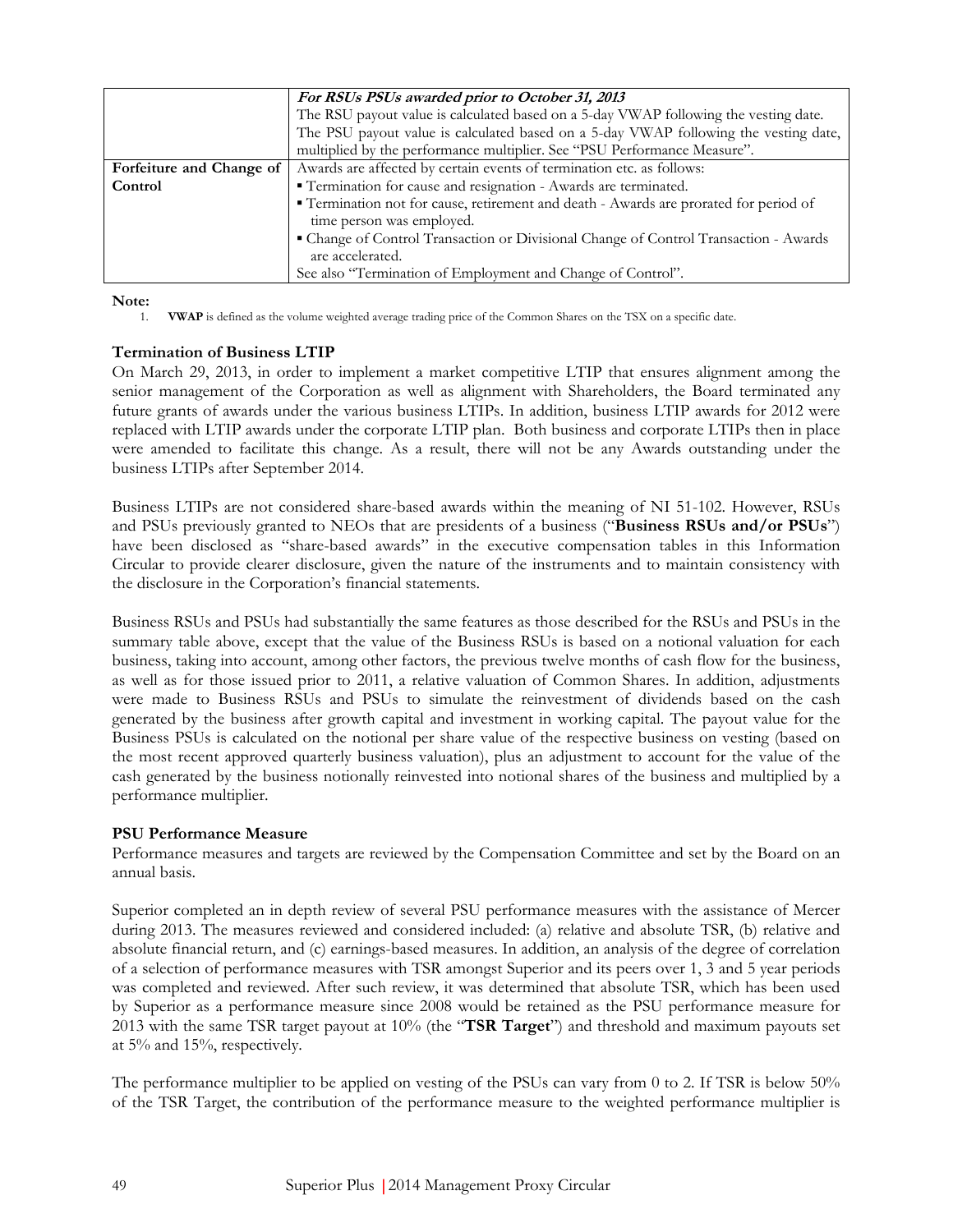zero. If TSR is between 50% and 150% of the TSR Target, the multiplier will be adjusted linearly between zero and two, and if TSR is above 150% of the TSR Target, the multiplier will be two.

The performance multiplier, in the case of Business PSUs still outstanding is calculated with reference to the performance of the business, based on targeting a total return to the business on notional units of the business of 10% during the three-year vesting period and can vary from 0 to 2.

The performance multiplier for the Superior PSUs granted in November 2010 and paid out in November 2013 was 1.2 times for Superior (0 with no payouts for 2012). All of the NEO's held Superior PSUs. NEOs that are business presidents held a combination of Superior and Business PSUs. The performance multiplier for the Business PSUs as they apply to the NEOs that are business presidents was 0 and did not pay out other than for the PSUs of U.S. Refined Fuels and SGL which achieved a performance multiplier of 0.6 times and 1.2 times, respectively. Accordingly, there were no NEO Business PSU payouts other than for Messrs. McCamus and Tims who held PSUs (granted in 2010) of U.S. Refined Fuels and SGL, respectively. For further information on the LTI payouts to NEOs, see "NEO Incentive Plan Awards – Value Vested or Earned During the Year".

#### **LTIP Grants awarded to NEOs for 2013**

Long-term incentives for 2013 were approved by the Compensation Committee and the Board on October 31, 2013 as a percentage of 2013 base salary and with a mix of 50% RSUs and 50% PSUs and granted to the NEOs on January 2, 2014 in accordance with the terms of the LTIP as follows:

|                            | <b>LTIP</b> Award as<br>$%$ of 2013 | <b>Total 2013</b><br><b>LTIP</b> Target | Number of<br><b>RSUs Awarded</b> | Number of<br><b>PSUs Awarded</b> | <b>Total LTIP</b><br><b>Value on Date</b> |
|----------------------------|-------------------------------------|-----------------------------------------|----------------------------------|----------------------------------|-------------------------------------------|
| Name & Position            | <b>Base Salary</b>                  | Award (\$)                              | (1)                              | (1)                              | of Grant $(\text{$\$})^{(2)}$             |
| Luc Desjardins             | $125\%$                             | 1,000,000                               | 44,950                           | 44,950                           | 1,105,770                                 |
| President and CEO          |                                     |                                         |                                  |                                  |                                           |
| Wayne Bingham              | 100%                                | 415,000                                 | 18,654                           | 18,654                           | 458,888                                   |
| Executive VP and CFO       |                                     |                                         |                                  |                                  |                                           |
| Greg McCamus               | 100%                                | 415,000                                 | 18,654                           | 18,654                           | 458,888                                   |
| President, Energy Services |                                     |                                         |                                  |                                  |                                           |
| Dave Tims                  | $100\%$                             | 350,000                                 | 15,732                           | 15,732                           | 387,007                                   |
| President, Energy Supply   |                                     |                                         |                                  |                                  |                                           |
| and Oilfield               |                                     |                                         |                                  |                                  |                                           |
| Paul Vanderberg            | 100%                                | 355,000                                 | 15,957                           | 15,957                           | 392,542                                   |
| President, CPD             |                                     |                                         |                                  |                                  |                                           |

#### **Notes:**

3. Mr. Desjardins' LTIP award level for 2013 was adjusted from a target of 150% to 125% of base salary to achieve a better balance between STI and LTI targets without changing total compensation targets. See "2013 Executive Compensation Program Review and Changes".

For further information on LTI awards to NEOs, see "Executive Share Ownership Guidelines", "Summary Compensation Table" and "NEO Outstanding Share-Based and Option-Based Awards".

<sup>1.</sup> Based on the October 31, 2013 approval price of \$11.1234 per unit.<br>2. The value of RSUs and PSUs approved by the Board on October :

<sup>2.</sup> The value of RSUs and PSUs approved by the Board on October 31, 2013 on the grant date is calculated based on the number of RSUs and PSUs awarded multiplied by the closing market price of the Common Shares on the TSX at the date of grant on January 2, 2014 (\$12.30).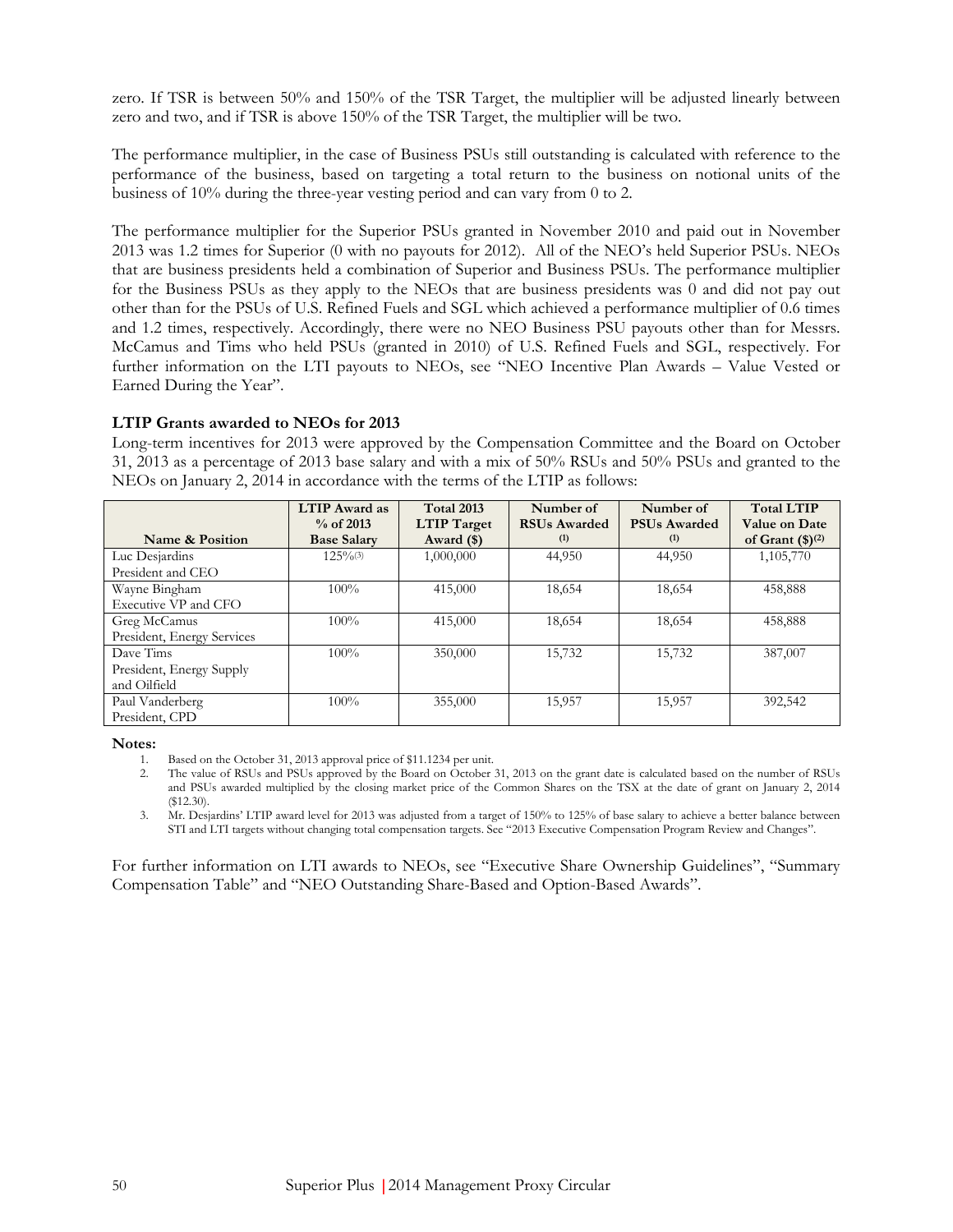### **Performance Graph**

The following graph illustrates changes from December 31, 2008 to December 31, 2013, in cumulative return to Shareholders of an investment in the Common Shares of the Corporation compared to the cumulative total return on the Standard & Poors/TSX Composite Total Return Index ("**TSX Composite**") and the cumulative total return on the Standard & Poors/TSX Capped Industrial Index ("**TSX Capped Industrial**"), assuming the reinvestment of cash distributions and/or dividends.



|                       | Dec. 31, 2008 | Dec. 31, 2009 | Dec. 31, 2010 | Dec. 31, 2011 | Dec. 31, 2012 | Dec. 31, 2013 |
|-----------------------|---------------|---------------|---------------|---------------|---------------|---------------|
| <b>SPB</b>            | 100           | 155           | 133           | 78            | 149           | 189           |
| <b>TSX</b> Composite  | 100           | 135           | 159           | 145           | 155           | 175           |
| TSX Capped Industrial | 100           | 127           | 148           | 148           | 171           | 236           |

In support of the discussion as to how the trend illustrated in the above performance graph compares to the trend in Superior's compensation to the NEOs over the same five year period, the following five-year lookback table shows total compensation for the CEO and total compensation for the NEOs (including the CEO and CFO) relative to AOCF.

#### **Total Compensation: Five-Year Look Back Table**

|                                                  | $2009^{(1)}$     | $2010^{(1)}$     | $2011^{(1)}$                  | $2012^{(1)}$                    | $2013^{(1)}$                    |
|--------------------------------------------------|------------------|------------------|-------------------------------|---------------------------------|---------------------------------|
| CEO Total Compensation <sup>(2)</sup>            | \$1.9 million    | \$2.2 million    | \$2.5 million <sup>(3)</sup>  | \$3.3 million                   | \$3.1 million                   |
| Total NEO Compensation (2) (4) (top five highest |                  |                  |                               |                                 |                                 |
| compensated executives including CEO and CFO)    | \$5.4 million    | \$5.6 million    | $$6.7$ million <sup>(3)</sup> | \$7.7 million                   | \$7.5 million                   |
| Total AOCF                                       | $$163.9$ million | $$162.9$ million | $$180.4$ million              | $$200.4$ million <sup>(5)</sup> | $$207.6$ million <sup>(5)</sup> |
| <b>AOCF</b> per share                            | \$1.80           | \$1.54           | \$1.65                        | $$1.79^{(5)}$                   | $$1.69^{(5)}$                   |
| Total NEO Compensation as a percent of AOCF      | 3.3%             | $3.4\%$          | $3.7\%$                       | $3.8\%$                         | 3.6%                            |
| Total Shareholder Return ("TSR") <sup>(6)</sup>  | 55%              | 33%              | (22%)                         | 49%                             | 89%                             |

**Notes:** 

<sup>1.</sup> Financial information for the years ended December 31, 2013, 2012 and 2011 are based on International Financial Reporting Standards ("**IFRS**"), 2010 financial information has been restated for the impact of IFRS, and 2009 financial information is based on GAAP.

<sup>2.</sup> Total Compensation includes salary, RSUs and PSUs, bonus, pension value and all other annual compensation and is calculated in the same manner as in the Summary Compensation Table.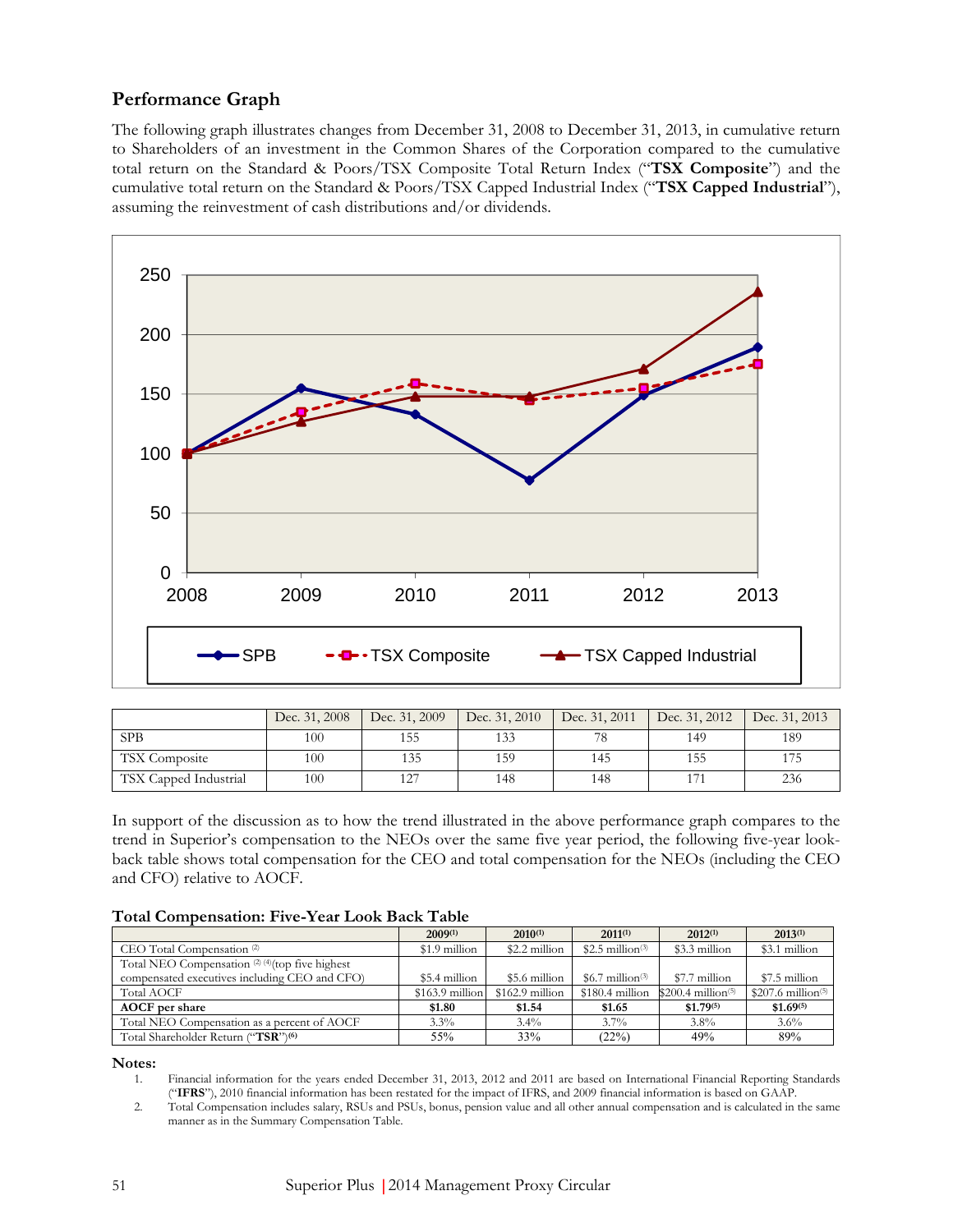- 3. In November 2011, Mr. Billing retired as CEO and Mr. Desjardins joined Superior as President and CEO. The 2011 CEO Total Compensation has been adjusted (to provide a comparison on a normalized basis) and does not include Mr. Billing's retirement payout of \$1.8 million and Mr. Desjardins one-time grant of RSUs and PSUs for a total value of \$1,450,000 based on the terms of Mr. Desjardins' employment agreement.
- 4. The three highest paid NEOs other than the CEO and CFO were different in 2013 from 2009, 2010, 2011 and 2012. In 2013, Mr. Tims, President, Energy Supply and Oilfield was included as NEO instead of Mr. Timmons, President of Specialty Chemicals, who had been an NEO from 2009 to 2012. In 2012, Mr. Vanderberg, President, Construction Products Distribution was included as NEO, compared to 2009, 2010 and 2011, when Mr. McFadden, past Executive Vice-President, Business Development was included as NEO. Messrs. Bingham and McCamus were NEOs for each year from 2009 to present.
- 5. Represents total AOCF and AOCF per share, before restructuring costs. Total ACOF and AOCF per share after restructuring costs for 2012 were \$190.4 million and \$1.70 per Common Share and for 2013 were \$192.3 million and \$1.56 per Common Share, respectively. Superior has presented its 2012 and 2013 financial results on a before and after restructuring cost basis, due to the one-time nature of these items.
- 6. TSR in this table represents cumulative total return, as presented in the "Performance Graph".

In 2009, Superior successfully completed several strategic growth initiatives, despite the general economic downturn that prevailed throughout most of the year. The full impact of the recession and record warm weather impacted Superior's businesses in 2010. NEO salaries were frozen along with most management positions and bonus levels were minimal with a few exceptions where significant achievements were rewarded. In February 2011, the Board approved, and Superior reduced, its Common Share dividend by 3.5 cents per month to align the payout with the estimated performance of the businesses; and in November 2011, a further reduction of 5 cents per month was made as part of a focused debt reduction program in response to volatile capital markets. Modest salary increases were made in 2011 to remain competitive in the market place. In November of 2011, the Board appointed Luc Desjardins as President and Chief Executive Officer and Mr. Billing assumed the full-time role of Chairman of the Board. During 2012, Mr. Desjardins launched '*Destination 2015'* which comprised a number of initiatives to improve the performance of the operating units. These initiatives encompassed talent management, enhanced customer focus, working capital and order to cash improvement, distribution efficiency and certain capital expansions in the specialty chemicals business. In 2012, Superior achieved an AOCF for the year of \$1.79 per Common Share, before restructuring costs. In 2013, Superior achieved an AOCF for the year of \$1.69 per Common Share, before restructuring costs, which was slightly below the midpoint of the guidance range of \$1.65 to \$1.85 per Common Share. During 2013, the Corporation made considerable progress on its '*Destination 2015'* initiatives and continued to improve its balance sheet.

For the five year period ended December 31, 2013, Superior achieved a compound annual growth rate ("**CAGR**") of 13.6% compared to the TSX Composite CAGR of 11.9% and the TSX Capped Industrial CAGR of 18.7%. The 2013 one year TSR for Superior was 27.0% compared to 13.0% for the TSX Composite and 37.6% for the TSX Capped Industrial index. Compensation adjustments and rewards in 2013 were implemented to remain competitive in the market and to reflect increased responsibilities due to a reduction in senior management positions.

LTIP programs form a significant part of executive compensation. Due to the link between the value of Superior RSUs/PSUs and fluctuations in the market price of the Common Shares, the underlying value of the LTIP awards tend to correspond with Superior's cumulative total return over the five-year period. The trend in executive compensation also reflects the strong financial performance of the Corporation and the Shareholder return achieved in 2013.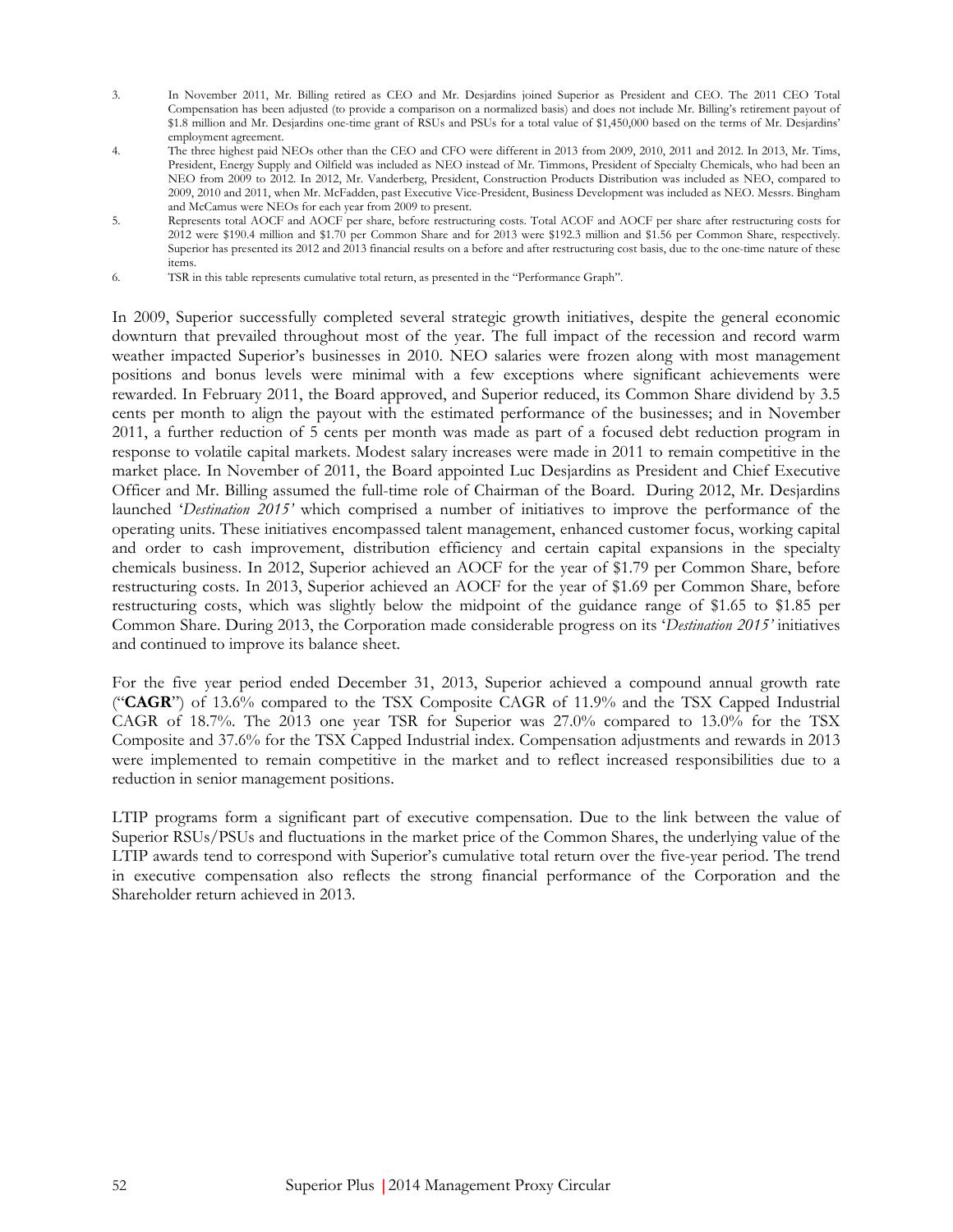### **Summary Compensation Table**

The following table sets out a summary of the NEOs executive compensation for the three years ended December 31, 2013.

|                                                                        |                      |                                     |                                                     |                                            |                                        | <b>Non-Equity Incentive</b><br><b>Plan Compensation</b> |                                                                        |                                                      |                                     |
|------------------------------------------------------------------------|----------------------|-------------------------------------|-----------------------------------------------------|--------------------------------------------|----------------------------------------|---------------------------------------------------------|------------------------------------------------------------------------|------------------------------------------------------|-------------------------------------|
| Name and<br>Principal<br>Position                                      | Year                 | Salary<br>(3)                       | Share-Based<br>Awards (\$)                          | Option-<br><b>Based</b><br>Awards<br>$($)$ | Annual<br>Incentive<br>Plans<br>(3)(1) | Long-<br>Term<br>Incentive<br>Plans<br>$($)$            | Pension<br>Value<br>$($ \$ $)(2)$                                      | All Other<br>Compensation<br>$($ \$)                 | Total<br>Compensation<br>$($)$      |
| Luc Desjardins<br>President and<br>CEO <sup>(3)</sup>                  | 2013<br>2012<br>2011 | 800,000<br>750,000<br>86,538        | 1,105,770(4)(13)<br>1,500,000(4)<br>2,575,000(4)(5) | $\overline{\phantom{a}}$<br>$\sim$         | 1,100,000<br>1,012,500                 | ÷.                                                      | 12,135<br>11,910<br>6,923                                              | 53,980(10)(12)<br>53,090(10)(12)<br>÷                | 3,071,885<br>3,327,500<br>2,668,461 |
| Wayne Bingham<br><b>Executive Vice-</b><br>President and<br><b>CFO</b> | 2013<br>2012<br>2011 | 415,000<br>385,000%<br>365,000      | 458,888(4)(13)<br>385,000(4)<br>438,000(4)          |                                            | 275,000<br>346,500<br>160,000          | ٠<br>$\overline{a}$                                     | 12,135<br>11,910<br>11,485                                             | 25,406(10)(12)<br>19,062(10)(12)<br>19,098(10)(12)   | 1,186,429<br>1,147,472<br>993,583   |
| Greg McCamus<br>President, Energy<br>Services <sup>(7)</sup>           | 2013<br>2012<br>2011 | 415,000<br>403,700 $(8)$<br>360,000 | 458,888(4)(13)<br>370,000(9)<br>435,600(9)          |                                            | 332,000<br>242,200<br>200,000          | ä,<br>٠                                                 | 12,135<br>11,910<br>11,485                                             | 21,539(10)(12)<br>19,919(10)(12)<br>17,300(10)(12)   | 1,239,562<br>1,047,729<br>1,024,385 |
| Dave Tims<br>President, Energy<br>Supply and<br>Oilfield               | 2013<br>2012<br>2011 | 350,000<br>320,000<br>310,000       | 387,007(4)(13)<br>320,000(9)<br>310,000(9)          |                                            | 250,000<br>200,000<br>90,000           | ٠                                                       | 9,153<br>3,200<br>6,230                                                | (12)<br>(12)<br>(12)                                 | 996,160<br>843,200<br>716,230       |
| Paul Vanderberg<br>President, CPD                                      | 2013<br>2012<br>2011 | 355,000<br>345,000<br>325,000       | 392,542(4)(13)<br>345,000(9)<br>325,000(9)          |                                            | 294,000<br>310,500<br>100,000          |                                                         | $\overline{\phantom{a}}$<br>$\overline{\phantom{a}}$<br>$\overline{a}$ | $7,100^{(11)(12)}$<br>6,900(11)(12)<br>6,500(11)(12) | 1,048,642<br>1,007,400<br>756,900   |

#### **Notes:**

1. The reported amounts represent bonuses which are based on prior year performance, but paid in the first quarter of the current year (2013 bonuses are based on the achievement of goals in 2013, but paid in the first quarter of 2014). See "Short-term Incentive Program – 2013 Results and Short-term Incentive Payouts".

- 2. The benefit provisions of Superior's pension and savings plan provide employees with a defined contribution pension/savings plan option. Superior matches an employee's contribution under this plan from 4% to 8% of base salary. The plan is available to employees generally, except for employees of the Specialty Chemicals and Construction Products Distribution businesses. The Specialty Chemicals business has a similar plan matching up to 3.5% of base salary.
- 3. Mr. Desjardins joined Superior as President and Chief Executive Officer on November 14, 2011.
- 4. Includes Superior RSUs and PSUs. The grant date fair market value of the Superior RSUs and PSUs is based on the market price of the Common Shares (as calculated under the terms of the LTIP) on the grant date consistent with IFRS 2 - Share-based Payments ("**IFRS 2**"). Using the market price of the Common Shares as the grant date fair market value is seen as being an effective way to determine the fair market value of the Superior RSUs and PSUs as such information is constantly being updated. RSUs and PSUs for 2013 were approved by the Board on October 31, 2013 and granted on January 2, 2014. The number of units awarded was based on the market price of the Common Shares (as calculated under the terms of the LTIP) on the approval date (\$11.1234 per unit) and the value of RSUs and PSUs on the date of grant is calculated based on the number of RSUs and PSUs awarded multiplied by the closing market price of the Common Shares on the TSX at the date of grant on January 2, 2014 (\$12.30). See "Compensation Discussion and Analysis - Long-Term Incentive and Retention Programs" for additional information relating to the Corporation's RSUs and PSUs.
- 5. Includes a one-time grant of RSUs and PSUs for a total value of \$1,450,000 based on the terms of Mr. Desjardins' employment agreement.
- 6. Actual amount paid to Mr. Bingham for 2012 was \$356,865 after adjustment for unpaid leave taken during 2012.
- 7. In June of 2012, Mr. McCamus assumed the role of Interim President of Superior Propane in addition to his role of President of U.S. Refined Fuels and Superior Energy Management and in November of 2012, Mr. McCamus was appointed President, Energy Services (including Superior Propane).
- 8. The 2012 salary rate for Mr. McCamus was \$370,000 prior to adjustment for increased responsibilities during the year.
- 9. Includes Superior PSUs, Business PSUs and Business RSUs. Refer to note 4 above for details regarding the methodology employed to calculate the grant date fair market value of the Superior PSUs. The grant date fair market value of the Business RSUs and PSUs is based on the most recently completed quarterly notional value of the business which takes into account, among other factors, the previous twelve months of cash flow for the business consistent with IFRS 2. This methodology of determining the grant date fair market value of the Business RSUs and PSUs is employed because the relevant information can be best collected on a quarterly basis. See "Compensation Discussion and Analysis - Long-Term Incentive and Retention Programs" for additional information relating to the RSUs and PSUs.
- 10. Represents the amounts contributed to the non-registered savings plans by Superior or its businesses on behalf of the NEO.
- 11. Represents the amounts contributed by the Construction Products Distribution business to an RRSP that allows employees to make contributions through payroll. The Construction Products Distribution business matches employee contributions of up to 2% of salary.
- 12. Perquisites and other personal benefits did not exceed \$50,000 or 10% of the total of the annual salary of the NEO for the financial year.<br>13. Although the RSUs and PSUs were granted on January 2, 2014, they have been 13. Although the RSUs and PSUs were granted on January 2, 2014, they have been disclosed in the table as they were approved by the Board and the Compensation Committee in October 2013, as part of their annual review of executive compensation and considered as a component of the NEOs 2013 total compensation.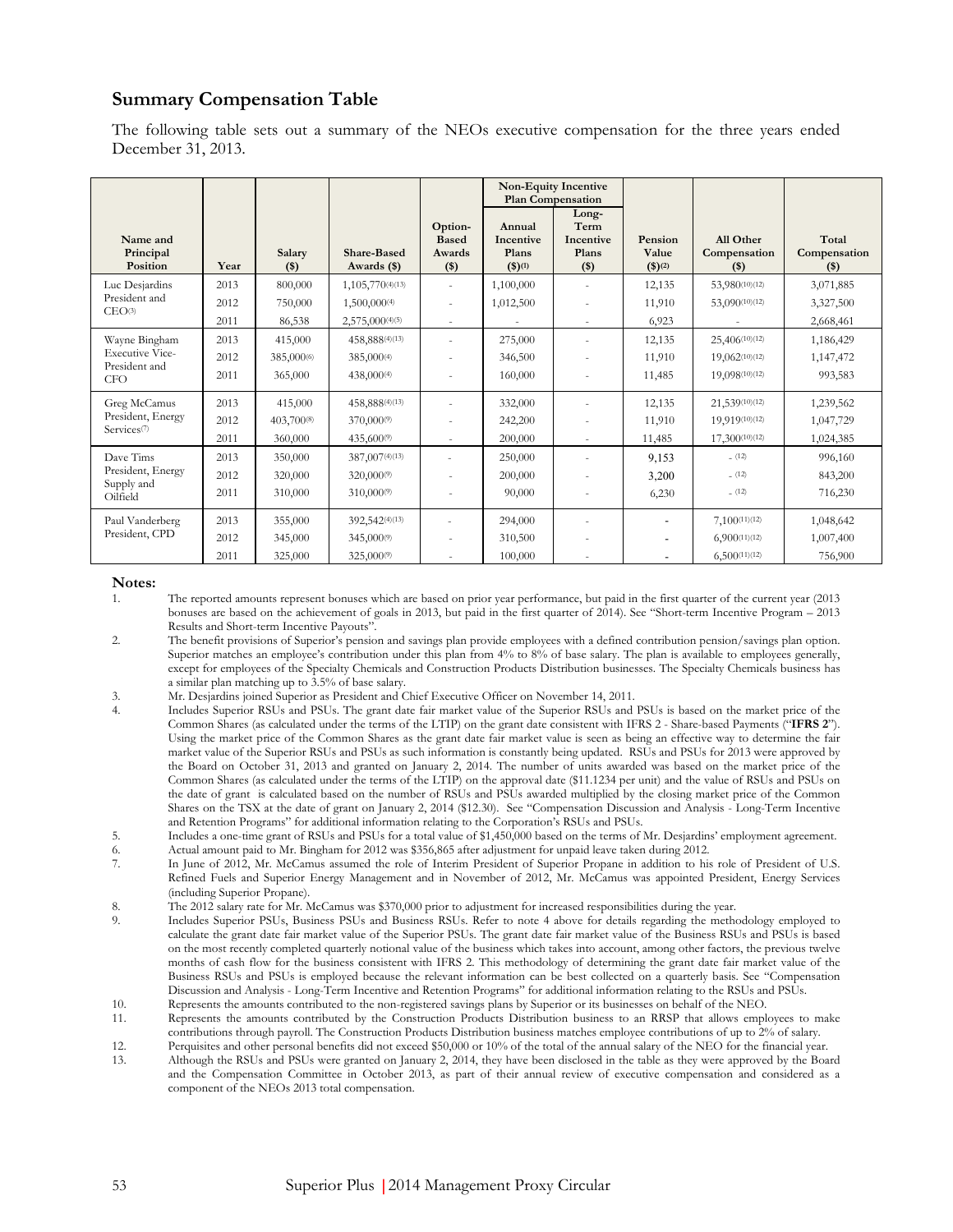### **NEO Outstanding Share-Based and Option-Based Awards**

The following table sets forth information with respect to the outstanding awards granted under the LTIP to the Corporation's NEOs as of December 31, 2013, which includes awards granted prior to January 1, 2013.

|                                                              |                                                                                    |                                      | <b>Option-Based Awards</b>   | <b>Share-Based Awards</b>                                           |                                                                                                |                                                                                                                          |                                                                                                                                          |
|--------------------------------------------------------------|------------------------------------------------------------------------------------|--------------------------------------|------------------------------|---------------------------------------------------------------------|------------------------------------------------------------------------------------------------|--------------------------------------------------------------------------------------------------------------------------|------------------------------------------------------------------------------------------------------------------------------------------|
| Name                                                         | Number of<br><b>Securities</b><br>Underlying<br>Unexercised<br>Options<br>$^{(#)}$ | Option<br>Exercise<br>Price<br>$($)$ | Option<br>Expiration<br>Date | Value of<br>Unexercised<br>$In-the-$<br>Money<br>Options<br>$($ \$) | Number<br>of Shares<br>or Units<br>of Shares that<br><b>Have Not</b><br>$Vested^{(1)}$<br>(# ) | Market or<br>Payout<br>Value of<br>Share-<br><b>Based</b><br>Awards<br>That Have<br><b>Not Vested</b><br>(2)(3)<br>$($)$ | Market or<br><b>Payout Value</b><br>of Vested<br><b>Share-Based</b><br><b>Awards Not</b><br>Paid Out or<br><b>Distributed</b><br>$($ \$) |
| Luc Desjardins<br>President and CEO                          |                                                                                    |                                      |                              |                                                                     | 200,274 RSUs(2)<br>282,463 PSUs(3)                                                             | 5,961,802                                                                                                                | Nil                                                                                                                                      |
| Wayne Bingham<br><b>Executive Vice-</b><br>President and CFO |                                                                                    |                                      |                              |                                                                     | 45,404 RSU <sub>s</sub> <sup>(2)</sup><br>78,086 PSUs(3)                                       | 1,531499                                                                                                                 | Nil                                                                                                                                      |
| Greg McCamus<br>President, Energy<br>Services                |                                                                                    |                                      |                              |                                                                     | 32,907 RSUs(2)<br>77,353 PSU <sub>s</sub> (3)                                                  | 1,264,345                                                                                                                | Nil                                                                                                                                      |
| Dave Tims<br>President, Energy<br>Supply and Oilfield        |                                                                                    |                                      |                              |                                                                     | 27,960 RSUs(2)<br>$61,472$ PSUs $(3)$                                                          | 1,180,892                                                                                                                | Nil                                                                                                                                      |
| Paul Vanderberg<br>President, CPD                            |                                                                                    |                                      |                              |                                                                     | 27,882 RSUs <sup>(2)</sup><br>$67,199$ $PSUs^{(3)}$                                            | 1,207,895                                                                                                                | Nil                                                                                                                                      |

#### **Notes:**

1. Includes RSUs and PSUs for 2013 approved by the Board on October 31, 2013 and granted on January 2, 2014. Although such RSUs and PSUs were granted on January 2, 2014, they have been disclosed in the table as they were approved by the Board and the Compensation Committee in October 2013 as part of their annual review of executive compensation and considered as a component of the NEOs 2013 total compensation. See "Compensation Discussion and Analysis - Long-Term Incentive and Retention Programs – LTIP Grants awarded to NEOs for 2013" for additional information.

2. Messrs. Desjardins and Bingham hold Superior RSUs, while Messrs. McCamus, Tims and Vanderberg hold a combination of Superior and Business RSUs. The estimated value of the unvested Superior RSUs is the total number of RSUs held as at December 31, 2013 (including the notional reinvestment of dividends since the date of grant), multiplied by the closing market price of Common Shares on the TSX as at December 31, 2013 (\$12.35). The estimated value of the unvested Business RSUs is the total number of Business RSUs held as at December 31, 2013 (including an adjustment to account for the value of the cash generated by the business notionally reinvested into notional shares of the business) multiplied by the notional per share valuation of the respective business as at December 31, 2013.

3. Messrs. Desjardins and Bingham hold Superior PSUs, while Messrs. McCamus, Tims and Vanderberg hold a combination of Superior and Business PSUs. The value of the Superior PSUs is the number of PSUs granted (including the notional reinvestment of dividends since the date of grant) multiplied by the closing market price of Common Shares on the TSX as at December 31, 2013 (\$12.35) and the estimated value of the Business PSUs is the number of Business PSUs granted (including an adjustment to account for the value of the cash generated by the business, notionally reinvested into notional shares of the business) multiplied by the notional per share valuation of the respective business as at December 31, 2013 in each case multiplied by the performance multiplier. For both Superior and Business PSUs, a performance multiplier of 1 is assumed. The value of PSUs is dependent on both the market price of the Common Shares, in case of the Superior PSUs and the notional per share valuation of the respective business, in case of the Business PSUs, as at the vesting date, as well as a performance multiplier. Therefore, the value of the PSUs as stated in this Information Circular may vary significantly over the respective vesting period. For calculation of the performance multiplier see page 49 of this Information Circular. See "Compensation Discussion and Analysis - Long-Term Incentive and Retention Programs" for additional details regarding the PSUs.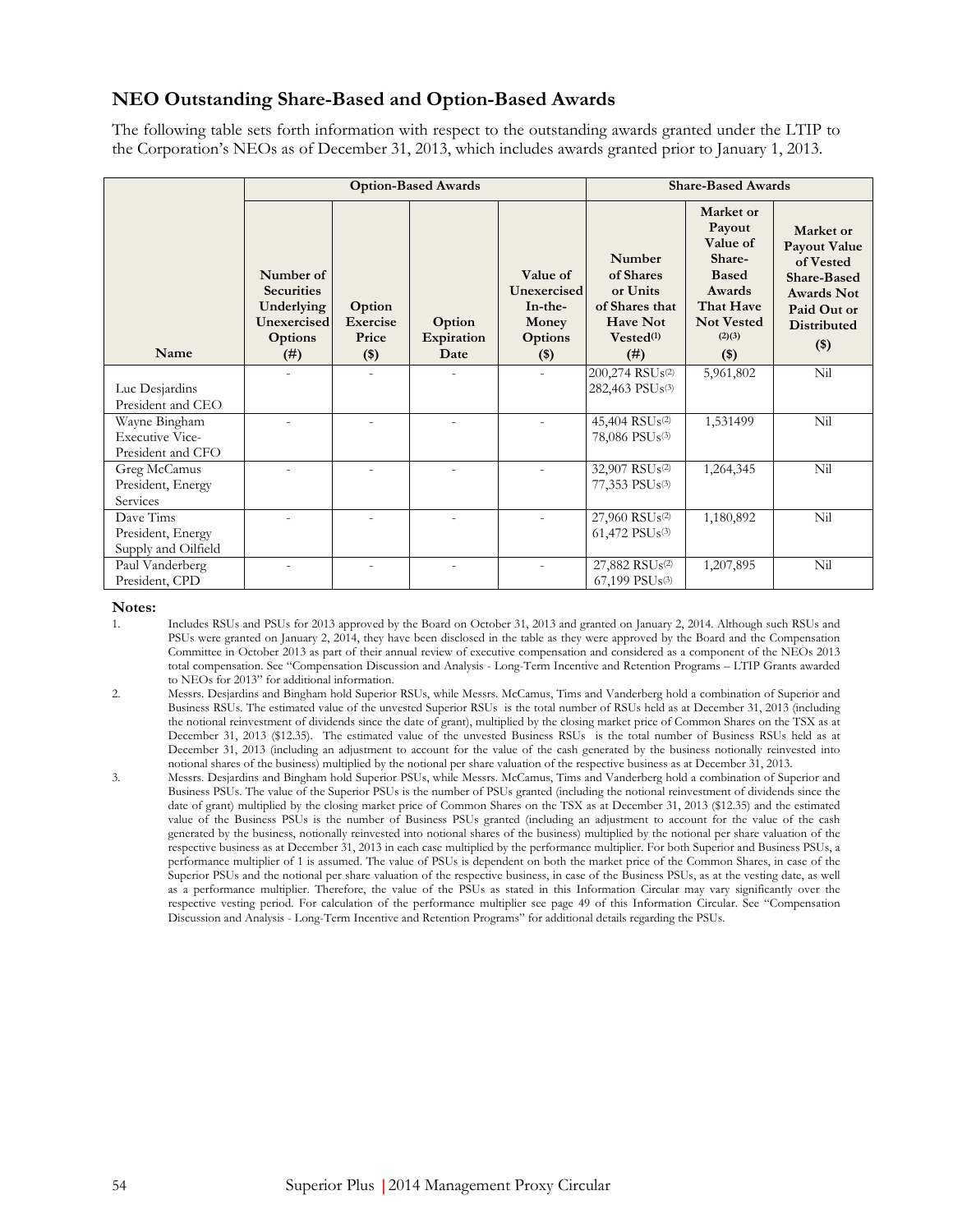### **NEO Incentive Plan Awards - Value Vested or Earned During the Year**

The following table sets forth information with respect to the value of awards granted to NEOs pursuant to the LTIP that have vested during the year ended December 31, 2013 and bonuses paid to NEOs in respect of achievements attained over the same period.

| Name                             | <b>Option-Based Awards -</b><br><b>Value Vested During</b><br>Year $(\$)$ | <b>Share-Based Awards -</b><br><b>Value Vested During Year</b><br>(3)(1) | Non-Equity Incentive Plan<br>Compensation-<br><b>Value Earned During Year</b><br>(3)(2) |
|----------------------------------|---------------------------------------------------------------------------|--------------------------------------------------------------------------|-----------------------------------------------------------------------------------------|
| Luc Desjardins                   |                                                                           | 1,422,057                                                                | 1,100,000                                                                               |
| President and CEO                |                                                                           |                                                                          |                                                                                         |
| Wayne Bingham                    |                                                                           | 593,672                                                                  | 275,000                                                                                 |
| Executive Vice-President and CFO |                                                                           |                                                                          |                                                                                         |
| Greg McCamus                     |                                                                           | 329,296                                                                  | 332,000                                                                                 |
| President, Energy Services       |                                                                           |                                                                          |                                                                                         |
| Dave Tims                        |                                                                           | 528,845                                                                  | 250,000                                                                                 |
| President, Energy Supply and     |                                                                           |                                                                          |                                                                                         |
| Oilfield                         |                                                                           |                                                                          |                                                                                         |
| Paul Vanderberg                  |                                                                           | 349, 345                                                                 | 294,000                                                                                 |
| President, CPD                   |                                                                           |                                                                          |                                                                                         |

#### **Notes:**

- 1. Consists of the cash payouts made, as applicable to each NEO, in respect of the following, on an aggregate basis:
	- (a) For Superior RSUs, the final 33.3% granted in 2010, the second 33.3% granted in 2011, and the first 33.3% granted in 2012. Superior RSUs are granted at the market price of the Common Shares (as calculated under the terms of the LTIP) on the day of grant and their value upon vesting is dependent on the market price of the Common Shares (as calculated under the terms of the LTIP) in addition to the notional reinvestment of dividends over the three year vesting period. For the purposes of this table, the value of the Superior RSUs is based on the number of RSUs that have vested (including the notional reinvestment of dividends since the date of grant) multiplied by the market price of the Common Shares on the TSX (as calculated under the terms of the LTIP) on the date of vesting.
	- (b) The Superior PSUs granted in November 2010, which vested in 2013, had a performance multiplier of 1.2. Superior PSUs vest on the third anniversary of the date of grant. The value of the Superior PSUs is the number of PSUs granted (including the notional reinvestment of dividends since the date of grant) multiplied by the closing market price of Common Shares on the TSX (as calculated under the terms of the LTIP) as at the vesting date and multiplied by the performance multiplier. For the calculation of the performance multiplier, see page 49 of this Information Circular; and
	- (c) Business RSUs are issued based on a notional valuation for each business and adjustments are made to simulate the reinvestment of dividends based on the cash generated by the business. See "Compensation Discussion and Analysis - Long-Term Incentive Plan" for details regarding the Business RSUs.
	- (d) Business PSUs granted to the NEOs in September 2010, which vested in 2013, had a performance multiplier of 0, other than for PSUs of USRF, and SGL which had achieved a performance multiplier of 0.6 and 1.2, respectively. Business PSUs vest on the third anniversary of the date of grant. The value of the Business PSUs is the number of Business PSUs granted (including an adjustment made to account for the value of the cash generated by the business, notionally reinvested into notional shares of the business) multiplied by the notional per share valuation of the business at the vesting date and multiplied by a performance multiplier. For calculation of the performance multiplier see page 49 of this Information Circular.
- 2. Bonuses are based on prior year performance, but paid in the first quarter of the current year (2013 bonuses are based on the achievement of goals in 2013, but paid in the first quarter of 2014).

### **Pension Plan Benefits**

### **Defined Contribution Plans**

The following table sets forth information with respect to the pension plans that provide for payments or benefits at, following, or in connection with retirement of the NEOs. The NEO of the Construction Products Distribution businesses does not participate in a defined contribution plan. The disclosure in the following table was prepared by using the same assumptions and methods used for financial statement reporting purposes under the accounting principles used to prepare the Corporation's financial statements.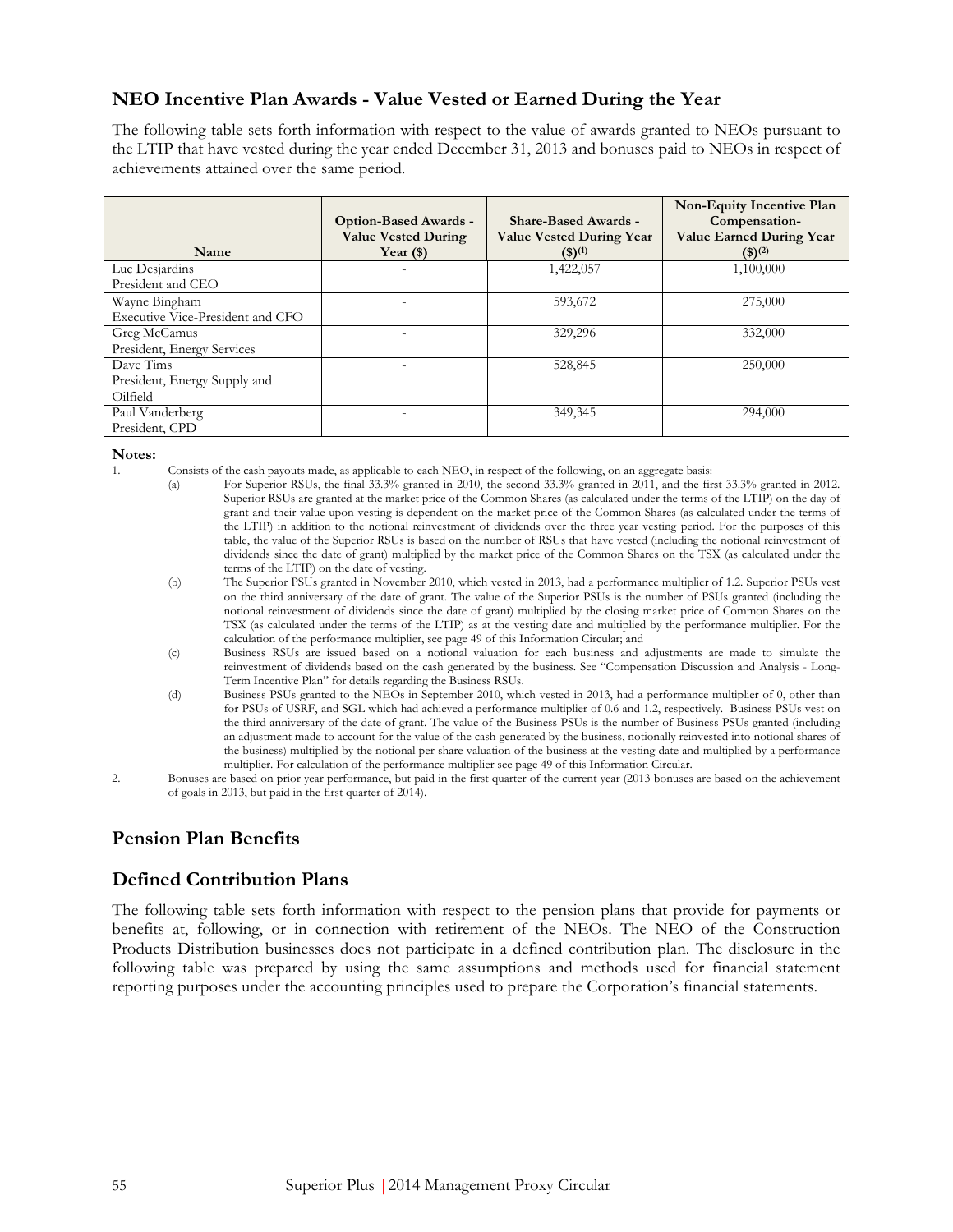| Name                                  | Accumulated<br><b>Value at Start</b><br>of Year<br>$($ \$) | Compensatory<br>(\$)     | Accumulated<br>Value at<br><b>Year End</b><br>$($ \$ $)(2)$ |
|---------------------------------------|------------------------------------------------------------|--------------------------|-------------------------------------------------------------|
| Luc Desjardins                        | 40,139                                                     | 12,135                   | 70,619                                                      |
| President and CEO                     |                                                            |                          |                                                             |
| Wayne Bingham                         | 155,189                                                    | 12,135                   | 209,943                                                     |
| Executive Vice-President and CFO      |                                                            |                          |                                                             |
| Greg McCamus                          | 180,625                                                    | 12,135                   | 239,098                                                     |
| President, Energy Services            |                                                            |                          |                                                             |
| Dave Tims                             | 26,019                                                     | 9,153                    | 49,166                                                      |
| President, Energy Supply and Oilfield |                                                            |                          |                                                             |
| Paul Vanderberg <sup>(1)</sup>        |                                                            | $\overline{\phantom{0}}$ |                                                             |
| President, CPD                        |                                                            |                          |                                                             |

**Notes:** 

1. Mr. Vanderberg do not participate in a defined contribution plan.

2. Includes employer and employee contributions, plus investment returns.

All NEOs for whom values are provided in the above table participate in the Superior Propane employee pension plan (the "**Pension Plan**"). The Pension Plan is a registered pension plan governed by provincial/federal pension legislation and the *Income Tax Act* (Canada). Full-time and part-time employees of Superior Propane working at least 20 hours a week may participate in the Pension Plan subject to the terms of their employment. For salaried employees, there is no mandatory requirement to participate in the Pension Plan. NEOs can contribute from 1% to 8% of their base pay earnings (which include base pay, vacation pay, statutory holiday pay and short term disability pay and excludes overtime pay, taxable benefits and incentive compensation). For NEOs, Superior provides an 8% company-matched contribution on the first 8% of base pay. The money purchase limits for contributions to the Pension Plan is the lesser of 18% of the current year's compensation or \$24,270. All contributions to the Pension Plan are vested immediately and no withdrawals are allowed from the Pension Plan while the employee is employed by Superior. The Pension Plan defines retirement as any date subsequent to the date that the employee reaches an age of 55 and no later than December 1st of the year in which the employee reaches age 71.

### **Termination and Change of Control Benefits**

### **Employment Contracts**

Each of the NEOs has an Employment Agreement with Superior (each an "**Employment Agreement**") with the exception of Mr. Tims. Should Mr. Tims be removed from his current position at Superior for reasons other than for cause, it is anticipated that he would receive compensation in connection with general industry practice.

Each of the above-referenced Employment Agreements for the other NEOs provides for the base salary, and in some cases annual bonus entitlements (provided the NEO meets the required performance criteria) at the time the Employment Agreement was put into place, as well as entitlement to participate in the Pension Plan and receive any and all fringe benefits, coverages and other perquisites made available from time to time to Superior's senior officers and executives.

For the amount of salary and bonus paid to each of the NEOs, please refer to the "Summary Compensation Table" in this Information Circular.

### **Confidentiality and Non-Compete Provisions**

Each of the above-referenced Employment Agreements contains extensive confidentiality provisions whereby for the duration of the NEOs employment and at any time thereafter, he has, subject to certain limited exceptions set forth in the Employment Agreement, agreed to hold all confidential information in confidence and to comply with the policies established by Superior in connection with such information. Any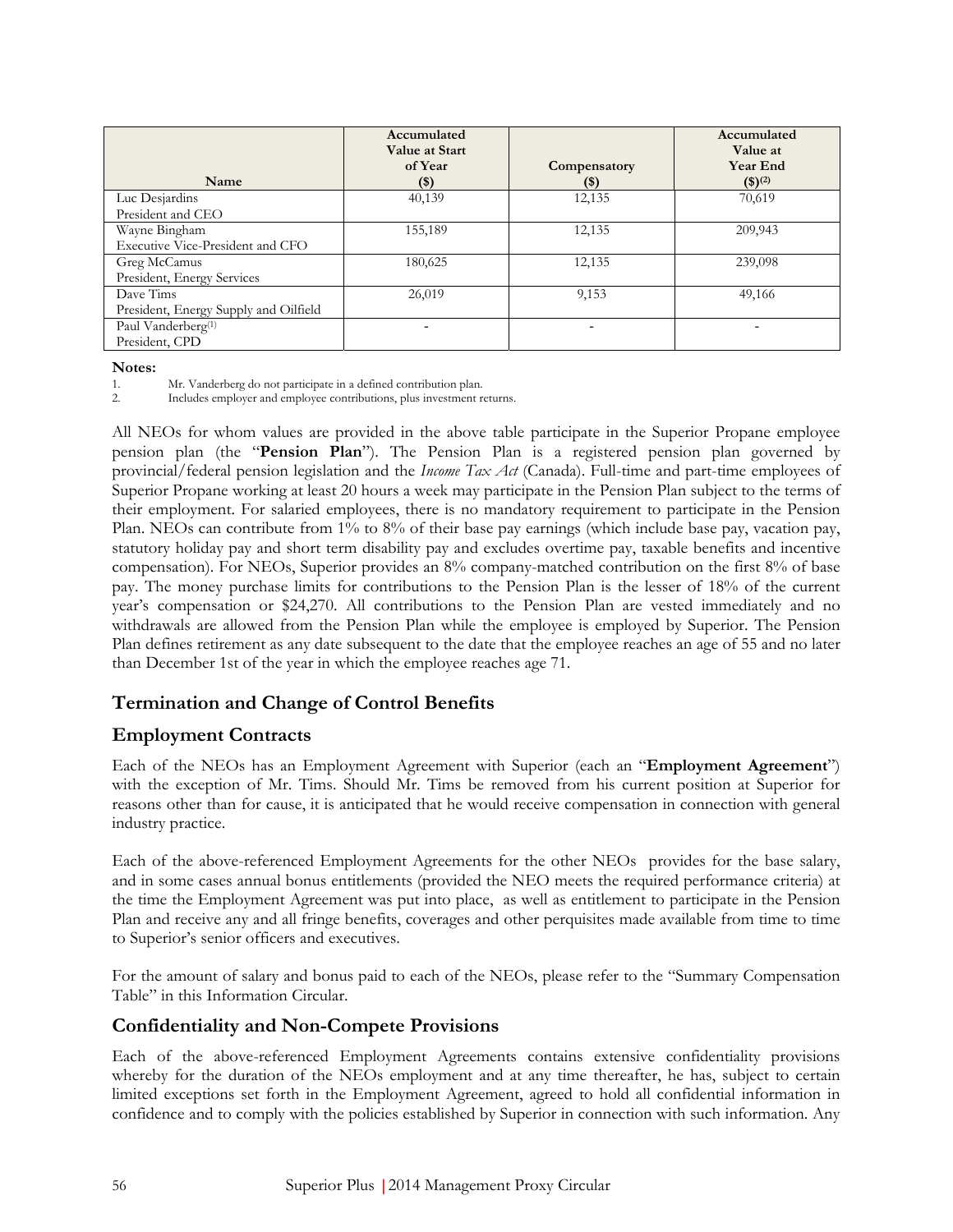breach of the confidentiality provisions set forth in the Employment Agreement will constitute grounds for termination of employment for Cause (as defined below).

The Employment Agreement for Messrs. Desjardins, Bingham, McCamus and Vanderberg contain both confidentiality and varying non-compete provisions with terms between 12 and 18 months.

### **Termination**

Pursuant to and in accordance with the terms of their respective Employment Agreements, the employment of a NEO may be terminated upon the occurrence of certain events.

Generally, Superior may at any time terminate the employment of the NEO, subject to certain variances in individual contracts:

- (a) "with cause" is defined to include, but is not limited to, the continued failure of the NEO to perform his duties in accordance with the terms of his employment after receiving notice of such failure, a material breach of any term of the Employment Agreement including confidentiality provisions, the conviction of the NEO of an indictable offence, fraud or a violation of securities laws or regulation or fraud, theft or willful misconduct by the NEO that relates to or affects Superior or the NEO's employment with Superior (each or any of them referred to as an event constituting "**Cause**"); or
- (b) at any time without Cause.

Alternatively, the NEO may terminate his employment with Superior:

- (a) upon written notice setting forth the circumstances for which he is terminating such employment including, but not limited to, a material change in the NEO's position, duties, title or office, reduction in annual salary or other such benefits, and in certain employment agreements a transfer to an area that does not also contain the executive offices of Superior (unless by mutual agreement) and harassment designed to cause the NEO to resign (each or any of them referred to as an event constituting "**Good Reason**"); or
- (b) at any time without Good Reason.

In circumstances whereby Superior terminates the employment of the NEO for Cause or the NEO elects to terminate his employment with Superior without Good Reason ("**Termination For Cause**"), the NEO is entitled to receive (subject to variances in individual Employment Agreements as set forth below):

- (a) the amount, if any, of earned but unpaid annual salary up to and including the date of termination;
- (b) the amount of any declared but unpaid bonus; and
- (c) all outstanding vacation pay and expense reimbursements.

In circumstances whereby Superior terminates the employment of the NEO without Cause or the NEO elects to terminate his employment with Superior with Good Reason ("**Termination Without Cause**"), the NEO is entitled to (subject to variances in individual Employment Agreements as set forth below):

- (a) the amount, if any, of earned but unpaid annual salary up to and including the date of termination;
- (b) the amount of any declared but unpaid bonus;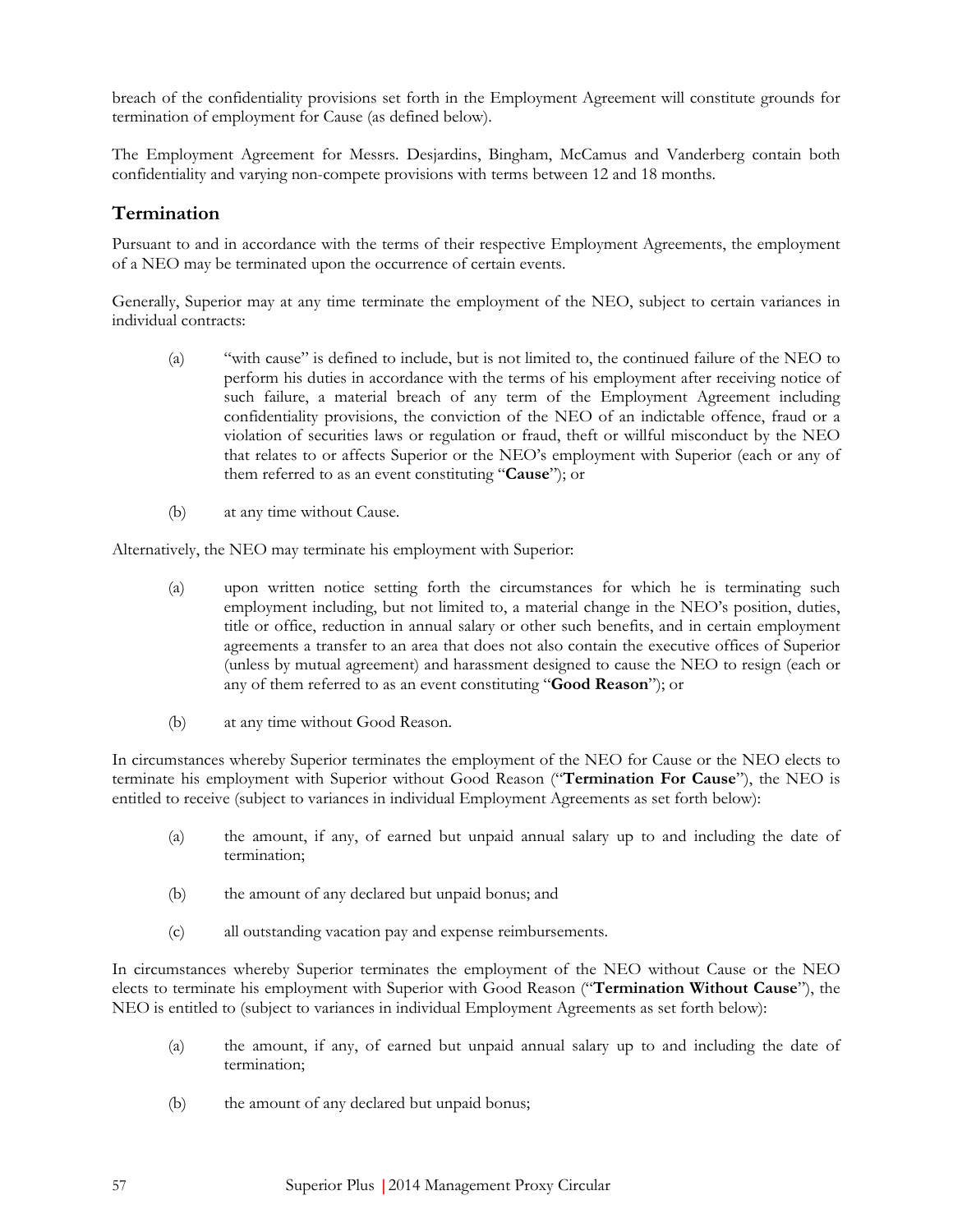- (c) all outstanding vacation pay and expense reimbursements; and
- (d) termination pay according to the terms of the Employment Agreement, which amounts are detailed in the chart on page 59, upon receipt of an executed release (the "**Termination Amount**").

### **Change of Control**

The Employment Agreement for Messrs. Desjardins and Bingham contain change of control provisions. Mr. Desjardins' Employment Agreement includes a double trigger change of control clause, such that in the event of a change of control (as defined below), the severance, bonus payout and other benefits become payable only in the event that there was a change of control and Mr. Desjardins had good reason (as defined in the Employment Agreement) to treat the employment relationship as terminated. In the event of (a) the acquisition and/or exercise of direct or indirect control over 20% of the issued and outstanding voting securities of Superior or securities having the right to acquire voting securities of Superior (the "**Voting Securities**"), excluding the acquisition of direct or indirect control over 20% of the Voting Securities by a holder who does not exercise any votes to elect a member of the Board of Directors of Superior other than the directors nominated by Superior or (b) a change of three or more of the members of the Board of Directors of Superior which is initiated, other than by management of Superior, through a proxy solicitation process (a "**Change of Control**"), Superior shall pay to Mr. Desjardins, upon receipt of an executed release, the Termination Amount. Mr. Bingham's Employment Agreement includes a single trigger change of control clause and only requires him to give notice within a certain period of time of the date of the Change of Control and upon provision of an executed release, to receive the Termination Amount.

### **Estimated Payouts**

Assuming that (a) the date of termination is the last day of the most recently completed financial year of Superior; and (b) any allowable vacation has been taken in full, the following sets forth estimates of the payments owed to the NEOs pursuant to the terms of their respective Employment Agreements. The Corporation's practice is to declare and pay bonuses in the first quarter of a given year in respect of the prior year's performance. As such, having assumed that the date of termination is the last day of the most recently completed financial year, bonuses in respect of 2013 performance have not been included in the estimate of the payments owed to the NEOs pursuant to the terms of their respective Employment Agreements as such bonuses were not declared until February, 2014. No bonus amounts would have been owed to any of the NEOs on December 31, 2013 in respect of 2013 performance. In addition, the estimates set forth below with respect to the payments owed to each of the NEOs in respect of PSUs assume a performance multiplier of 1 and the applicable Common Share or notional share price on the last day of the most recently completed financial year.

The LTIP generally provides that in the event of a Change of Control Transaction or Divisional Change of Control Transaction (for affected employees of such divisions), all existing awards of PSUs or RSUs accelerate and vest immediately prior to completion of such transaction.

"Change of Control Transaction" in the LTIP currently means the purchase or acquisition of shares of the Corporation and/or securities convertible into shares of the Corporation or carrying the right to acquire shares of the Corporation (collectively, "**Convertible Securities**") as a result of which a person, group of persons or persons acting jointly or in concert, or any affiliates or associates of any such person, group of persons or any of such persons acting jointly or in concert (collectively the "**Holders**") beneficially own or exercise control or direction over shares and/or Convertible Securities of the Corporation that, assuming the conversion of the Convertible Securities beneficially owned by the Holders thereof, would have the right to cast more than 50% of the votes attached to all shares of the Corporation. "Divisional Change of Control Transaction" in the LTIP currently means, in respect of any division:

(a) the sale of all or substantially all of the assets relating to such division except to an Affiliate of the Corporation; or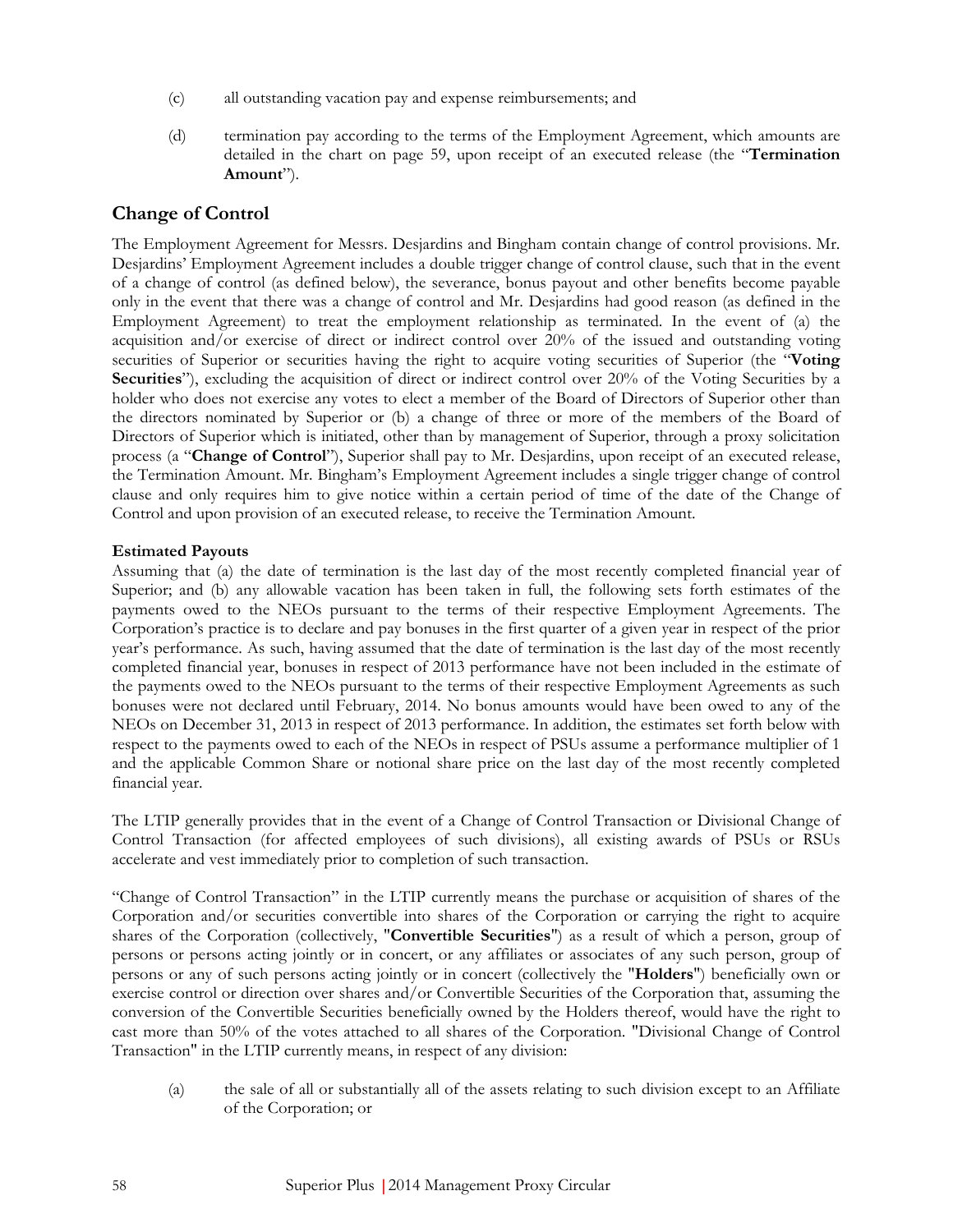- (b) the Corporation or one of its affiliates entering into a transaction, including a joint venture, partnership, or other partial ownership structure, whereby the Corporation or one of its affiliates would retain less than 50% ownership or control of such division; or
- (c) the liquidation or dissolution or winding-up of Superior Plus LP, except where following such an event an affiliate of the Corporation retains 50% ownership or control of the assets of such division; or
- (d) the merger, amalgamation, consolidation or absorption of Superior Plus LP with or into any unrelated entity whereby the Corporation or one of its Affiliates ceases to control such Division;

provided in the event there is any question as to whether a Divisional Change of Control Transaction has occurred in any circumstances, the Board shall determine the matter.

The following table contains the estimated incremental payments that would be owed to each NEO pursuant to their employment agreement and pursuant to the terms of the LTIP, assuming that the termination event occurred on December 31, 2013.

|                            |                                 | <b>Payment Based</b> | Payment                  |                      |
|----------------------------|---------------------------------|----------------------|--------------------------|----------------------|
|                            |                                 | on Employment        | <b>Based on</b>          | <b>Total Payment</b> |
| Name & Position            | <b>Termination Event</b>        | Agreement (\$)       | LTIP $(\$)^{(1)}$        | $($ \$)              |
| Luc Desjardins             | Voluntary Resignation           | Nil                  | Nil                      | Nil                  |
| President and CEO          | Termination for Cause           | Nil                  | Nil                      | Nil                  |
|                            | Termination without Cause       | 3,200,000(2)         | 1,765,723(3)             | 4,965,723(4)         |
|                            | Retirement                      | N/A                  | $Nil$ $(10)$             | Nil                  |
|                            | Change of Control               | 4,800,000(5)         | Nil <sup>(11)</sup>      | 4,800,000(4)         |
|                            | Change of Control under LTIP    | 4,800,000(5)         | 5,961,802(6)             | 10,761,802           |
| Wayne Bingham              | Voluntary Resignation           | Nil                  | Nil                      | Nil                  |
| Executive VP and CFO       | Termination for Cause           | Nil                  | Nil                      | Nil                  |
|                            | Termination without Cause       | 830,0007             | 492,289(3)               | 1,322,289            |
|                            | Retirement                      | N/A                  | 492,289(3)               | 492,289              |
|                            | Change of Control               | 830,0007             | Nil <sup>(11)</sup>      | 830,000              |
|                            | Change of Control under LTIP    | 830,000(7)           | 1,531,499(6)             | 2,361,499            |
| Greg McCamus               | Voluntary Resignation           | Nil                  | Nil <sup>(10)</sup>      | Nil                  |
| President, Energy Services | Termination for Cause           | Nil                  | Nil                      | Nil                  |
|                            | Termination without Cause       | 684,750 $(8)$        | 326,465(3)               | 1,011,215            |
|                            | Retirement                      | N/A                  | 326,465(3)               | 326,465              |
|                            | Divisional Change of Control or |                      |                          |                      |
|                            | Change of Control under LTIP    | N/A                  | 1,264,345(6)             | 1,264,345            |
| Dave Tims                  | Voluntary Resignation           |                      | Nil                      | Nil                  |
| President, Energy Supply   | Termination for Cause           | Mr. Tims does        | Nil                      | Nil                  |
| and Oilfield               | Termination without Cause       | not have an          | $311,125^{(3)}$          | 311,125              |
|                            | Retirement                      | employment           | $Nil$ $(10)$             | Nil                  |
|                            | Divisional Change of Control or | agreement.           |                          |                      |
|                            | Change of Control under LTIP    |                      | 1,180,892 <sup>(6)</sup> | 1,180,892            |
| Paul Vanderberg            | Voluntary Resignation           | Nil                  | Nil                      | Nil                  |
| President, CPD             | Termination for Cause           | Nil                  | Nil                      | Nil                  |
|                            | Termination without Cause       | $601,725^{(9)}$      | 329,495(3)               | 931,220              |
|                            | Retirement                      | N/A                  | Nil <sup>(10)</sup>      | Nil                  |
|                            | Divisional Change of Control or |                      |                          |                      |
|                            | Change of Control under LTIP    | N/A                  | 1,207,895(6)             | 1,207,895            |

**Notes:** 

1. All RSUs and PSUs are valued using the closing market price of the Common Shares on the TSX at December 31, 2013 of \$12.35.<br>2. Termination Amount of 2x (annual salary plus target bonus).

2. Termination Amount of 2x (annual salary plus target bonus).<br>3. Represents the value of RSUs and PSUs issued prior to ass

Represents the value of RSUs and PSUs issued prior to assumed date of termination of December 31, 2013 and prorated to reflect the length of time the NEO was employed during the vesting period.

4. In addition, Mr. Desjardins would be entitled to retain his one-time November 2011 grant of RSUs and PSUs with grant date value of \$1,450,000.

5. Termination Amount calculated as 3x (annual salary plus target bonus). If the Change of Control occurs on or after November 14, 2014, this amount would be calculated as 2x (annual salary plus the average of the bonuses paid to Mr. Desjardins over the immediately preceding three years).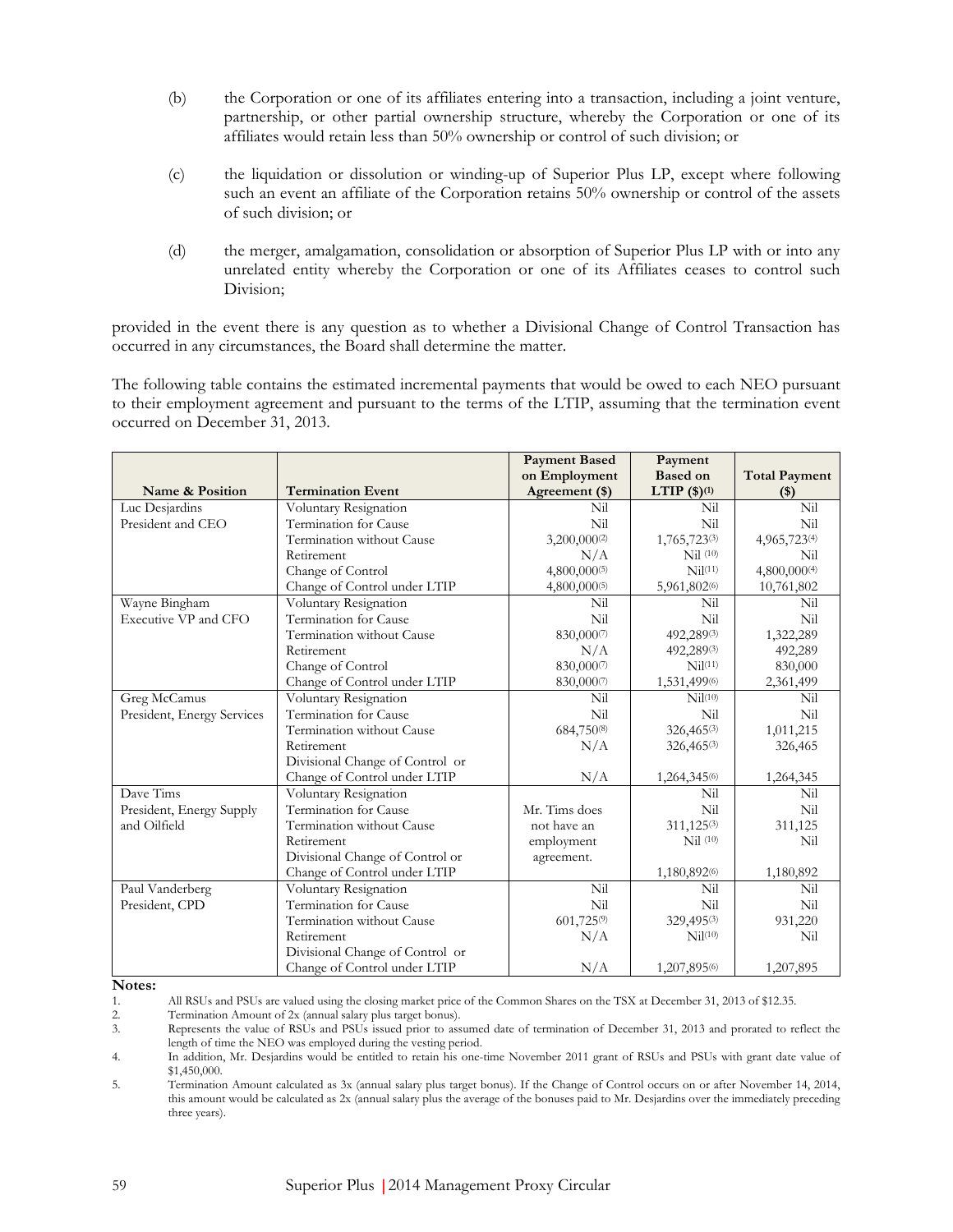- 6. Represents the value of RSUs and PSUs that had accelerated and vested prior to the assumed date of the takeover bid transaction of December 31, 2013 and includes RSUs and PSUs approved by the Board on October 31, 2013 and granted on January 2, 2014. See "LTIP Grants awarded to NEOs for 2013".
- 7. Termination Amount of 2x annual salary.<br>8. Termination Amount of 18 months of an
- Termination Amount of 18 months of annual salary plus 10% for loss of employment benefits.
- 9. Termination Amount of 18 months of annual salary plus 13% for loss of employment benefits.
- 10. In order to qualify for retirement payouts under the terms of the LTIP, the NEO must be 55 years of age or older and must have completed at least three years of continuous employment with the Corporation.
- 11. Assumes the transaction constitutes a Change of Control but does not constitute a Change of Control under the terms of the LTIP.

# **OTHER MATTERS**

### **Indebtedness of Directors and Executive Officers**

None of the directors or executive officers of the Corporation, nor any proposed nominee as a director of the Corporation, nor any associate or affiliate of any one of them, is or was indebted, directly or indirectly, to Superior at any time since the beginning of the year ended December 31, 2013.

### **Interest of Informed Persons in Material Transactions**

No informed person of the Corporation, nor any proposed nominee for the election as a director of the Corporation, nor any associate or affiliate of any of them, has or had, at any time since the beginning of the year ended December 31, 2013, any material interest, direct or indirect, in any transaction or proposed transaction that has materially affected or would materially affect the Corporation.

### **Shareholder Proposals**

Shareholders who comply with the applicable provisions of the CBCA are, subject to certain conditions in the CBCA, entitled to have Superior include in its Information Circular any matter that the person proposes to raise at an annual meeting. Any Shareholder who intends to make such a proposal to be considered by Superior for the 2015 annual meeting must arrange for Superior to receive the proposal at its principal executive office no later than November 6, 2014. Shareholders should consult their legal advisors for more information.

### **Shareholder Rights Plan**

Superior has a Shareholder Rights Plan It was put in place on February 16, 2012 in an agreement between Computershare and the Corporation to ensure, to the extent possible, that all Shareholders are treated equally and fairly in connection with any takeover bid for Superior. The plan was confirmed at Superior's annual and special Shareholders' meeting on May 2, 2012 and, according to the rules of the TSX, Shareholders must confirm the Shareholder Right Plan every three years.

### **Communication with the Board**

Shareholders who would like to communicate directly with the Board should direct their communication to: Grant D. Billing, Chairman of the Board or Peter A.W. Green, Lead Director, Superior Plus Corp., 840 - 7th Avenue S.W., Suite 1400, Calgary, Alberta, T2P 3G2.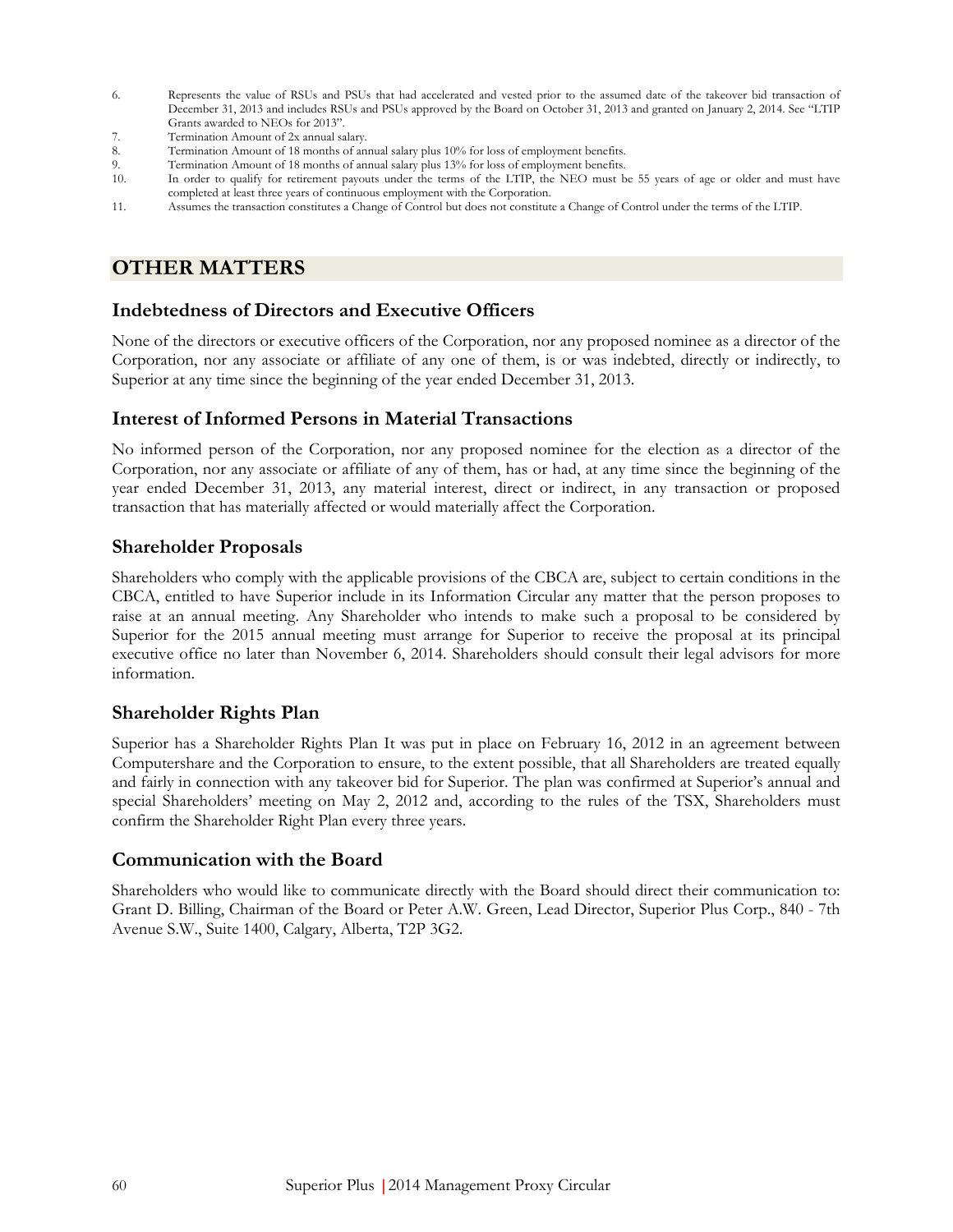### **Board Approval**

The Board has approved the contents of this Information Circular and the sending of this Information Circular to the Shareholders of the Corporation.

Dated at Calgary, Alberta on February 24, 2014.

#### **SUPERIOR PLUS CORP.**

**"Luc Desjardins"** "**Ross Wonnick"**  Luc Desjardins<br>
President and Chief Executive Officer<br>
Chief Legal Officer

Chief Legal Officer and General Counsel